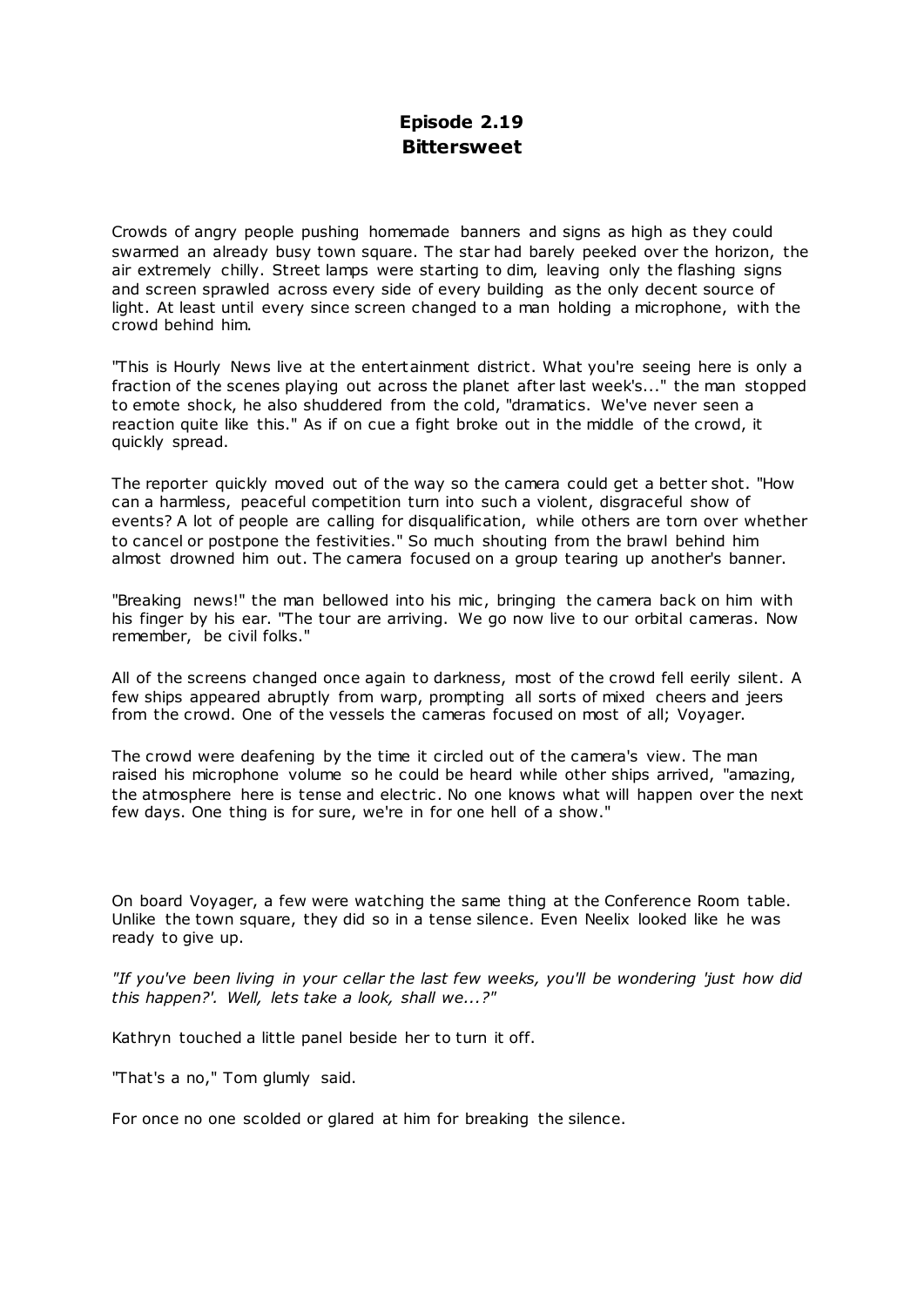Kathryn shook her head, "yes... lets talk about it." Nearly everyone looked on, shocked. "But I want to hear it from you." Her eyes pointed towards one corner of the table, the occupants there grew increasingly uncomfortable.

## **Three Weeks Earlier**

The usual people were at their usual places. Everyone's eyes were on Tom as he worked at his station.

"Bring us into orbit, Mr Paris," Kathryn ordered.

"Yes ma'am," Tom said without taking his eyes off the console.

"As soon as we're in orbit set us to auto pilot," Chakotay ordered.

"Aye sir," Tom said.

"Harry, lets see the planet," Kathryn said.

Harry nodded in response, and he worked on his console.

The viewscreen changed its view to show a beautiful green and blue planet. The light from a nearby star was reflecting off the northern atmosphere.

"What a beautiful planet. Maybe I should extend shoreleave so we can spend Christmas here. Nothing could possibly go wrong this year," Kathryn said.

Everyone glanced at each other nervously. Almost, Chakotay eyed her half empty mug of coffee with a frown.

"I'm getting the heebie jeebies here," Harry stuttered.

Jessie nodded, "yeah me too."

"Kathryn," Chakotay whispered to get Kathryn's attention. She swayed ac ross towards him, pressing her elbow on the arm rest and leaned on her hand, a smile spread across her face. "Did you put more than one spoonful in again?"

"No," Kathryn answered, pouting on purpose, "what's everyone's problem? If we stay put, what could happen?"

Chakotay noticed the serving spoon sitting halfway down a jar of coffee by her feet.

"Oh I don't know, remember last year?" Tom chuckled.

A lot of the bridge had to stop and think about what he meant since it was the least eventful.

"We barely got out alive," Harry laughed awkwardly.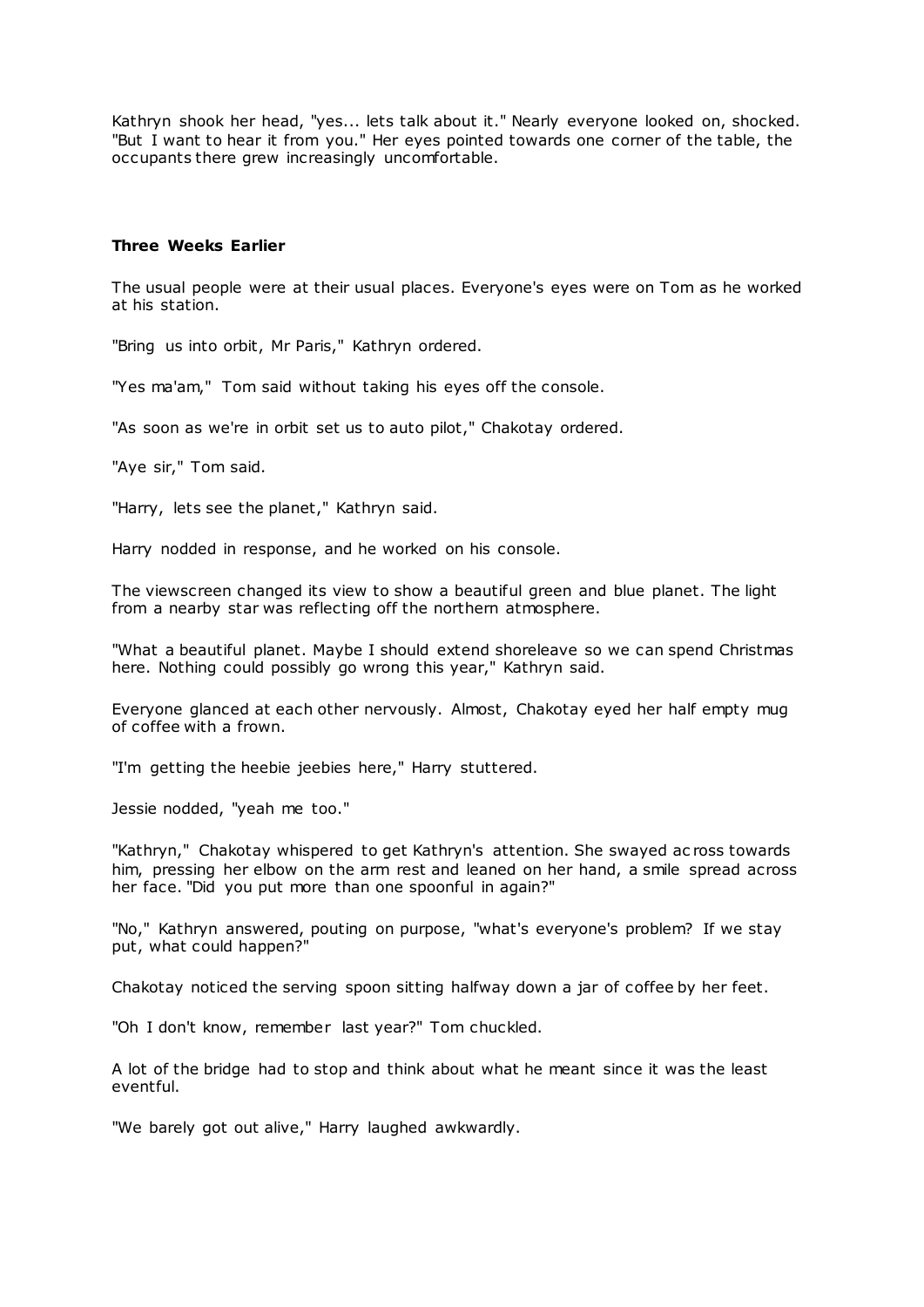Tom swivelled his chair around, "I know right, but in my defence, the nebula was shaped like a tree." The two of them laughed at the memory.

Kathryn scowled, "what are you little boys talking about? What nebula?"

Tom and Harry stopped laughing abruptly with a squeak as if they lost the ability to breathe. For Harry it certainly felt that way too.

Jessie smiled and looked over her shoulder, "oh you mean the time when you drunk drove into an alien's fireworks festival and started wailing Christmas songs over a lightyear radius?" The two stared at her accusingly, Tom used a zipping motion across his lips. "That was a good year, but weren't we supposed to keep it a secret?" she giggled instead.

Kathryn growled intensely. Chakotay meanwhile fished the coffee jar up to refill her mug, his hand shaking fiercely.

Tom grit his teeth, "I hate you so much."

"Then my work here is done," Jessie smiled.

"Phew saved by the comm," Harry muttered under his breath. "Captain, the Z5 is hailing us."

"Is that the Goth one or the one built by a colourblind ninny?" Kathryn asked in a hush tone.

Chakotay smirked, "Goth, one of." He sat up straight and tried to look serious, "on screen."

The viewscreen's image changed once again to show the bridge of the Z5. They were greeted by Lilly hogging the Captain's chair while her brother sulked behind her.

"Oh, there's two of them," Kathryn realised, then slouched in her chair to finish her mug.

Chakotay laughed nervously, "what's the matter? Please don't tell us that these people have rules someone like Tom will break, or customs that Tom will offend."

Tom frowned, "double the hey!"

"No, apparently big bro's dealt with this sector a few times. It used to be war central here yonks ago, so we've been buying all their leftovers, so to speak," Lilly replied.

Dave cleared his throat, cueing an annoyed glance up. "Tell them about the Tour."

"I was getting to that!" Lilly hissed with wide eyes. He matched her stare when she turned to face Voyager. "It looks like we've arrived just in time for the annual peace tour."

"Oh I can't wait to miss it," Tom said.

Jessie rolled her eyes, "that's why you're insulted twice."

Lilly sniggered behind her hand. "No apparently it's quite fun."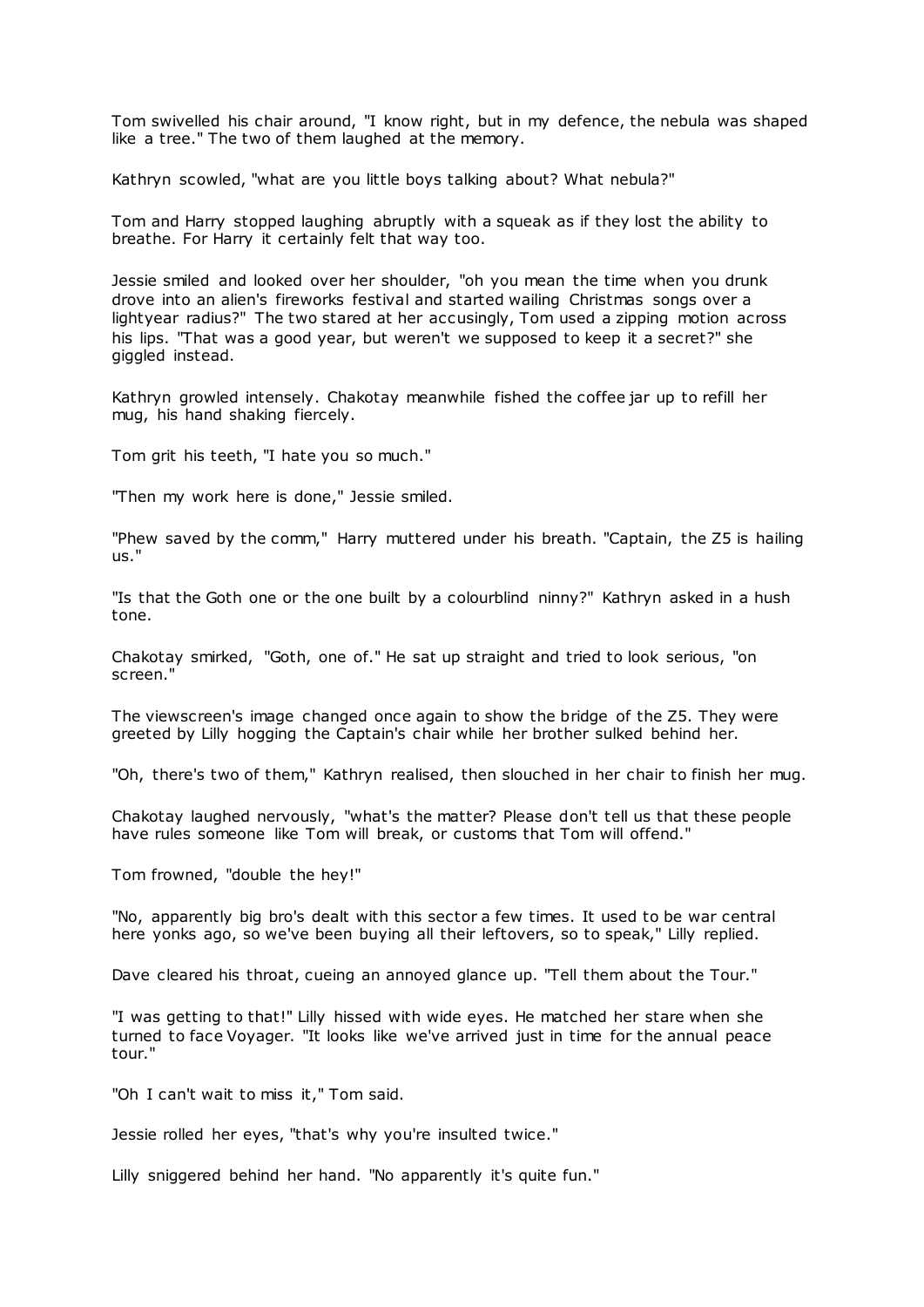Dave saw his moment and stepped forward. "Yeah we joined in last year while we were in between letters." He noticed a few confused stares on Voyager's bridge. Kathryn got it and laughed, at least he thought she did but she did have a coffee by her lips. "The Y range weren't our proudest moment."

"Why?" Duncan piped up. Everyone but Jessie were shocked as they hadn't seen him, or knew he was around. Jessie laughed and picked him up from under her console.

"Oh, between the Dellia X-One Million and Z1. Okay go on," Tom said.

Lilly didn't look amused, "great stuff, you should take part in the tour."

"Oh god, no. I plan to go this year," Dave stammered fearfully. The exchange got everyone curious. "It's a competition instead of a war. The races here decided to settle their differences peacefully by doing something they all enjoyed."

Kathryn perked up, "oh please be coffee."

Lilly decided to ignore her and direct her answer to Chakotay. "A music contest." Kathryn groaned in disappointment.

"Ohno, nobody tell the Doctor," Chakotay stuttered. "The last thing we need is his ego boosted."

Harry looked very interested, "oh like instrument playing?" Jessie shuddered, only Duncan and the Liger crew saw. They quickly shook their heads. "Aaaw."

"No it's a teamwork event. Each planet submit at least one musical act to take part. *Unfortunately* we've missed the auditions," Lilly said.

Dave looked confused for a moment but she elbowed him. He nodded sympathetically. "But we've been invited to follow the tour and watch, take part. It's a hoot. Now if you'll excuse me for no reason." He ran off. Everyone could hear him shouting, "Kim, no I don't trust you with the drums!"

Lilly rolled her eyes up, "he's aged more than I have but he's still the teen moron who fancied himself as a rock star. Lame."

Kathryn glanced briefly at Chakotay with a tiny smirk on her face. "So Tom and Harry can still audition after all? I could do with a good laugh," Kathryn said.

"Hey," both Tom and Harry complained. However Harry wasn't done, "he only knows how to play one song on the recorder, and it's terrible." Tom glared at his friend.

Chakotay shook his head, "when does the tour leave this planet? Do we have time to have a look around like we planned?"

Lilly nodded, "oh sure. Apparently this planet won last year and they have this all day festival before they go. That's why it's so busy in orbit. We start here and *circle* around for the final."

"I suggest we let the crew decide if they want to stay here, or follow the tour," Chakotay said.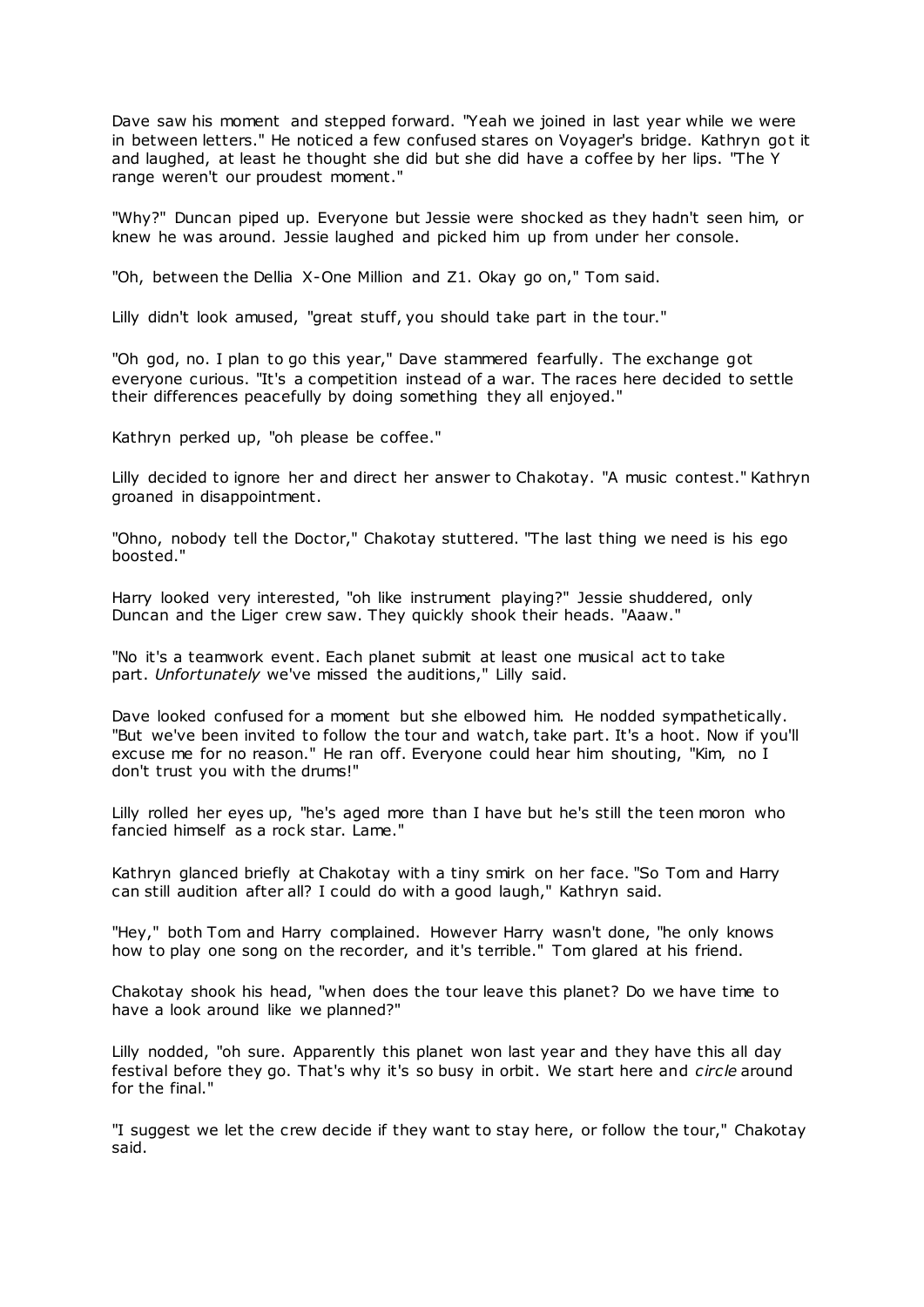Kathryn thought about it, sipped her coffee, then nodded. "Within reason of course," she said with a straight face. It slipped into a giggle, "maybe Doctor and Neelix can join Harry's band and do their own YMCA dance. Then we can call them the Annoying People."

Chakotay took the mug off her since it looked empty, then he noticed it wasn't and what was left looked a bit milky and lumpy. One sniff took his breath away, the fumes were already giving him a hangover. "Tom?" he groaned threateningly. As soon as he looked up Tom had vanished, but his chair was swinging around on the spot. He heard the turbolift door close.

Lena and Kiara were heading towards a small cafe in the middle of a town. It was summer at this part of the planet, so the sun was shining brightly and people were walking around with light clothes on.

"I still don't see why I have to put up with you," Lena muttered.

Kiara smiled, "cos mum's busy getting her stomach pumped and dad's pestering his animal guide."

Lena sighed a little impatiently when they reached the cafe. Kiara was about to go inside when Lena noticed a poster, so stopped to look at it. Kiara waited in the doorway.

"It's probably that tour thing Naomi was going on about," Kiara said in a dreary voice.

Lena tried to read the poster but she couldn't. Her gaze travelled back to the picture that caught her eye in the first place; a massive stage surrounded by speakers with five people with blurred faces holding microphones. "I thought it was some boring old snooze trip. It's a music competition?"

Kiara groaned and stepped out from the door, allowing it to close. "I hope you're not thinking of entering."

"Why not?" Lena huffed in offense.

"Come on Lena, this is a legit thing with stages and crowds bigger than the Mess Hall," Kiara chuckled. Lena's eyes narrowing didn't put her off, it encouraged her. "You can't show up and sing cheesy covers, you'll be laughed off."

Lena laughed mockingly, "how would some aliens know they're covers? How do you know if there is or isn't a penalty about it?"

"Alright," Kiara pretended to sound annoyed with a sparkle in her eye, "if you insist on embarrassing yourself, I will too..." Lena snorted slightly and bit her lip, Kiara blushed. "Take part, not embarrass myself."

"I know what you meant," Lena giggled. This time Kiara was offended. "You do a couple songs when everyone's pissed, and you think you're a band."

"Better than doing one song when you and everyone are pissed, and thinking you're a band," Kiara said mischievously.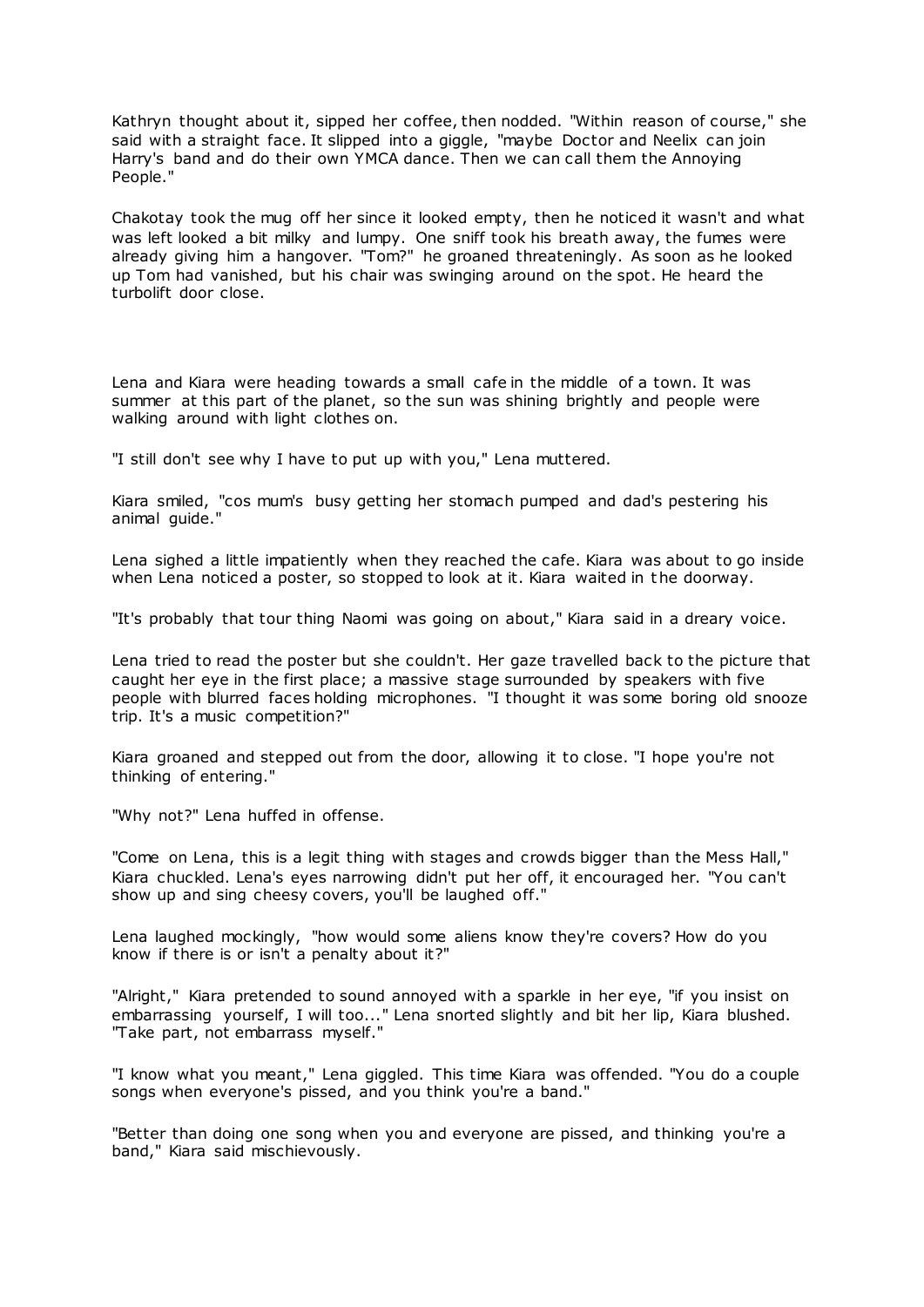Somebody inside the cafe made the mistake of leaving it. They stepped out just in time to witness a second hand Janeway stare.

"I'm serious. We've done a lot more since, you haven't. You'll not last," Lena said.

"What makes you think you will? Craig's flat and tone deaf, your routines are all over the place so you all sound wobbly, and you sound like Tom pretending to do an impression of a woman," Kiara grumbled.

Lena gasped angrily, "you... I was just putting it on, I don't do that any... we don't speak of that anymore!"

Kiara laughed at her again, "okay squeaky. Now you don't have anything remotely interesting about you. Good luck." Lena's darkening scowl killed off any amusement she had left.

The man who had left the cafe carefully stepped closer, sweating a little. "Excuse me." He was immediately stared at, "um perhaps you'd like an automatic translator menu? We have a..."

Lena snatched one from him, Kiara hoped the thought of food would calm her down a bit. "Listen, that interesting comment was a little too..." Kiara said.

"I know, you're not really sorry but you gotta innocent little brat rep to keep," Lena muttered. She snapped the menu closed while Kiara's jaw dropped. "I'll have the round, pizza looking thing." With little care she pushed the menu towards Kiara's hands, expecting her to take it.

"You know why I really came with you? I was trying, but you can forget it," Kiara huffed and stormed off.

Lena rolled her eyes, "yep, there it is. Everything's my fault, nothing's yours!"

"I'm telling!" Kiara shouted back at her.

"Wow, I never saw that coming," Lena said clearly sarcastically. She noticed the waiter staring at her nervously. "Do I get my own table or...?" He panicked and showed her in.

Many of the vessels in orbit of the planet began to break away in packs. A group of four shot into warp, all going in the same direction. Voyager joined the second bunch, along with their Liger allies.

Little did either crew know their launch was watched by the excited millions of people on numerous worlds.

The atmosphere was more than a little awkward as Lena lead her bandmates into the Holodeck, ranting all the way.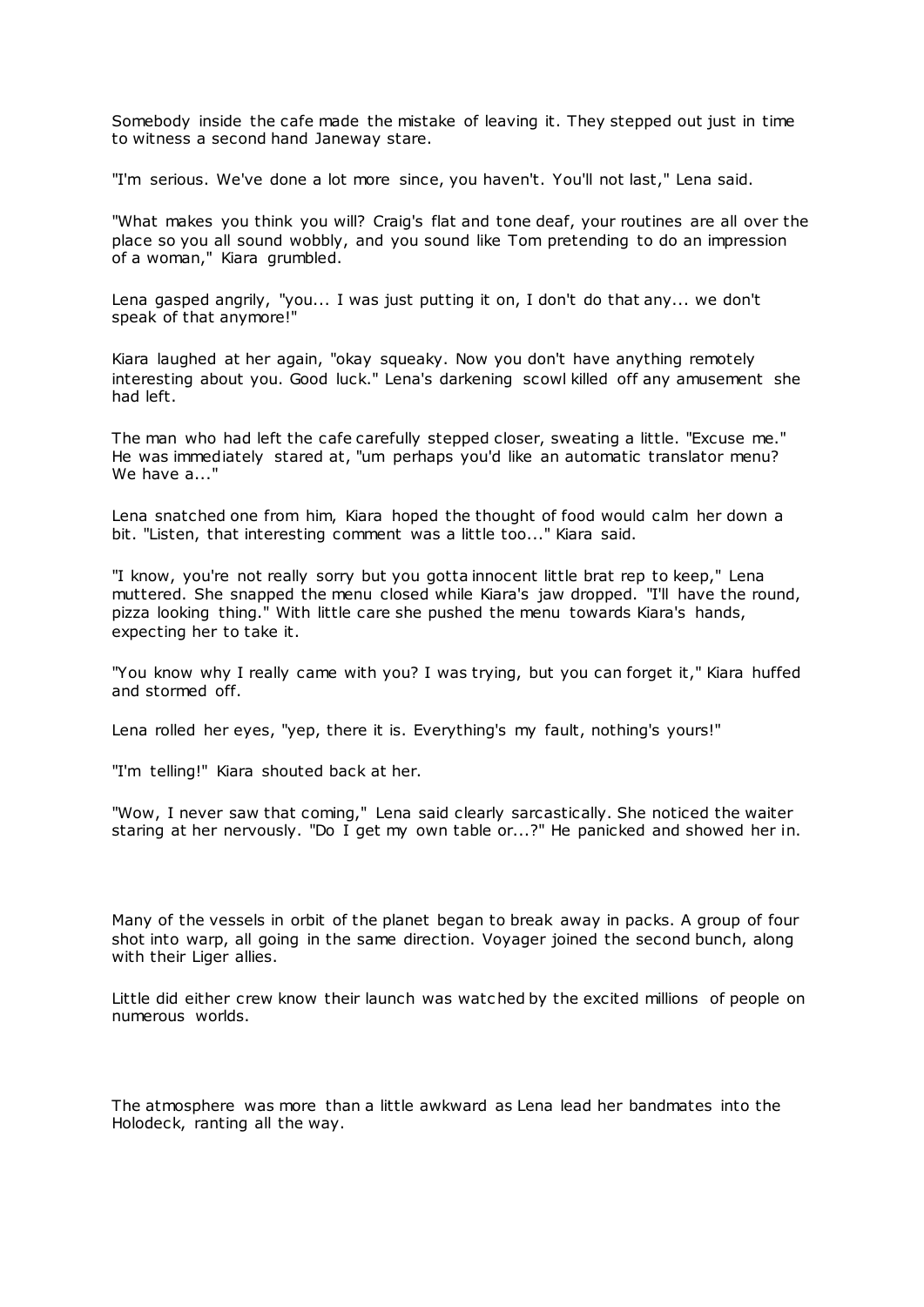Once inside there was finally a very brief breather. Jessie took full advantage of it, "so we're auditioning for a music contest so you can humiliate Kiara? Where do I sign?" she said the last part overdramatically.

"Oh please, that's not it," Lena grumbled. "I would've done it anyway, and I've already sent in the audition."

Craig did a double take, "oh god, I'm sorry. I didn't think I drank *that* much last night."

Lena stared, befuddled at him. "What? No, I have old footage of our performances. I sent them. Apparently that's allowed if we're late to the auditions."

James shook his head and sighed, looking indifferent to everything. "So, why are we here then?"

"Duh," Lena scoffed, "we're in. We've got to practice our first song."

"Right," James sighed, averting his eyes to the side.

Jessie frantically glanced between them, "no, it's not alright. Maybe you should have asked us first before entering us all into this competition. I'm okay with performing in front of no more than a hundred, after a drink or two, but this? How many people are going to be watching?"

Lena shrugged absentmindedly, "I dunno, thousands." Jessie's face drained of all colour. "Oh come on, you can't see how a hundred people are reacting, so what difference does it make?"

"A few dozen more drinks, it seems," Craig tried to lighten the mood. Jessie glared him into a puddle of goo for the trouble.

The doors opened again to the group's confusion. Lena scowled at the three new arrivals. "Ohno," she stomped over to get in their way, "we were here first."

Kiara clicked her tongue then sighed. "It wasn't reserved and there was no program running. We can't all be telepathic superheroes, you know."

Naomi meekly turned to the side to face only Kiara, "maybe we should practise somewhere else."

"No, there's nowhere else," Kiara protested.

"Don't tell me the pre-schoolers got in," Lena sniggered. The rest of her group all tensed and looked away.

Kiara's brow lowered, "apparently they liked our maturer style."

"Whiny songs are mature, who knew?" Lena muttered.

Craig hurriedly stepped forward, clearing his throat. "It's okay, the Holodeck can be anything we want. We can both use it." The two girls stared at him blankly, making him laugh nervously. "We can take turns?"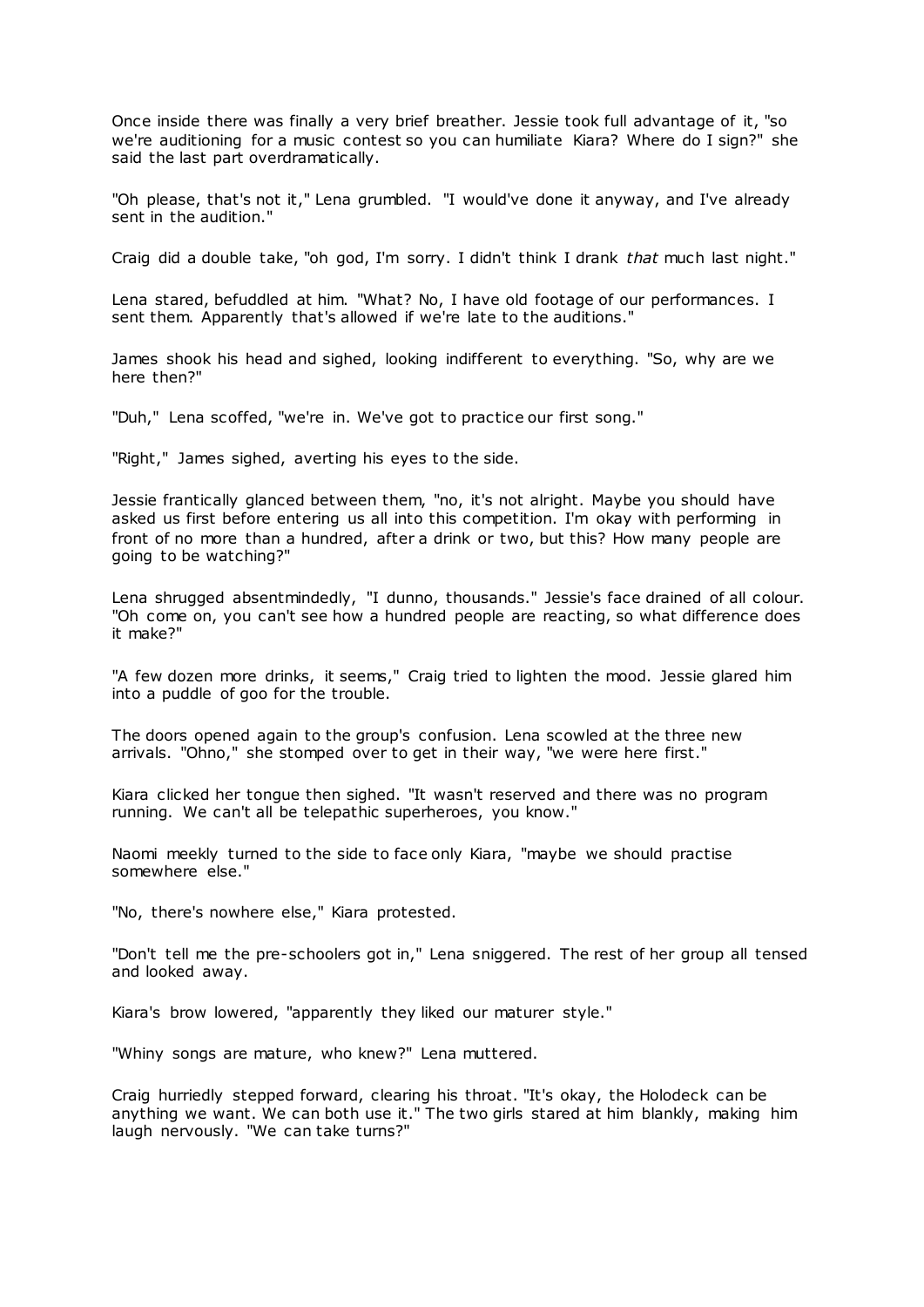Kiara shrivelled up her face in disgust, "so I have to watch my tart of a mother prance around and screech, while you three sway in the back? No thanks."

"Oh," Lena growled, stepping right up to her, "who are you calling a tart?"

"I thought you would like that since it's another word for food," Kiara said indifferently.

Craig cringed and made a little whiny sound, "or the other group can wait outside?"

James shook his head, he intentionally did a loud sigh to get their attention. "Or like what I thought Craig was going to suggest, divide the Holodeck into two different rooms. One each."

"That figures," Craig scoffed. For the third time in five minutes he was stared at, once again by Jessie and this time James as well.

"Meaning?" Jessie asked with a dangerous glint in her eye.

Craig's eyes widened, he started to shake. "No meaning, just blabbing."

"Fine, but can our room be soundproof?" Kiara said flippantly.

Lena's eye twitched, "yeah, we don't want to hear you lot."

Everyone else groaned.

"So how many words are you carefully handing out to your bandmat es?" Kiara asked sweetly.

"Why do you always bring your only fan onto the stage, it looks really awkward," Lena asked back while glancing toward Bryan.

The rest of Lena's group walked off to the side. Jessie massaged the bridge of her nose, "forget different rooms, we need different quadrants."

James briefly smiled, "I'll start with different buildings. Go from there." He walked off to the arch computer.

"This isn't going to be easy," Craig sighed sadly.

Jessie nodded, "I know, thousands of people watching, judging me. I dunno how I'm going to manage."

Craig suddenly grew very nervous. "I was going to suggest what my school teacher told me, but..." he shuddered violently, "knowing my luck, Neelix would be front row."

"Er..." Jessie didn't get what he meant at first. When she did she twisted her face.

Fortunately for the both of them the grid faded away, and in its place a small stage inside a long hall appeared. James walked back over to the rest of the group. "I just duplicated the one we use." He looked across at the two temporarily not arguing teens nearby gazing around. "They're exactly the same. There's nothing to fight about."

"Don't look at me, I never start the fights, she does," Kiara said.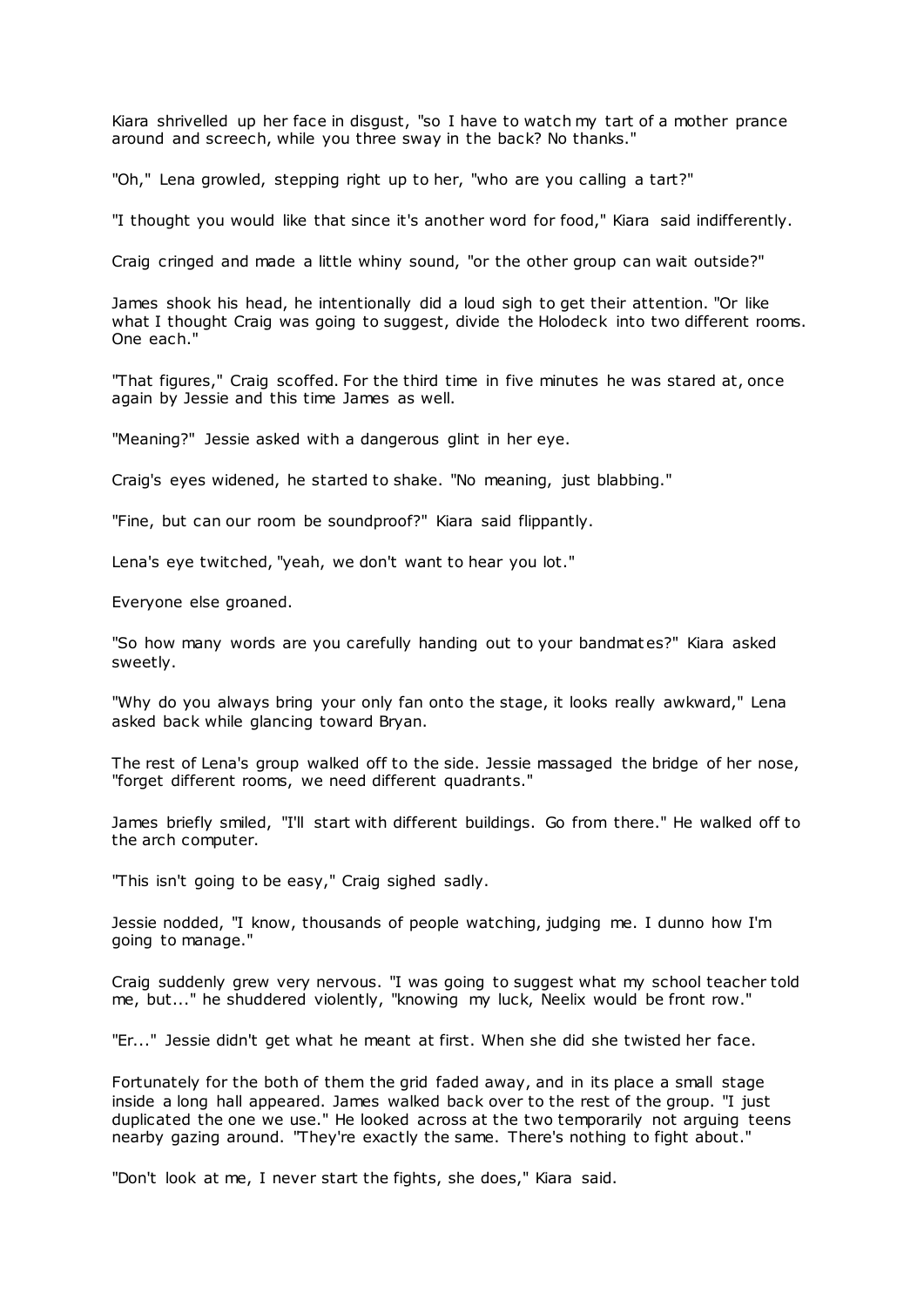Lena stopped and glared at her, "I start the fights, do I?"

"Erm, can I just butt in? If we don't start practising, neither band has a chance at winning this competition," Craig said.

Lena and Kiara glanced at one another. They both nodded eventually.

"Ok, we're getting this stage," Kiara said.

"No, we were here first. It's not far to the other stage!" Lena yelled.

Everyone groaned yet again.

The *air* space around the first destination seemed to be even busier than the last planet. A musty red looking planet covered in lights. Ships were flying haphazardly all over.

Voyager attempted to get into their assigned parking spot at one of the orbital stations , but had to give way for a couple of identical ships with flashing lights on the top whizzing by.

They were told that the arena was at the quiet part of *town*, right in the outskirts. The visitor's land shuttle had been driving for a good hour through bustling city streets with blinking lights everywhere, the buildings so high they could barely see the sky. When they could, lots of different shuttles would fly over, all in the same direction they were going.

"I don't see why we couldn't just beam to our *dressing room*," Jessie said. The streets they were driving through were getting busier with people, the knot in her throat was tightening.

Sitting across from her, Dave shrugged nonchalantly. "It's all part of the tour experience. I'm not too keen on it either..." A man serving drinks stopped to serve the opposite of the bus, completely distracting him. Of course he took two glasses.

Lena tried to as well. James beside her though took one of them to down immediately. She stared in shock and anger at him. "Thanks," he said while she was still frozen, and took the other one too.

Opposite them, Craig shrunk down into his seat fearfully. "Oh god, swap with you?" he asked in Jessie's direction. She was too busy downing her own glass to notice.

Lena waited until James had finished the second glass before slapping him in the shoulder. "What's the matter with you, you greedy sod?"

"Oh god that's horrible," James grimaced, angering her further.

Craig didn't wait, he dashed over to squeeze next to Jessie and the unknown Liger guy she was stuck next to.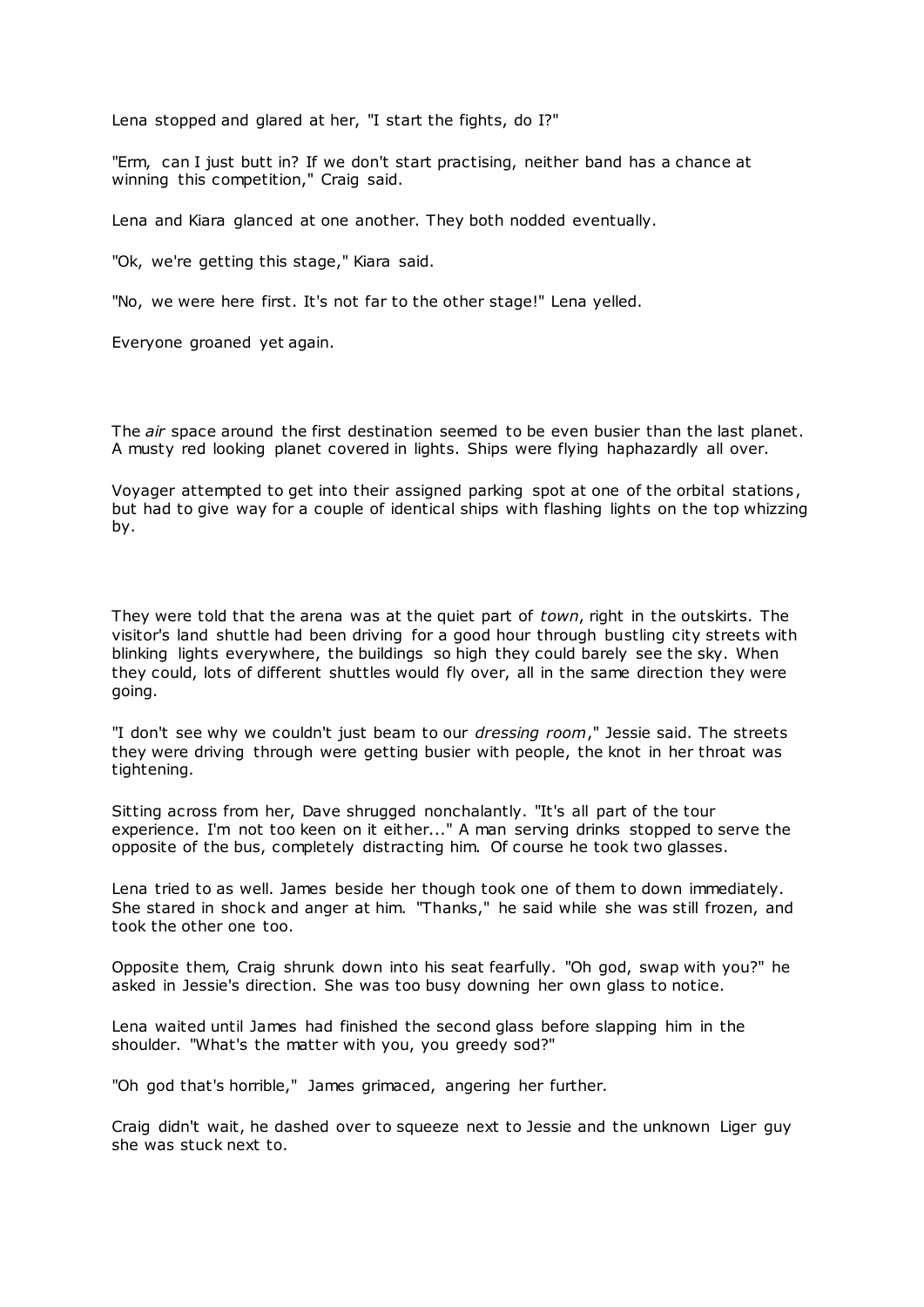"You want to win this, don't you?" James asked, daring to look the dangerous Lena glare in the eye. "We won't if you're passed out after two sips."

Jessie meanwhile peered across, but not at them but at Craig inadvertently pushing her neighbours thigh into hers. "You know, if you'd sat with your bandmates, we wouldn't be putting up with this."

The man smiled warmly at her despite being constantly nudged. "Oh I don't mind, I wanted the closest seat to your group. I love you guys," he said.

Jessie shuddered and looked away, instantly creeped out. "Remind me not to be last on the bus again."

The shuttle came to a stop. A few were confused since the noise outside didn't sound like it was in the quiet outskirts. Jessie decided against peering outside again, what with all the screaming and chanting.

"Oh," Dave laughed at the same time the doors opened, "this is it." He tapped Kim sitting behind him, "come on guys, first out, first remembered." The man in between Jessie and Craig got up.

Lena got up as well, staring expectantly at her bandmates. "Guys, come on." She hurried after the previous four, only for the two sitting opposite her to get in the way.

"Sorry mumsie, comic relief is last," Kiara giggled. She and Bryan followed the Liger group to the doors.

"Then why is the Z5 crew going first?" Lena protested. She heard a small excuse me behind her. She peered over her shoulder and saw Naomi meekly pointing ahead. "Oh fine, best till last."

Outside the three groups were quickly mobbed by what looked like hundreds of people. Only a low fence stood between them; they couldn't get over it but they could still reach out and grab anyone if they wanted. A few friendly looking aliens on their side lead them to the steps leading up to a lit up arena.

Jessie looked around anxiously, her body shook and her heart raced. She still followed everyone, but not before discreetly sliding her hand into one of James's. He gave her a smile and her hand a gentle squeeze back as they made their up the many steps.

Inside the massive arena, the stage seemed to be the literal centre of attention, surrounded by thousands of seats in a staircase/cinema style. What looked like the occasional balcony had the camera crews all finalising their setup. The first to finish pulled a little lever to detach it from the wall and fly around slowly until they found their preferred spot.

The lights dimmed until they were off completely, leaving the crowd buzzing with excitement. During the chants and screams, the stage lit up with sparklers encircling the perimetre.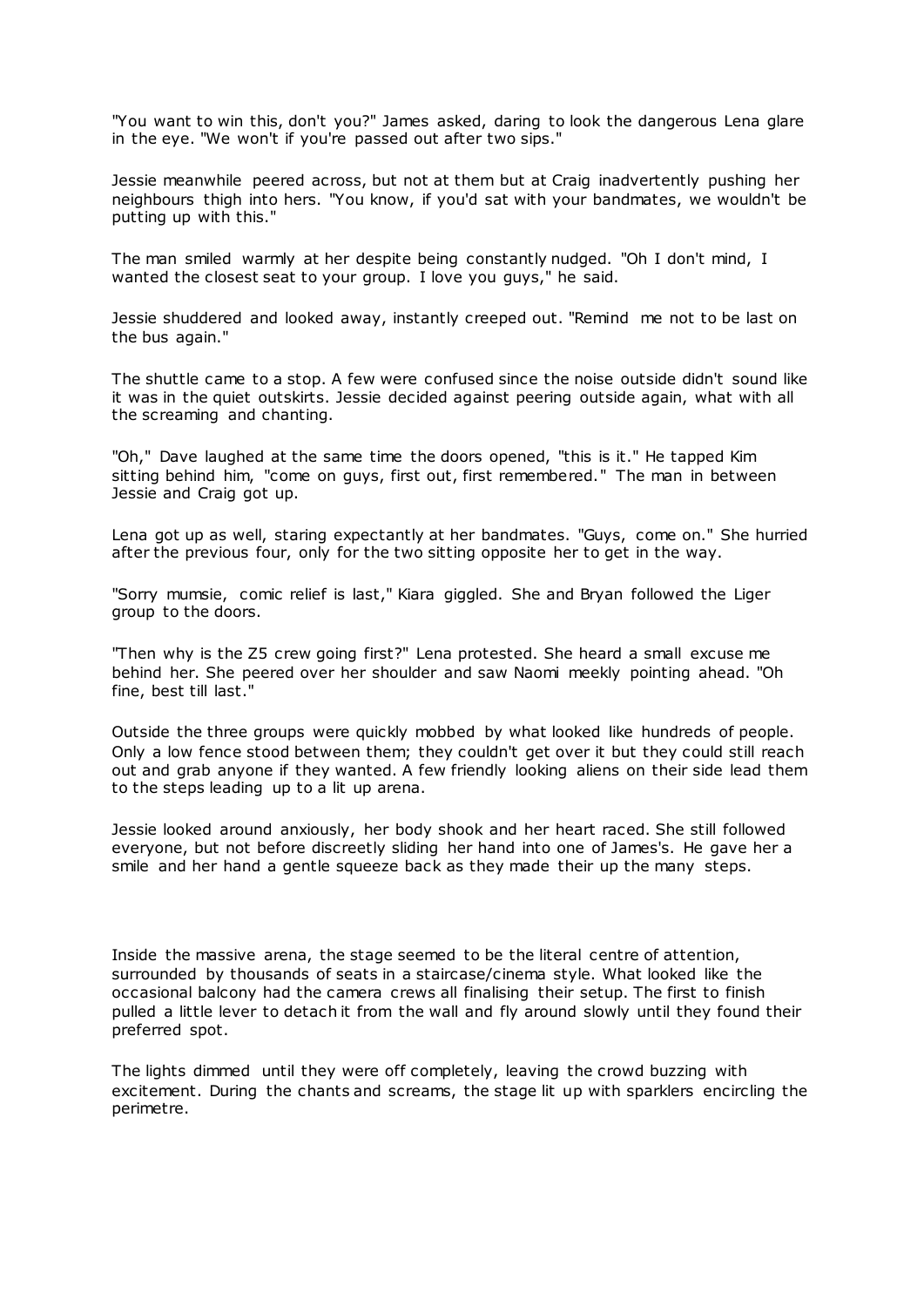*"Ladies and gentlemen. It's that time of year again!"* a man's voice announced over the speakers. The crowd roared their approval. *"We have ten amazing acts and their ten debut songs, but only eight spots are available for the next gig. Let the battle begin!"*

While a lot of the Voyager and Dellia crew had mixed in with the crowds, one crewmember wasn't particular chuffed to be watching it from the tiny screen next to the Flyer's helm controls, especially when another signal made the picture speckle.

"Try narrowing the bandwidth," Neelix suggested helpfully.

Tom grumbled over the top of the announcer welcome the first act to the stage. Neelix hurried over and hurtled onto the back of Tom's chair just as he fixed the picture. However the view of the stage was slightly obscured by a tiny second window in the corner, where two aliens were yammering away excitedly. On the small screen, it made a massive difference.

"Why is there nowhere to park on this..." Tom grumbled while eying the metropolis, "floating city."

"We could've beamed down," Neelix reminded him.

Tom huffed, "hardly." He reached for the volume control.

*"First up looks to be our host's group; 54X!"* one of the announcers said as music started picking up. Tom could just make out two people emerging from the stage floor. He felt his chair wobble, making him glare backwards.

"It's not them," he said.

"So?" Neelix grinned, he reached over to turn the volume up to Tom's dismay. The lead singer had a scratchy, screaming singing style, it left his ears ringing. Neelix bopped his head along to the guitar-like playing.

In the arena itself the loud duo was even louder and agonising for the ones who didn't like it, which were the majority of the Voyager crew. Once they were done the duo were overwhelmed by applause.

To mostly everyone's relief, the follow up act named LG calmed everything down with a rousing ballad that had people swaying their arms.

Directly under the stage, a few hundred feet down, Kiara and Bryan stood waiting next to a lift, anxiously looking around.

Naomi hurried in, neither of her bandmates were surprised she'd changed her outfit and put up her hair. She though was waving a PADD around. "Why do I only get the whiny bit at the end?"

Kiara sighed impatiently, "we had all day to practise this, and now you bring it up?"

A group of workers hurried over to them. The one with their own PADD tapped on it and stepped forward, "you're up next. Are you ready?"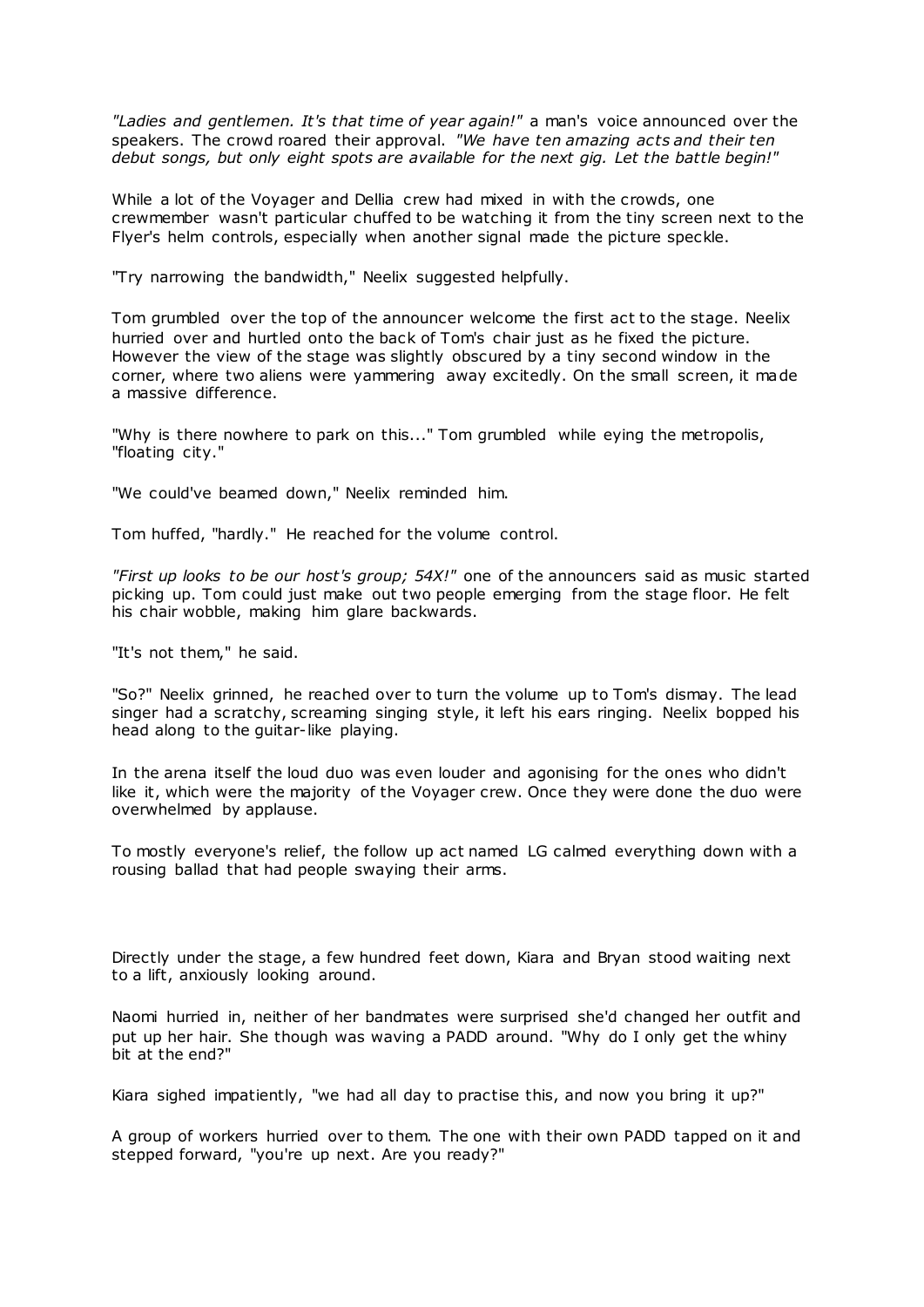"But even Bryan gets more than me," Naomi complained. Bryan pouted and glanced away.

The workers glanced in between each other.

"It's my song, and it makes more sense for me to sing certain parts. I can do it better," Kiara said.

Naomi gasped, "no you can't!"

Bryan's shoulders sank, he meekly shook his head at the group.

"It's alright," the lead person said in a tone that didn't sound alright. They hurried off, talking about winging it.

Neelix perked up as the stage seemed to grow into a circular staircase. "Oh, this one's got to be good."

Tom wasn't listening, he spotted a tiny gap in between two large vessels. Poppy music started playing which he would've recognised had he been listening. Neelix started to clap along.

*"Oh, I think this is one of our guests. I can't wait to see what kind of music they have."*

*"Tell me about it Jepp, apparently they have a vast array of styles. But with only three bands, we might only hear some."*

*"Better than none, I say..."*

With the four tier staircase fully revealed, various colours intermittently flashed around it, lighting up the dark arena in flickering rainbows.

Two entrances appeared on different sides of the first tier vertically, but all the crowd could see were silhouettes standing, posed. Microphone stands emerged from the floor in front of them. A few eagle eyes noticed another appear in between the two doors.

The music picked up when another person was brought up to top of the fourth tier. The crowd cheered and screamed as the lights shone on the three people instead, revealing them.

Lena and Craig stepped out from their doors, Lena waved as she went to take her microphone. The one at the top raised her head and handheld one, her body shaking as she prepared to sing the first verse.

"Here I fly, in a lost and lonely part of space." Many applauded her, but still Jessie's whole body was tense. She thought she'd feel better once James joined her from the rising platform behind her. "Once again, Tani's creeping, I'll slap her face," she shakily sang, then gestured the microphone to the side.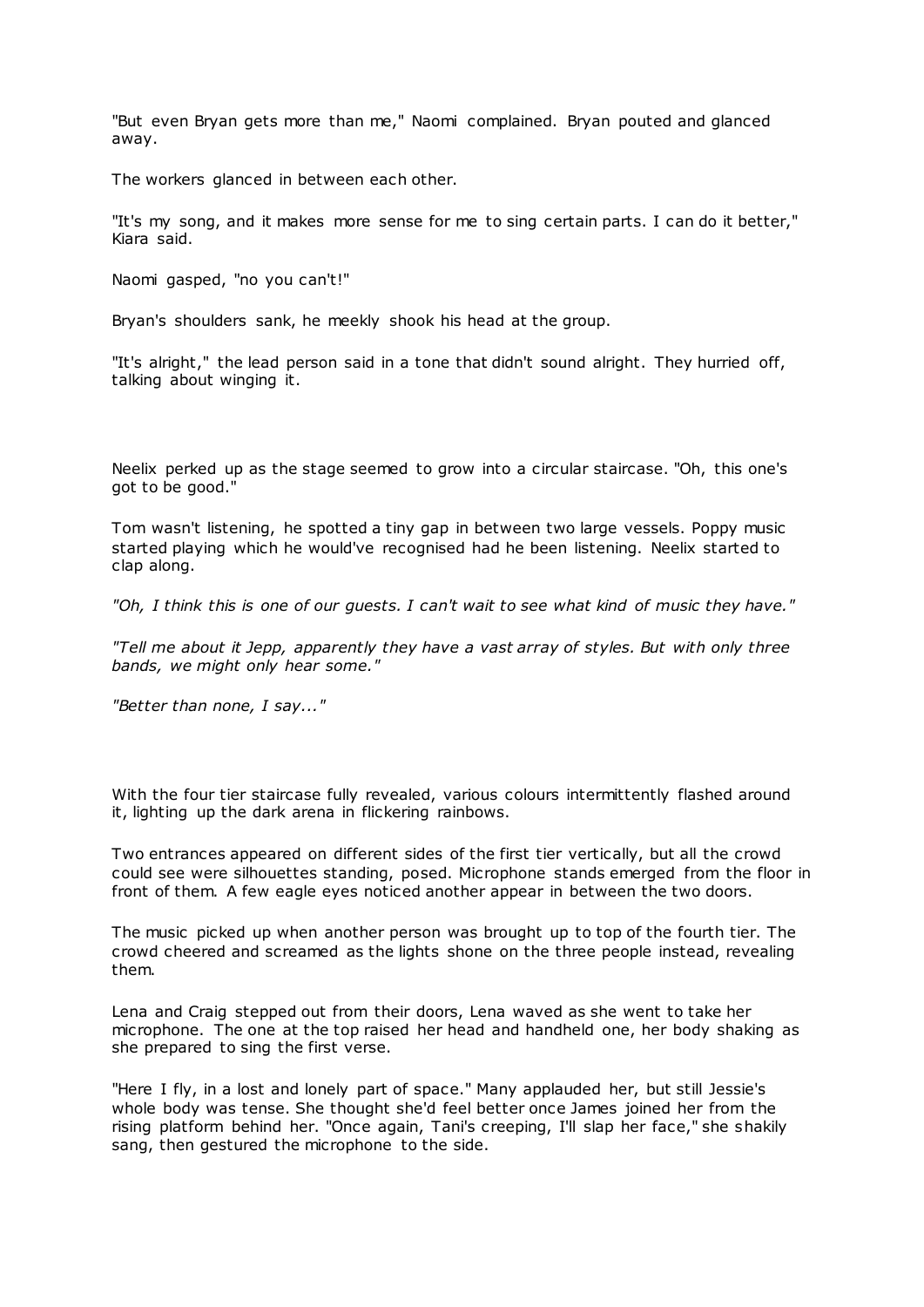James, previously with his back to her, took the microphone and swung around to sing his part. He offered his other hand to her at the same time, which she gratefully squeezed for as long as she could as she strode down the stairs.

"Going home, I just can't hold it back no more. I really should be..." Craig and Lena started pushing their arms out one at a time. "Judging you." Jessie reached the bottom where the spare microphone stand was just in time to join in with the hand motions. "Avoiding you, hating you, blaming you!" James' voice raised each time. It felt a bit overwhelming for him to hear it across an entire stadium.

The rest of the group pumped their arms up gradually to encourage the crowd. It did the trick, the crowd loved it.

"Tragedy!" The whole group sang while dropping their hands, or in James' case his not microphone hand, over beside their mouths as if they were overdramatically gasping. They quickly began an energetic routine on the spot. "When the coke is gone and life's pissing you off it's tragedy." Their hands did the same ohno gesture at tragedy.

"When Seven cries and you don't care why." Lena rubbed her fist under her eye and pouted. "It's hard to hear," the group brought an open st retched hand up to their ears.

"With so much annoying you, we're going nowhere." They all opened their arms and shrugged, while glancing from the left to right.

At the end of the first chorus, the three members at the bottom rhythmically walked away from their microphones in a circle. James meanwhile jumped down a few times to join them at Jessie's previous spot, discreetly handing his microphone to Lena as she passed by him. She turned inward to go up the same path he came down, while he took her place in the circuit, only until he reached the next stand. Jessie and Craig stopped as well, leaving Craig in the centre this time.

He gulped nervously, hoping his few drinks would kick in any second. "Sight of you, there's a yearning down inside of me." Jessie and James slowly clapped over their heads, the audience followed suit. Meanwhile Lena got to the top and stood, posed. Craig finished his verse, secretly thankful his wasn't changed much from the last time like the others.

"Down they go, I just can't take your crap no more," Lena sang loudly with a kick to her voice. "I really should be hating you, ignoring you." The group once again egged the crowd on with arm pumping.

By the second half of the chorus, a lot of the audience were on their feet, dancing along. The ones who weren't sure if they liked this *new style* still subconsciously nodded their heads to the beat.

"When you jump in time and everyone lies, it's hard to fare. With no end in sight, we're going nowhere."

Typically that was the part where Tom finally tuned in, and abruptly too, his head turned so fast he felt his neck twinch. "Wait they changed the song again, did they say anything about me this time? After everything, they better..."

"No, shh!" Neelix snapped in response.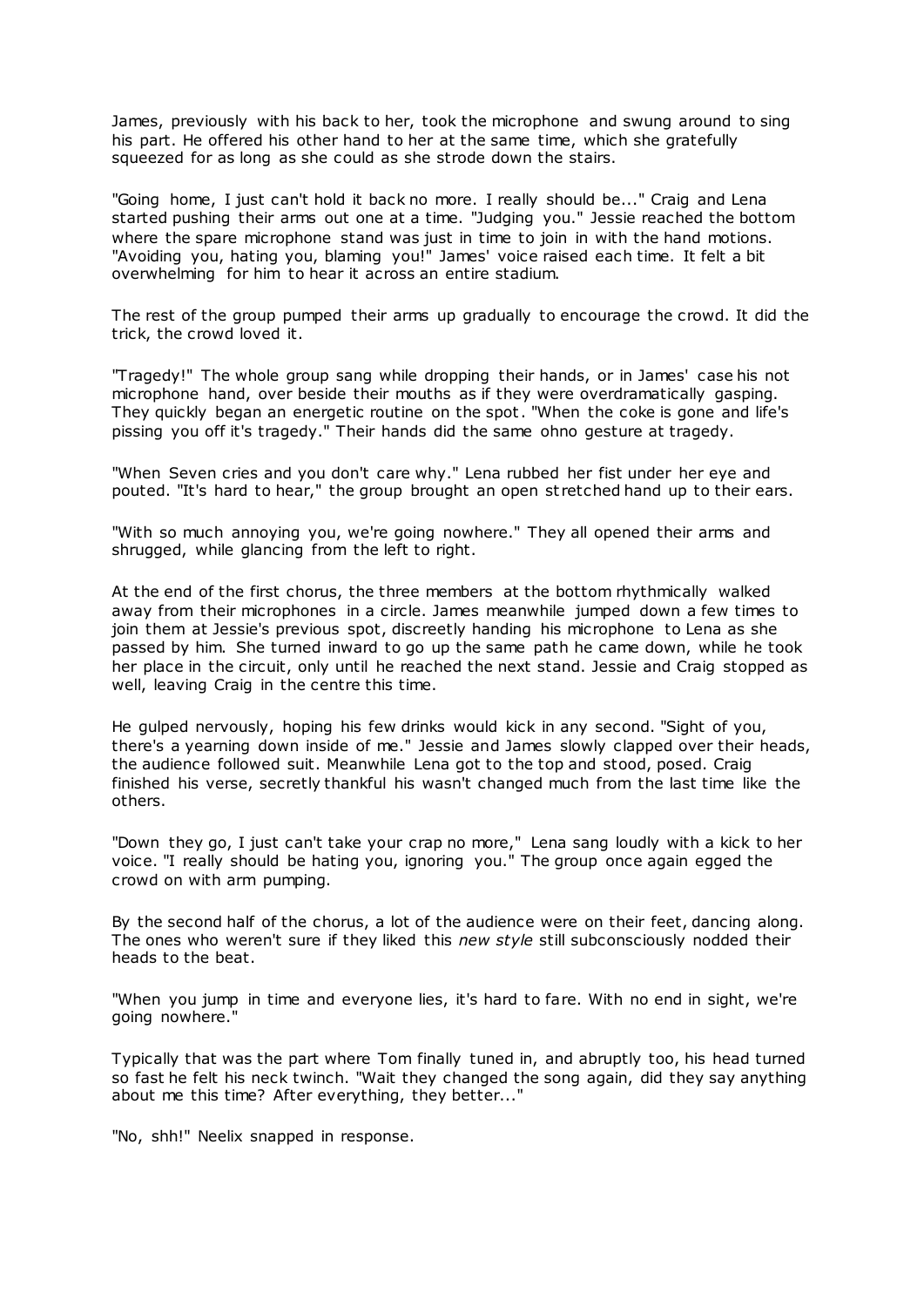Tom's eyes widened, mouthing ok. Then he returned to flipping his fingers at the guy on the other side of the window giving him a ticket.

Back in the arena, the changing lights flew around the room, temporarily clouding the crowd's view of the group changing positions and the microphone stands lowering into the ground. The music built up once more alongside the band's clapping.

The final chorus, their routine picked up as well and they sang through the handheld mics.

"Tragedy! When aliens invade and a mummy's chasing you, it's tragedy! When Damien's back and you can't help sigh, it's hard, don't glare. With so much deception, we're going nowhere."

The song ended with a bang and pose, the audience erupted into further cheers.

*"Wow, give our newcomers Virus a warm welcome everybody! Thank you!"* The voice waited for the audience to cool off a bit. *"Next up it's who you've all been hearing about this week, fresh from their tour of Nutropa. It's Party Crashers!"*

Even though that was followed by mountains of cheers, just as loud as Virus's, a lot of people appeared to be choosing that time to go to the bathroom or get more drinks.

Once they started their performance, Kathryn wished she had done the same thing. The two female youngsters strode around the stage, rapping in an alien language while pulling faces. After ten seconds, she couldn't take it anymore and left anyway.

Most of the ones that left returned when they heard the finishing cheers, but they weren't much better off with the next act.

"How are you doing, Rova!" a man squealed as if his voice hadn't broke yet.

The woman beside him laughed nasally. "Since this week's theme is First's, we have our amazing number one smash, Rock Your Umbrella."

"Um, this looks um..." Harry said very nervously. He noticed the crowd didn't look that impressed either. Only a few awkward claps and a *woooo* from a random audience member.

In the quiet empty foyer, Kathryn walked away from a stand with her tray of coffees . Even she could hear the screechy wails and the nasally shouts from the duo. Still she snickered and remained where she was, slurping one of her drinks through a straw.

A frazzled looking Tom stomped past her, ignoring Neelix's plea's to get souvenirs, grumbling about fascist ticket people and parallel parking. Neelix overheard the noise coming from the arena and decided to ditch him for the souvenir stand.

It didn't take long for Tom to rush back into the foyer with bleeding ears, swaying from side to side as if he had been knocked out.

Finally the song was over and so Kathryn shoved him out of the way to return to her seat. Neelix ran after her carrying programme booklets, a t-shirt and some flashy strobe lights.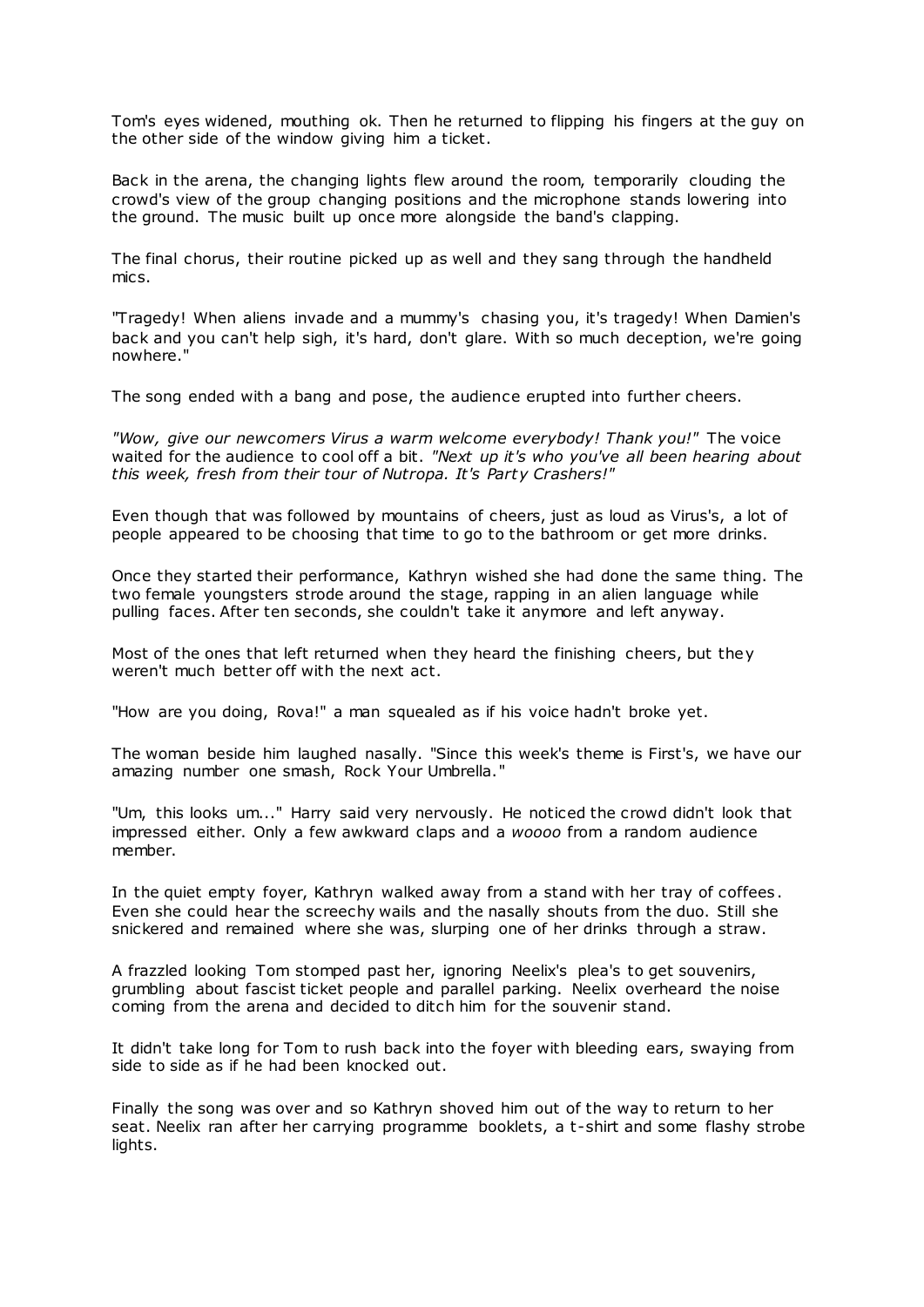For some *unknown reason*, the next act had to be delayed to allow the poor audience to recover from their torture. Fortunately for the alien majority, the next act was a teenaged pretty boyband singing love songs as if to the audience individually.

Next up were Dave and his entourage; Carly, Kim and the weird guy from the shuttle bus. Kim had been relegated to keyboard with a tiny microphone so she was pouting all the time. Carly had something that looked like a saxophone, but closer to recorder size. Finally the strange guy manned the drums, earning him a few occasional scowls from Kim. Dave had a guitar hanging from his shoulders.

"How are you all? We're Alright! Are you having a Special Night?" Dave shouted the last bit too closely into his microphone, it squealed for half a second afterwards. "Hit it."

When Dave sprung the guitar once, Kim started awkwardly tapping the keyboard, while the nameless guy drummed. Occasionally Dave repeated the same beginning notes in time. Carly awkwardly bopped around on the spot with her instrument to the music, which was a little upbeat and pretty repetitive.

"How are you, on this special night," Dave sang while firstly rising his voice up a note, then down again. The keyboard and his guitar playing followed the same tune. He repeated the same line again. "I met you on this warm special night," he sang similarly.

Carly looked alarmed and quickly went to play her instrument as if she forgot. The rest of the band didn't react if she did.

"Now we're alone, soon I can't deny," Dave and Kim sang together, she stopped playing the keyboard. "My love for you, is so true," Kim pulled a face while she sang that part. "Now can we meet, on the dancefloor. So we can show everyone how tonight." He sprung the guitar a few times. Carly and Kim once again swapped playing for the chorus.

Once it was done, the Voyager and mortified Dellia crew were surprised they got any claps. Some did sound polite though.

Unaware of the latter, Dave lead his band back under the stage with a wide grin. That was until he saw his snickering sister. "What? The theme is first songs."

Lilly bit her bottom lip to stop from laughing in his face. "Yeah, it must've been hard to learn those five notes."

The next group had no trouble following Alright's act. Their energetic, musical playesque performance got many standing ovations and screams.

Under the stage Kiara watched the entire thing, sweating bullets. Bryan was too busy being fussed over by his mum and still delirious dad to have time to be nervous. Naomi didn't seem bothered, but she was nose deep in her PADD, reading aloud quietly. Her mother kept trying to fix her hair and occasionally scrub her cheek with a hanky, but she kept batting her away.

Kiara looked around at her bandmates helplessly, then around for anyone to fuss over her.

"Mum, why did you tell him?" Bryan moaned, temporarily distracting her.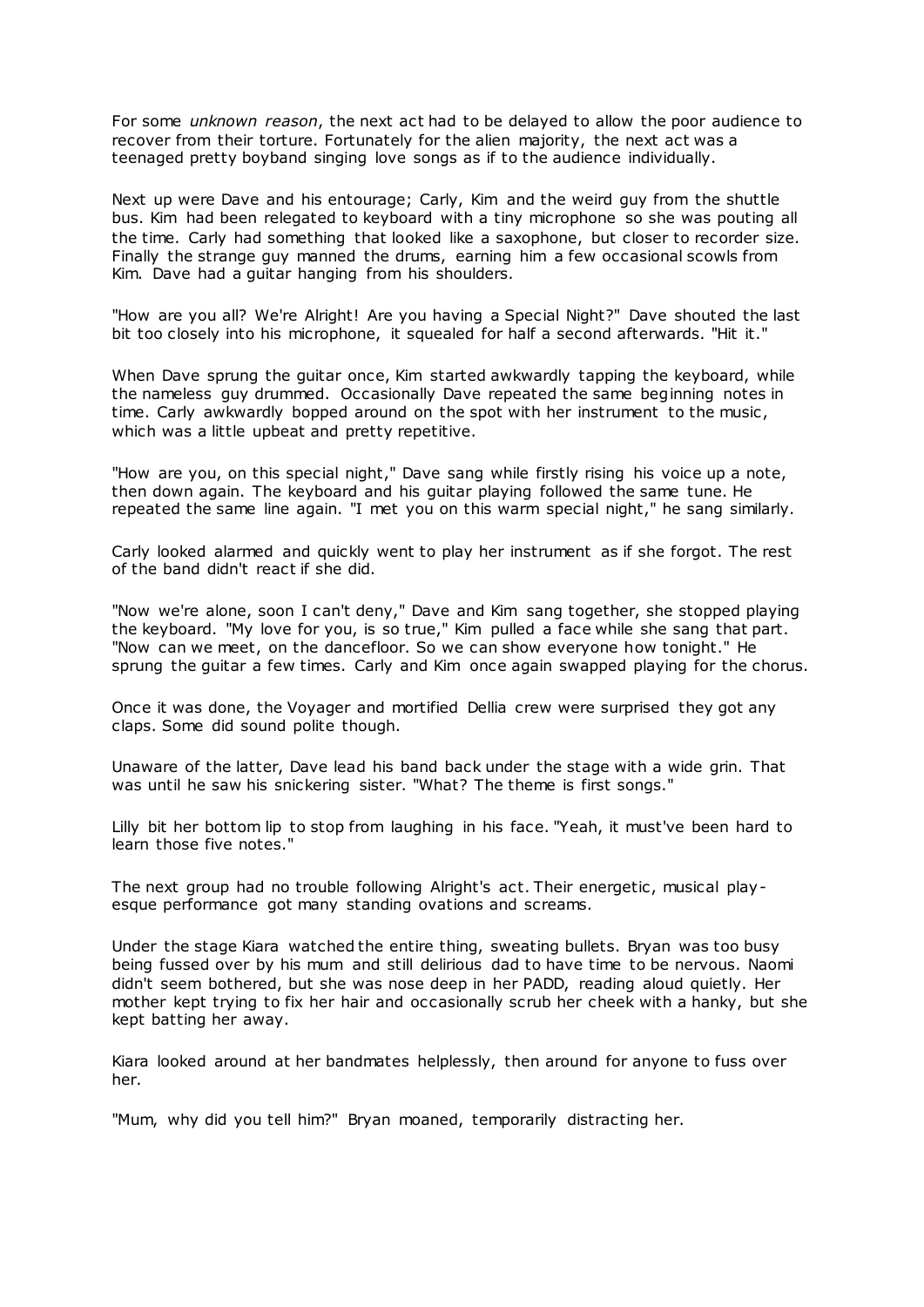B'Elanna glanced at Tom, then back at her son. "I didn't. Dunno how he got in here actually." She gave her husband a little nudge, waking him up slightly, just in time to see the duo he witnessed torturing everyone pass by. He screamed and ran off.

Kiara sighed and shook her head. No one was there but it could be worse, she thought. They were soon called to the lift and handed their microphones.

The moment the lift brought her to the stage, she was blinded by the lights which made the audience look like a moving blur to her. It helped until she heard her band announced and the roar of the crowd.

A couple of unknown crewmembers with guitars started to play a downtempo tune, almost depressing. Bryan nervously stepped up for the first verse, which he did very shakily and flat. People still cheered for him anyway.

The music picked up and the two girls joined in for the chorus. Near the end of it, Kiara's vision cleared up a bit and the audience started to look like people. Nerves tried to push her back under the stage, but then she saw Kathryn and Chakotay ten rows from the front, smiling and waving.

"I'm wasting my time," Kiara near whispered into the mic , "cos there's no justice here in this trial." She tried to raise the volume of her voice, "you're way out of line, when you ignore my innocence and deny it."

The chorus roared into life again, the three band members felt a bit more at ease the second and third time around.

"So don't expect me to let you in," Naomi sang next and softly, which clashed with the guitar riffs. The crowd loved it though. "This is just a game, with no players. No one will win."

Kiara repeated her previous line and the chorus kicked off again. "Gotta be kidding, what do you want? What's going on inside your head? You gotta be kidding, look what you've done. If I'm alive or dead...

The music trailed to a near stop, only a string kept getting plucked occasionally. "That's all you need to know," Kiara sang quietly over the top of it.

They were more than relieved they weren't booed from the stage and got an applause, nothing like the one for the act before them. It was enough for Kiara and she left the stage with a smile.

The final band took the stage, everyone underneath could hear the crowd clapping and hooting along to the catchy, summery beat.

On the way back to the dressing rooms she spotted Lena talking with Jessie in the corridors. Lena eventually spotted her and turned to look, but Kiara turned on her heel and stomped off.

"Fine," Lena grunted, rolling her eyes.

Jessie looked on awkwardly as a voice rang over the intercom. *"And that's it, our polls are now open. Every citizen gets one vote. Use it wisely. The results will be compiled and announced in eighty minutes."*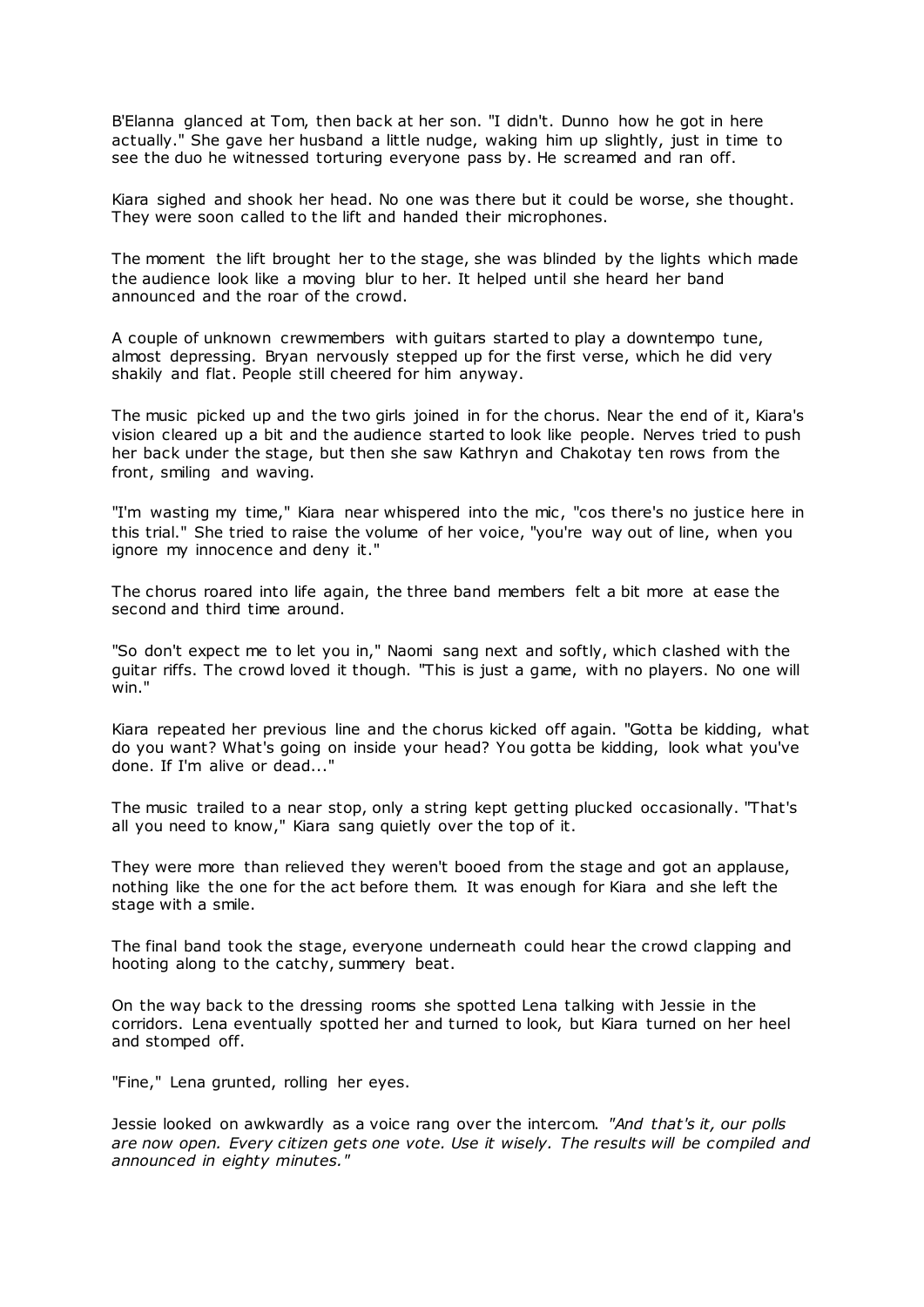Lena smiled mostly out of relief. Jessie noticed and frowned, which made Lena slip into a grin. "We were the best there, easily. No problem," she said.

*"Will all contestants make sure to be in the announcement room within the final forty minutes,"* a different voice announced, just for the understage.

Jessie didn't notice she had a lump in her throat until she tried to swallow. "If you say so."

James approached them, trying to smile. "Well, we were at least better than the Earplugs Wanted over there," he said while gesturing towards a few of the groups walking toward them. The rappers passed by, practising some of their rhymes. The universal translator had a hell of a time and gave up after a sentence.

Lena watched them until they turned the corner out of sight. "Wait, they're actually called that? Appropriate."

"I meant." James waited for the other duo to pass by before answering, "I-Great."

Lena snorted a little. Jessie groaned, knowing what was coming. "Aaaw, yes we were," Lena mocked him like a child.

Craig rushed out of their dressing room looking panicked. "Do you guys know how long minutes are here?" He got blank stares as his answer. "Yeah, we'd better get to this announcement room before we're disqualified." He ran off after the other bands.

The rest of Virus followed him with unsure looks on their faces.

Turned out that they were waiting with all the other groups in a room full of tables and chairs for over an hour before a camera crew showed up. The only screen which lined the wall was turned on by one of them, which showed the host at the circle stage. A little window appeared beside him, showing everyone the announcement room live.

"Oh crap," Jessie said through gritted teeth as she adjusted her hair, then slouched down in her seat.

"Our polls are closed and the results are in!" the announcer shouted, with approval from the audience. "In no particular order, the bands that are going to Darjhan next week are...?" He of course dragged it out for a good minute. "LG!"

Kathryn meanwhile rolled her eyes toward Chakotay. "Oh for god's sake, this is almost as bad as Neelix's Who's Pie Is It Anyway segment. We all know it was Tuvok's cos the tasters are still alive." Chakotay laughed quietly.

A few more bands were named, followed by their reaction shots. Six remained when the announcer shouted, "Virus!"

Lena shot out of her chair, giving poor Craig nearly heart failure. "Yes I did it, I knew it!" She turned around and did a fist pump, "I beat ya Kiara, neener neener."

Kiara pouted and looked away, while the rest of Virus were mortified that her reaction was on camera. Fortunately the sound of the audience drowned out her gloating.

"Lena, do I have to remind you of your age?" Craig asked.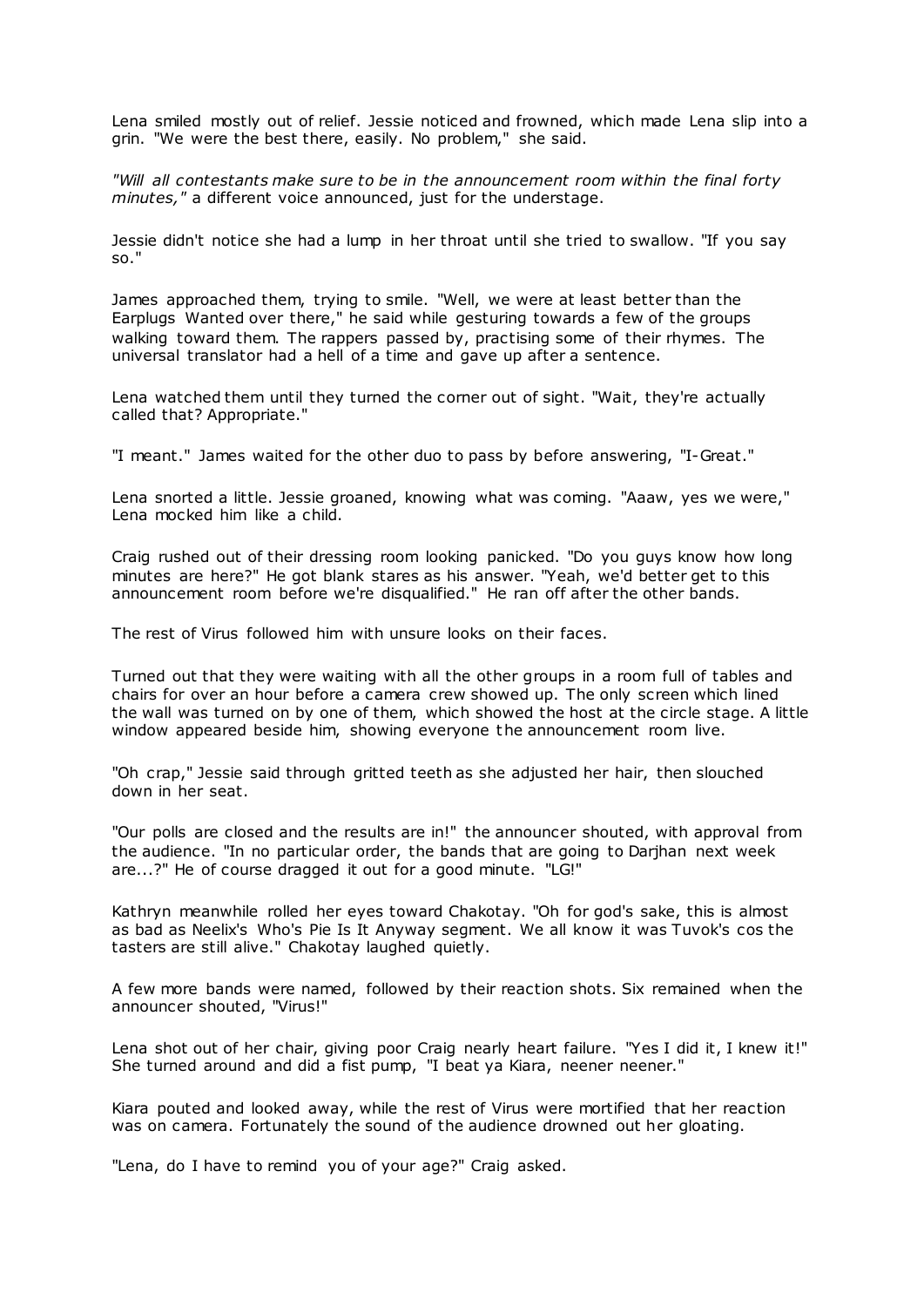"Nah," Lena laughed.

James shook his head and sighed, "he said it was no particular order."

"Even if it was, we don't know which way he's going. It could be worst to best," Jessie added on.

"Spoil sports," Lena huffed and sat down.

"And the final band definitely going to Darjhan are..." the announcer said with a cheeky glint in his eye. "Alright!"

Most of the room turned towards the equally baffled Liger band. Kiara covered her face as it turned bright red, hoping no one could see her.

"Okay, so we all know the rules but our guests do not," the announcer said. "The four bands with the least votes remain, two must go. How do we choose? Well, a battle to the death of course." He paused dramatically and the audience laughed it off. He smiled again, "no seriously, it's still in no particular order. The next band going to Darjhan is..."

B'Elanna meanwhile looked ready to blow as she rolled up her sleeves. "I'm going to wring his neck, that piece of sh..."

Beside her Tom looked startled and glanced around. "What... when did I leave the Flyer?"

"Pulse!" the announcer shouted.

Tom instantly started clapping erratically. "Yeah that's my boy." He watched the stage expectantly. B'Elanna stared at him blankly until he noticed the reaction shot. "Um, this is a weird performance."

Only the two duos and the boyband remained. The atmosphere in the stadium was tense. All but Kathryn who was already walking out the door for a refill.

"Number One are through," the announcer finally said. The cheers for the boyband were deafening. "That means we have to say goodbye to the wonderful Party Crashers and er..." even his professionalism was slipping at the thought of saying the other band's name, "the I-Great."

"Oh good, less torture," Lena sighed in relief, briefly glancing back at the two rappers.

They all jumped at the sound of an ear-piercing shrill shriek. The source, apparently the woman from the screechy duo's sobs. A few people did start to feel sorry for them until she started batting a few sympathisers away. "Get your plebeian hands off me. I am the great Anna-Rei. These people don't know good music and talent."

"I know, we are too good for this place," the man very squeakily replied. Everyone near them shuddered and walked away from them.

Very early the following morning Voyager and the rest of the tour started their departure from the planet, travelling only at impulse.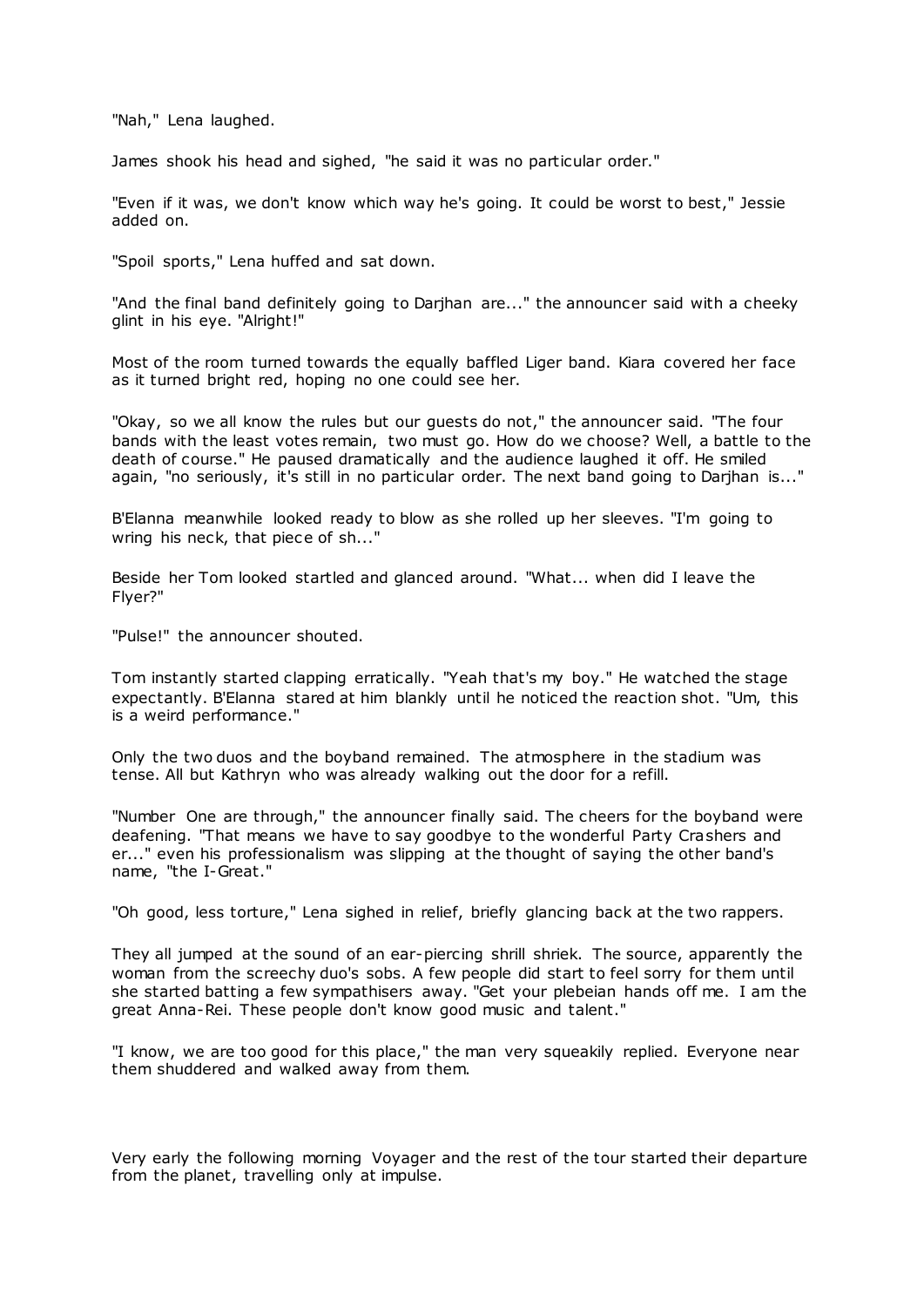Inside the Conference Room, the three visitor bands sat or stood around the table with a couple of officials. Most of them were struggling to keep awake.

"It gets harder from round two. It's no walk in the streets," one of the officials said. "You can't re-use songs, and you have to comply with the themes. The final is band's choice, so I'd save your best couple until then."

The other official laughed to himself, "but they c ould be the only suitable ones for a previous week's theme. I suggest saving more than two."

"Yes but you have to get to the final, so you need some good ones to get the votes," the first official said. She looked around the table at very tired faces. "The themes are also random. The citizens suggest, we run a poll."

"What if we don't have anything that suits the theme?" James asked.

The first official shook her head, "then you'll have to find a new one that does."

"No problem. We got some variety," Dave stuttered while glancing at his teammates. He was a little put out to find Kim napping across the table.

"So, the first theme is your first song everytime to not put people off?" Jessie questioned.

The two officials thought she was joking and laughed accordingly. Jessie's face told them otherwise. "Everyone wants to win the peace tour," the guy said, smirking.

"Okay, so what's the theme this time?" Lena asked.

Kiara walked into the Holodeck, still with the same grin she had since the meeting. Bryan and Naomi were less than enthused about it.

"Please, it gets harder? We're more than ready for this," Kiara said.

Naomi groaned, "I still don't get it."

Kiara turned on the spot, looking a little concerned. "Well, we have a loads of songs that fit the theme."

"Yeah," Naomi said slowly, eyes darting away, "I didn't hear it, I was too busy wondering what I did to that girl."

Bryan and Kiara exchanged confused glances. They were used to Naomi's misunderstandings but this one they couldn't figure out. "What do you mean?" Kiara asked.

"She said it's personal. I mean, why? I'm a nice girl," Naomi said, pouting. She got two groans for that answer.

#### **The Mess Hall:**

"I don't think our anti-Seven ones count here," Jessie commented.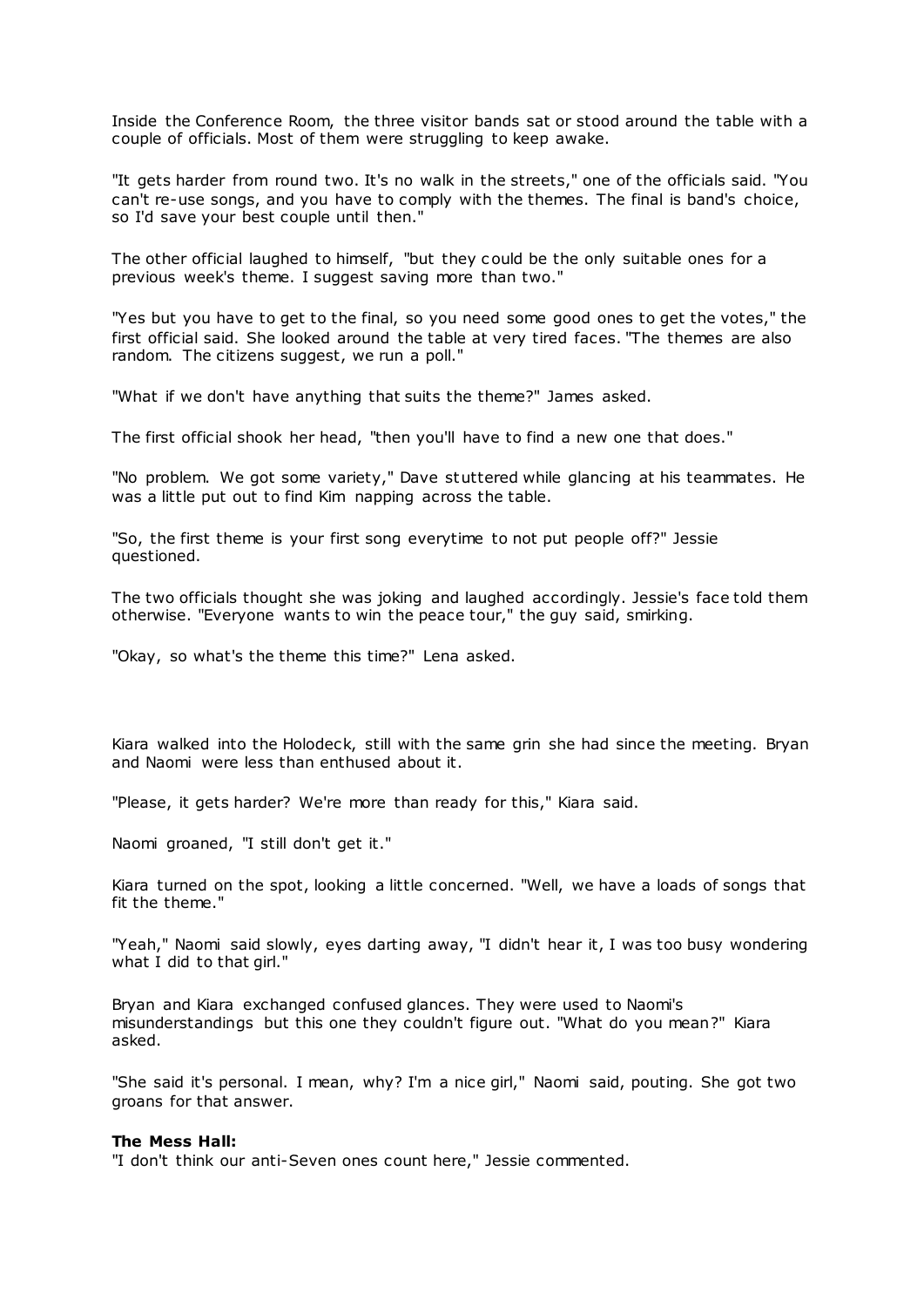Lena looked as if she'd had her dinner taken away from her and replaced with a salad. "What, it can't get more personal than that."

Jessie glanced across the table at James for backup, but he'd plugged headphones into the computer he'd brought, lost in thought. Jessie sighed while shaking her head, "we want people to like us."

"Exactly," Lena forced a smile, though it was obvious she was about to snap.

"The last changes you made ending up renaming the song to Die oh Die," Jessie muttered.

Lena slammed her hand on the table, lighter than usual but enough to rattle it. Craig glanced between the two and quickly piped up, "our killing Annika songs are good for the Voyager crew but..." Lena stared at him instead, threatening any resolve he had, he shook. "Um, but this sector doesn't know her. We'll seem like psychopaths singing about killing some woman they don't know."

Jessie smiled and nodded. Not smug but glad someone else saw it her way, Lena saw it as smug though. Jessie chose to ignore it, "we got away with Tragedy since it wasn't just her and it wasn't OTT."

"I dunno if we did, to be fair," Craig said.

James meanwhile lowered his headphones and frowned. "Are you quite done? I've got an idea."

Craig thought that was directed at him, he grumbled under his breath huffily.

Lena narrowed her eyes in James' direction since he said it in her direction. "Oh by all means, you're the smart one," she said sarcastically.

"So no then," James said matter of factly, slowly putting his headphones back on.

"James, no, she's done," Jessie quickly said.

"Pfft, I wasn't going to suggest Die oh Die anyway. I know it's too political," Lena mumbled.

James looked around at the tense table with a rising eyebrow. "Ookay?" he said slowly, "personal doesn't have to be *woe is me* crap."

"Too bad for you," Craig muttered. Jessie elbowed him in the arm, he squeaked in response.

James cleared his throat intentionally in order not to comment on that. "It could be anything to do with us, in theory, and we might make more of an impression if we avoid the bloodbath songs. I've got a couple songs here that might follow the theme if we adjust a few lines."

"We don't have time to learn a new song. Apparently a week is only a couple of our days, and we've wasted all morning talking about it," Lena said.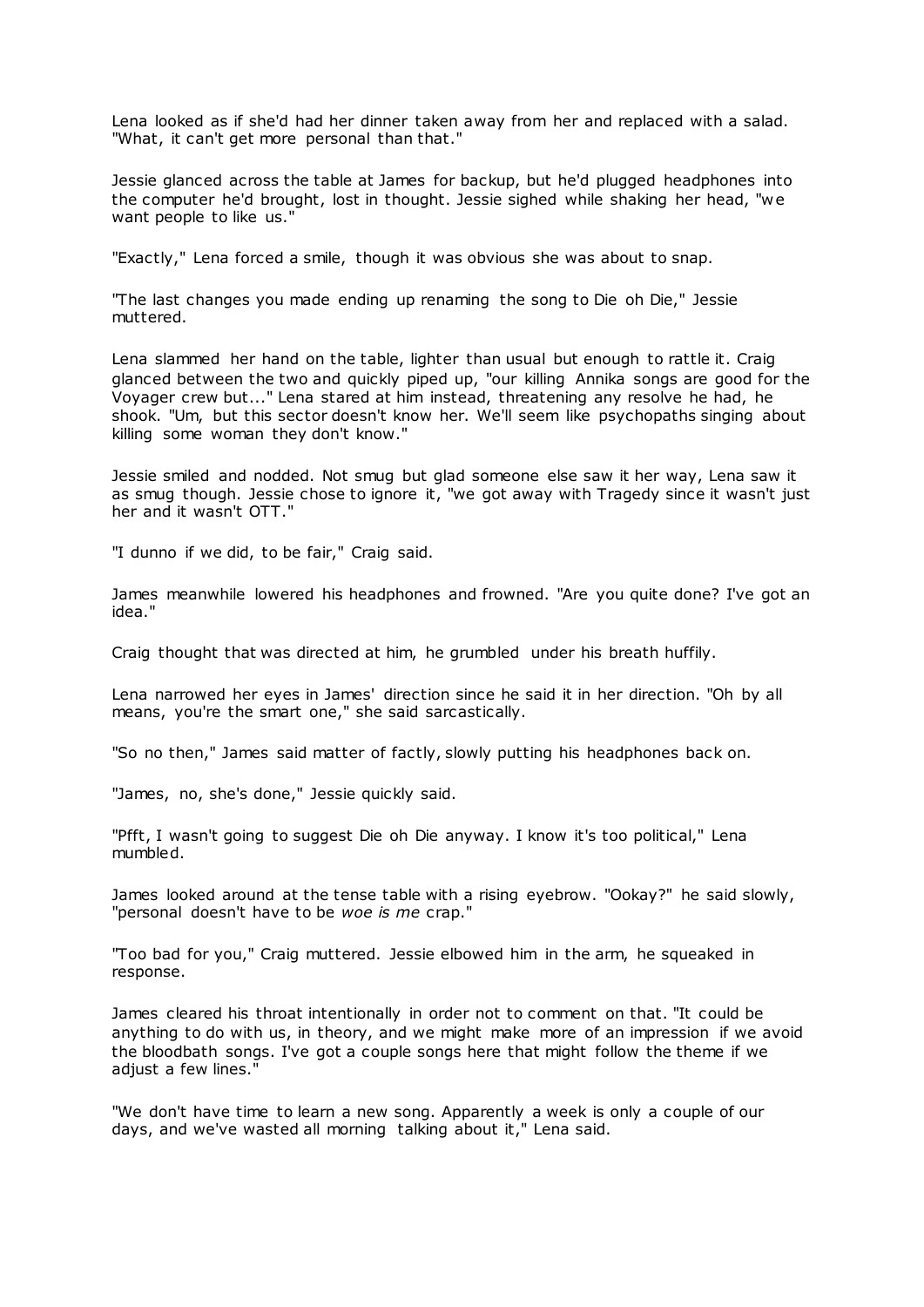"It can't hurt to hear his suggestions, it's at most ten minutes," Craig said toward her with a smile.

"Fine, but I don't see what's wrong with Chain Reaction," Lena said, taking the headphones from James.

Jessie closed her eyes to avoid anyone seeing her roll them. "Oh sure, we don't want to be original and cover other bands or singers, do we?"

To both of the men's relief, Lena took it well and laughed it off. "You can't be too inconsistent, or we'll not keep the fans we have." She put the headphones on, cueing James to press play.

"It's a cover anyway," Craig said. Jessie looked at him, mouthing *what*. "Chain Reaction, Tragedy. We're cover-coverers."

James snickered to himself while Jessie secretly thought about defecting to Pulse or Dave's band for a moment. "Oh is that why we don't do the Barbie song anymore, and the spooky one, and the Indiana Jones song, and the *dummy de dada nah* ode to Tom..."

Craig's eyes widened sharply and shook his head while squeaking a bit. "Ex-nay on the A word nay."

James struggled to fight off his smirk when he looked at the both of them, mainly Craig. "What?"

Lena laughed, getting the rest of the band's attention. "Oh I get it." She threw the headphones into James' lap and got up. Craig grimaced for more reasons than one. "Yep that's fine, Jessie's just reminded me I need to grab that blonde dye."

The others watched her walk away and leave, unsure what she meant or what to say.

Jessie said it first, "who was the dye for?" she eyed Craig before she'd even finished.

"Okay then, I think she likes the first song, so er..." James said, waving the headphones in Jessie's, then Craig's direction. Craig shrugged indifferently.

"This should be good," Jessie chuckled as she took them to put on.

Little under two days later, Voyager and the rest of the tour approached a very Earth like planet. This planet though had many small moons circling it and a very faint ring at its northern equator. The entire tour were instructed to fly single file into a specific orbital path to avoid collisions. Voyager slipped in behind the Z5.

Despite the planet looking a lot like home from orbit, it was a different story on the surface. With the haze of the rings the sky had a golden tint to it. The many moons looked massive, one took up a near quarter of the horizon, and thanks to the star and the rings, it shone brightly through the daytime clouds.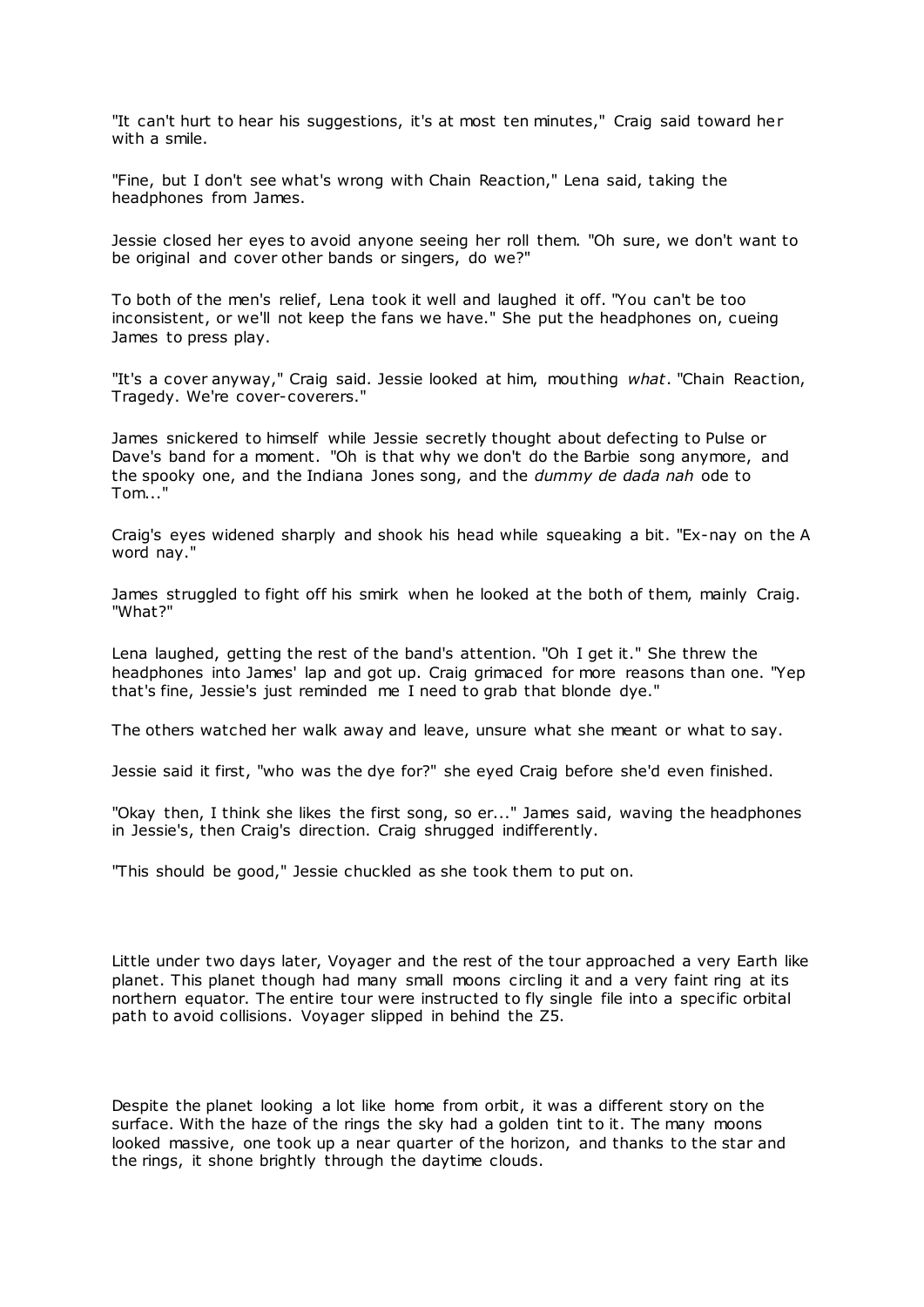Like the last planet, the bands were chauffeured to the arena, this time separately from the others. This one made almost entirely of glass, they could see the stage inside and the crowds already flowing into it.

The coaches turned in before they reached the heavy traffic of people, towards the back where it was quieter.

Virus's coach stopped furthest from the door, the two officials escorting them immediately got up to approach them.

"Okay, now that we're here, we must go through today's program," the woman said to their confusion. "In one of the weeks each band must film an intermission clip. That will be scored by judges first and then public, which could help you if your main song's votes are in trouble."

"Um, why are we hearing about this now?" James asked.

The newly blonde Lena jumped up out of her seat, practically giddy. "Oh you mean like a music video, we've got a few already."

The two officials exchanged bemused glances briefly. "Possibly, if your videos are set to your music ," the woman answered.

The man quickly thought to answer James' question before the band responded, "it's meant to be last minute, that's the point. Your people have already chosen the song, it doesn't take long to do."

Jessie grimaced, "they have?"

"Out of what?" Lena asked.

"Oh it's okay, they pick out of a selection of ones you've done," the woman said brightly. "Now, shall we go in." She headed for the door anyway.

By the time the arena was at full capacity night had fallen. The walls surrounding them were no long see through and instead were four massive screens, showing a video of one of the groups with their music blasting.

Since the arena didn't have seating, everyone had to find a good spot and stand there. The film crew flew around in their open-top buggies.

Not long after the video clip was over, Tom squeezed through a lot of screaming aliens to get back to his spot with B'Elanna and Harry, trying his best not to spill the drinks. There was barely half left in each cup by the time he got there.

"You didn't miss much, just the Ligers declaring war on a beloved movie soundtrack," Harry said whilst taking his drink.

Tom's eyes flew open, "ohno, I hope it wasn't My Heart Will Go On."

B'Elanna didn't even try to not laugh at him, she then eyed Harry playfully. "Let me tell him," she said.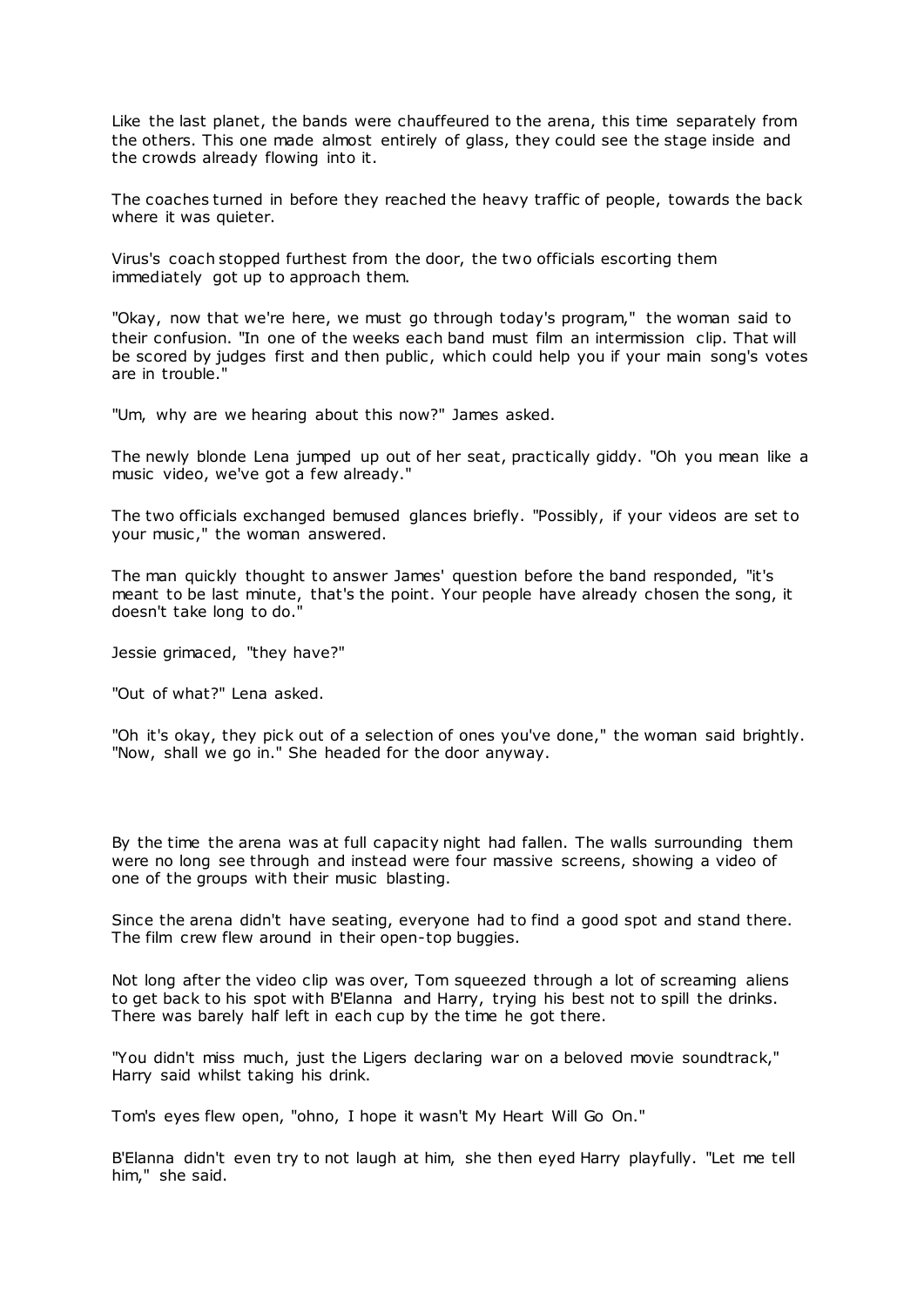Harry chuckled, making Tom panic a little. Meanwhile all of the walls but the one behind the stage had turned to almost black, silhouettes of people wandered the stage while an electric guitar stated playing. Anyone at the far back or stuck behind a tall person could still see the stage perfectly via one of the four screens.

Spotlights dotted the stage as if they were trying to find someone. In time with the guitar chords they each stopped on one of the three members of the band.

"Hey, hang your microphone up cos there's, nothing left to prove now," Bryan sang with attitude. Tom and B'Elanna looked on proudly while Harry swapped his empty glass with Tom's half full one.

Kiara smiled and took over, "hey, hang your microphone up. No one cares but you."

The pair stomped off in opposite directions, Naomi strode down in between them to sing her bridge. "What planet are you from? Accusing me of things that I've never done." She span around on the spot, "listening to you wailing on." She looked towards Kiara sharply, they sang together, "killing another love song."

Tom's earlier pride had quickly been swapped with quite a lot of anxiety. When B'Elanna noticed she stopped clapping along and gave him a firm stare. "What?" she asked as the three started their chorus.

"Ohno, this is a little too personal," Tom started to sweat.

B'Elanna was ready to give him a slap until she overheard the last line of the chorus; "bye bye my sister ex." Realisation made her face turn very white.

Kiara took the centre stage. "You say that I stole the scene but the lights are back on you now." She pointed ahead, cueing the spotlights to flicker around the audience.

Meanwhile in the backstage preparation rooms, one contestant in particular was watching the show with a hardening glare on her face. Anyone sane knew to keep their distance.

"Does it help you sleep at night?" Kiara sang until Naomi walked over, pointing at her.

"Pointing the finger, picking a fight," she finished for her.

Kiara walked by her smiling. "I'll not waste another tear."

"Your poison's not welcome in my ear," Naomi laughed.

Backstage James carefully approached Lena, briefly eyeing the screen. "It's probably just a song they found and liked, a coinci..." he said not sounding entirely sure himself.

Bryan walked up to join them in the middle. "You moaned and changed your hair," he said.

"Still the same," the girls whispered.

James flinched and looked down at the ground, in the corner of his eyes he saw Lena's fists beginning to clench.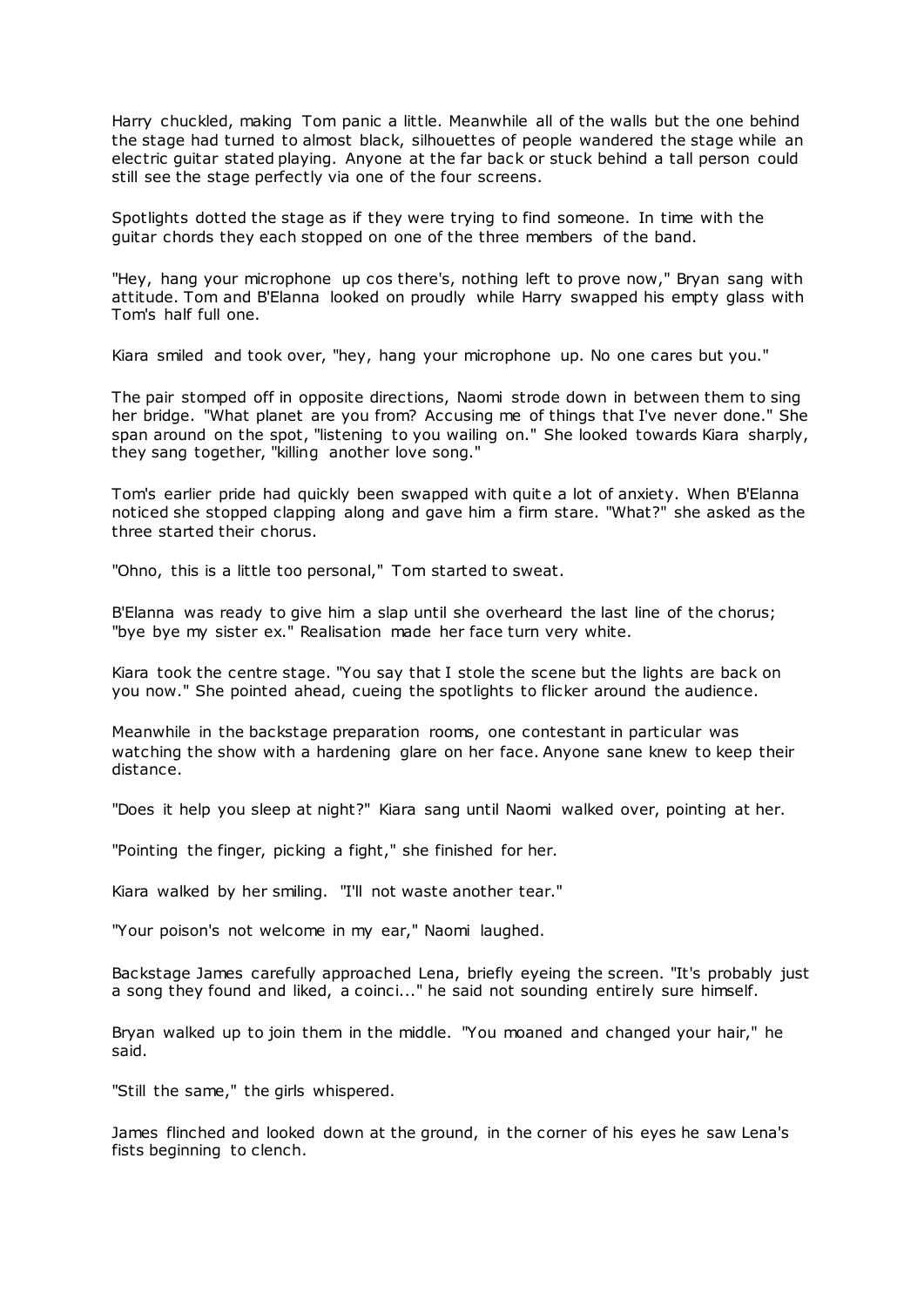"Do you think I'll be fair?" Bryan sneered.

The girls laughed, "L, O, L."

"Bye bye my ex sister," Kiara followed that with and waved towards one of the cameras. Of course that was the one that Lena had been watching. She huffed and stomped off.

By the time the first half of the chorus ended, the audience were shouting their approval as if they were finished entirely.

"If I were in your shoes, I'd worry about your effects. You've had your say, but now it's my turn," the whole group sang despite the overwhelming noise. "Bye bye my sister ex."

Almost everyone in the arena were clapping for them. Only a few of the Voyager crew stood still and awkwardly quiet.

"I'll get us more drinks," B'Elanna said as she pushed her way through the people on her right.

A dreary ballad started to play from the screens next, with video clips of the ten year old looking boyband posing moodily to go along with it. Anyone put to sleep were soon startled awake again by the next group acting out a tragic love story with opera like singing.

On their return to the backstage, Pulse ran almost into Dave's group. Naomi and Bryan were pretty thankful for that since they spotted Lena pass by a few feet further ahead, and fortunately Kiara was too distracted to notice.

"God guys, it's only round two. Take it easy on the little guys," Dave chuckled.

Kiara giggled, "little guys? What are you talking about?"

Kim rolled her eyes and groaned at the other male member of the band, "no it's not!"

"Uh yes it is," the strange guy said mockingly, "*it just takes two to make it through*, please!"

Carly jumped to Kim's defence a little too eagerly, "it rhymes, that's why it's right."

Dave tried not to look embarrassed by them all. "So does true," he muttered under his breath, they all looked at him accusingly. "It doesn't matter, the video's done, it's over!"

"Uhoh," Bryan whimpered when he spotted James walking down the corridor towards their general direction. Bryan shuffled to stand behind Naomi and ducked a little. Naomi gave him a funny look as he swapped her for the taller Kiara.

"Ah ha!" the weird guy shouted triumphantly before hurrying over to block James' path. He had to stop abruptly to avoid collision. "Oh you're just in time."

James grimaced and stepped back once. "That's subjective."

The strange guy chuckled, "you're funny. It's almost our turn. Can you..."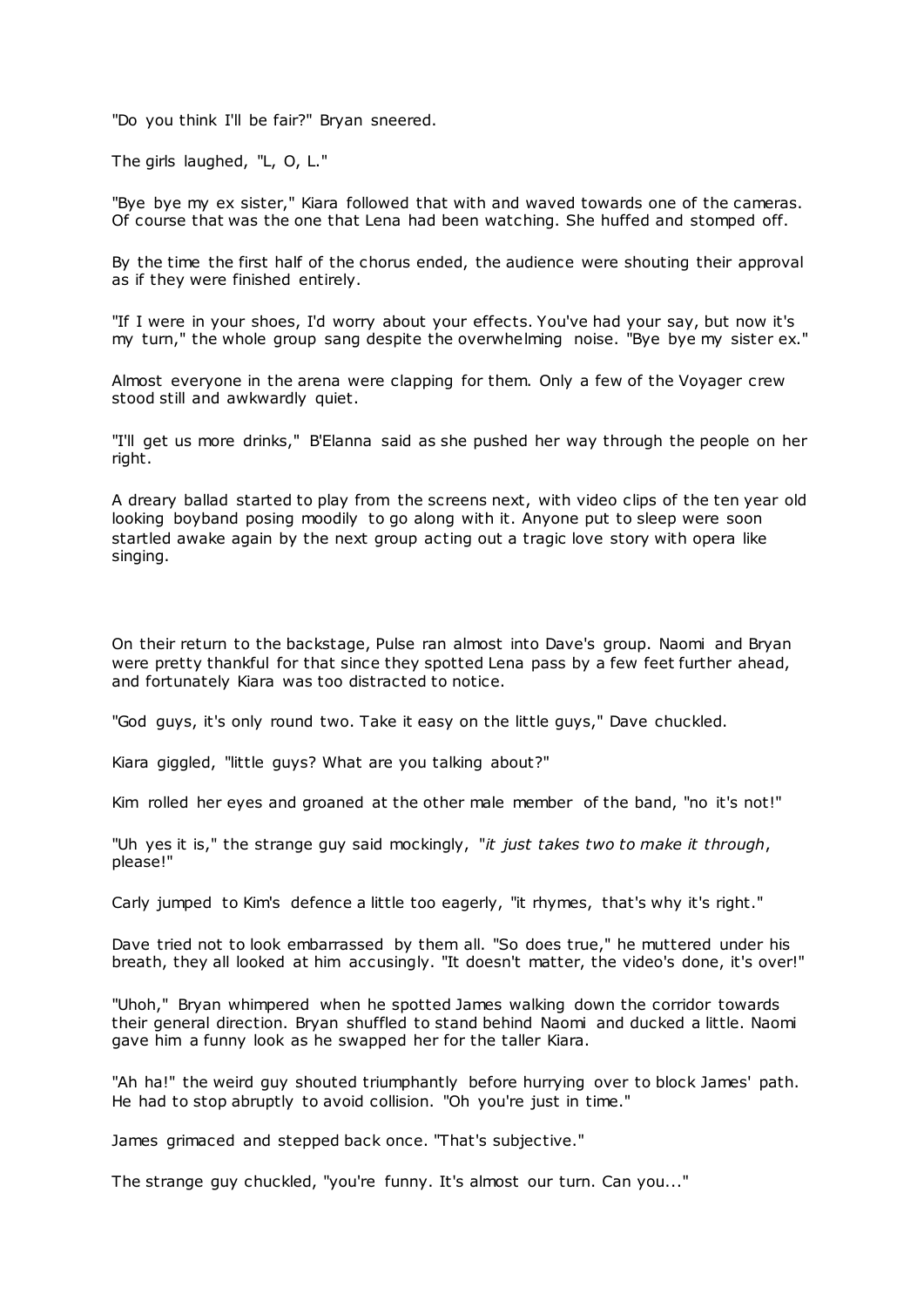"Good for you," James said, raising his eyebrow in judgement. He was about to walk around him but the strange guy hurried to get in his way again.

"Steve, come on..." Dave tried to call him over whilst picturing his drummer being faceplanted into his own drums if he didn't.

The man turned around on his heel, furious with a cold look in his eye. "It's Steve-ay!"

James tried not to laugh and was about to walk off when he noticed Kiara's group lurking nearby. Bryan squeaked and ducked further down.

"Okay," James looked confused at that. He focused on Kiara. "I'm assuming you haven't seen Lena on your way back."

"No," Kiara replied quickly while Naomi nodded and pointed.

James was about to respond when he heard the familiar opening chords of Virus' intermission video. He sighed and walked off in the direction Naomi pointed.

"Okay, so are we ready? Two minutes," Dave said to his group.

"Shh!" Stevé snapped at him, "I'm trying to listen to the music ."

Carly and Kim sniggered at each other knowingly as Dave stared blankly.

Back in the arena B'Elanna was regretting her last drink run, or at least her bringing it back with her to Tom and Harry to share. She tried to pay attention to the video playing on the screens, but their loud conversation could've been heard by the many *rows* of people around them.

"Hey did you see that bit in the second verse?" Tom asked to the annoyance of the people around him.

Harry swigged his tenth bottle and hiccuped. "Yeah, I liked it."

"You know I'm starting to think that I was right!" Tom yelled.

"About what?" Harry ask-shouted back.

Tom poked his friend drunkenly in the shoulder, "this bit," he said while pretending to lean his head against Harry's shoulder. He pushed him away, accidentally knocking the next person's drink. "Yeah exactly bud. James is all *if you feel you can love me*, and Jessie's on his shoulder with that line... what was it again?"

"Oh for god's sake," B'Elanna muttered.

"Oh, right about your theory of them being a couple," Harry said without a care. He was more interested in the middle eight of the song, which Jessie seemed to be leading surrounded by glittering stars. James would occasionally adlib the last few words she sang standing back to back with her.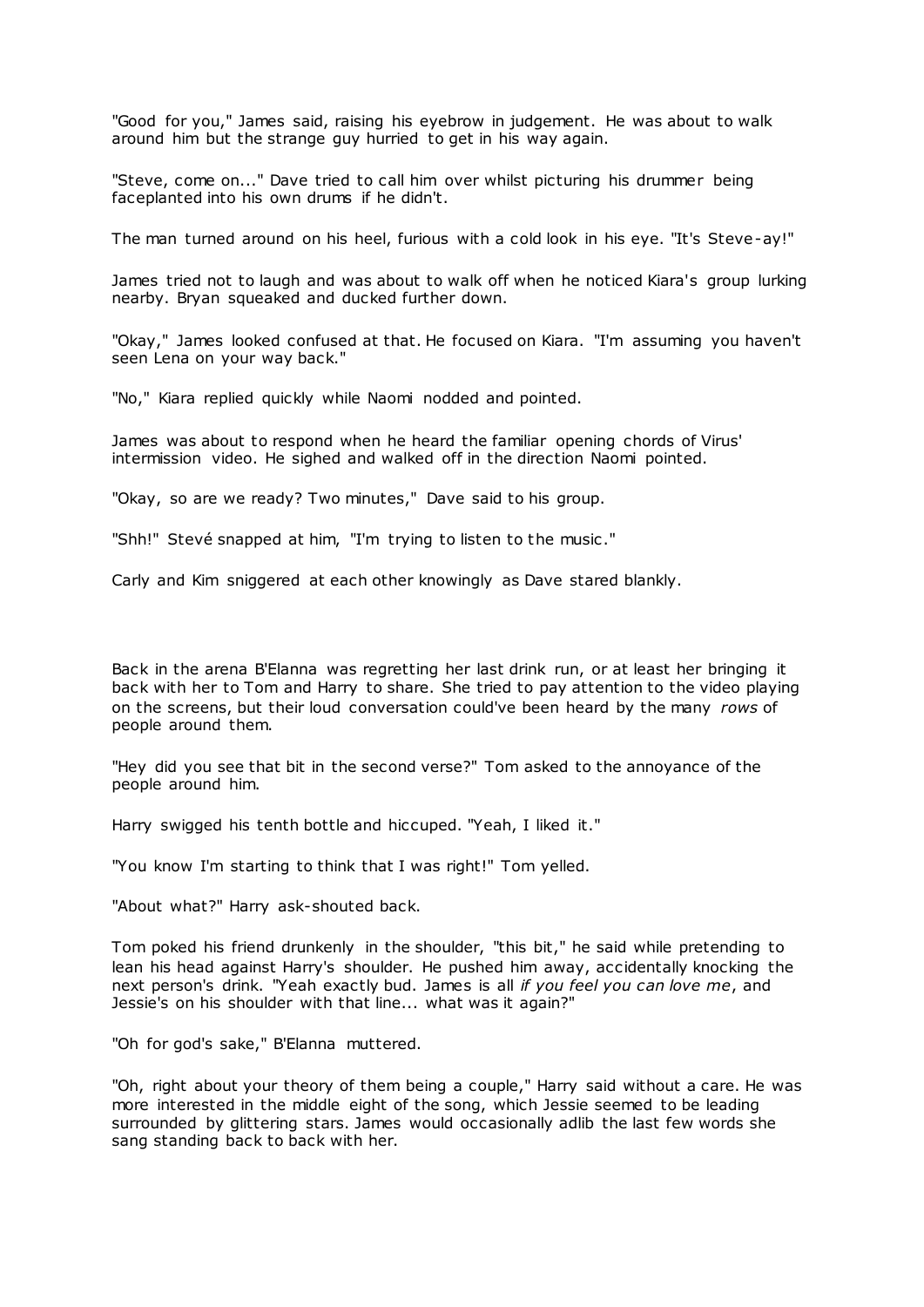"Yep," Tom didn't notice his tone of voice and grinned. He looked up at t he screen and started to snigger. This time Harry groaned along with B'Elanna. "Look at them, who are they fooling?"

B'Elanna rolled her eyes, "I dunno, you."

"I'm with her. If they were together and keeping it quiet, why flirt in front of the camera?" Harry said.

"Once again Harry, you've got me. But have you ever thought that they did it on purpose to get people to think what you think," Tom asked. The chorus blasted back on, drowning them out.

"I suppose, it could be either way," Harry raised his voice to reply.

"Well I still stand by my theory!" Tom yelled back

"Well I don't think it's our business whether they are going out or not," Harry loudly groaned. B'Elanna nodded.

Tom blew a raspberry, "please. They should've thought about that before they became celebrities. It's a good thing I'm not a petty man, or they'd never win this competition if the people here knew."

"Knew that some weirdo had an unhealthy fixation with them? I'm sure they'll manage," B'Elanna said, finally shutting up her gossiping husband.

With Virus's video over, Dave's band took the stage next. Violin strings blasted through the speakers, and yet no one was playing anything like one. Only Stevé drummed along with the fast paced tune. Most of the audience didn't care, they loved it instantly.

Carly started to play her small sax once the strings stopped. Dave sang along a little flatly, but in time with the fast tune, "feel my heart beat. It chimes faster than a beating drum. No one here knows me like you..." he tried to sing high but it went a bit wobbly. His voice quickly lowered for the rest of the sentence, "and that's the way I like it. Feel my beat and turn the other way, towards me."

While the crowd seemed to love the backing music, quite a lot of people were struggling with following the subtitled and translated lyrics on the screens. Dave's fast talking *singing* style wasn't helping either.

Thankfully Kim swooped in for the next part, though she couldn't sing anywhere near fast enough to keep up with the song. "So he says, *you cannot do better than me* and I know that you'd keep me awake and feel the beat until we fly away." She cringed and so did the others whilst hurriedly moving onto the next line, with very little time to breathe, "I cannot move on until you'll miss me and you hear mine in time with yours."

"Feel my heart beat, it flies faster than the speed of light," Kim and Dave sang together but no one could really hear Dave over Kim. "Come with me and I'll show you what I'm simply made of. Feel your beat and turn once more towards me, I need you."

Dave took the lead once more to a lot of people's disappointment. "One more chance to, I know you feel it, keep up with my beat."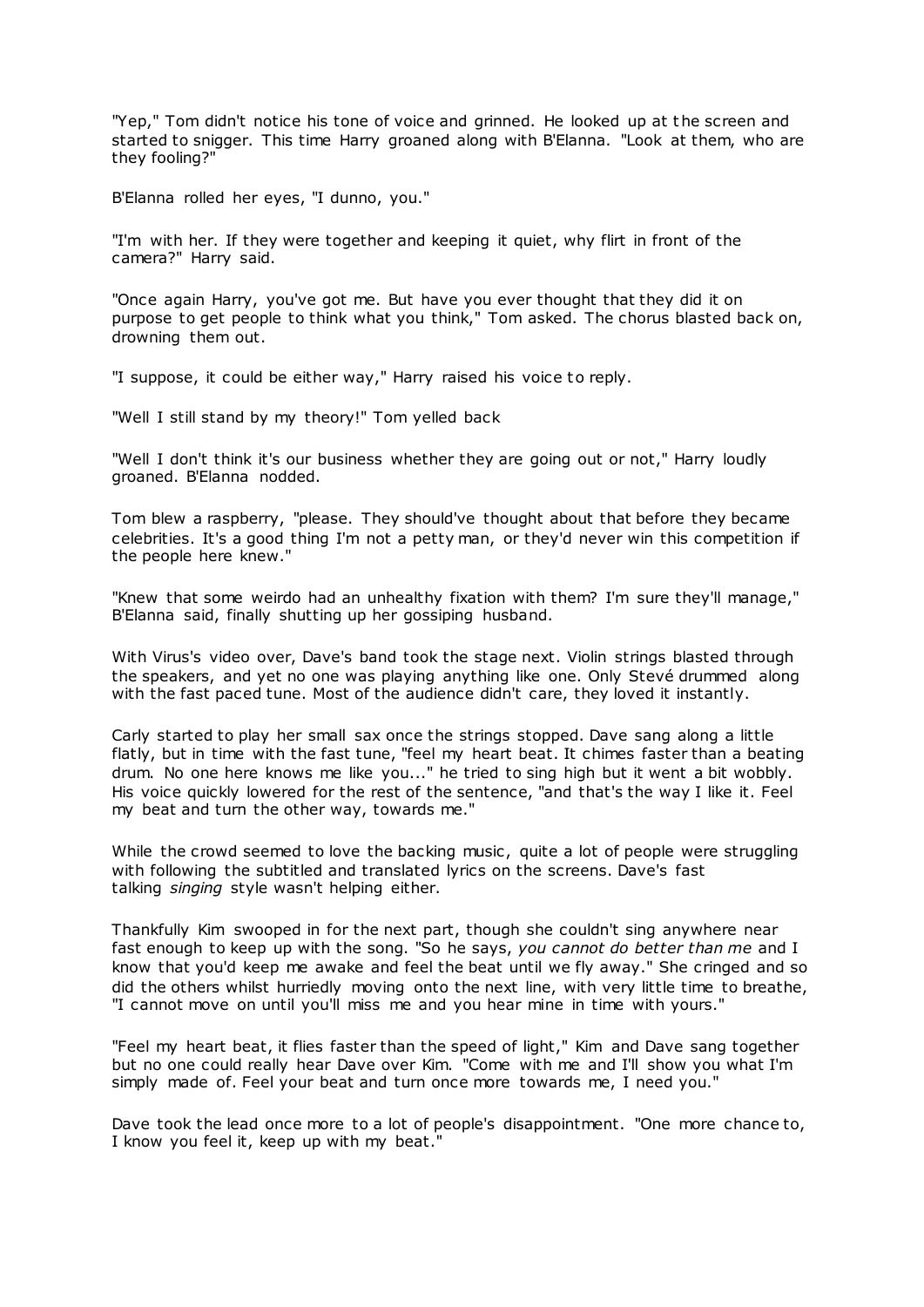The song got a better a reception than the last one despite the problems, still the band didn't look happy with themselves. They bowed out as gracefully as possible and left the stage.

Their quick singing and seemingly wrong lyrics, the audience hoped, were quickly forgotten after two more intermission videos and another sappy performance from the pre-teen boyband.

Backstage Jessie, Craig and James waited anxiously during the second video, each with small mics that sat over the top of their head and looked more like little headphones. James tapped his commbadge a few times, each time he was ignored.

They were soon summoned to the stage by the backstage crew.

"We can't, not without Lena," Craig stammered.

Jessie sighed a little impatiently, "I dunno where she went after Kiara's dig at her. I dunno if I'd want to go up after that either."

The crew hinted for them to go, tapping their ear pieces urgently.

James groaned, "it's okay, she'll not miss this. Let's go." He walked through to the stage corridor, leaving Jessie and Craig looking more than a little baffled. They hurried after him as their music started playing around the arena.

The audience saw James hurry up onto the stage just as the opening chords finished. Him being alone seemed a bit off to them, most assumed it was part of the act. He stopped abruptly and started to sing like nothing was the matter, "really, can't you see..." Jessie and Craig joined him on either side and began to dance. The crowd roared and clapped. "I'm calling a one like you, should wear a warning. It's dangerous. I'm falling."

Tani meanwhile swooned so much she passed out to the bemusement of the people around her.

James continued, thankfully unaware of this. Lena with her normal hair colour jumped out from behind the curtain once he was finished the verse, cueing loud cheers from the audience. "Too hot to handle, losing my head and the world around," she coyly sang high. "I need you now."

The group got into formation as if this was all part of their routine, with Lena and James at the front.

"From the taste on my lips, I'm on a ride," they all sang together while dancing on the spot. "You're toxic, I'm slipping under. The taste of a poison paradise."

They all sang the next line, but James accidentally did it louder than the others, "I'm addicted to you..." Lena briefly glanced at him, "but you know that you're toxic ."

The band spread out into a circle as a white spherical object slowly lowered from the ceiling. No one really had a clue what it was even when it landed in the middle of them. They stretched their arms out and bowed before it, before speedwalking to the front of the stage, once more in a line, only Craig and Jessie fronted them this time.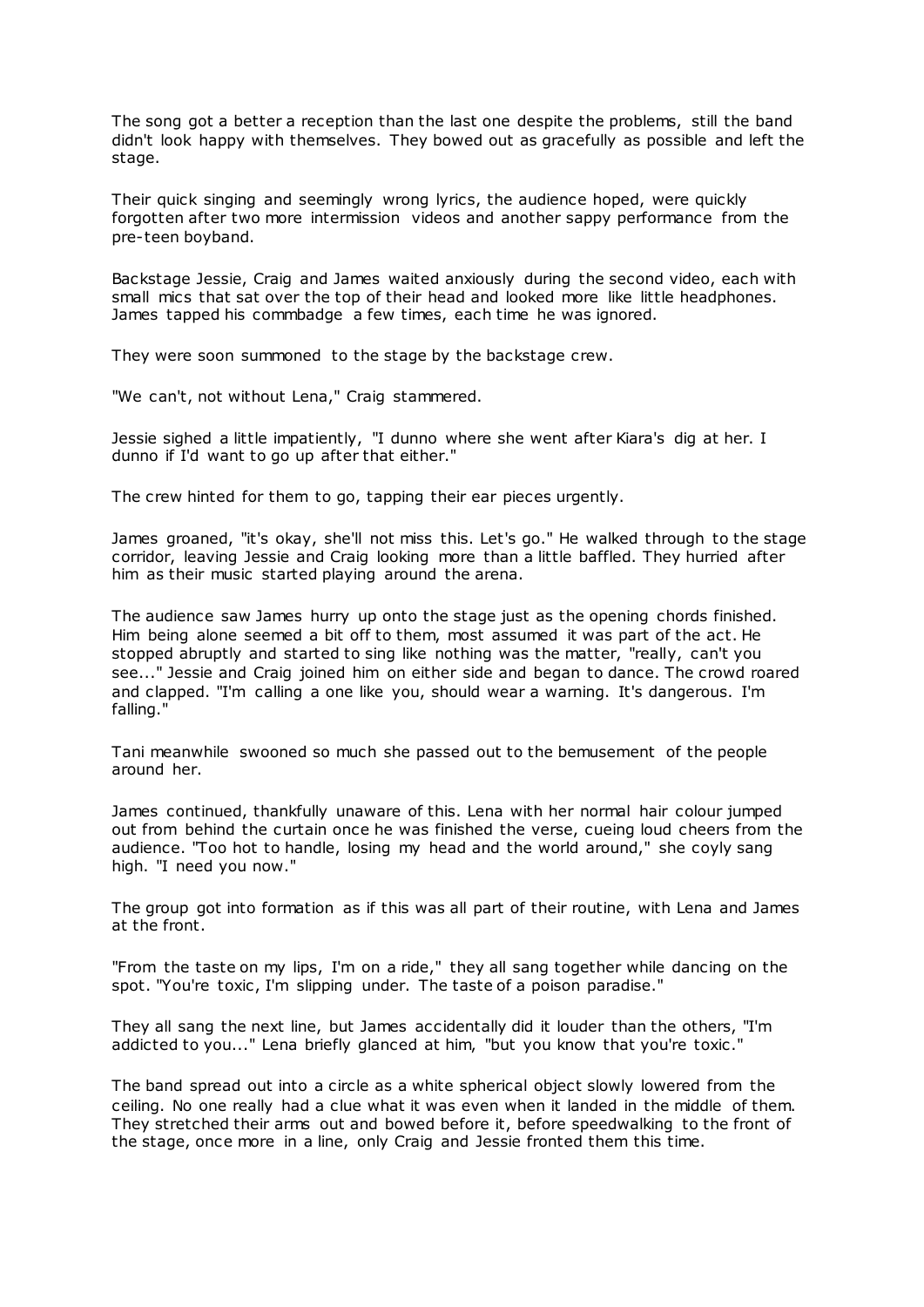"It's getting late, to give it up," Craig smiled as he sang. "I took a sip," his hand raised, pretending to hold something to his face. It looked like he was downing a drink, "to my devil's cup. So thirsty, it's taking over me."

"Oh I get it!" Kathryn laughed loudly during an extremely brief lull in the music , so people heard her. She didn't care, she chugged her coffee.

The group circled the object again, only this time they didn't follow each other, Jessie and Lena went around clockwise, Craig and James did the opposite.

Jessie repeated Lena's earlier lines while stroking it with her finger. She pretended it was hot and brought the finger to her lips, just in time to pretend to collide with James. She turned her hand around to bring the same finger over to his lips instead while singing, "I have you now."

Tom's eyes widened, he started pointing sharply at the stage. "I knew it, see, see!" he drunkenly shouted. B'Elanna shoved him into the people in front. They let him fall to the ground.

After the next chorus, they repeated the last line while once again caressing the object. Unknown to the crowd Lena and James were push-turning it discreetly with their fingers so it would turn and slowly. The object was revealed to not be entirely spherical, it had a giant handle that had been hidden behind it the whole time.

Kathryn wiped a tear from her eye. "Oh I'm so proud." Chakotay hid his embarrassed face with his hand.

When the song ended on Lena's repeated "intoxicate me now," line, the whole stadium erupted in applause, excited cheers and hoots.

The next video started to play while they were still exiting the stage. They had to pass by the last two groups, who didn't look pleased with their good performance, before they could find a quieter place to stop.

"Lena, what the hell..." Jessie started to snap.

Lena dabbed her head, revealing her hair was only a wig, the blonde she had dyed it to was underneath. "What? If Kiara wants to embarrass me, she's going to have to do better."

James rolled his eyes, "you could've told us that."

Lena giggled as if it were no big deal, "and ruin the surprise, no way. It was cool, wasn't it?"

"As I was saying, if I knew you were going to turn this into a you versus your own kid insult match, you can count me out," James said before walking off.

Lena's jaw dropped, her eyes sharpened as she placed her hands on her hips. "What's his problem?" she asked in Jessie's direction.

She and Craig glanced at one another tiredly.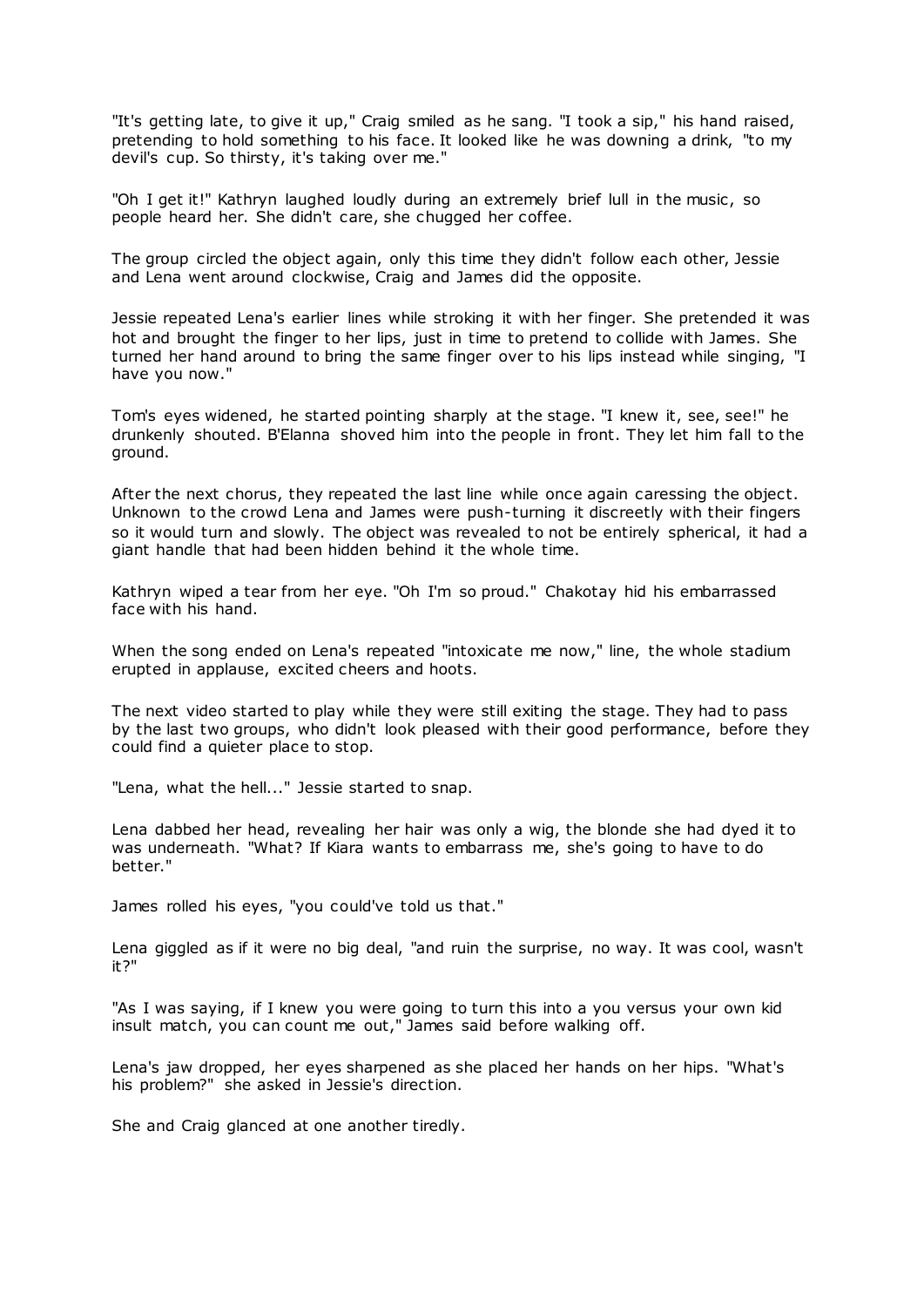Like the last time, all of the groups were directed into one room to wait for the results. This one was much better with a bar and table service. Most were watching the highlights of the show playing on the large holographic screen in the middle of the room, which played on both sides.

"Wow, what a night folks," one of the two people hosting the event pretended to wheeze. He turned to his female partner, "I honestly don't know who to vote for. Do you?"

"Honestly, me neither Jepp," the woman laughed. "To help us out this time, our judges were given the intermission videos before the show and were asked to rank them based on only that. We're about to look at those now, and hopefully that'll inspire some to vote for their favourites."

The male announcer, Jepp nodded furiously. "Yup Eylene, eight acts so there's a maximum of eight points to earn, with one being the lowest you can get. This is always fun, we usually don't get to see our bands ranked until much later in the competition."

"I've been told this is also to determine the order for the next show and that's why it's early," Eylene smiled. Jepp pretended to look shocked. "Whoever gets the lowest score goes first, and you know that's a terrible disadvantage going first. You have to be really memorable to get those votes at the end of the show."

Jessie flinched as she peered down into her drink. Lena spotted her and gave her a tiny elbow to the arm, "don't worry, we're more than good."

"I dunno, did you see some of them?" Jessie said. Craig nodded with his eyes widening. "The boyband could probably go on stage and put their fingers up the whole time, and they'd still have people Tani-ing the place down."

James peered across at her with a slight frown. That made Jessie chuckle a bit, but she was still worried. "That one band puts on one hell of a show everytime, and the singer in that Rhythm band..."

"Yeah so what, she's loud. James is louder," Lena said.

"I've already said it was an accident," James groaned, shaking his head.

A lot of people shushed them as a scoreboard appeared beside the hosts. "In eighth place with one point is... wow, our next week's hosts LG. I'm sorry guys," Jepp said, putting on a clearly fake pout.

Eylene kept her trained smile on while she spoke, "in seventh with two is..." She read the card and couldn't believe her eyes, her smile almost fell off. "Jailbreakers? Wow, didn't see that one coming." Neither did a lot of the room, angry murmurs took over a few of the tables while Alright and 54x were announced next.

"Rhythm came in at fourth, and I'm starting to wonder what the judges are drinking," Jepp chuckled sincerely.

"Third is the second of our guest bands," Eylene said, smiling once again politely. Kiara and Lena both had similar expectant looks on their faces, trying to avoid seeing the other and yet their eyes still drifted in each other's directions. "It's Pulse." Kiara covered her face while Lena celebrated with a little hand clap. "That's a shame, I liked their little cutesy video."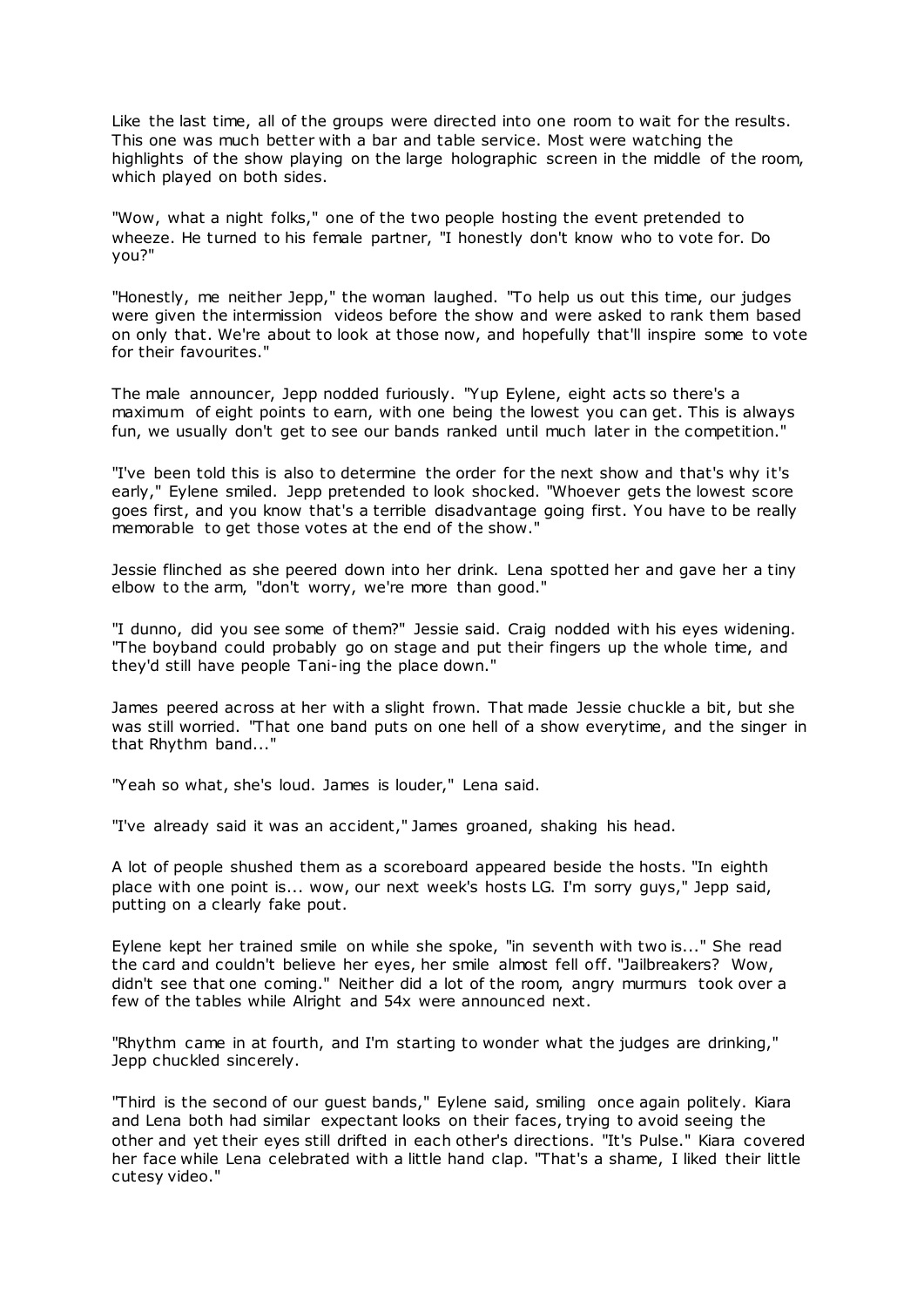"Third's nothing to be scoffed at, at this point in the competition," Jepp reminded her. Eylene nodded in agreement. "Second will probably be..." he looked down at the results, his eyes flickered in confusion, "second is Number 1."

Lena gasped and jumped out of her seat, "yes, we won!" Craig was shocked not only at that but the sudden hug he got from Lena which nearly choked the life out of him.

"So that leaves our guests Virus with top marks, meaning they'll be last to perform in round three," Jepp stammered in shock. Kiara snuck a glance over at Lena who had left a poor wheezing Craig behind in his chair, giggling and saying something to a still shocked Jessie.

Eylene smiled and it looked genuine, "history in the making folks. Three guests still in, and two are in the Judge's top three. Lets hope we can keep all of them one more week. You've got ten minutes to vote to save your favourites."

### **The Mess Hall:**

Everyone made a point to avoid the buffet table, as per usual. For once though it wasn't only the smell that was putting people off, it was the noise as well.

Lilly made the mistake of walking by and was immediately pulled in for an uncomfortable hug with a sobbing Stevé. "It's not fair. We were sixth place. How? What did I do wrong?"

"Well, this for starters," Lilly grumbled as she pried herself away. When she realised who it was she scowled in disgust, "who the hell are you again?"

Stevé wiped the tears from one side of his face. "Captain Lilly? I'm so sorry..." he whimpered. Lilly sighed and nodded, inching to get away. Still he continued, "I let you, I let our people down."

"Oh," Lilly said in realisation, yet her eyes darted from side to side, "don't worry about it, erm... Steve."

The man howled and sobbed more, fortunately for Lilly everyone in the room were trying to avert their attention away from him. "It's Steve-ay!"

A few tables away Lena poured a bottle of pop into her glass, giggling before it spilled over the top. James took the bottle from her to fill his own.

"Wow, we're killing this competition," Lena laughed, "I told you."

Jessie eyed the bottle curiously, then at Lena and back again. Then she noticed a group of aliens carrying a few cameras hurriedly approaching them. She shook her head, "I'll pass." James shrugged and handed it over to Craig.

"Virus, how do you feel about being the first guest band to be ranked first by the judges?" one reporter asked.

Another spoke over the top of him, "what are you going to do for Slow Song week?"

Lena smiled up at them eagerly. "Well it was a huge shock, it still hasn't sunk in."

James stared at her with a bemused smirk, "really, this is your meh response?"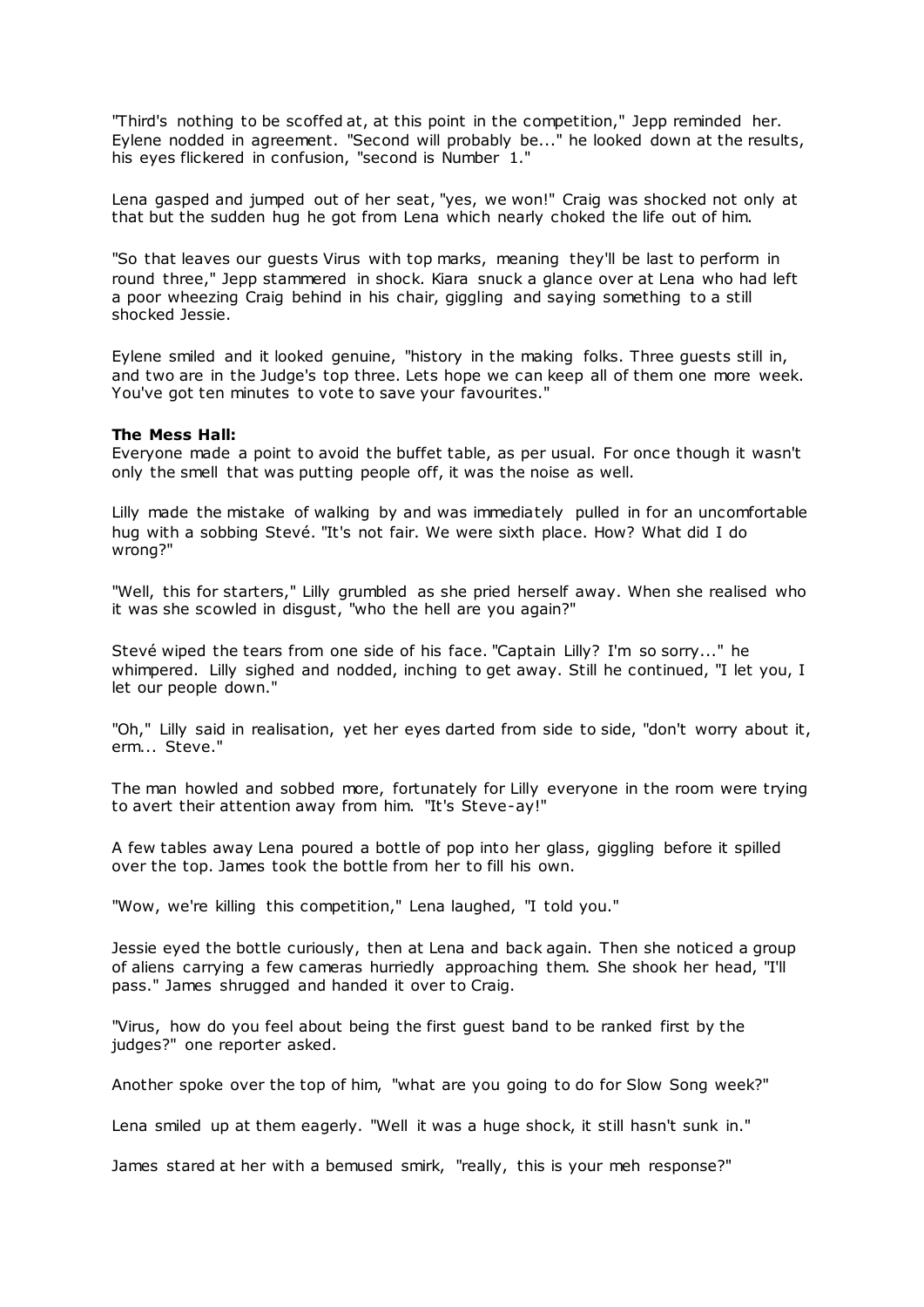"Does slow mean ballad?" Craig asked a little fearfully.

One of the reporters inadvertently came to his rescue to ask their question, "what do you think of your fellow shipmates' band, Pulse?"

Jessie noticed Lena's smile falter a bit. She was about to respond a little less cheery, so Jessie cut in first. "They started quite recently, they're really young. I think it's brave of them to be taking part."

"Yeah brave," Lena chimed in with a flat tone.

Craig laughed very nervously, "yeah they're doing really well. It's cool that both of our groups have been getting your votes. Thank you."

"Your Liger counterparts haven't took their defeat so well," one reporter said, gesturing to Stevé trying to break his bottle of booze over the table and failing miserably. "It's gonna be tough for your remaining two bands to go up against well known, beloved groups here in the later rounds. Do you think you can handle it?"

James peered over just in time to see Stevé somehow managing to slam the bottle over his thumb. He struggled to maintain a straight face. "Oh him, no he's not being a sore loser. He's been like that since that weird song, you know...'

"You mean... I hope it wasn't us," Jessie said.

Lena scoffed, "he said weird song but I think he meant annoying. You know those two ra..."

"The ones nobody liked, yeah," James cut in intentionally, lightly shaking his head. Lena wondered why but let it go.

The reported sighed knowingly, one cringed as if in pain. "I know the feeling, I still have nightmares," they said.

"Poor man," another chimed in. They tried to smile at the group, "thank you for your time, and good luck in the next round." They all wandered off to interview Dave and his other two bandmembers.

As if she'd been storing it up during the entire interview, Lena burst into a fit of giggles again. "Guys, I know a good slow song we can use. Mum will love it."

Jessie groaned, "you mean the one that Tom insisted was his song at karaoke, and you changed like one word?"

Lena wasn't put off, but her giggles calmed down a tad. "I've changed more. Besides his was the made up version, I'm only changing it back. Girl does not flow as well as coffee, what a moron."

James was confused until she said that part, then he widened his eyes and looked a little embarrassed. "Oh god." Craig looked at him similarly. "His Bad Girl song, yeah that was terrible. I'd never sing that."

"Nope, so entitled and needy," Craig agreed a little too much.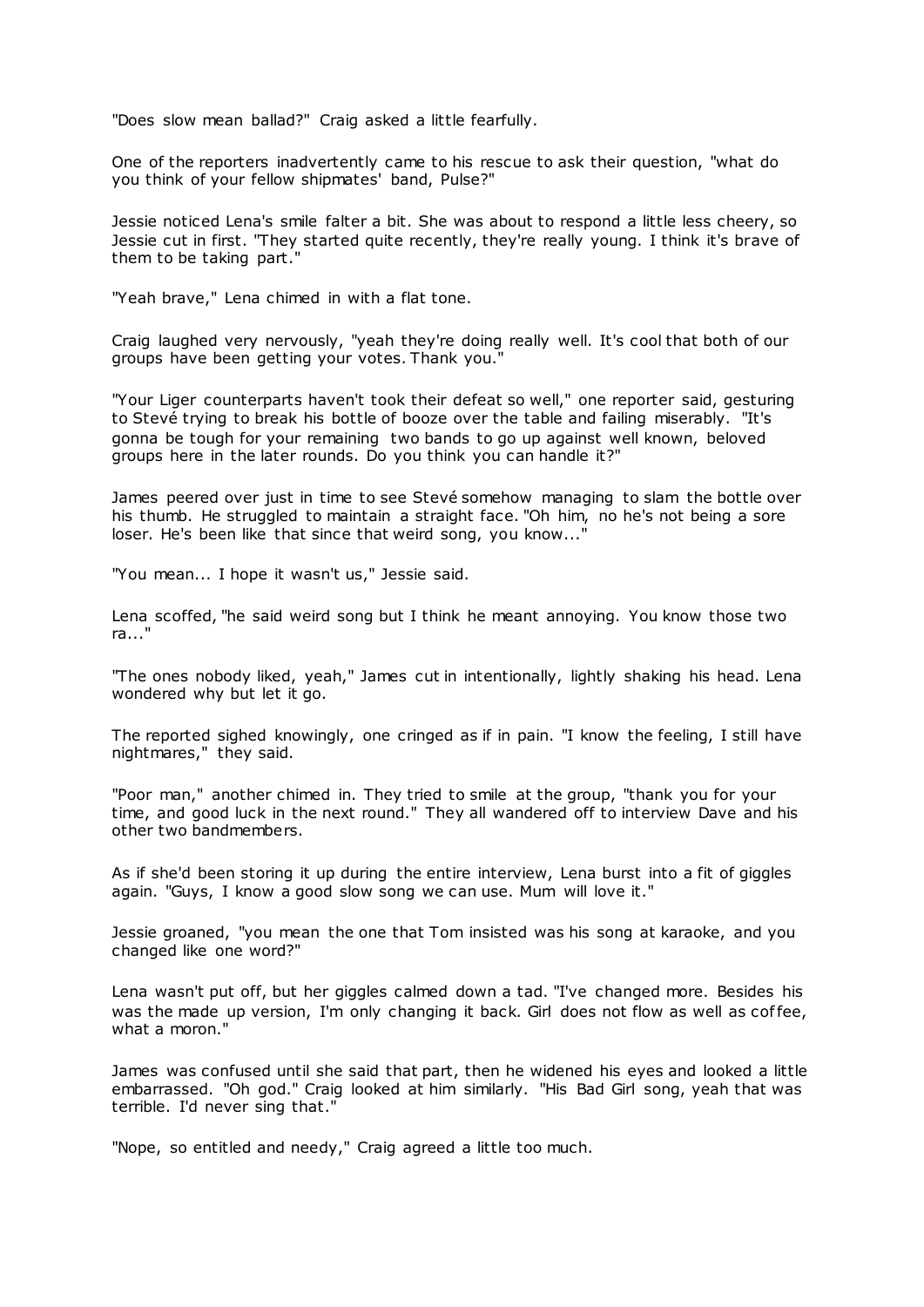Lena and Jessie stared at them both suspiciously.

"Anyway, I'm sure there's a ballad we can use without butchering its lyrics for once," Jessie said. Lena made a little aaaw sound. "Or a slagging people off song. We're meant to be the grownups, so..."

James and Craig agreed and nodded. Lena pouted further. "But Toxic was a dedication. Mum loved it," she complained, "I'm not singing a sappy love ballad. No way." Her eyes and face soon lit up again, "oh, there's a one about time travel. No one will know it's about anything true."

Craig winced through his teeth a little too long, it hurt his gums. "Kiara already did that one, remember?"

"Oh," Lena's face fell. "I thought I'd called it, but okay, fine," she grumpily muttered.

A few tables away Kiara thought she heard her name mentioned, so she looked around. Only the reporters caught her eye. A few more entered the Mess Hall to veer directly towards Virus.

"Of course," Kiara sighed then pouted. "We can't do that one, they'll be expecting it."

Naomi shrugged as she put her PADD to one side. "I thought this was a music thingie, not a grudge match." She ignored her friend's blank stare to munch on the rest of her dinner.

"I think Lena got it this time, we don't wanna be petty-er," Bryan said with a mouthful of food.

Kiara cringed, "I'm only doing this for fun." Naomi and Bryan stopped and looked at her in ridicule disbelief. She blushed and looked down, "the altered lyrics I mean. It's fun. The competition I wanna win, which is supposed to be hard enough for visiting aliens without Lena being in it too."

"You know why I said it. You're only in this to beat your mother, but I'm in this to have some fun and that's it," Bryan said. Naomi nodded furiously, then got back to her dinner.

"If you wanna have fun singing, do it in the shower or singing into a brush at home like everyone else. This is a serious competition," Kiara snapped.

Naomi burst into giggles. "So serious you're more interested in embarrassing your mom. You've always been a good laugh."

Kiara stammered and blushed again. "No, no, I'm done with that. I don't care."

"Okay," both Bryan and Naomi said in a reassuring, we know you're lying tone. Kiara sulked, looked down and got back to poking her stone cold dinner.

## **Two days later**

#### **Holodeck Two:**

A piano played in the background slowly as Craig tried to sing softly into the standing microphone. James and Jessie were on either side of him, looking worried. Their two officials sat a little ways in front of them, their faces blank it wasn't clear if they were enjoying it or bored.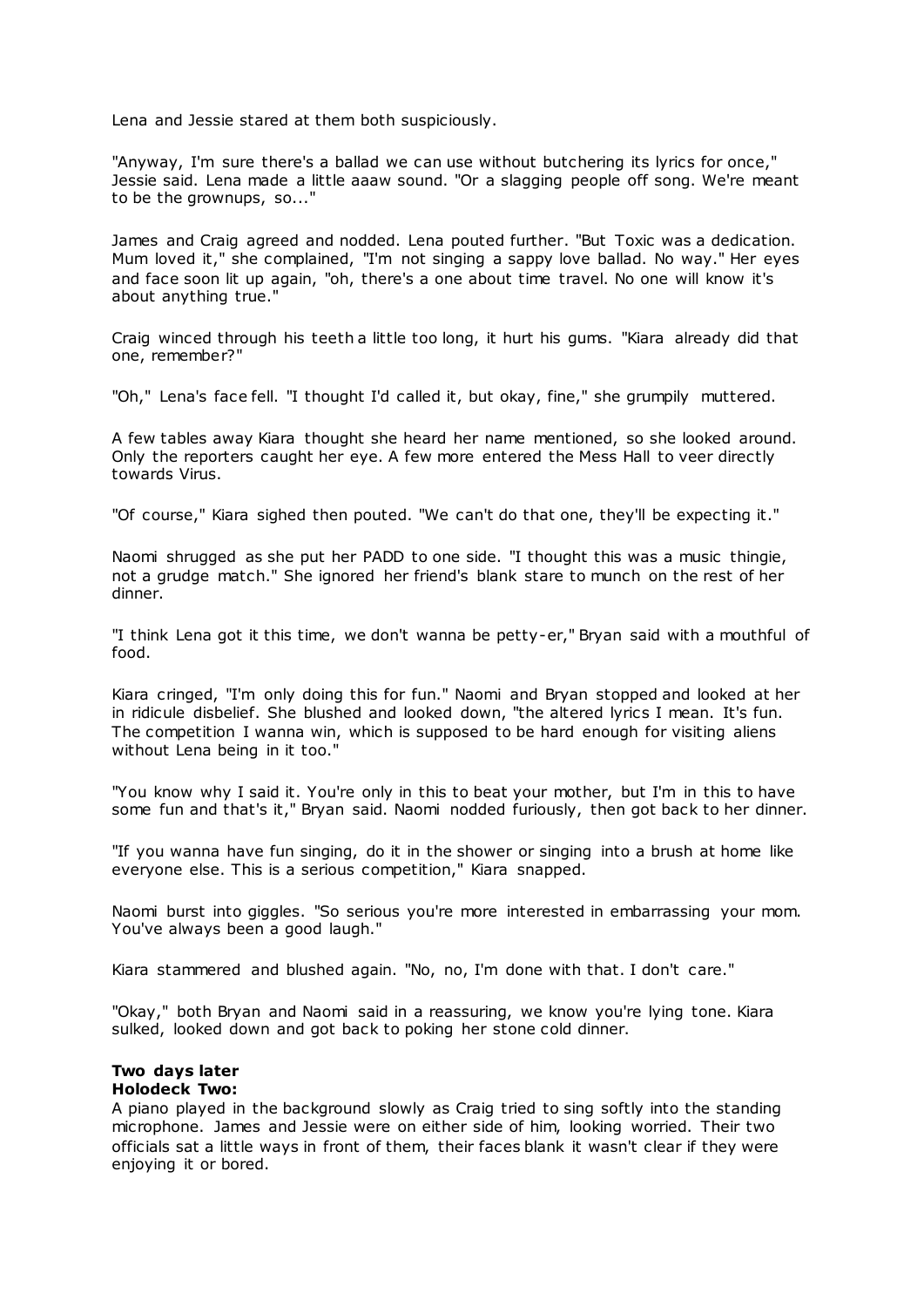When the music faded, one of them clapped unenthusiastically and politely. The other shook their head.

"I knew I'd screw it up, sorry," Craig said, turning his head away from the microphone.

"No, no," the previously quiet official said and smiled, "you were fine. The song's beautiful, a lot of people would identify with a love un-reciprocated song."

Jessie stepped away from her mic to sit down on the slight step at the edge of the stage. "We're fast running out of ballads we all agree on. It's not our style, is that the problem?"

The official that clapped sighed sympathetically. "That's part of the problem, yes. From the audience reactions, to the comments on the message boards and social chatt ers; your group are a breath of fresh air not only because you're new, you're interesting and quirky. A lot of people call Craig the shy, cute one. Mysterious."

Craig instantly perked up, he peered over to them. "I'm sorry, you said Craig right?"

James and Jessie both sniggered quietly to themselves, while the officials nodded.

"They can't get enough of James, his attitude, his look, his voice has turned quite a few heads," the other official said, dashing Craig's spirit immediately.

"Of course. I'm just the cute one," he mumbled huffily.

Jessie raised her eyebrow as she looked at him. "It's a start?" she tried to sound helpful but it sounded patronising. Craig took it as the latter, he plopped himself down on the spot he stood and looked away.

"And Jessie, you're a hit amongst the women and girls vote. Your confidence and sassiness is mentioned a lot," the first official said. Jessie looked a little confused at that, she looked up at James still fidgeting awkwardly from his feedback. "And Lena, they love her spirit and enthusiasm."

"Yes, she's so enthusiastic she doesn't show up for two hours. We like that too," James said.

Craig huffed as he stood back up, arming a scowl in advance to aim at James. "You've got to cut that out." James looked at him a little bemused. "Lena's doing her best, she's been through a lot."

"Yeah that's why I'm worried," James countered back, eyes sharpening. "I sorta hoped she wanted to do this because it was simply something only she liked to do, help her with her lost sense of self, you know..."

"Kinda ruined with Kiara entering her band too," Jessie mumbled.

James trailed off, his head slumped down. "Kiara can't be blamed for that. She's still a kid, we forget. I doubt she realised what she was doing." Craig stared down sullenly as well.

One of the officials forced a smile on their way over to them. "Now see, this I can get behind." The remaining group members focused on her, each with their own confused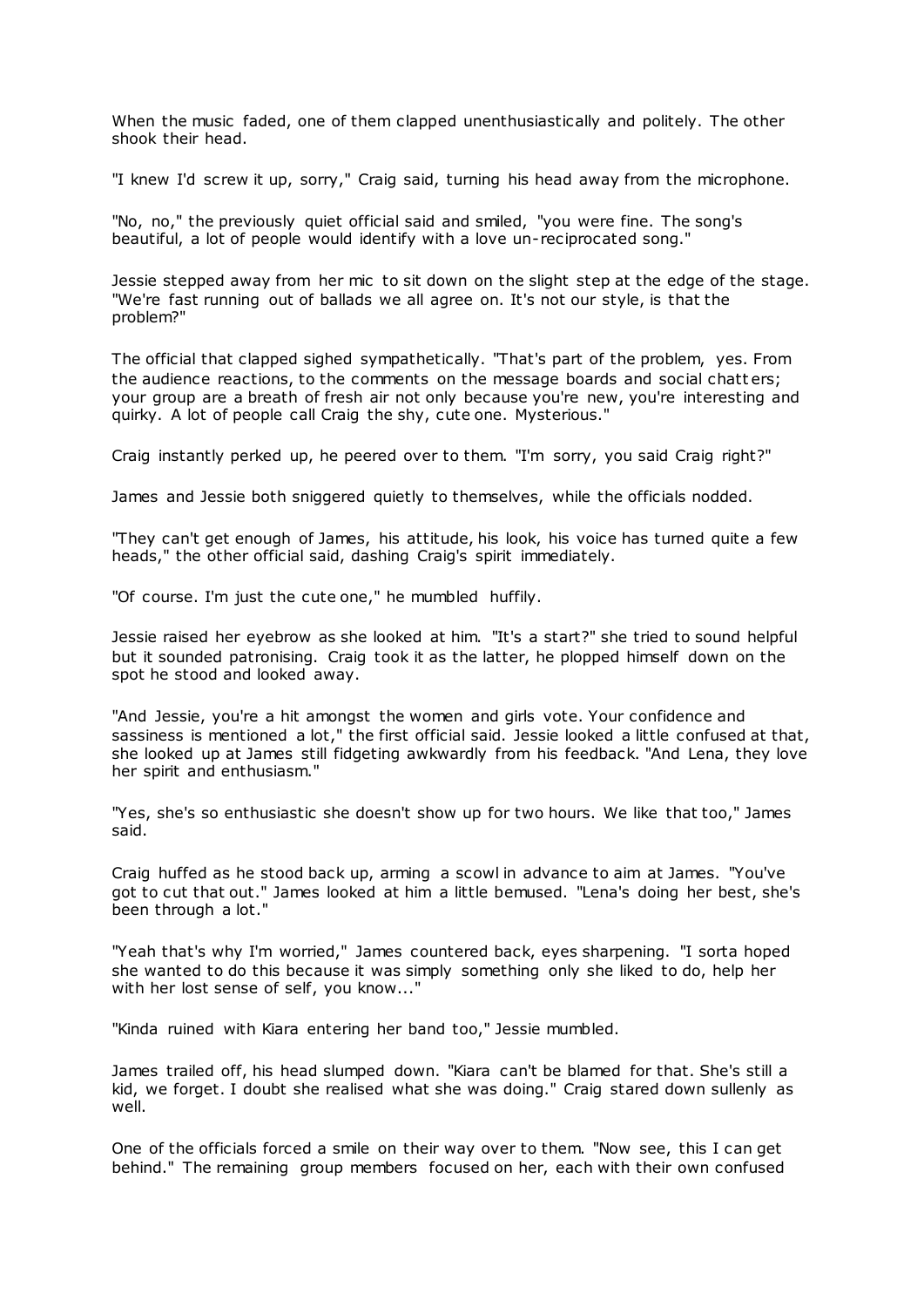frown. "A ballad doesn't have to be a tragic love song. On my world the self analysing and enlightening power ballads are almost always hits. While it may be a risk, it could be a one that pays off."

The male official made a little unsure groan. "No matter what, they have to learn a new song and we only have one of their days left."

"I'm sure Lena would prefer that over a song Craig probably sang to himself everytime he updated his old PADD," James said, smirking slightly.

Craig saw it and narrowed his eyes, "yeah, hilarious. Give up your day job, no all your jobs, funny guy."

James tried not to laugh, he caught it in his throat. "Oh god, you really shouldn't."

The Holodeck doors opened to Jessie and the official's relief. Lena ran up to them with a giddy grin on her face. Once she stopped in front of the stage she had trouble keeping still. "Guys, guess what."

"Your mum's increased your allowance?" Jessie guessed.

Lena's eyes glazed over, then she sighed sadly, "yeah I wish." It didn't last, she grinned again, "nope, it's band related."

"They're changing the theme to spoken word songs?" Craig suggested, earning strange glares from his other bandmates. "I could just sing the chorus," he said very meekly.

Lena shook her head. "No no. Apparently during the tour, the bands promote themselves at these little concerts before the show. They almost always invite other competitors, especially the guests."

"We're hosting one and/or been invited?" James said in surprise.

"Bingo," Lena's grin managed to spread further. "The invited one, I mean. Apparently mum hasn't had enough coffee to authorise a few hundred visitors to go to our own in the Holodeck. At least not yet. I'll bother her about it later."

"Assuming we get there," Jessie said.

The male official beamed proudly at the group. The female one looked a bit worried, "that's great news, but we haven't chosen a song for this round, let alone practised it. There's no time to rehearse a five song set."

"Ohno, it's semi final promotion," Lena giggled, she held her hand out for a high five. Craig scrambled forward to do it before the other two, who didn't move an inch.

"Let's get you to it then, shall we?" the male official said. "Which band invited you?"

"Oh it's..." Lena answered quickly but trailed off with a draining face, "they do these plays instead of dancing, the breaking something?"

"Jailbreakers," the female official gasped, "that's an honour."

"Really?" James said.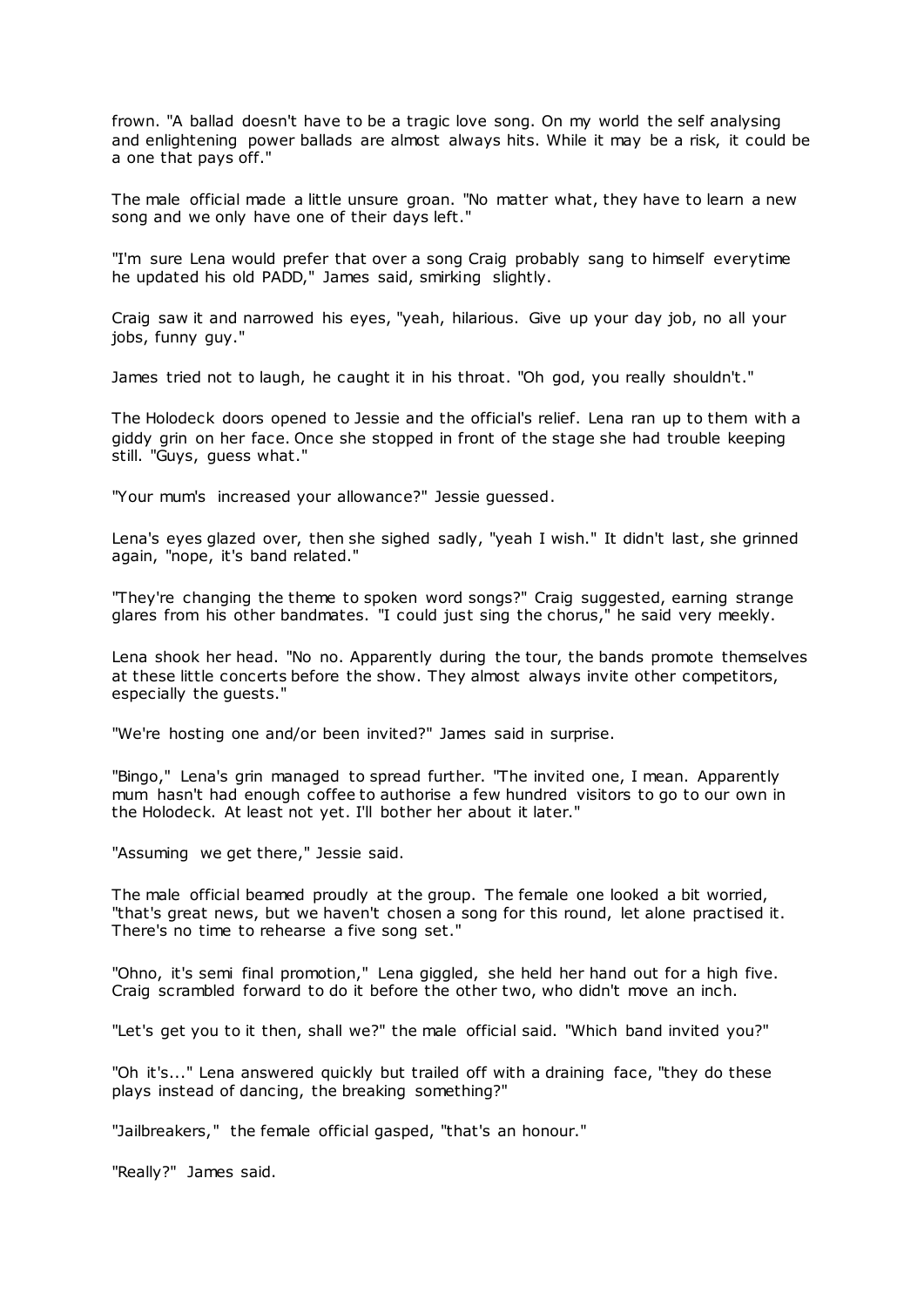The male official chuckled as if he'd said something stupid. "They're only the hottest thing in the Nutropa system. They're certainly unique and very talented. They must think highly of you to invite your band to their semi final gig."

Jessie climbed back to her feet, wincing a bit. "Or they think we're terrible and want to show us up."

Lena groaned in disgust. "Oh for god's sake Jessie, lighten up a bit." She shook her head and smiled once more, "speaking of which, I've got a not so dull ballad in mind. It's gonna blow the stadium's roof away. Let me play it for you, not that I need to, it's *that* good." The arch was her next destination, she typed on it quickly.

Everyone were deathly silent as the song played, and even a minute after it faded out.

"It's a bit long," Jessie said, fully expecting another scolding from Lena so she quickly continued, "but I like it."

"Me too, but isn't it too sappy for you?" James asked.

Lena scrunched up her face and shrugged meekly, "it's not lovey dovey crap, it's empowering I think, so nope."

Craig looked around at the group with hope building in his eyes. "Does that mean we're all on board for this one?" He got a few approving nods and mumbles in response. "I hate to ruin the mood, but how do we assign who sings what? I mean there's a lot there."

"Simple isn't it?" Lena chuckled. "All on the chorus, you or Jess on the opening." Craig squeaked in response, making her groan. "It's the easiest part! Ugh forget it. Since James likes to shout a lot and these people like it, he can get the longer verse. Whoever doesn't do the intro gets the shorter verse. I'll take the last bit."

The female official didn't look so sure. She meant her hmm to be quiet but they all heard it. "Sorry, I have a suggestion. We're your advisors because you're new to this sector, so I'd be remiss if I didn't do what I could to help you advance to the semi's."

"What's the suggestion?" James asked, cueing Lena to stare at him accusingly.

"As I was telling you earlier, we've been looking through the feedback and discussions about you to get a better idea on how to advise," the female official said. "I know you like to equally share out the vocals, but at this stage we've got to play to win." Craig not so silently sighed in relief. "I think with a song like this, a few modifications to your idea with a lead would *blow the roof off* as you said."

Jessie glanced at her bandmates curiously, then back at her. "You mean a lead singer?" The woman smiled at her, she took it as a yes and not as a nomination. "I dunno if that's a good idea."

"It might be," Lena said, though her voice didn't sound confident. "None of our songs so far have been belters. We haven't shown off that we can sing, not really."

"Speak for yourself," Craig muttered.

Lena turned her head to smile at him for a moment. "So what do you suggest, I do a few lines of a verse, some of the opening?"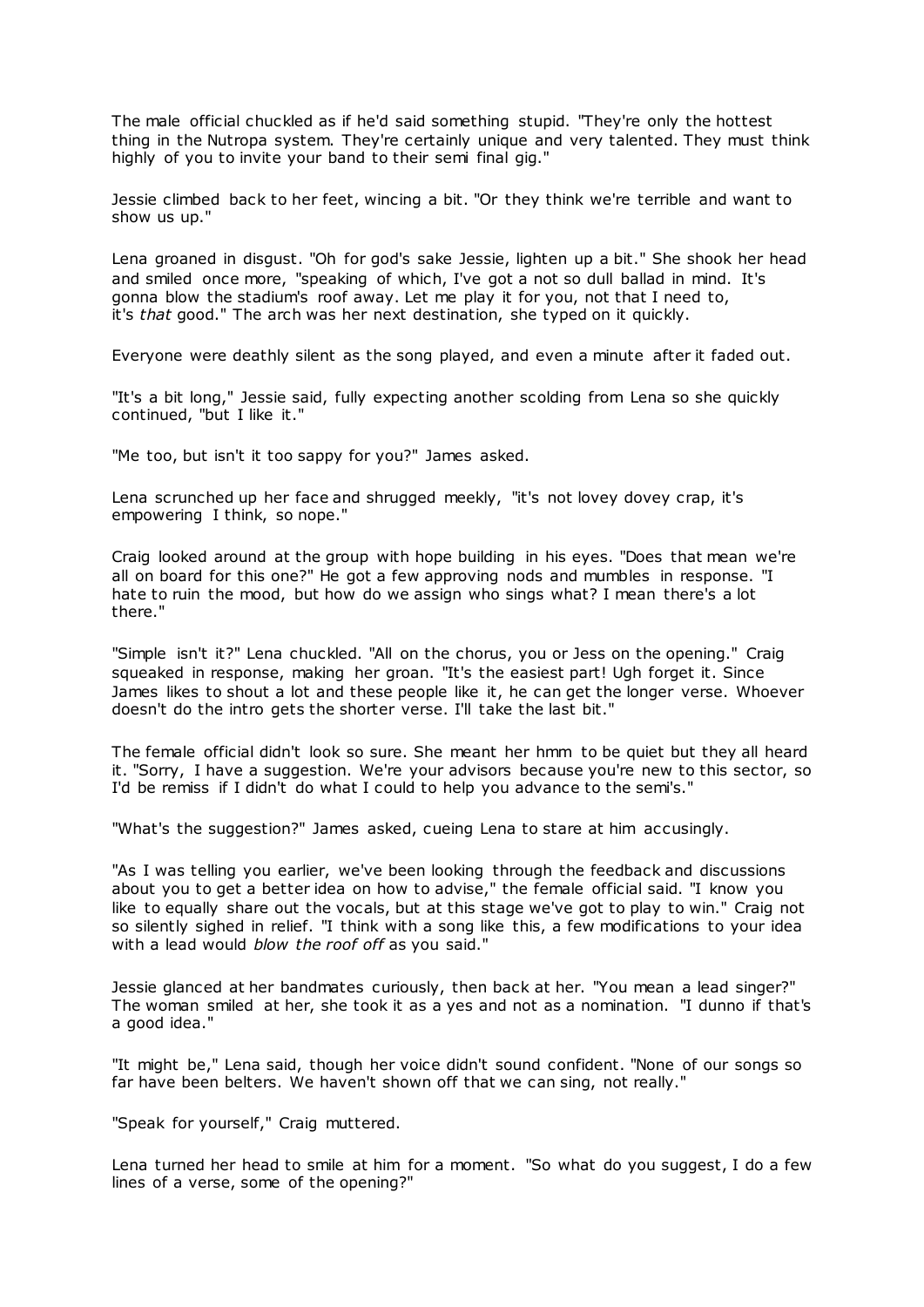The female official glanced at her teammate, he shook his head. "Why don't we practise the whole song together first," she stuttered. Lena frowned, unsure why. James and Craig weren't either but kept that to themselves. Jessie though had a good idea, she dreaded what was to come.

*"We're live in Lo'Ihna, already in our third week of the peace tour,"* Jepp directed towards anyone who was watching on their screens. *"The public have decided this round should be chill, relaxing. What better theme for the tranquil city of Satorissia?"*

James scoffed, reluctantly turning his head and slowly to look out the window next to him. While there were buildings and pedestrian walkways only a few metres away, their vehicle was floating along water. He groaned and faced forward twice the speed, shaking his head. "Tranquil, right."

Craig couldn't help himself, he sniggered a little obnoxiously. "I know right, what if we break down?" James raised his eyebrow as he looked at him. "What if we sink?" Craig faked a gasp.

"What if you're unconscious for the evening?" James said in a flat tone, Craig wasn't sure if he was serious.

Jessie peered out the parallel window. The streets seemed a lot further away on that side. Still they were close enough to make out faces of the people there, that was until their transport floated by an ice blue tree, its branches filled with sparkling blue leaves.

Lena noticed as well and rushed for the window, eyes wide in wonder. She stuck her head out the window after they passed by. She was more than astonished to see not just one, but they'd passed many more like that, all of them growing from under the water. Mist was beginning to settle over the stream they had travelled through, making the trees glow as well. "Wow."

"Looks like we found Atlantis," Craig chuckled very nervously, even though James had stopped staring at him.

"Is that it?" Lena wondered aloud. Her attention had changed to straight ahead of them, so Craig tried to peer in that direction too without hanging outside the window like Lena. He didn't have to. Their boat floated into an ancient stone building, its higher floors propped up by massive pillars.

Inside, the boat slowed to a stop beside a platform already full of paparazzi and screaming citizens. As they stepped onto the pier and lead into a fenced off path, they were immediately swarmed by the crowd shouting questions at them. *"What's your gimmick this week gonna be?" "Who are your songs about?" "Is it true you mime sometimes?" "Are the rumours true about you and Kiara, Lena?" "Are you two dating?"*

Craig turned his head to answer, Lena assumed one of the last few and gave him a discreet nudge in the gut. He whimpered and continued forward. Jessie took the opportunity to squeeze in front of them and walk faster to their destination, with her head down. The last question she heard before she disappeared through the door were, *"are you really pregnant, Jess..."*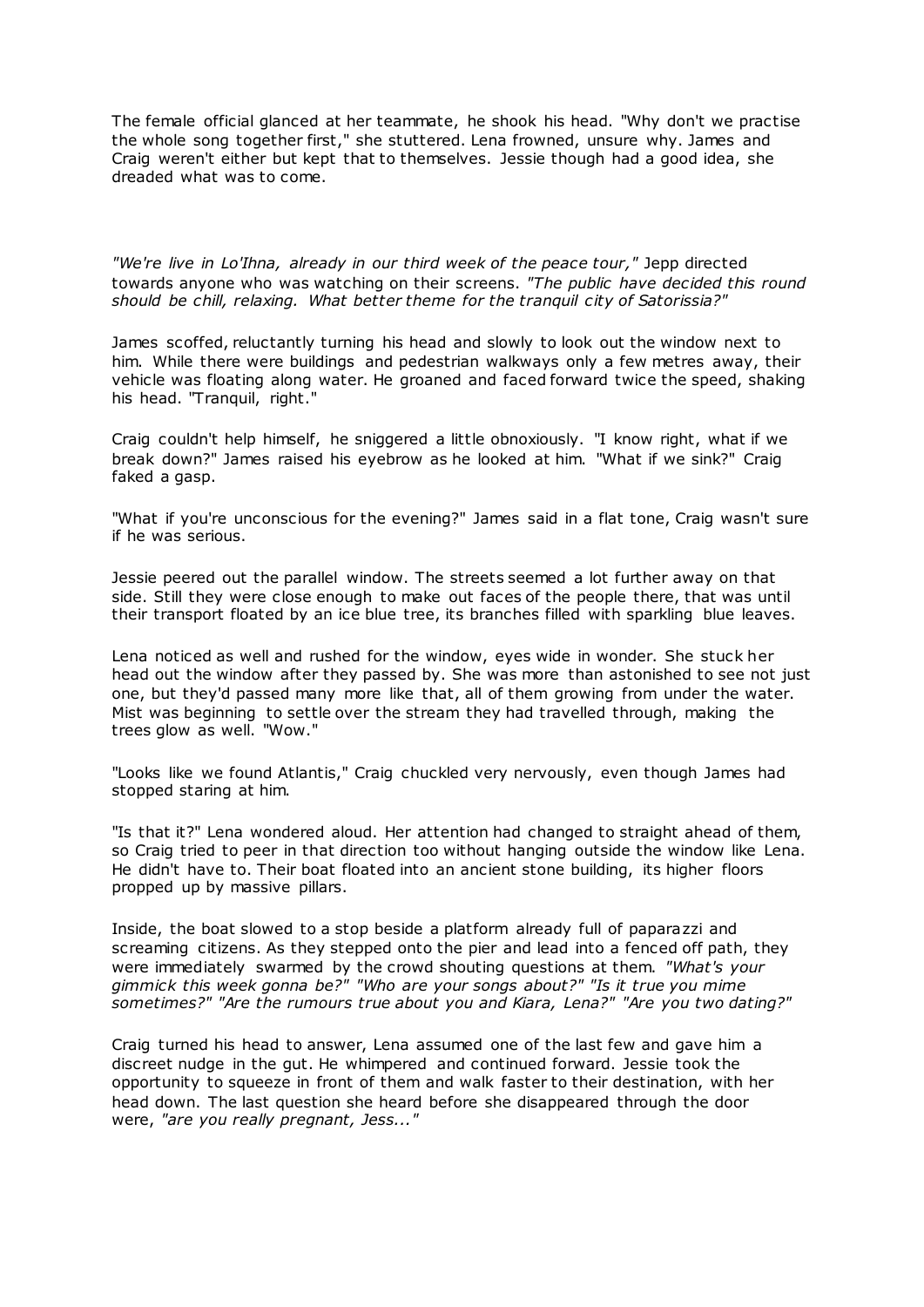Lena had to quickly grab the door to stop it closing in her face. She and Craig then followed, with James right behind them giving the man who asked a stare that was colder with every step. Once gone the guy shuddered.

The arena's staging area took up the entire northern wall of the circular hall. The stage itself looked like a stone staircase, walled by fountains on either side which kept glowing everytime the workers tested the ceiling lights.

While it was still empty, the quietest of conversations could still be heard, echoing all around, barely drowned out by the sound of running water.

In less than an hour the entire stadium was packed to the brim, each seat taken. The regular ceiling lights had dimmed, leaving only the support pillars generating each a different coloured water effect on during intermissions.

A few acts had been on already so the crowd were buzzing, and for the most part completely wasted. Of course a lot of them were the Voyager visitors getting into the Christmas spirit a little early.

Backstage Kiara, Naomi and Bryan waited for their turn, each dressed in co-ordinated white and silver outfits. To Kiara's annoyance her bandmates were being fussed over again by their mothers. Once again, she looked around for her own. In that brief moment she'd forgotten, and sighed sadly to herself. When turning back to her group she spotted Lena standing a little ways down the corridor, looking half dressed with a fluttery watery blue ankle length skirt, which clashed with her casual red t -shirt.

Lena noticed she'd been spotted, she hurriedly turned around and grabbed a passer by's arm to stop him and talk. His band carried on without him.

Kiara recoiled a little from that until she saw a brief head turn toward her again. "How long have we got?" she asked, interrupting Bryan's face cleaning.

He couldn't answer with his mother's vice grip around his chin, squeezing his lips together. Naomi promptly pointed at the same group that passed Lena just as they were going through some tall curtains. "After them."

"Won't be long," Kiara mumbled as she hurried over to Lena before she was spotted.

Halfway there she noticed the man Lena had stopped getting worked up. "No no, I don't want to go to your concert, you stuck up brat." Lena's face twitched exactly like her mum's would. "Aliens think they can waltz in with their so called new sound and win the biggest competition of the year. It doesn't work like that."

Kiara arrived in time to quickly get in the way of the guy getting a very likely punch. "Lena, what are you..."

"So what you're saying is," Lena inadvertently interrupted her, "I need to do something drastic that'll get more votes. Okay, hold still." She gently coaxed Kiara a little to one side with a tiny push of her left hand. Her right fist had clenched.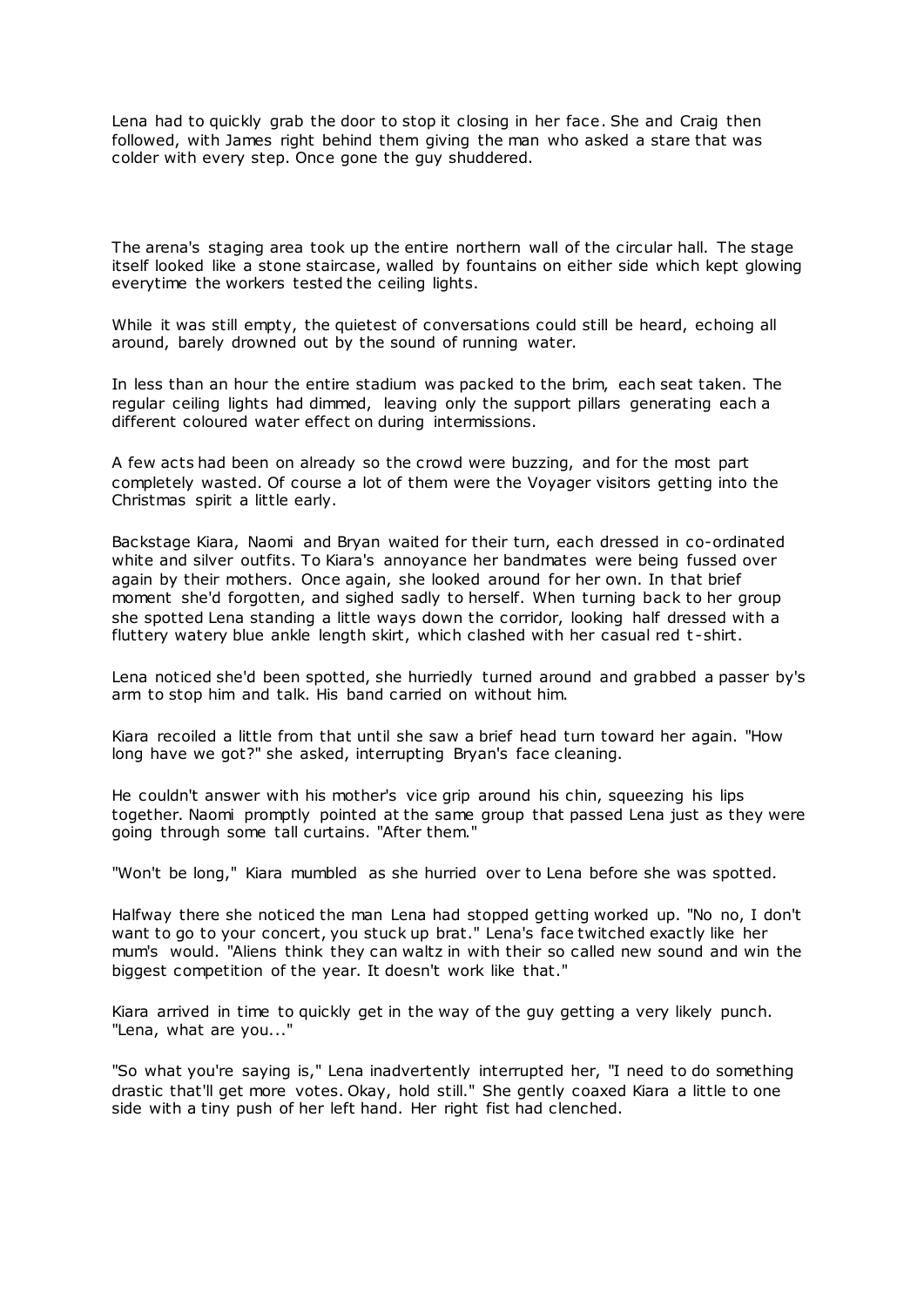"Lena!" Kiara shouted and reached for that wrist. She laughed nervously and turned to face the man. "I'm sorry but um, she gets a little stressed before a show. She doesn't mean anything by it."

"Hey," Lena protested.

The man smirked, "all right. Tell your friend that just because Jailbreakers are giving you Humans a pity slot, the rest of us won't waste our time with any of you. The rest of us prefer a class act, a decent show. *Good luck.*" He hurried away to the curtain.

Lena growled, "ugh, why did you do that?"

Kiara turned back to face her while shaking her head. "You know why. Or you should. He's the lead instrumenter from Rhythm."

"So?" Lena said and shrugged. "He's also overdue a black eye."

"So you injure him and the public will hate you," Kiara said.

Lena laughed insincerely, "why do you care?"

Kiara grimaced, shoulders tensed. "I was coming over to ask you the same thing. You only talked to him to make it look like you weren't keeping an eye on me."

"Nuh uh," Lena grunted. "Mum said we could host a concert if I find another group. I thought..."

She got a scoff in response. Kiara smiled sweetly, "you're always around in someway. Don't deny it. You were there at the end of my first performance, you watched my second...'

"You mean the one where you pretty much stuck your middle finger up at me and told me good riddance, of course I saw it," Lena said like she had a frog in her throat. Her face looked angry though, jaw was clenched and cheeks were reddening. Kiara noticed her tone and winced. "Forget it. Having two Human groups at the Voyager concert beats the point in having one. Aren't you going to..." Lena rapidly spoke and pointed.

"Yeah but um, what is the point?" Kiara shyly asked.

Lena frowned, more than confused. "I dunno, to win."

"I thought the point was to compete against me," Kiara said.

"Well..." Lena said hesitantly, her cheeks drained, "fine. Fine, assume that's what I really meant. I'm the bad guy remember."

Kiara felt her eyes stinging, she tried to blink it away but that only made it worse. "I didn't," she said through a throbbing throat. "It's opposite, I'm glad you..."

"Go on, the song won't hurt me as much without you there," Lena hissed, stomping away. "I hear that enough anyway, why would I want to hear it at my own concert?" Kiara heard her mumble to herself.

Naomi approached carefully. "You okay?"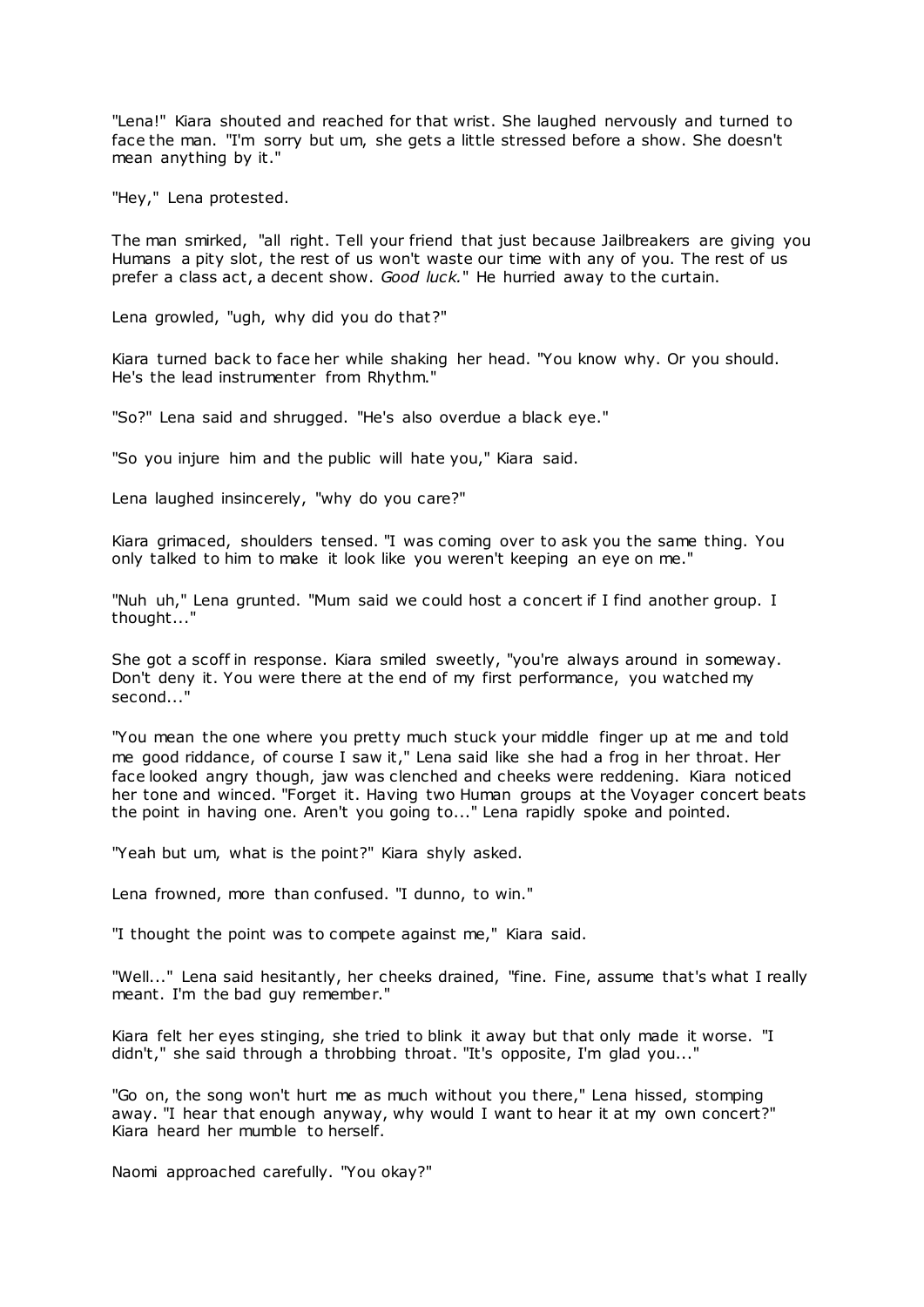"Mmhmm," Kiara squeaked as she dabbed under her eyes. "Yeah, let's do this."

Gentle piano music echoed around the already buzzing stadium. The spotlights danced around the higher level of the stage, leaving the floor in darkness.

"Half the heart to fight you," voices sang in unison repeatedly.

The spotlights pointed down on three band members in front of standing microphones, as more instruments joined the piano.

In the centre Kiara quickly took a deep breath to calm herself. It didn't work, her shoulders still tensed. "Yesterday you said you were alright, now you're tearing me apart tonight," she sounded raspy still with a lump in her throat. Anyone watching the other two band members caught them looking across at her in concern.

"First you didn't want to talk to me, now you won't stop talking at me," she continued, blinking away a tear forming. "Acting like you're right, and everything's okay."

Bryan and Naomi sang together for a few lines, building up to the chorus.

*"Half the heart to fight you, half the mind to leave. Torn between what I want, and what I do. I'm completely divided, now it's me that's undecided. That's the way it is, you throw back what I give. Only half a heart."*

Backstage those lines could be heard clearly in the quiet corridors. James had spotted Lena sitting in a corner on the floor, near one of the dressing rooms. Her head bowed as if it were too heavy to keep up. He sat down beside her and waited patiently.

She looked him over, half heartedly frowning at him. "You're not dressed yet."

He gave her a smile in return, "and I assume you are?" Lena's eyes briefly diverted from the ground to her t-shirt, she sighed in response. "Craig always wants to get changed first."

Lena rolled her eyes. "Yeah, Jessie waits until I go to the bathroom or get a drink. I thought it'd be easier to give her the hour she needs."

"Is that all?" James asked her.

He was glad to see Lena laugh a little but had no idea why. "I'm telling her you said that."

"What?" James said until it hit him, his eyes widened, "ohno," he stammered. "I meant is that your only reason you're sitting here, down in the dumps?"

"I'm fine," Lena brushed him off sharply.

"Uh huh." James smiled weakly. "The end bit's a little hard for me to sing. I think it'd have more meaning if you sang it instead of me."

"No," Lena mumbled and shook her head. "Not it wouldn't mean anything. I don't even get the lyrics."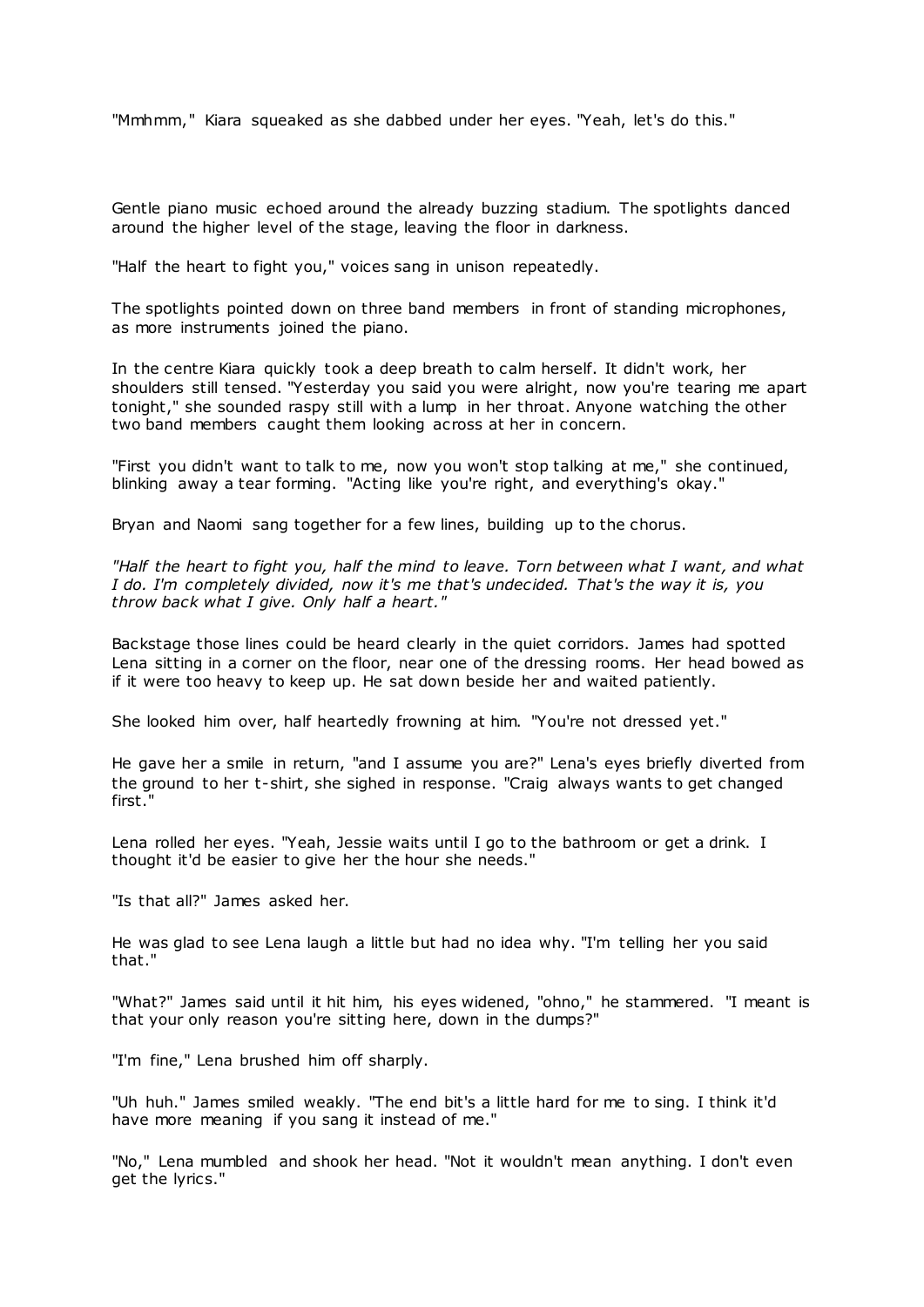James turned his head to look straight ahead, grimacing slightly. He turned back with a worried frown on his face. "You picked the song."

"Yeah cos the chorus is like all in your face, and a flip off to all the doubters," Lena replied rapidly. "The aliens will only get the botched subtitles of what you're singing anyway, so who cares?"

"Right," James laughed, "so you wouldn't care if I make up any old crap, or just hum along to that part?" Lena sharply glared at him, but that only made him laugh even more. "I'd better go. I hope Craig's got his pants on this time."

He got up and walked off, leaving Lena twisting her face so much it ached a little. "Eeew, I didn't need that image."

Virus made their way to the curtains behind the staging area, each of them wearing a similar watery shade of blue. The boys wore the same thing, light blue trousers with splashes of glitter down the side of the legs which sparkled under direct light, and a similar shaded t-shirt. The girls, a simple darker blue tank top to go with the skirt. Jessie made sure to have leggings matching her top underneath that though.

They passed the previous act, the cutesy boyband, talking to another group. One of them Lena recognised as the guy she argued with, staring while shaking his head, she stared icily back.

The other members of Virus didn't notice this until felt someone behind looking at her. She peered over her shoulder, catching the lead singer of the same group turning her attention back to her own band.

"What's that about?" Craig asked.

"Nothing. He's just a diva," Lena replied bitterly.

"Right, he," Jessie mumbled, more than a little unnerved by it. She chose to hide it and smile at James walking beside her. He looked worried, staring straight ahead he hadn't noticed her. Still he hooked his arm around hers all the way to the stage.

The intermission music faded out, leaving the arena quiet and in the dark. It was like that for a few minutes. A lot of the crowd were confused, they knew there was still one act to go.

Music started abruptly at the same time the gushing fountains were lit up. It immediately faded into a gentle, beautiful serene instrumental playing along with the sound of the fountains.

A soft blue spotlight hovered over the staircase, eventually landing on Jessie sitting halfway up, trying her best not to look nervous, holding a mic by her chin.

"Through wind and rain we got here, now we're flying with no fear," she sang softly.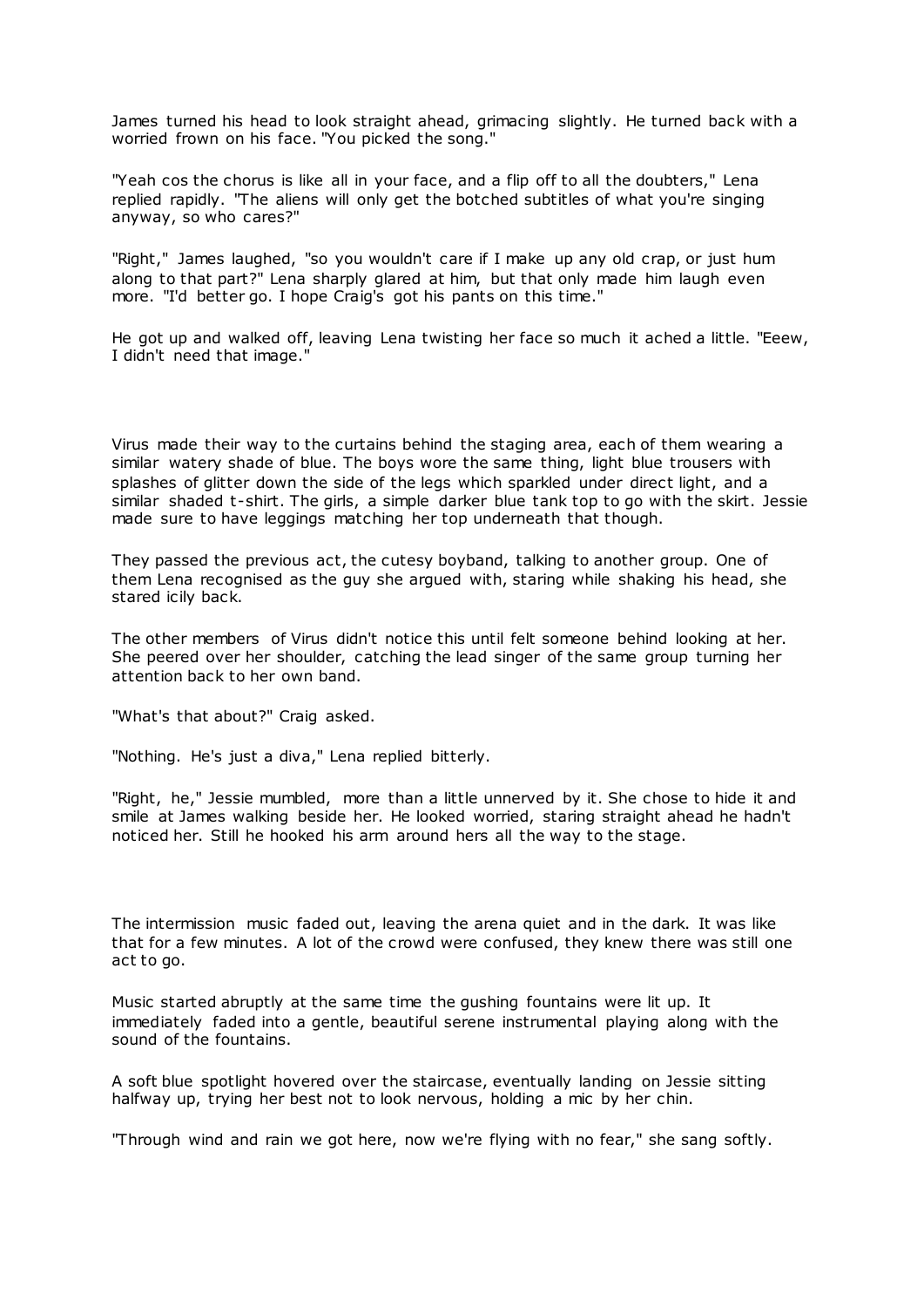Not many of the audience noticed someone step down behind her, due to what little lighting there was. Jessie did. Their presence soothed her, she smiled in the pause between her lines. "Through wind and rain we burn bright, learn to fly through flames and hold tight."

The crowd started to sway their arms slowly, quite a few held white candle shaped flashing lights, which looked to anyone on the stage like a dense starfield.

"With so many ways to go wrong, but when I look in your eyes they're all gone," Jess ie continued, then rested her mic on her chest, sighing in relief.

Drums built up the so far soothing, calm music into a louder, yet haunting and still somewhat slow piece of music . The light shining on Jessie moved up and over to shine on James standing behind her, as he began to sing what sounded like a chorus but on his own. Jessie took the opportunity to discreetly curl the small of her arm around his leg, only then noticing how much she was shaking.

The supposed chorus over, three more spotlights danced across the stage, losing everyone's sight on what band members they could see before. The instrumental played over the sound of the crowd's approving cheers.

At the top of the stage, all of the lights combined to shine over Lena and follow her down the stairs. "It's only real, when you're not around. I'm walking in the rain, the sun goes down, oh."

She reached the bottom while singing her final line, the lights spread out slightly to show Craig approaching. They turned around so they were back to back while he sang his part. It didn't last, Lena joined in with him, both of them swaying their spare arm up then down in time with each other.

James and Jessie meanwhile took each opposite edge of the stage as the drums raised the intensity of the song once more.

With the spotlights on each member of the band, they sang the same bit James did earlier together this time. "And in my dreams it feels like we are forty stories tall. When you're around, we're untouchable."

Chorus over, Craig immediately dove into his next verse the best he could over the deafening cheers they got for it. "It's only real when you're not around. The candle in my hand, is burning out, oh!"

"I know that love shouldn't be so hard," Jessie sang as she walked across the stage to where he was. He did the same, they crossed paths at her next line, "and sometimes we're standing in the dark." On cue the lights died down completely for only a few seconds. When they came back on, she'd turned so her left side was facing the audience, with James facing her. "But you light up everywhere I go."

They sang together to the delight of certain people in the audience, one of them obviously Tom having a good laugh while elbowing Harry beside him. He rolled his eyes.

They soon parted, stepping backwards to allow Lena to walk up between them and take centre stage. This time she sang the chorus alone, while Jessie and Craig strode up the stairs with the lights occasionally losing them. They lost James as he went behind Lena.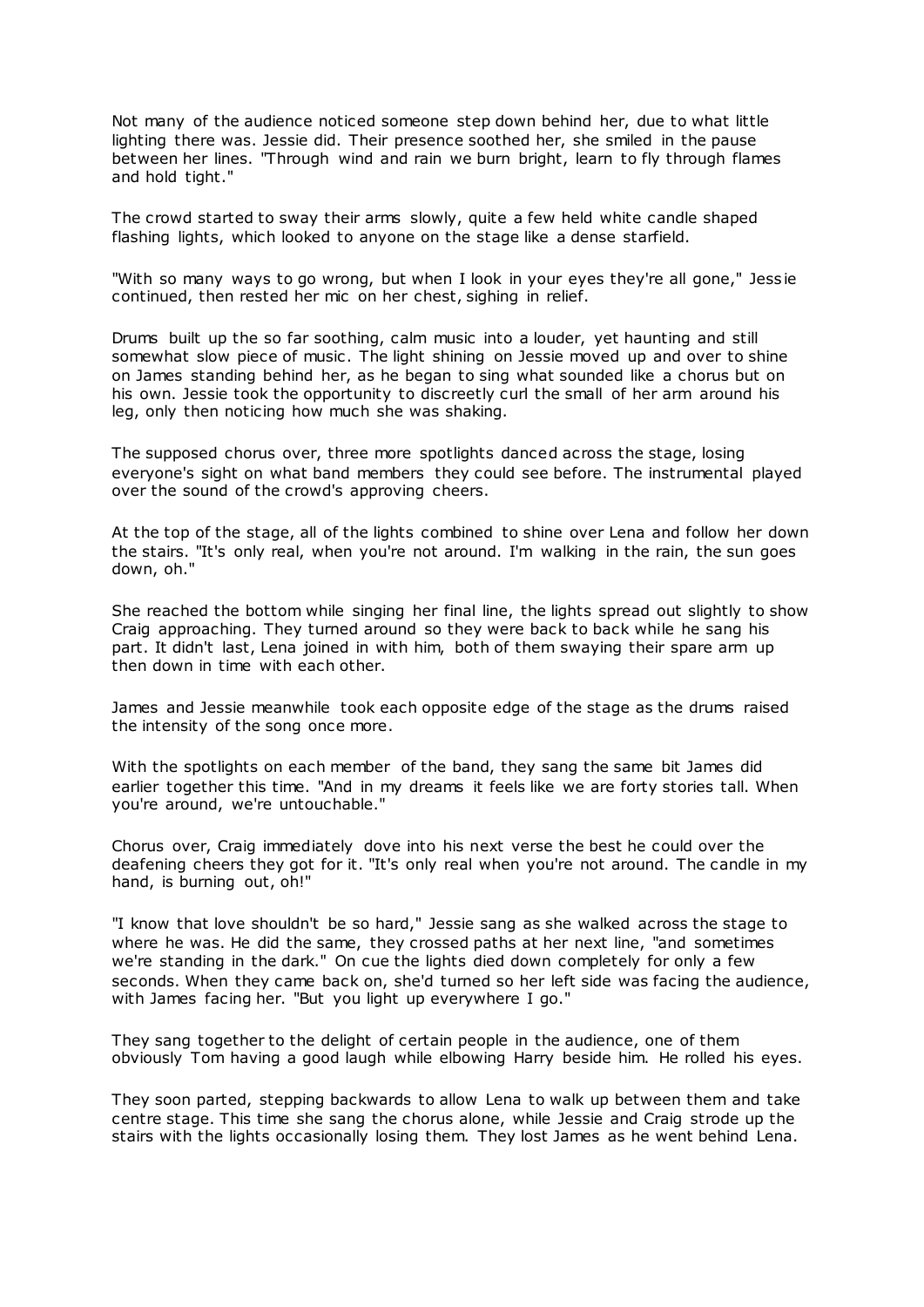"And in my dreams it feels like we aren't ever gonna fall. We're safe and sound, we're untouchable," Lena sang, holding the final word and note for as long as she could. The crowd loved it and applauded her.

Each of the spotlights turned off one by one, starting with Lena, then Jessie and Craig's. The final one that had settled in the middle of the stairs before it went off.

"Whenever you're gone, gone..." everyone heard James's voice echo around. The blue tinted lights faintly came on, too dark to see anyone on the stage or on the stairs. All anyone could make out was a shadow at the top.

"They wait at the door..." One spotlight tried to pierce the blue light onto the shadow, allowing everyone to see him finally mid sentence, "and everything's hurting like before."

"Without any meaning, we're just skin and bone," he put his all into it, holding notes and empathising a couple of the words. Loud, but not a shouting, screaming way, but powerfully. He had a few seconds to take in a deep breath in and out, "like beautiful robots dancing alone."

The roaring crowd had settled down, almost silent by this point. The rest of the band hidden in the shadows took their final positions. Jessie glanced up to check on him, while Lena and Craig silently worried about the reaction so far.

"Whenever you're gone, they wait at the door," James continued either oblivious or pretending he was. "And *everything's*," his voice caught in his throat very briefly, "hurting like before."

A brief flicker from a few camera flashes caught Lena's stoney face as she was glancing upward. Only a very few noticed it, the majority's attention was elsewhere.

"Without any meaning, we're just skin and bone. Like beautiful robots dancing alone," the last word echoed over almost complete silence, the quiet instrumental and the trickling of the fountains. The spotlights changed to look like rain gently falling from the ceiling, the blue started to fade away.

A lot of the Voyager crew looked around, baffled by the aliens' reaction.

Harry leaned in closer to whisper to Tom in case he was heard, "what's the matter, it's not like he was bad."

"Dunno, maybe the subtitles for him were wrong," Tom whispered back with a frown.

On Voyager, everyone watching in the Mess Hall were equally confused. They could see the same thing, only with the two television hosts quietly discussing between themselves while alien text scrawled across the screen.

"I've never seen this before, not this far in the competition," Eylene commented aloud first while facing the camera.

Jepp nodded as the song's instrumental started building up in volume. "Not in all my years either Eylene. I don't know if they hated it or liked it. What a finish though..." The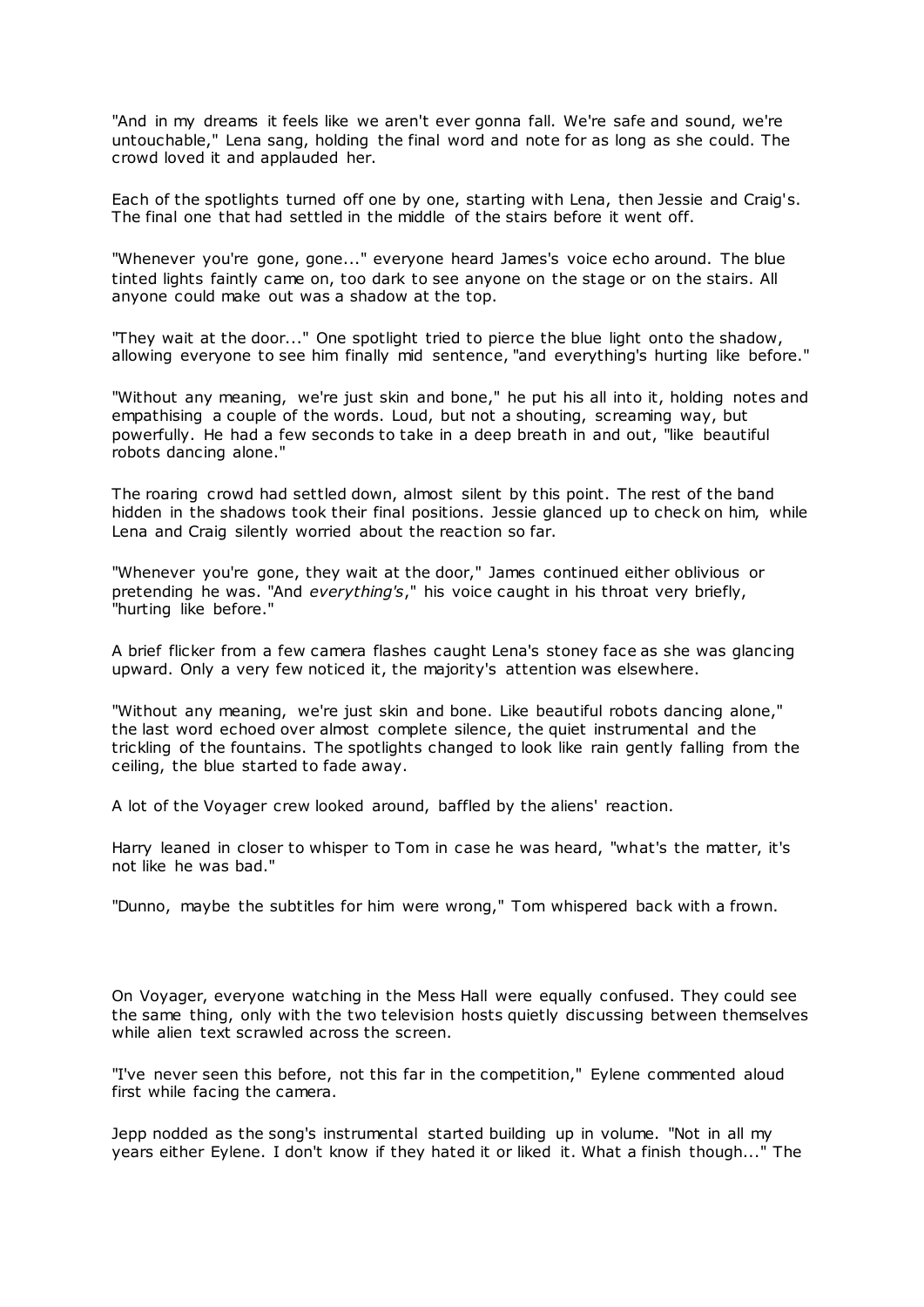steadily increasing sound of people clapping along interrupted him, he and his partner looked even more confused than before. He forced a laugh, "oh it's not over."

Spotlights returned to shine on the entire band as they sang the chorus together. After that it was definitely over, the music faded out and the lights dimmed. The applause and cheers were deafening.

"Amazing," Eylene chuckled sincerely. "I think Virus have secured their place in the semi-final, no question."

"Hmm, it was a bit touch and go there for a moment. Perhaps they should've saved this number for the final," Jepp said.

On the ship and in the stadium, the Voyager crewmembers were a little relieved but confused at the reaction.

Jessie and Craig returned backstage first. Jessie waited around by the curtain, while Craig hurried over to the nearby drinks being offered by the staff.

It had been a good half a minute, so Jessie peered through the curtains. She immediately had to back off to avoid getting it swung into her face by Lena marching through in the middle of an angry grumble, "...what you did." She stared at Jessie briefly before stomping off in between Craig and her.

James followed only to stay by the curtain, straining his face like he was biting his tongue, and literally too.

Lena scanned her surroundings, quickly noticing the same two bands they passed earlier were still around. She turned back towards Jessie and James, face like thunder. "I knew it, they're laughing behind our backs."

"About what?" Craig asked at the same he repressed a hiccup from his fast drinking. Lena stared back in disbelief, he felt his insides shrivel up.

Jessie shook her head in obvious disapproval. It was long gone by the time she turned around towards James, she gave him a smile. "I told you, that was brilliant."

James laughed at himself, "so brilliant it killed everyone in the room, like the Rihanna and Justin tribute band on the first week."

"Oh!" Craig gasped in horror, "is that who I-Great were supposed to be?" Lena snatched the rest of his glass to down it.

"Well I thought it was gorgeous," Jessie said dismissively, wrapping her arms around James' shoulders. Despite the audience, she gave him a peck on the lips.

Lena eyed the bands. The boyband had already wandered off, but the one she'd argued with stood around. "You would," she muttered.

Jessie sharply turned her head her way, "what's your problem?" she asked while pulling back a touch.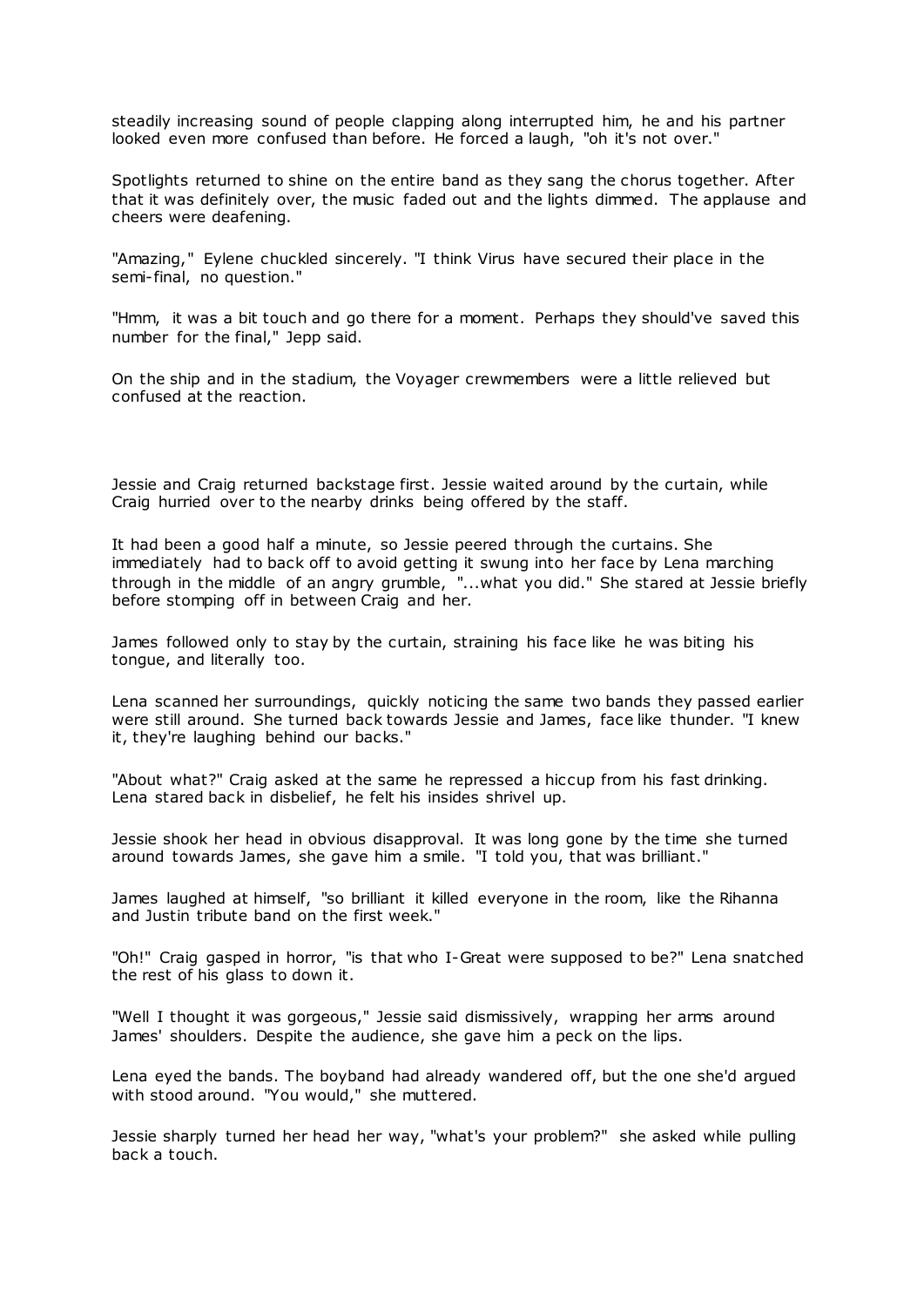"Nothing," Lena said while faking a smile. "It's what everyone else's problem is." She stomped off in the opposite direction to the staring band.

Jessie peered around James curiously, he looked over his shoulder. They both noticed the group moving away, so they quickly broke apart as if nothing happened.

Craig frowned, "where did I put my glass?"

## **The Mess Hall:**

Tables had been shuffled around to create a sitting area in front of the large screen that had been brought in a few nights earlier. Instead of showing the competition, a programme about the tour was playing. The two hosts excitedly talked about the semifinale, while repeats of the performances played in the background.

Jessie, James and Duncan sat at a nearby table. Duncan kept glancing over at the screen, then at them. He seemed to remember he had breakfast left and tucked into that.

James sighed. "How the hell did we get through to the semi's?" he asked in between a forkful of food and a sip of his drink.

"Gee," Jessie chuckled, glancing at the screen he had his back to. Typically a repeat of their performance was on, spliced up to show the best bits, she assumed. "Apparently, I don't need to be biased."

James frowned, "huh?" Jessie smiled and shook her head. Still his face didn't change, "Lena was right. I shouted that last part, ruined it. If it weren't for the last chorus, we'd be out."

Duncan peered up at him with his brow lowering, he pointed his puzzled face towards Jessie. "Why is he lying? You said lying bad."

Jessie giggled to herself while James froze, more than confused. "Yes James," she said, making his confusion worse. "Stop lying to him. You need to set a good example for your son."

James almost spat out his drink and laughed genuinely, "that is a good one." His attention went back to his breakfast, mumbling while scooping some food, "me, good example."

"Uh huh," Jessie sighed, looking a little deflated. "I am a little serious here. Duncan shouldn't have either of our poor self esteem issues. You can't keep calling yourself crap around him, or he'll do it too."

"Crap?" Duncan sounded like he scoffed. He shook his head, "Silly daddy."

The mirth faded from James' face in an instant. Jessie though quietly sniggered at Duncan's comment.

"It's not... with the band I don't usually care if I do well or not. The silence spoke for itself, that's all," James said, trailing off when he noticed Lena and Kiara walk in together, followed by Craig and the rest of Kiara's band. "Uh... something's really wrong with this picture."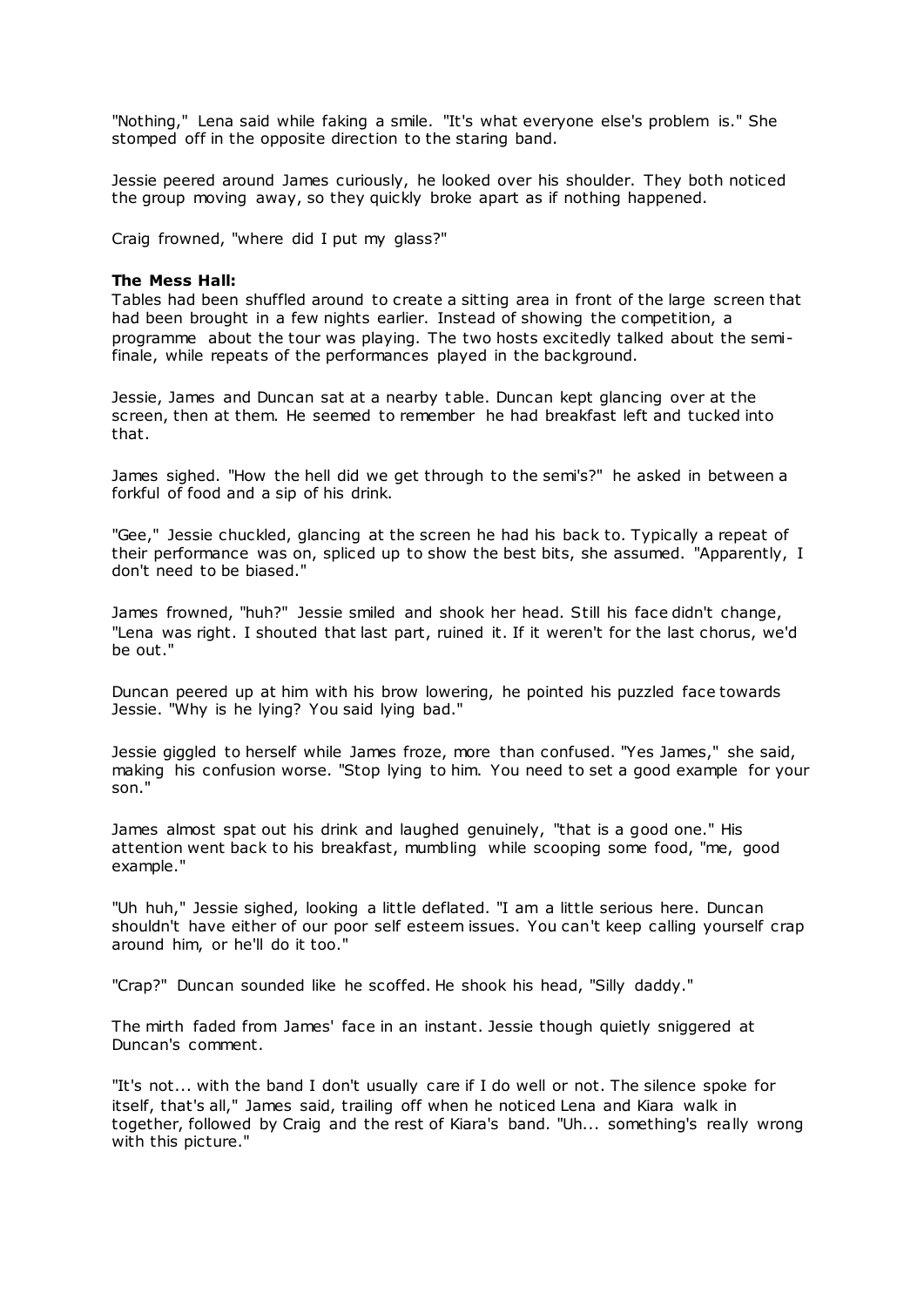Jessie peered around to see what he was talking about as the group reached the table. She recoiled from the rare sight of Lena and Kiara together, not arguing.

"Oh, they haven't announced it yet?" Lena said, eyeing the screen.

"They've already told us *next week*'s theme. What else is there?" Jessie said.

Lena didn't answer, instead her eyes lit up and she pointed at the screen. "Ah this must be it."

James and Jessie reluctantly turned around to watch the screen. The announcers had a screen behind them showing a still promotional image of their group.

"Now this is quite the surprise," Jepp said. "We've been told that Virus will not be attending Jailbreakers' summer bash at the weekend..."

"What?" Jessie snapped.

James stared up at the smiling Lena. He didn't have time to ask, the announcer continued. "... citing unforeseen circumstances. Taking their place will be Ausfalt tribute band Faultsa. Of course this has..."

Lena walked over while he was talking to mute the TV, much to everyone in the room's annoyance. "It's okay. I got..."

"They've replaced us with a tribute band?" Jessie stammered over the top of her, offended and a little angry.

Lena shrugged casually. "That's Jailbreakers' problem. Now, our news."

"Wait, what do you mean *our news?* What's happened here?" James asked, gesturing to the screen.

"Well," Lena said, glancing at the uncomfortable looking Kiara beside her. "I asked mum about hosting our own promotional concert. She thought with both bands getting to the semi's that it'd be a good idea."

"Then she dunked her head in her coffee mug, might I add," Craig meekly said from behind her.

Jessie stared blankly between the pair, "so, to all?"

Lena tried not to laugh, "well duh, it's obvious. We can't be in two places at once."

James glanced back over his shoulder at the TV showing English subtitles over the top of alien text occasionally appearing at the bottom of the screen. The hosts were reading some from cards, grimacing. Judging from that and some of the translated text, he wasn't the only one who had a problem with the news.

"You did this?" he asked, standing up with a hardening face. "You cancelled on one of the favourites to win, as well as the semi final's hosts, inviting us to their event, so you can do what you always do; perform Die Barbie slash songs on the Holodeck here?"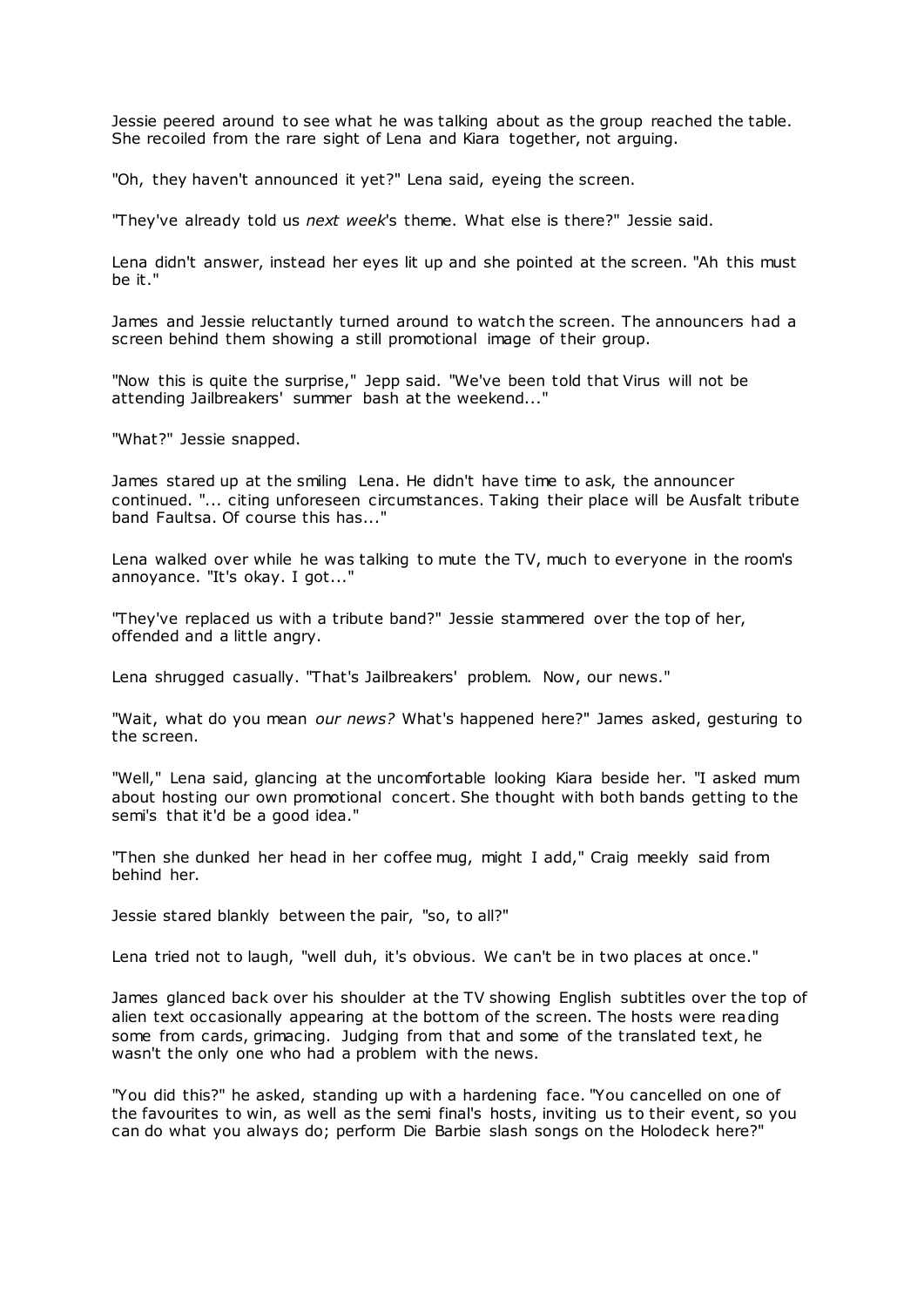Lena's face fell in a matter of seconds. She looked at Jessie, she was grimacing from what James had said but anger was in her eyes as well. Kiara hinted at her group to leave them all to it, but they were already side stepping away.

"Hey look, I'm still mad that Kiara bitched about me in all of her songs, but if we're both at the same concert, they'll think..." Lena said, sounding very surprised at their reaction.

"That we're blowing off aliens who'll never see us again, for people we can perform for at anytime, at the last bloody second," James snapped back.

Lena's jaw dropped, eyes sharpened and pointed only at him. "yeah exactly, what does it matter! It's for a good cause. We pretend to get along and both Pulse and Virus will be flying to the finals. Why are you being so arsey about this?"

"Oh I don't know, because the Voyager crew can't vote, we can't invite many people up here to watch so what's the point? *And* you've just pissed off an entire planet with this," James answered, voice rising. "Probably more, this is a popular band with fans everywhere."

Lena scoffed, once more turning her attention to Jessie. "Tell him to calm his ass down before I humiliate him in front of his kid."

Duncan laughed, angering her more. "Good one."

Jessie started to tremble as she ground her jaw in an attempt to calm herself. "He's right, so no. But you'll accuse me of taking his side, so why bother talking to me at all?"

"This is a much better idea than being upstaged by the musical pantomime!" Lena shouted at them both. Craig nodded timidly.

Jessie coughed, pointing at him. Lena looked around, huffed and shot her attention back at Jessie. "Oh I see, that's how it is?"

"Ohno, not even close," Jessie faked a laugh. "Any group that snubs a mass of fans for another, especially ones that see them all the time, I want nothing to do with. Too bad, I don't have a choice in the matter."

"Come off it, Jailbreakers' planet won't give a crap about us cancelling on them. You're having a hissy over nothing," Lena snarled.

Several days later the four hovering buses each carrying a band inside arrived at an arena standing almost on top of a beach. It appeared to have no roof over it, only a sparkling forcefield. Built on a slightly raised hill, parts of it including the staff entrance to the arena hovered over the sands. People who wanted shade tucked underneath it.

The two suns were still high in the sky. Although the human bands were warned about it, they still reeled when they stepped out of their air conditioned transport into the scorching suns.

Each band were told to wait until one was called into the arena. The host band, the infamous Jailbreakers went first along the bridged path going over the edge of the sand. Everyone on the beaches had already rushed over when the buses arrived, so they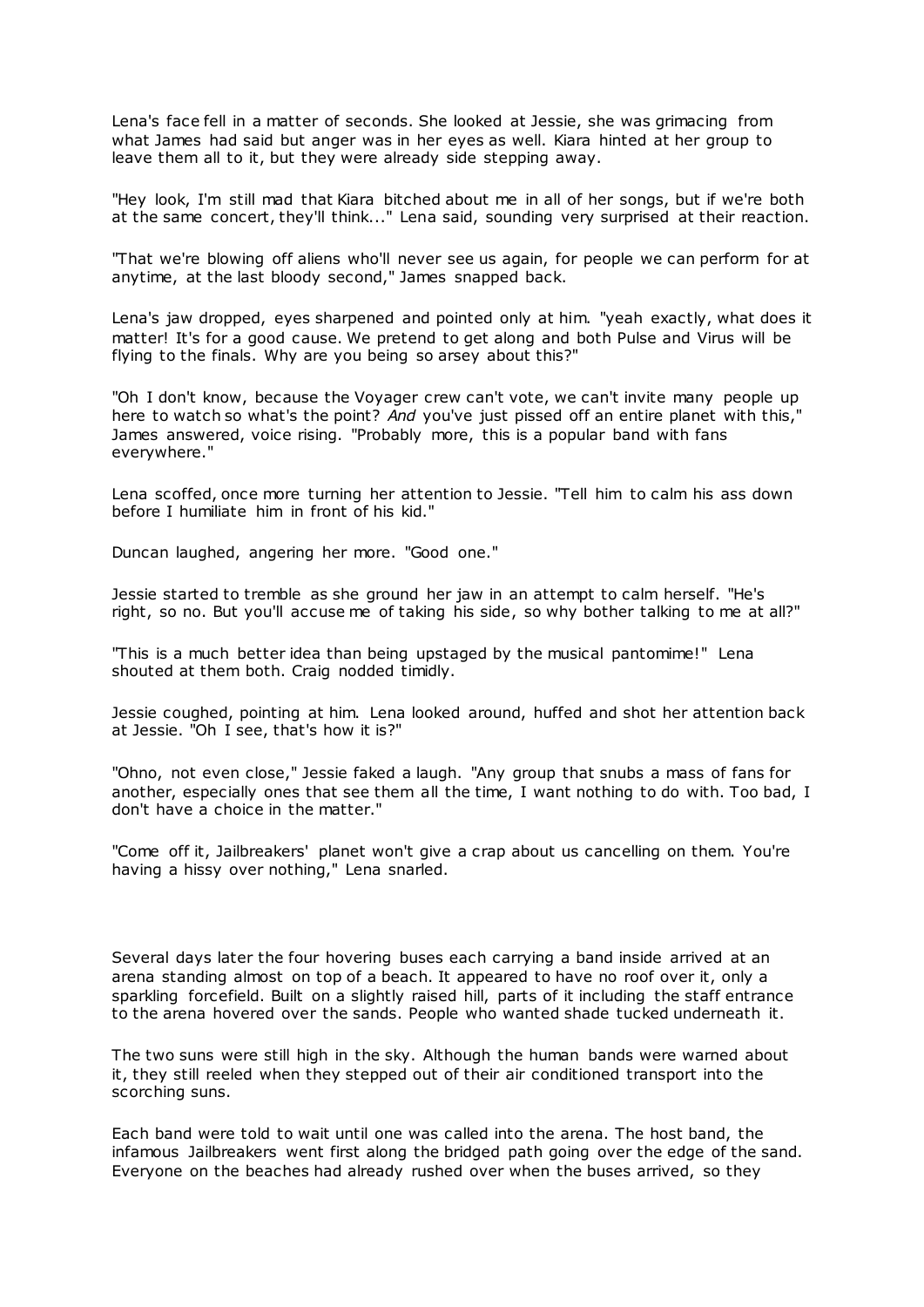clambered up the hills to get a good look at the band. They got a roaring applause and cheers, they waved back at their fans on their way into the building.

The second band called over got a similar response as they made their way across. Before entering, the lead singer and the man who Lena got into an argument with looked across at the human bands still waiting, he with a sneer on his face.

Pulse were next, they were relieved to get a warm welcome, even if it was quieter than the two alien groups.

James and Jessie tensed, knowing their turn was next. Lena was completely opposite, excited and raring to go. Craig kept to himself, hoping his other bandmembers were overreacting.

When they were called the cheers and clapping stopped. Like during their previous performance, it went eerily quiet as they crossed the bridge. They tried to cross the bridge at a normal pace but the quiet was making each of them uncomfortable. Jessie and then Craig quickened their pace to get in sooner.

James glanced over his shoulder at Lena as he stood at the door, waiting for her. She expected something from him after that response, but he only waited for her to go through first, then he followed.

"We're screwed," Craig moaned as he sat, peering up at the darkening sky. It was still hot and sticky, but nowhere near as much as it had been earlier. He still picked at his tight red trousers that felt like they were stuck to him.

James stood nearby, leaned against the wall, peeling off the dark red jacket with a few grimaces. Craig heard him inhale through his teeth with one and looked up curiously. "How the hell did I burn through this?"

Craig groaned, "you didn't, it's just the heat." James sighed and tossed the jacket to one side. Craig cringed at the resulting clatter that made. "Don't tell Lena this but..."

"I was right," James finished for him, not sounding proud at all.

"Ye...yeah," Craig reluctantly said, staring at his knees. "How are we going to get through two songs if everyone hates us."

"Simple, we do our few lines, let Lena do all the adlibbing again and pretend we're only in rehearsals," James answered.

"No," Craig shook his head, he noticed he was starting to tremble. "You may be used to people hating you, but nobody really cares or notices me. I dunno if I can handle this."

James frowned down at him, fortunately with a small smile tugging the corner of his lips. "I'm not even going to touch that one."

A knock on the door interrupted an annoyed Craig before he could open his mouth. They didn't answer but still the male of their two guides walked in without a care in the world.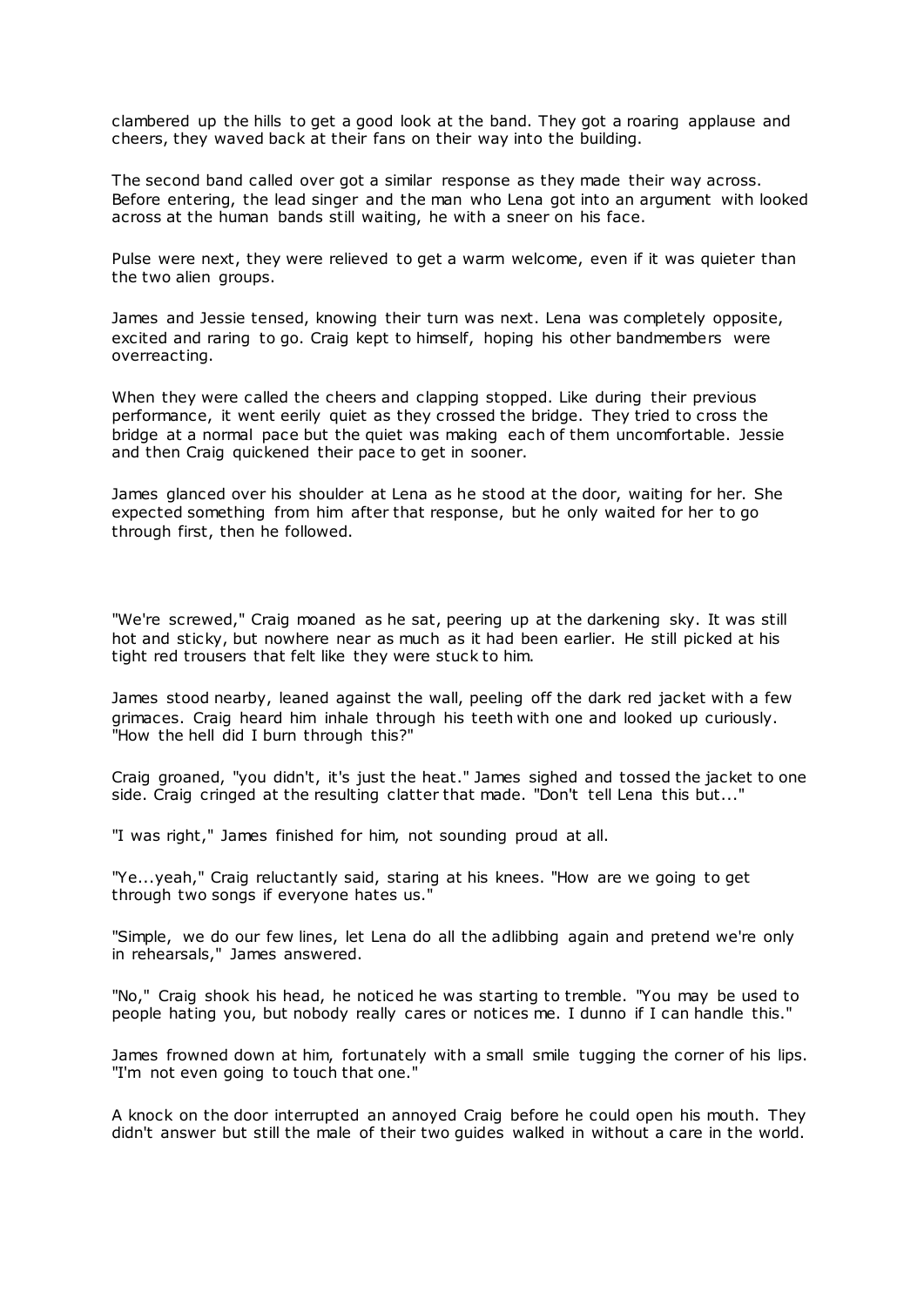"Okay gentlemen, we've got a lot of work to do before we go on," he said giddily. "The first theme of the night is the Summer's Eve festival, and unfortunately that's the one you're having trouble getting right."

Craig blinked rapidly, eyes widening a little. "Wait, it's not even summer here yet?" The guide laughed and shook his head. "Fine, I suppose that's why we have to be out of our comfort zone with our song choice. I'm already there."

The guide glanced toward James expectantly, brow furrowed. "No. Summer's Eve celebrates the dawn of the second sun. In ancient times, the people here used to believe it was the devil summoning its beasts to attack the heavens."

Craig had a blank look on his face. James though rolled his eyes. "We're doing their *Halloween* one first," he said in a plain voice. Craig pretended he got it and nodded. "What are we doing wrong then?"

"Well, Miresha and I agree that it's missing a certain something. We can sneak it in without much practise. We think it should repair the damage of the last week," the guide replied.

Craig flinched, his shoulders sank. "Is it really that bad?"

The guide smiled in his direction, "well I've seen worse."

Craig's face turned pale at that answer. "But, we had a good reason to cancel."

"Which was?" the guide asked but pleasantly, it threw Craig off. "If I were you, I'd come up with a new reason just in case you're asked. Rumours are circulating."

"Story of my life," James said, forcing a smile. "So what's the extra thing we're missing?"

The guide lowered his voice to a near whisper to explain. Neither James or Craig liked the sound of it.

"But why?" James asked in a strained voice.

The guide's eyes drifted over to him while straightening his lips. "You gotta give what fans you have left what they want."

Bryan dressed in a vampire cape hurried off the stage with flushing cheeks. He had long since scampered off before Naomi and Kiara got down the stairs.

"I told you, Bump in the Night wasn't a good enough replacement for..." Naomi sighed.

"No, don't say it!" Kiara blurted out, then made a shushing sound. "It was better."

Naomi giggled at her friend, "than a Lena cast off. Admit it, you turkeyed out." Kiara mouthed *what?* "You know, bwerk bwerk, scaredy turkey."

"Right?" Kiara mumbled to herself. "I just don't like that song anymore, it's silly."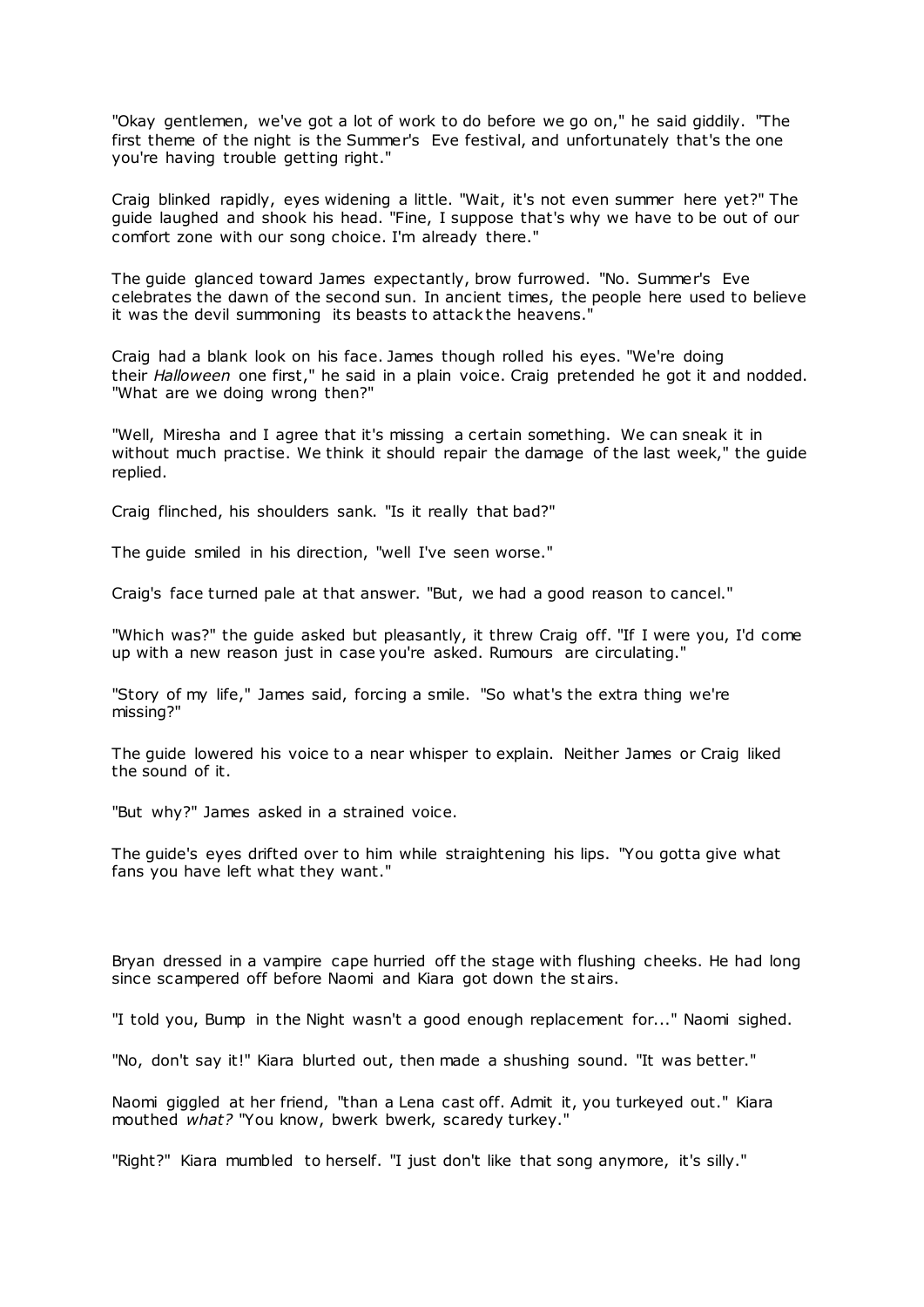"And we go bump, and bump, bump," Naomi said in a robotic voice, "isn't?"

Kiara groaned as if disgusted, "Bryan's just mad he only got to sing in the choruses."

"Like he did the last time, and in the next one too," Naomi said, clicking her tongue after. She walked off, leaving Kiara alone with her thoughts.

She snapped out of it when she spotted Lena and the rest of her group approach in awkward silence, so she hurried away to avoid getting involved in another spat.

The red-dressed group headed up to the stage wordlessly once they were given their cue. They could hear the audience but couldn't see them with the thick curtain in between them. Several workers finished fixing a circular platform with mic's attached around the edge onto the stage, avoiding any eye contact with the band.

Once they were gone, Lena nudged the edge of it a little, making it spin on the spot. She laughed weakly, "well at least it's not Seven-trapped."

"Good stuff," Jessie commented plainly with a straight face.

Lena chose to ignore her and step onto the platform and take one of the mic's. The others did the same, each one dreading what was coming.

They heard their band name announced, shocked that they still got some claps and cheers. There were boos mixed into it too. Electric guitars signalled the start of their performance, the curtain rose as the band but on their game faces.

As the song played, they took the mic from the stand and started waving the stand itself side to side, in time with the music. Since their stage was a circle, only Lena and Craig were directly facing the majority of the audience. Something Jessie was relieved about considering the mixed reactions.

"Distant shrieks, I've gotta keep my head down low," Lena sang lightly and cutely.

"Heart is thumping, I'm here all alone," Craig kept his voice low, trying to smile at the same time. He dared himself to look ahead, quickly relieved as he could see a number of people cheering and dancing along, the booers were nowhere in his sight. "Something's banging on the nearby wall."

Lena swung around the stand to prop herself against it, then slid down it, "they're stalking my grave, I gotta let them go."

She knew it without seeing it, Kathryn spat multiple feathers and chugged her giant flask of coffee.

Once Lena slid back up to a standing position, all four of them put the mic's back on the stand, then leaned to the right bringing the stand and mic with them. The platform began to slowly turn.

"Blood is running in the wrong direction," James sang when he could face the audience. He brought his fingers to his face, pointing to the left with two fingers.

The group leaned forward, slowing the platform to a near stop. "Gotta feeling that's a mixed up sign," Jessie sang so softly, it was close to a whisper.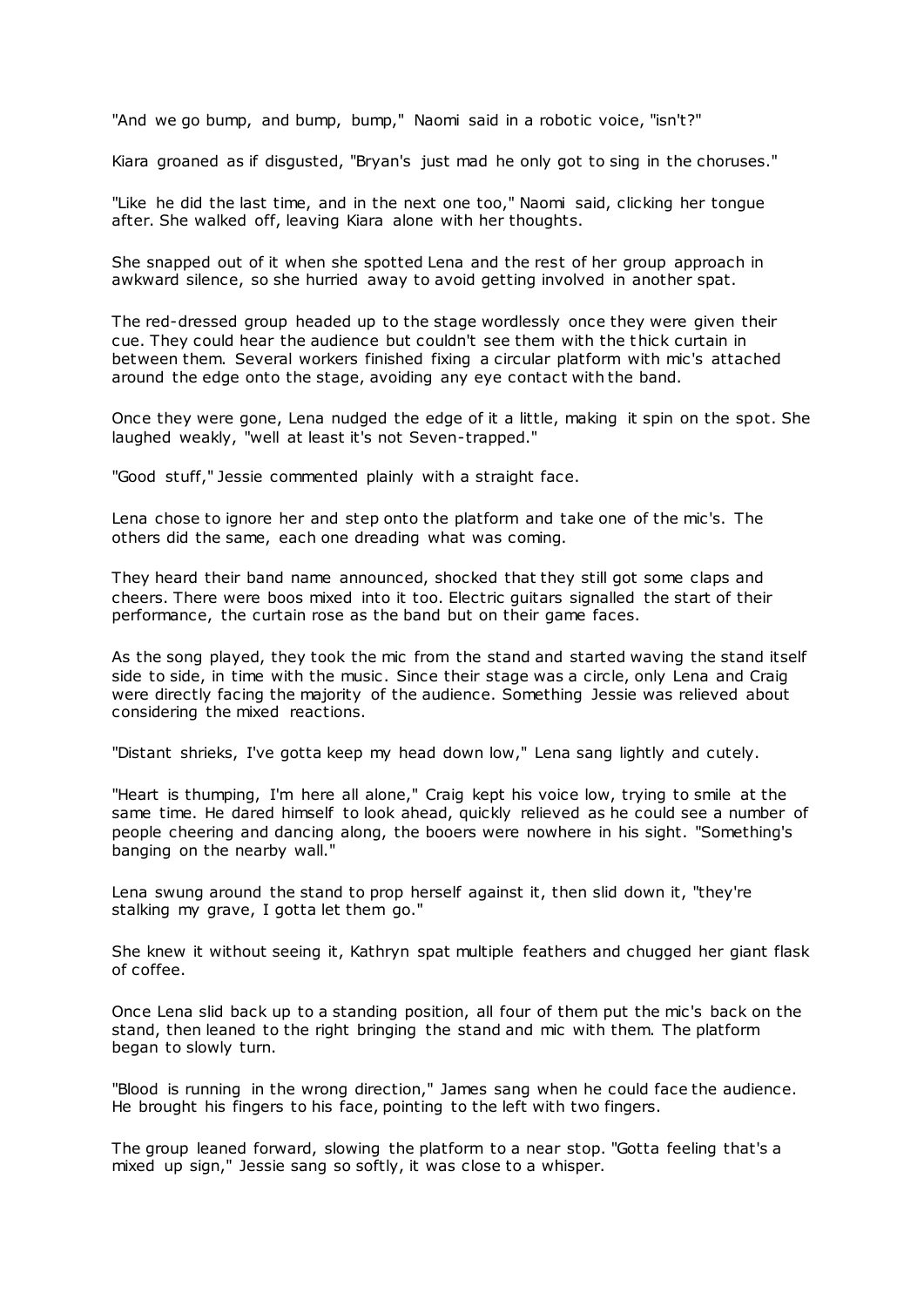They all maneuvered to the left this time, sending them spinning very slowly again. "I can see it in my own reflection," Lena sang toward the people at the side of the stage.

Finally they all pulled back, it kept spinning though. "Something funny's going on inside my mind," Craig sang while pointing fingers at his temple.

For now the cheers were overwhelming the booing, still they could hear them.

"Dunno what..." James sang while pushing his spare hand out, turning his hand so it looked like he was offering something. "Is pushing me further."

"Like the gusts from the trees above," Craig tried to put some extra oomph in his voice, it came out a little shaky.

"Then it drops, and catches on fire," Jessie sang her line trying not to cringe at that.

Lena tried to stir up the crowd by raising her hand rapidly, "it's the sound I, it's the sound I..." The rest of the group joined in for the chorus.

*"It's the sound of the underground. The beats of my heart go round and around. Into the overflow, where the ghouls jump down to the sound of the reaper. Out of my eccentric mind, the beasts jump out in the back street's light. The creeps come around and around. It's the sound of the under, sound of the underground."*

With the platform still turning, they took the mic's off the stands again to walk around in the opposite direction. Doing so brought the platform seemingly to a stop, this time with James and Jessie at the front.

"Chain reaction running through my veins," Jessie sang, starting the others off with the stand swinging again. "Pumps the fear right up into my brain."

James kept a hold of his stand as he walked forward a couple steps. "Screws with my mind until I lose control." He leaned forward while the others crouched down beside their stands smoothly. "And when the building rocks I know it's got my soul."

The others got up quickly to retake their standing positions, while James walked around back to his stand. He repeated his earlier line; "blood is running in the wrong direction." They all did the same routine up until and including the chorus.

Once that was over the lights fell to show only their shadows, a guitar instrumental started playing as they danced and walked around the stage.

Just before the lights came back on, they returned to the circular platform. All except James who stood right in front of it. As the music faded into a quieter moment, Lena and Jessie returned to their mic's. Lena pulled a face and looked around, confused. Craig pretended to do the same.

Only James started to sing over the quieter music . Lena looked across, trying her best not to look mad. "I dunno what is pushing me further. Like the gusts from the trees above."

Lena glanced toward Jessie, she shrugged, none of the wiser. Craig averted his eyes.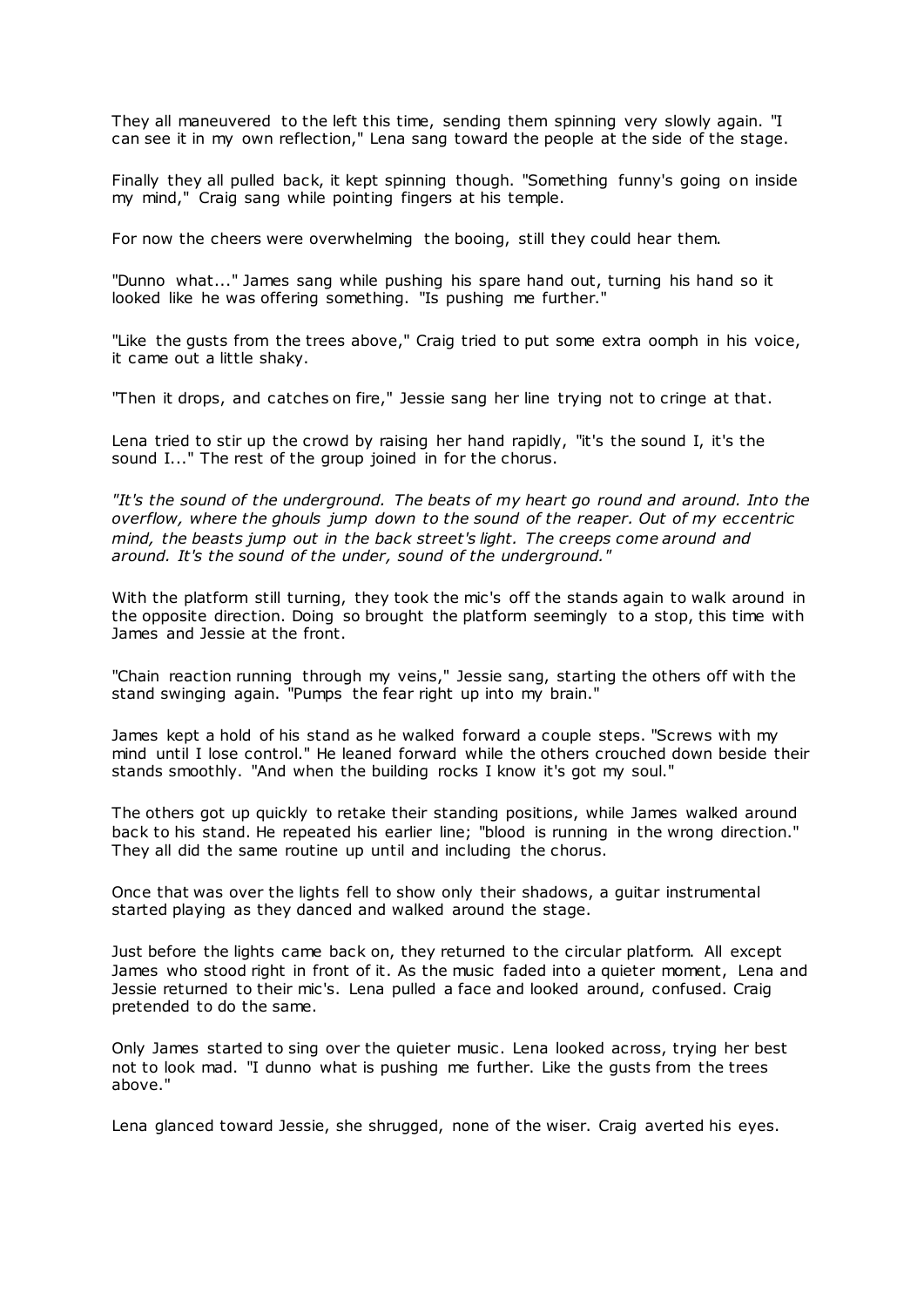"Then it drops, and catches on fire. It's the sound I, it's the sound I..." James continued, intentionally oblivious to this, his voice rising with each repeat. He stepped partly onto the platform at the same time. He slid that foot backwards and forward, but it didn't move, the platform did. He got on for the final, "the sound I..." pushing it into its usual slow spin.

The rest of the group improvised, knowing that was the start of the chorus again. James dragged out the last word he sang until halfway through it. The audience loved it much to Lena's annoyance, which she kept behind a smiley mask.

As the song started to fade out, she sang over the others. "The beasts jump out in the back street's light." She repeated it one more time to close off the song.

The resulting applause and cheers overwhelmed any boos they might have gotten. Lena's smile at hearing that wasn't faked to the rest of the band's relief. But as soon as the curtains fell, she stormed off quickly with fire in her eyes.

"Um, what the hell was that?" Jessie asked, a little annoyed herself.

Craig looked at her, panicked and ran off after Lena. Jessie wasn't sure what to make of that, shook her head and looked at James.

He let out a sigh, "apparently our fans prefer it when I take the lead. We needed something after everything."

Jessie was momentarily speechless. She stammered a bit as she walked forward. "And you knew Lena wouldn't agree, so I didn't hear about it either."

James shook his head, "I figured you'd been told at least."

"Oh," Jessie groaned. The staff entering the stage gestured at them to leave, and urgently. The pair quickly left, leaving them to clean up after them. Once they were alone again, Jessie hinted for him to stop. "If I were Lena..."

James stared at the floor, grimacing. "I know, I wouldn't blame her. I wasn't too keen on it either, but she wants to win this. If it helps her to do that then..."

"It won't if you two are at each other's throats," Jessie pointed out. He nodded like he expected that. "Come on, I'll watch your back."

Inside the stadium's version of the results room, Lena stood at the buffet table merely staring at it. Craig had tried to find anywhere safe to hide, but couldn't so opted to hanging out with Pulse at the sofa and TV area.

"Okay," Lena said, even smiling.

James and Jessie exchanged worried and very confused glances. Jessie dared to look forward first, "you're fine with this?"

"Someone could've told me," Lena said, looking away towards Craig and Pulse. He noticed and shrunk down in his seat. "But it went down better than the Untouchable fiasco so... who am I to complain?"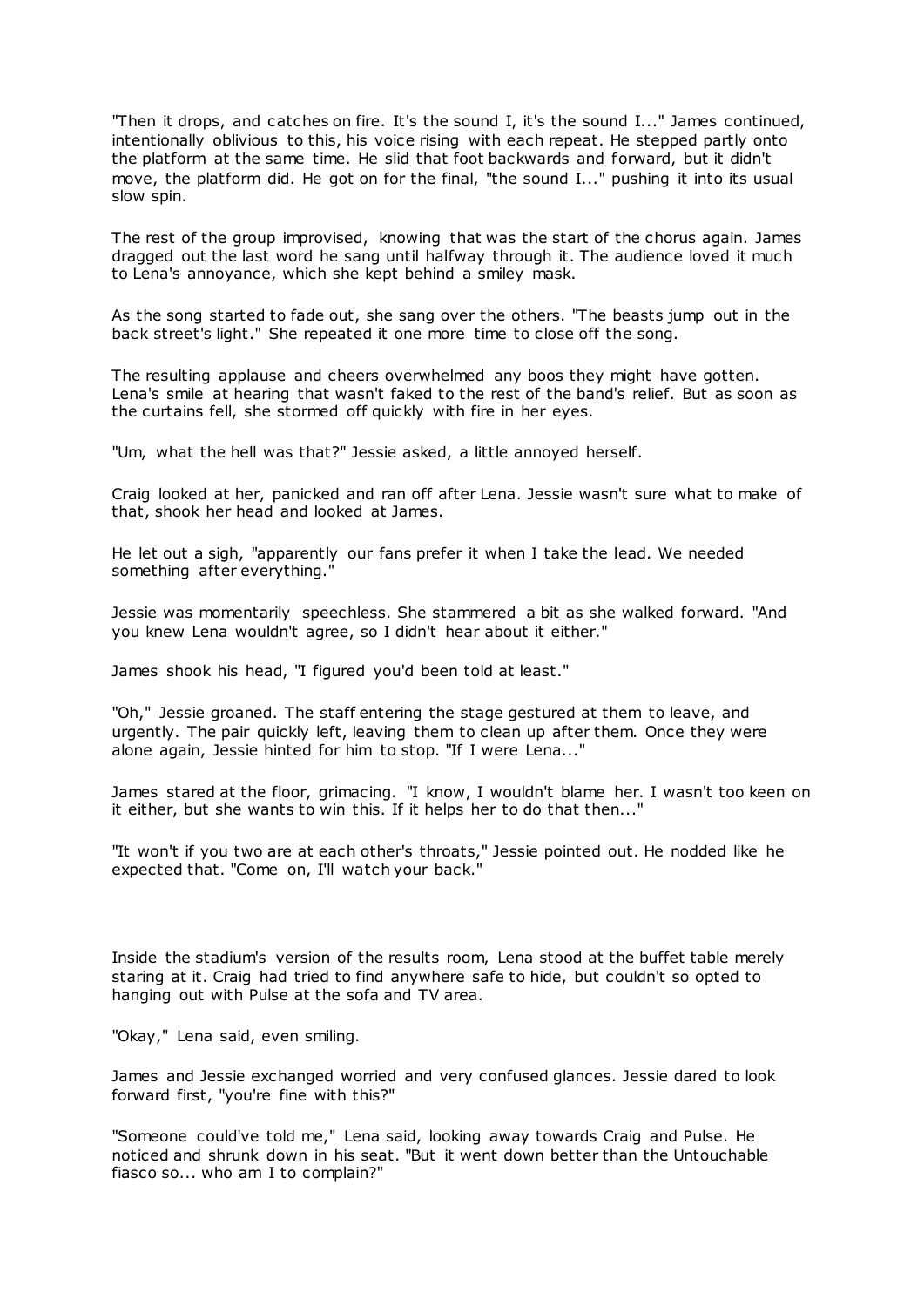Jessie's eyebrow twitched slightly. James noticed and quickly chimed in before she could, "maybe we should get some last minute practise for the second song. "

"Yeah, as long as it's still the same," Lena sighed and shrugged. She walked over to the sofa area. Craig turned into a nervous wreck much to everyone elses' amusement.

"So Lena, was that song inspired by real life events?" Kiara asked while smiling sweetly.

Lena turned around while narrowing her eyes. For once it looked a little in jest, "damn you, that was gonna be my insult."

Kiara giggled, "well I was first."

"Girls," Craig stammered as a warning, pointing to the door. "Maybe not now."

Lena looked across expecting one of their competition, instead it looked like a group of six reporters with a few cameras. "Oh great," she groaned.

James and Jessie walked across the room to join her and Craig. Lena looked at them alarmed, and hurriedly climbed on the chair so she was kneeling on it and facing them. "Hey, you guys go on a makeout break or something."

Jessie turned bright red, either furious or embarrassed. Lena assumed both. "Excuse me!"

"I've seen these guys, they're tabloid twats," Lena whispered to them, eyes rapidly pointing between the approaching reporters and the pair. "You two are like twenty Christmases at once for these people."

"What?" James said, still confused.

They were almost on them. Lena looked to Craig, hoping he'd help her. He coughed to clear his nervous throat, "they're the Tom's of the journalist world."

"Oh," James and Jessie both said at once, suddenly very worried. It was also too late for them to leave without being rude.

"Just keep quiet, Craig and I will do all the talking," Lena said. Craig took that as a cue to get up and join them.

"And we...?" James wondered.

"Just stand around and erm, look pretty or whatever," Lena replied.

"Pretty?" James tried not to laugh.

"That's a hard job for him, Lena," Craig whispered. Lena shrugged.

The reporters reached them, all pointing nosey smiles at them. They all took turns asking questions, to which mostly Lena answered with Craig chiming in now and then. James and Jessie nodded along.

One of the reporters looked at them, "you two are being really quiet. Is everything okay?"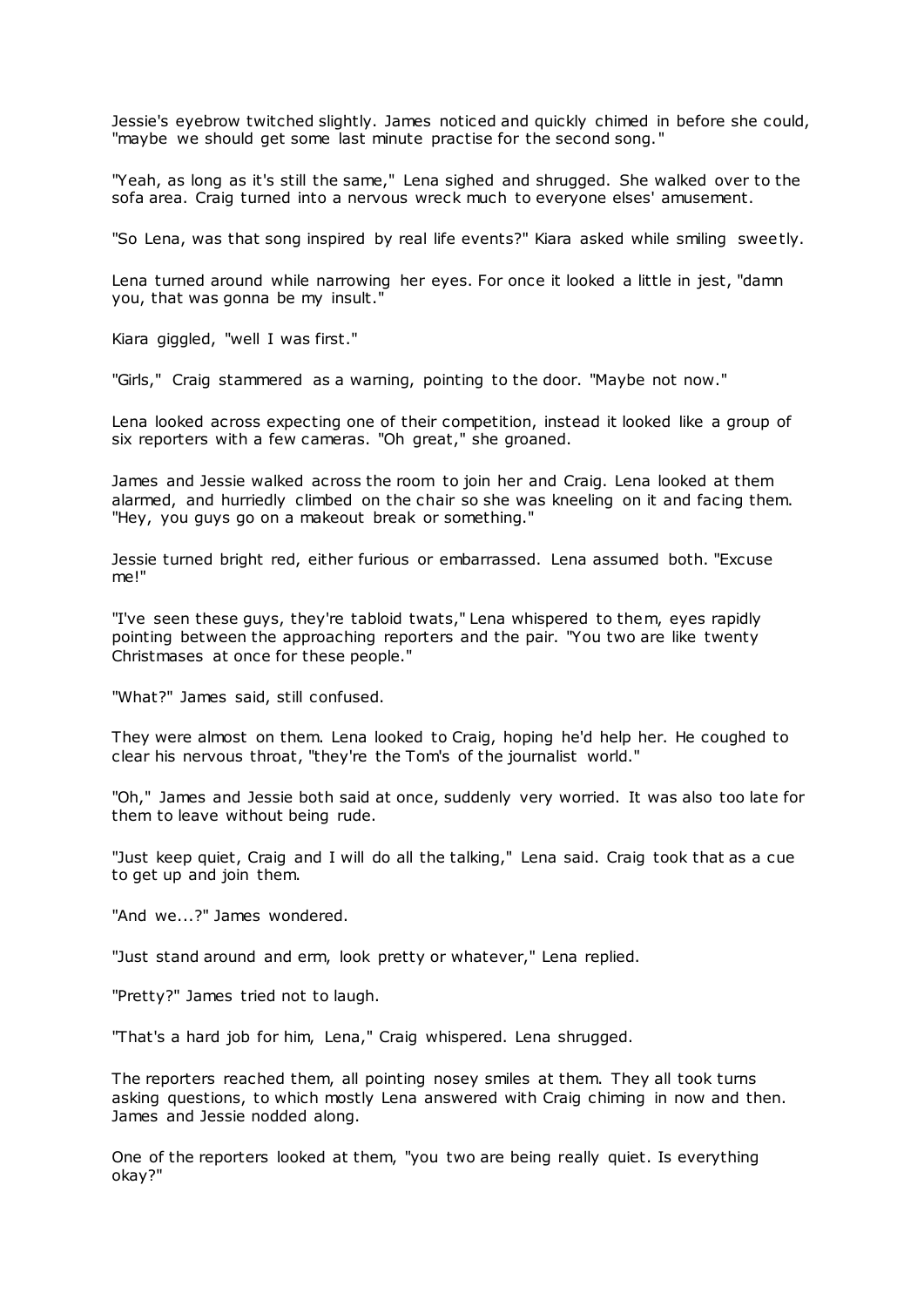Lena tried not to panic, "oh, no. They're very shy actually. I'm the talkative one."

Another reporter frowned, disappointed. "Well I have a question for them."

"Oh boy, goodie," Lena said through a gritted teeth fake grin.

"There's a lot of people who'd love to know for sure. From your performances, the videos and some behind the scenes gossip, if it's true you two are a couple?" the same reporter asked.

"No," Lena replied before they could even finish blushing.

All of the reporters looked intrigued, the one who had asked even more so. "I didn't mean you, dear." He looked at the so far quiet pair.

"It's as she says, no," Jessie said.

"Hmm, but you two seem awfully close in your performances," the reporter said, while the others made notes.

Lena noticed them, she tried quickly to think of something to stop them.

"We are, not in the way you think though," James said, instantly stopping t hem and getting their very confused attention. "I think our people have different customs to you, that's probably why, we gave you the wrong idea. Our people are private and wouldn't, erm show it off in the open."

"Right, that," Lena said. Jessie meanwhile sighed quietly in relief and smiled.

"I see," one of the reporters sounded disappointed. They all seemed to buy it though.

Another slid to the front with their own separate camerawoman to the others, pointing a microphone at them. "What's your opinion on your competition? Who'd you like to win if you don't?"

"Honestly, I like them all. Rhythm's singer is amazing, Pulse are fun and since they're our shipmates..." Jessie said.

Craig nodded rapidly, "yeah I quite like Jailbreaker." James and Jessie looked at him as if he had outed them to the reporters. "I um, wish we... I hadn't gotten food poisoning and cancelled. Performing with them would've been awesome."

Lena internally facepalmed, "so much for avoiding it," she muttered quietly.

"Um yeah, thanks Neelix," Craig tried to laugh and put up a thumbs up at the camera.

Some of the reporters laughed with him and jotted a few things down. The one who'd asked the question wasn't done though, "who do you think will win?"

"That's tricky, they all have strong points," James said. "We meanwhile are very lucky to get this far."

"So the rumours about your feuds with every band left in the competition are fake?" another reporter asked.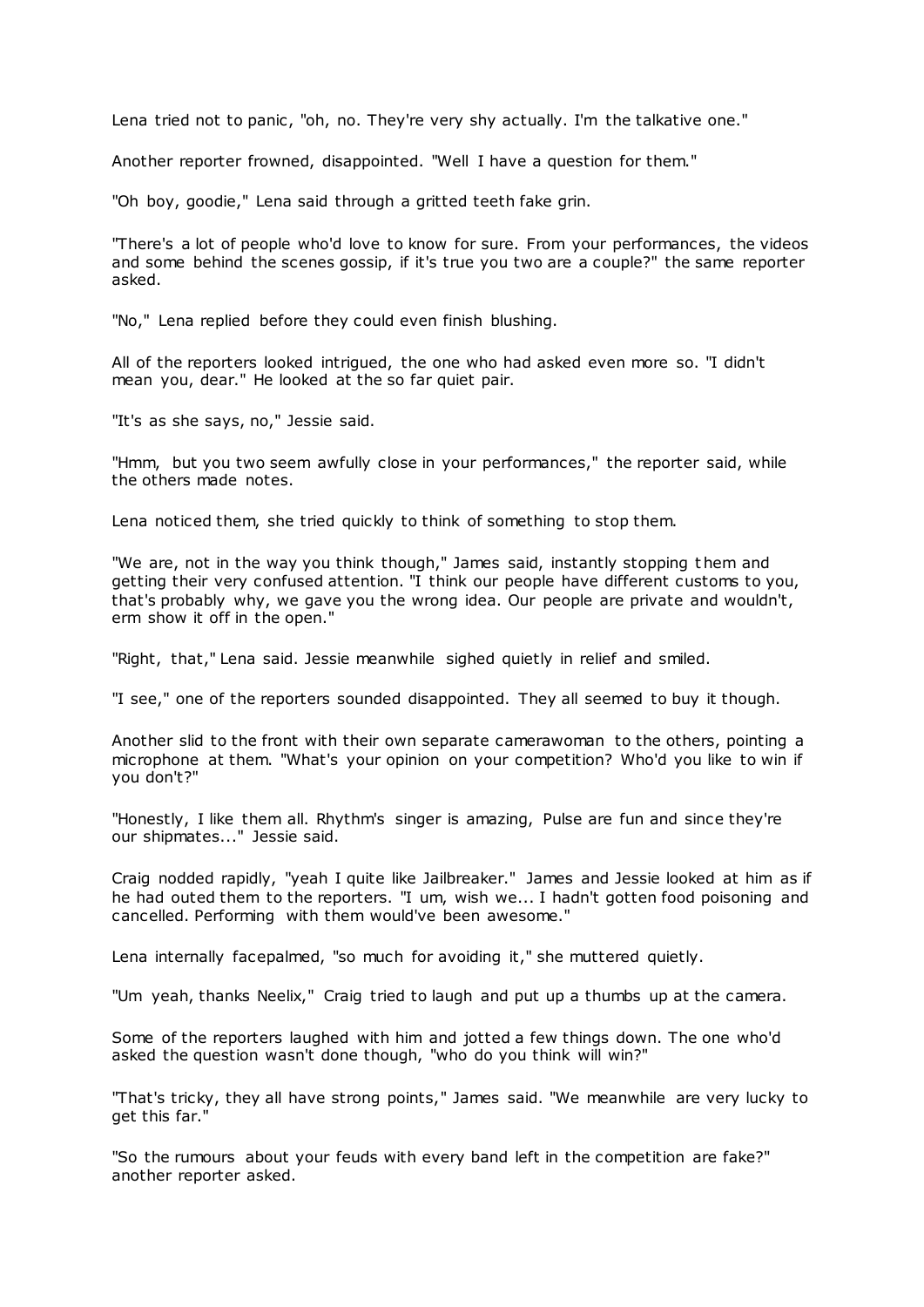Craig flushed with worry. "What, no? We're close with Pulse. Jailbreaker were pretty understanding. I haven't had the chance to meet anyone in Rhythm yet, I'd like to. Dunno where that's coming from."

"I'm not surprised, they're not that welcoming to visitors," Lena said a little bitterly. She regretted it immediately before all the microphones and cameras turned to her. "It's okay, it's not a feud. It was barely an anything."

James cringed while the camera was off him. "Definitely fake. We're here to have fun. Apart from Craig's idea to eat Neelix's clearly mouldy crumpets the other day, it has been."

Craig scowled at him. "It wasn't clearly."

One of the reporters thankfully came to their rescue, "they say none of your songs are original. They're songs from long ago."

"No," Lena answered sharply.

Jessie had answered yes half a second later, she winced afterwards.

"Which is it?" the same reporter asked.

"They are, mostly. The lyrics have been changed in some of them," James replied.

"We do this for fun in between our jobs," Jessie added on. "We call them parodies on our world."

"I see," the reporter was happy with that answer.

Lena frowned, "are you going to ask the other bands the same questions?" Everyone looked at her, her bandmates in growing horror. "I mean Jailbreaker apparently cover songs all the time, they're a performance act after all, not songwriters."

"Our questions are ones our watchers asked," one reported piped up.

"I was just asking," Lena said, sounding a little offended.

The reporters finished making notes. Two of them decided to go and pester Kiara's group instead. The ones left smiled politely and thanked them before doing the same.

"Wow, way to go everyone," Lena grumbled.

"What?" James scoffed, "we tried to curb the gossip, unlike someone."

"Oh please, they already know the stuff I said," Lena said.

Jessie laughed insincerely, "oh right, so we gotta shut up just in case the reporters spread the usual couple gossip, which doesn't affect whether people like us. But you're allowed to slag off other bands..."

"I didn't..." Lena tried to butt in angrily.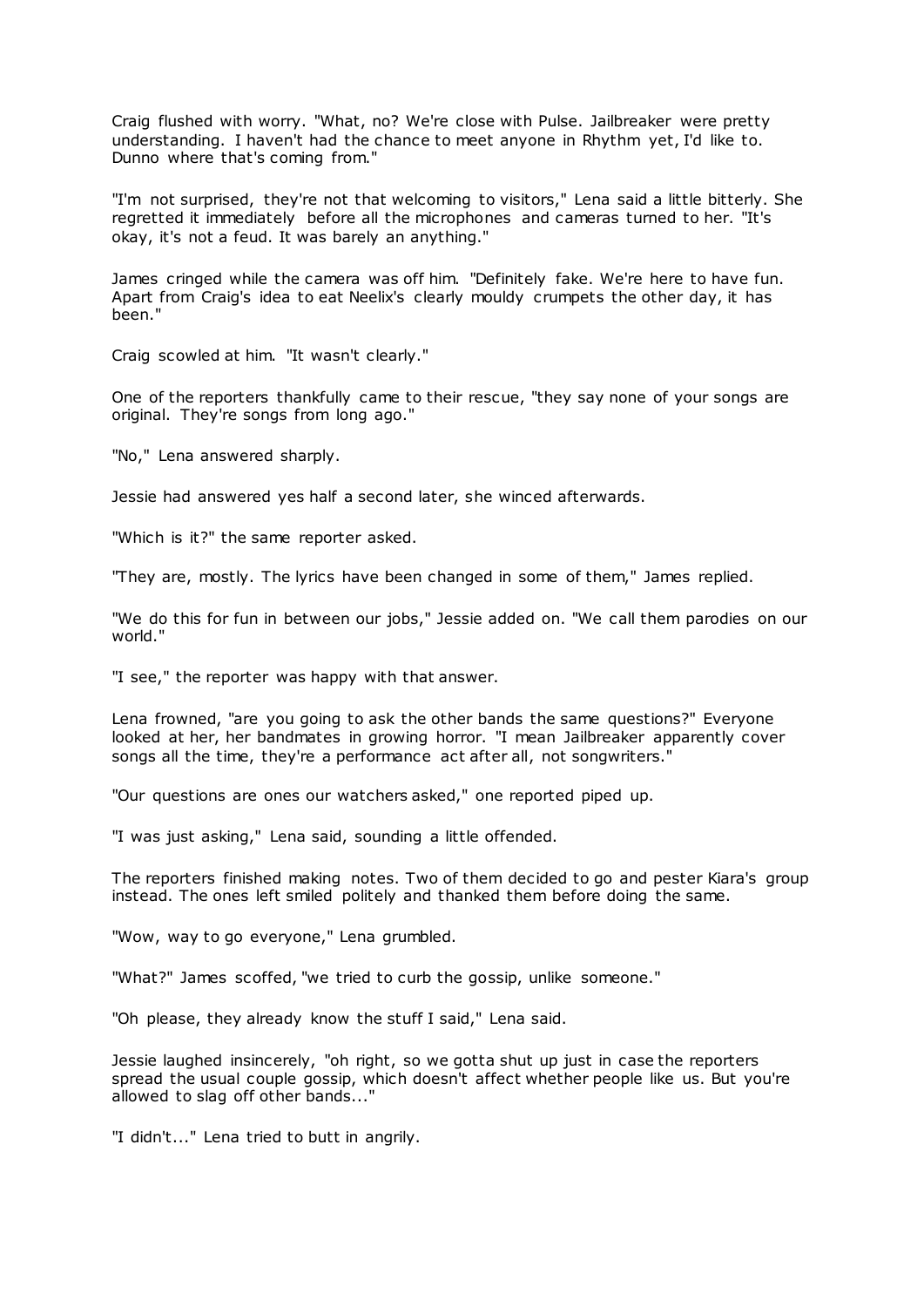"Let me finish!" Jessie snapped back, cueing everyone to stare at her. Craig squeaked and backed away. "Craig covered for you, James convinced them of the not a couple thing, I complimented our competition. You got all defensive and snotty, so chuck that *way to go everyone that isn't me* crap into the bin before you ruin this again for us."

"Again!?" Lena stammered furiously. "I cancelled our concert because of you and James..."

"No you didn't, you and Craig still went," James said.

Lena gasped in offense. "To watch, we didn't..." James and Jessie's look towards her told her they weren't going to buy it, or they already knew. "Of course, you're just taking her side to protect her. You know I'd win without breaking a sweat."

Jessie rolled her eyes, "oh god Lena, get a new tune."

"Please," Lena faked a laugh, "that's what he does. Sarcasm and treating you like a damsel. Too bad he's not very good at it."

Craig once more squeaked and side stepped further away until he was out of harm's way, which turned out to be in the corridor outside.

James' face meanwhile hardened in Lena's direction, she smiled smugly at him. "What does *that* mean?"

"You know what I mean, you schmuck. It'd be funny if it wasn't so deadly for Jessie," Lena said.

"Okay, that's enough..." Jessie tried to cut in, her eyes throwing daggers at the girl.

Lena shrugged them off with ease, "yeah Jess, I can say the same about you. He may be a terrible protector, Slayer, anything, but if I were him I'd be offended everytime you tried to help me out. Ask Craig."

They all noticed Craig had gone when she said that. They all mentally shrugged that off, not surprised in the slightest.

"Oh so sorry, your perfectness. I get it, we'll get out of your perfect way," Jessie said in a fake polite voice. Then she started to walk away, but stopped when she thought of something else. "You know, maybe Kiara has a point. It's always you." Jessie stormed off, leaving Lena a little shellshocked and definitely offended.

"James," Lena tried to scold him to stop him from walking off too, but she sounded vulnerable. "I'm trying, okay? It's hard."

James looked at her with his face blank, she had no idea what he was feeling about her. "I know," he said in a tone that was almost understanding, before he left as well.

All four bands had performed once, the crowd were very eager for the second round. To keep them occupied until then, the usual two hosts were displayed on a projected image over the curtain, discussing the event so far. The occasional clip of a performance or an interview was played in between topics.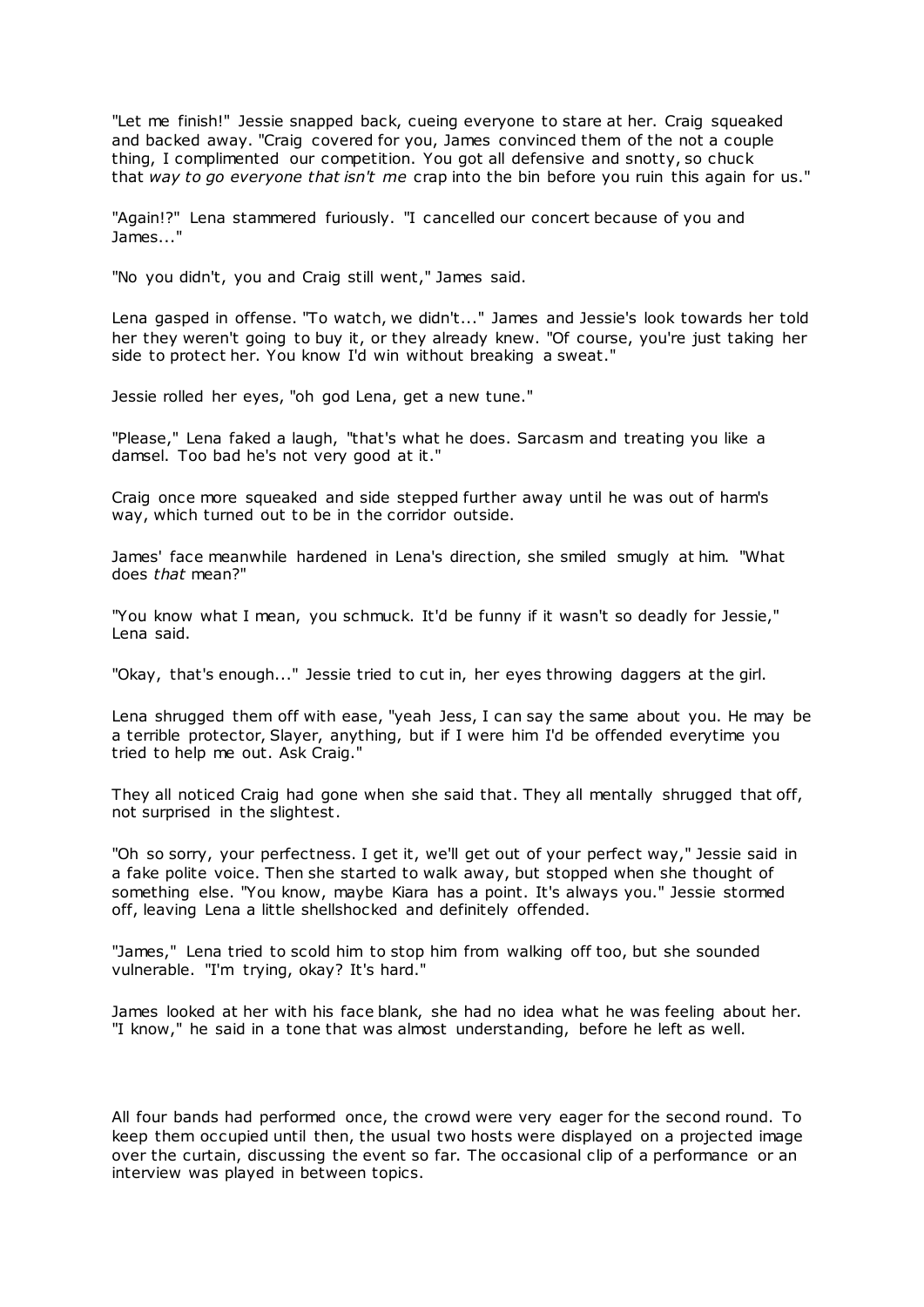The image faded away, the lights dimmed, setting the crowd off into an excited frenzy.

Pretty soon Kiara, Naomi and Bryan were back on the stage, which had been made to look like a beach. The background a live shot of the sea. Summery music played as they danced around the stage.

"Put your coffee away, it's gross and kinda dull. We're tomorrow's generation, don't be bashful," Kiara put on her cute kiddy voice to sing her bit while clapping along. "So bring the glasses, pronto, step this way. The modern kid's delighted to be risk-ey."

Bryan looked pleased to get a part of the verse next, once done he had a massive grin on his face as he got a massive cheer.

Naomi tried to do her bit in a sultry tone, it came off as more cute than anything. The three then threw themselves into a very lively chorus compared to the light verses.

After that Bryan was up again, very eager to go. "Sugar just gimme your notes, I'll play it all the time. You know please is the word, but hey, the word is mine." Of course his parents beamed proudly at his much bigger part. "I don't do work, but I do keep my own pace. So I suggest you wipe that nag from off your face."

Naomi walked up, repeating his earlier lines from the beginning. She finished by giving the crowd a wink, then put her hand out for Kiara to tag in.

"So 1, 2, 3 now baby, here we go," Kiara sang with a giggle.

The chorus kicked off again. Since the audience were expecting it, they mostly stood up in anticipation so they could dance along.

"Here we go, here we go. I'm on sugar coated high, you're my number one. Here we go, here we go."

Kathryn meanwhile sighed contently, "aaaw, isn't she so cute?" Chakotay smiled warmly at her. "Another of my babies dedicating a song to me." Chakotay mentally kicked himself for not seeing that coming. He laughed and shook his head.

The band got a standing ovation and a rip roaring cheer once they were finished. They each did a little bow, thanking them before they left.

The intermission between them and the next act seemed a lot longer than the last time. A lot of the Voyager crew were worried, since they knew who were next.

Kathryn chugged her fourth flask. "Oh dear, maybe I should go check on them." She was about to get up, Chakotay quickly grabbed her arm to stop her. "Oooh," she giggled, "you pick your moments Chucky."

"No," Chakotay groaned. "They'll be on soon. Be patient."

As soon as he said that the curtains drew, revealing a misty stage. Only a piano played. Two microphone stands in the middle, which confused the crowd into thinking Rhythm were next instead.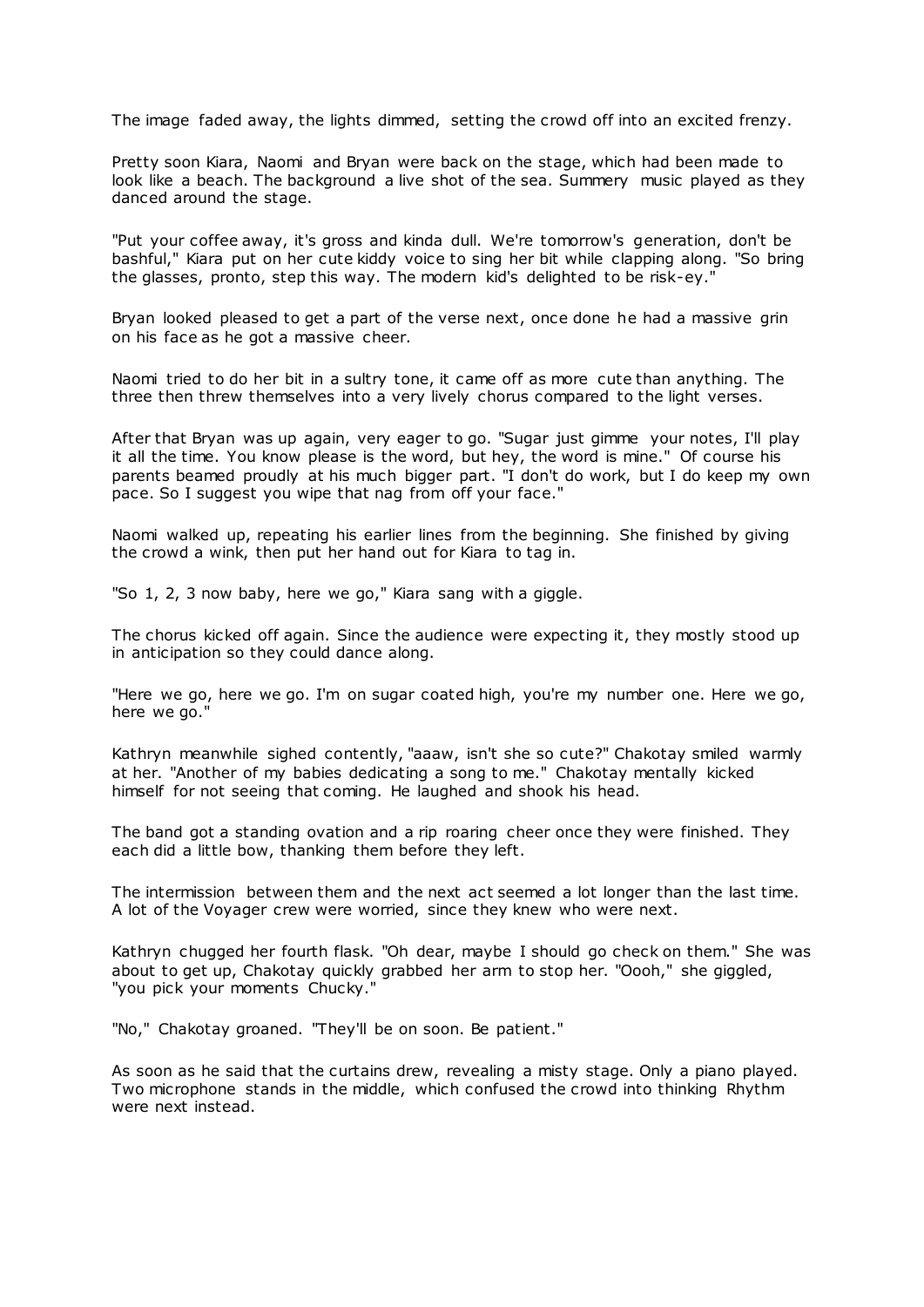Jessie stepped out of the mist though, bringing a mic to her lips while walking up to one of the two stands. She sang a few lines before a rock track started playing instead of the piano, she raised her voice to be heard over it.

Craig ran out to take the other mic, occasionally shouting, "wake me up," and "save me," into it. James and Lena rallied around at opposite sides of the stage with hand mic's, singing along with Jessie.

Lena approached Jessie near the end of the chorus, she moved off without even looking at her. Acting as if that didn't bother her, Lena started doing the second verse.

After another chorus, Lena harmonised with the instrumental while Craig whispered his lines. She moved off long before James walked over to take the stand instead of her.

"Only... you are my life, among the dead!" While he sang the last line, Craig started to sweat about something, his eyes darting around.

It didn't take long for everyone to find out why. Immediately after James finished singing the last word, it was his turn. This time he didn't try to shout, he used his gentle singing voice. "All of this time, I can't believe I couldn't see. Trapped in the dark, but you were there to follow me."

James took the mic from the stand, turning to face him when he took over. "I've been sleeping a thousand years it seems." His vastly different singing power to Craig's didn't clash like expected, they went together nicely. The crowd were revved up by it, clapping their hands above their heads. "Got to open my eyes to everything!"

Craig seemed a little bit more relaxed. "Without thought, without a voice, without a soul."

James lowered his voice to a whisper with the mic very close to his lips, "don't let me die here."

Craig took in a deep breathe and tried his hand at singing loudly like him after all, "there must be something more!" It sounded more like a yell but it fit the music style.

"Bring me, to life!" James finished off the middle eight, overpowering him effortlessly.

The girls joined in to sing the chorus with him, with Craig back on shouty adlibbing duties. The mist started to settle down, revealing what looked like a platform high above their heads. People swore they saw someone there, walking steadily across the beam.

On the last, "bring me to life," drawn out for quite a while, the figure jumped over the edge. They didn't fall far. Everyone gasped in horror and disgust as the she hung there by her throat, a tightly wound noose was clear for even people at the back to see.

The band noticed from the movement above them and abruptly stopped, as shocked as the crowd. Lena had her eyes closed while she sang, so she'd missed it. The sound of the audience's horrified reaction got her attention. She noticed people pointing, everyone talking. She peered up to find the corpse hanging directly above her head.

Her chilling screams echoed around the entire, mostly silent stadium long after she'd ran off.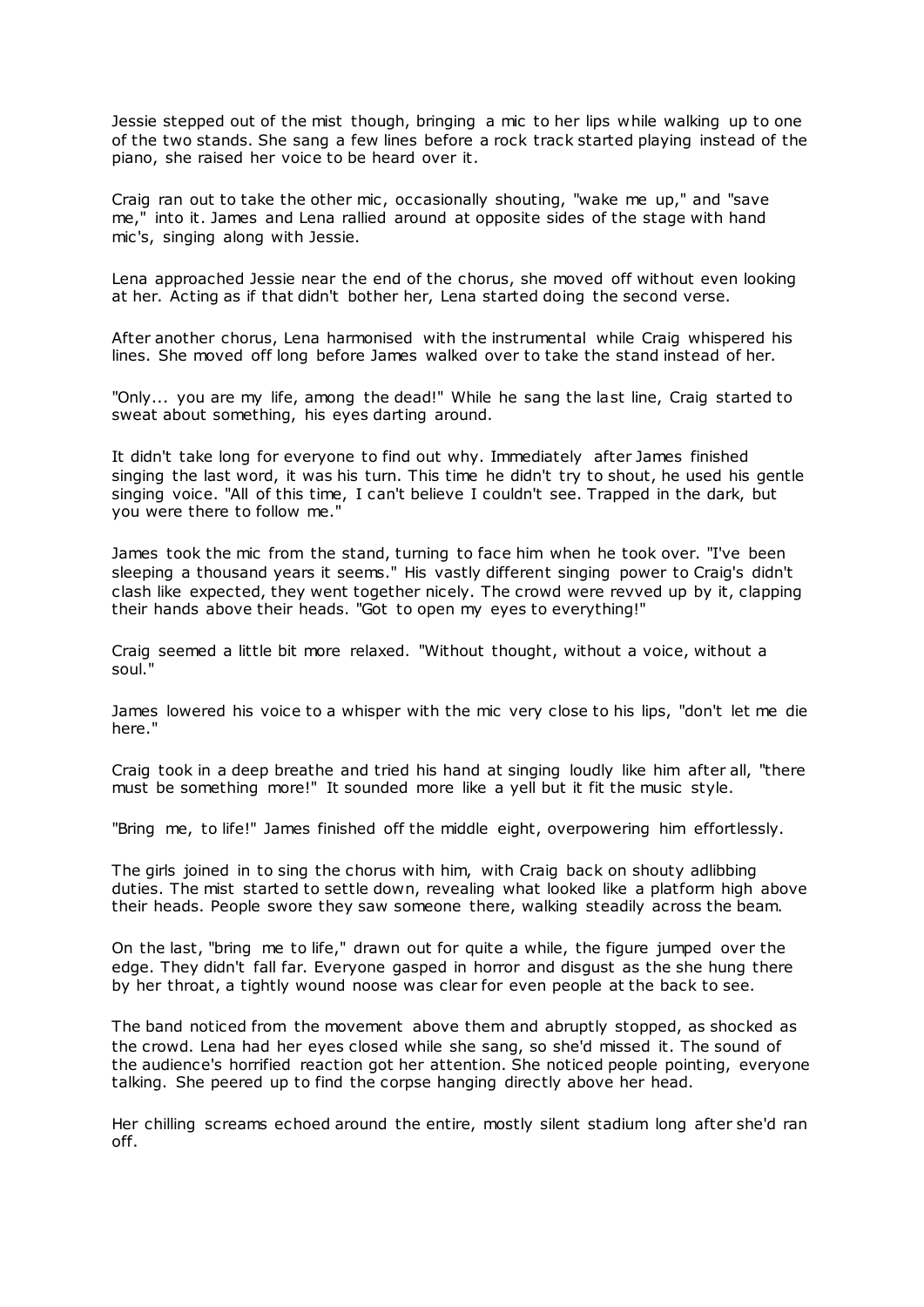Jessie looked around, noticing James no longer where he was. She had a feeling why and so looked over to the platform's supporting pillar behind them. There he was as she expected, trying to climb up. He didn't get far when it and the body fizzled out of existence like the holograms they truly were, so he didn't fall too far. At the same time the lights around the arena went out as well.

"Oh my god..." Jessie stuttered and ran over to him. The boos and shouting that were getting thrown at them, as well as literal things being thrown, were the last thing on her mind. Craig though was so unnerved he ran off as well.

James got up just as Jessie got to him. He nodded, "I'm fine," he said quietly. They didn't dare eye the audience, they left as well.

"What the hell was that, what were you thinking?" Kathryn roared at the three remaining members. Behind her, Chakotay kept attempting to get a word in. "Even if you pulled that stunt during the scary theme, it was extremely..."

James shook his head, "we didn't do it!" he shouted back at her, cutting her off momentarily.

"That much is obvious," Chakotay tried to chime in also.

Kathryn stared at each of them while blinking more than usual. She rolled her eyes, keeping them to one side. "Well I'm sorry if it reminded me of your last edgy Halloweeny performance."

Jessie looked up from her lap with hardening eyes directed at the Captain. "The only thing it had in common was your teenage daughter screaming, and this one sounded pretty genuine to me."

"I didn't expect this to be one of her ideas," Kathryn said dismissively, "just like all the other recent ones."

Chakotay stepped forward hurriedly. "I think we're getting off track here," he said with a strained smile. All eyes but Jessie's turned to him. "Each stadium has a security system built to stop outside interference. The signal for the holograms must've come from within." He gestured the hand holding a tricorder, it squealed briefly. "They've got a dampening field in effect now, so I imagine they'll find out where it came from soon enough."

"Within?" Craig said with a new frog in his throat, "that could be anyone. The staff, any of the bands, the bands' visitors backstage, our officials."

"The whole audience," James added on in a flat tone.

Chakotay sighed and nodded. "Unfortunately we're on our own. No one's allowed to leave. Even if we were, the dampening field, as well as the stadium's normal security measures, is stopping us from getting through to Voyager."

"Then perhaps we should do a head count, then keep us all together," Kathryn said. Chakotay looked back over his shoulder toward her. "Take one of these three, and get on it. Bring Kiara and Lena here first."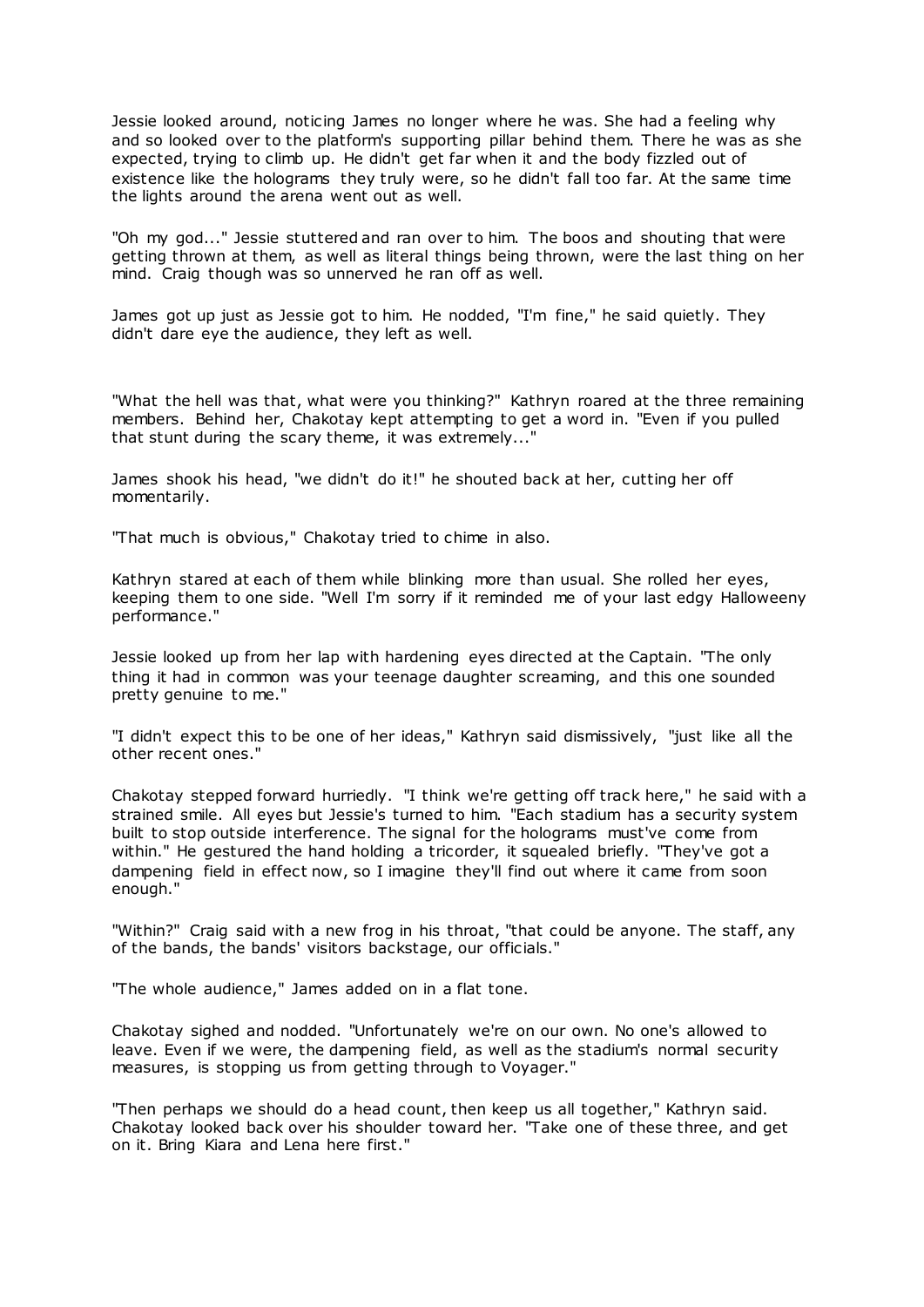"Actually..." Chakotay objected not to anyone's surprise, though it still made Kathryn's eyebrow twitch, "I'd recommend against taking any familiar faces. You and I may be able to mix in with the alien crowd, but everyone knows them."

Kathryn firmly shook her head, "in the dark, I don't think so." She turned to where she remembered the band members were. "James, you go with him. I hope I don't have to tell you this, but if any trouble flares up..."

"And yet you're still gonna tell me. I know," James said, already on his way out.

Chakotay heard the door click open, so hurried over while turning on the tricorder's little flashlight. He almost collided with a figure going the opposite way.

"Excuse me, Commander," they heard a familiar voice come from them. A brief flicker of the strobe light Kathryn bought so she could see her coffee during the concert, and they all recognised her as both of the band's guide, Miresha. "I apologise for taking so long. Security at first refused to tell me anything."

"At first, so what do you know?" Chakotay asked, double backing through the door.

Kathryn cleared her throat and pointed, not that he could see. "Stay with James!" she hissed.

"Really, I'm probably more in danger with him than without," Chakotay groaned, turning to leave once again.

Kathryn scoffed, hiding her smirk in the dark. "How cute, he thinks he's the one I'm worried about." Jessie side eyed her with a steadily raising eyebrow. As if she sensed it, Kathryn laughed meekly. "So, what have you learned?"

Miresha shut the door behind her. She waited for the very little noise outside the room to simmer down before she answered, "they can't find the source of the holographic signal. They're thinking of resuming the competition as a ruse, to lower the guard of the perpetrator."

"So maybe you shouldn't be telling us this," Kathryn said.

Miresha was about to respond, but Jessie exhaled sharply. "For god's sake. Why would we sabotage our own performance, especially when we already have a sketchy reputation?" she snapped.

"Don't keep getting your pants in a bunch Jessie or you won't be able to take them off at the end of the night. You might need to stand out less, you know," Kathryn sniped back. Craig's eyes widened, he started to shake fearfully.

"Yes well..." Miresha said quickly with a customer service smile painted on. Her voice soon caught up as Jessie stood, looking ready to retort. "I'd suggest preparing your crewmembers for a quick exit once we're all cleared to leave. Unfortunately we need to be a mile from the stadium to get any kind of signal to and from your ship."

Craig made a little gasp, "oh, is that why we always have to be taken to these things via buses and stuff?"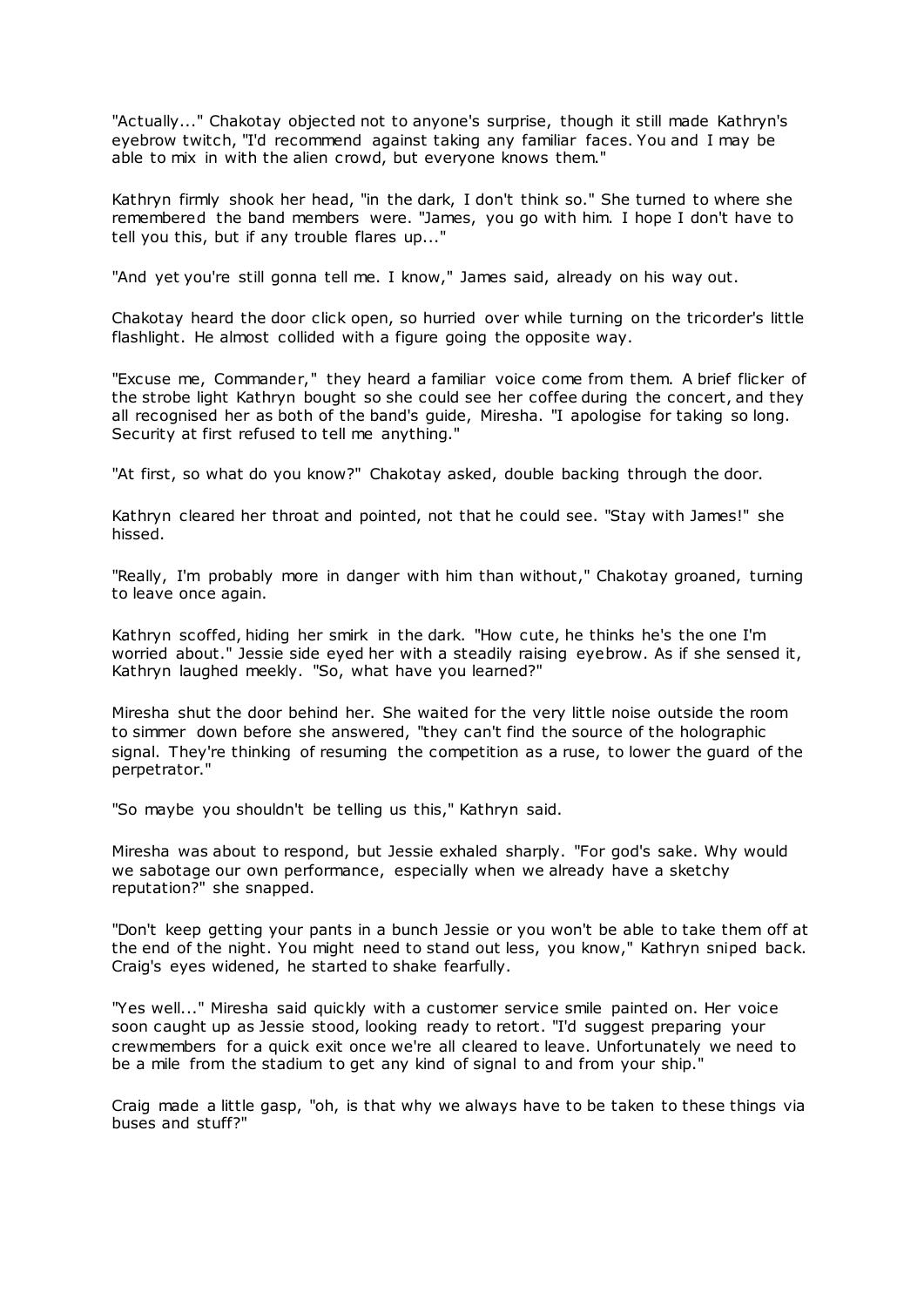Kathryn ignored him, shaking her head. "Perhaps you can ask for more time than everyone else. An earlier exit time during the results portion of the show, to avoid any trouble."

"That is what Reve is attempting to organise," Miresha said. "Pulse and Lena have already been escorted into a secured room. How many of your people were backstage or in the audience?"

"I'd say roughly a dozen, Chakotay should..." Kathryn said over the sound of the door, it put her off. Craig and Miresha looked around, she pointed a tiny finger sized torch at it. She couldn't see anyone, it looked shut. By the time she pointed it towards the others, Kathryn already knew what had happened. "Jessie. Idiot," she grunted.

Craig nervously glanced between the two women left. "It's okay, she's probably just going to cool off. Most of the people mad at us will be nowhere near backstage, right?"

"I'm still trying to understand who'd hate us, or just your group enough to do something like this," Kathryn said.

"I don't think it's about hate," Miresha chimed in, getting both of their attention back. "It's only about winning, bringing pride to your planet. The war's still going on in a way. An outsider winning would make the contest meaningless to most. It could be anyone."

"Comforting," Craig commented after a worried gulp.

Miresha nodded grimly. "Nutropa and Yuma, Jailbreaker and Rhythm, it'll make no difference to some. It always comes down to these two, every year." Kathryn made a little curious hmph sound, she thought of as cue to go on or explain. "It's curious, why this happened now and not at the final. Unless one of them were worried they wouldn't make it, but with Virus's reputation of late, they're almost guaranteed a place, so why?"

"Were they really? Until the hangwoman, the people who didn't like them were in the minority," Kathryn pointed out.

"Hmm perhaps," Miresha said, not sounding certain. "But who they chose, and the placement. Neither would have gone so low, but yours wouldn't have known about the incident to pull this off. Though you could've found out..."

"Hold on. What are you talking about?" Kathryn asked.

Miresha tried to swallow a lump in her throat, she timidly nodded. "Asyla Reqim of Nutropa. A century ago she was a rising starlet, beloved by both her home planet and even Yuma. The media as they always do broke her down, sharing everything she did, following her. She reached the final, only to hang herself in front of everyone at the end of her song, exactly like the hologram did." Craig and Kathryn looked on in horror, Craig shuddered from it. "Yuma had two representatives in that final. The bands were sympathetic but the planet's people were furious that Nutropa were given the win as a mark of respect. It caused much unrest. Both planets almost went to war again."

Kathryn impatiently sighed, scowling away to herself. "What have we gotten ourselves into here?"

"No," Miresha sounded alarmed, "this was a long time ago. Both sides will know better than to disrespect Asyla's memory in this fashion. So why?"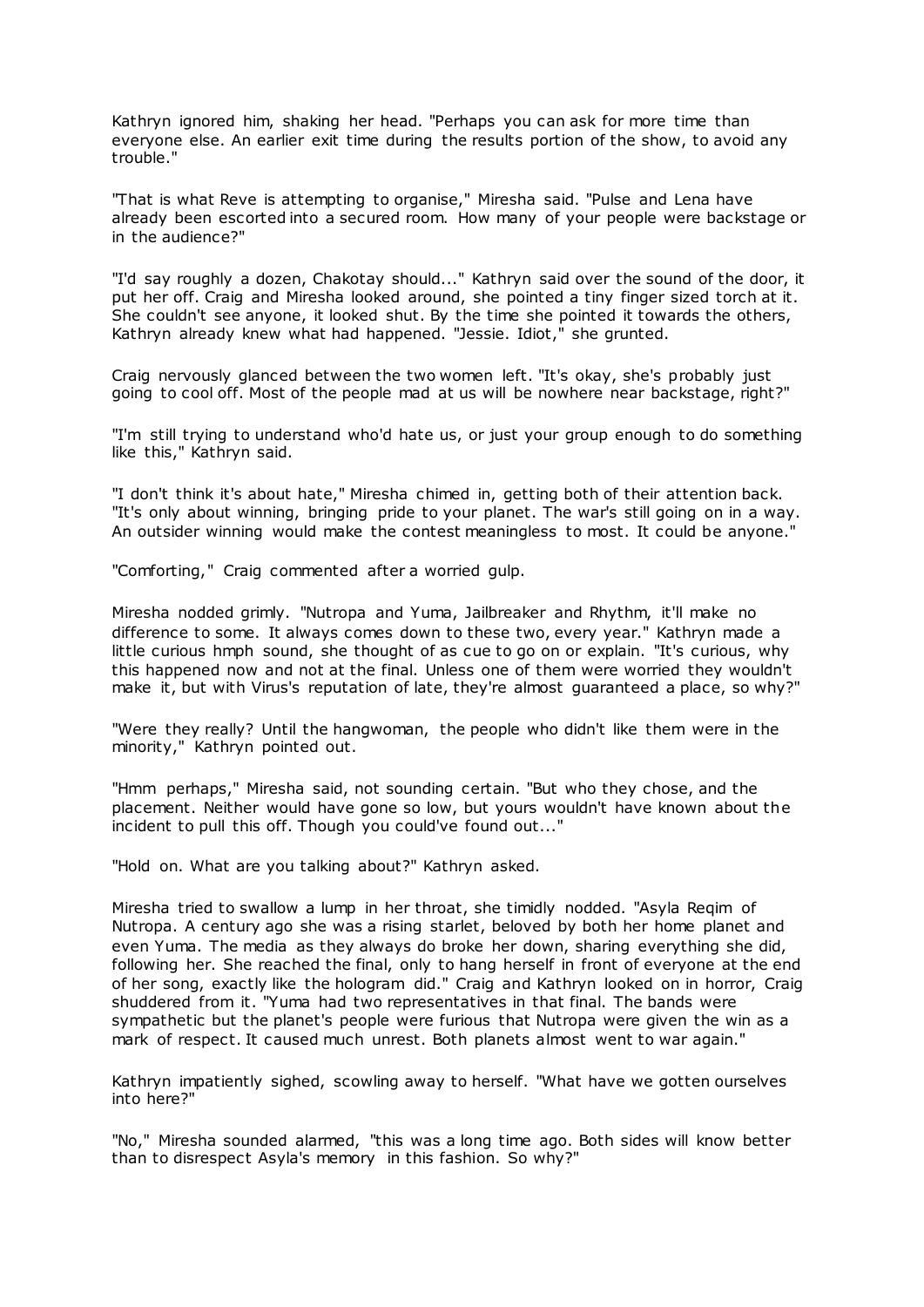"Neither of them want to risk missing their yearly *battle.* We kept hearing all this fuss over guest bands and how far they're getting. The novelty of two guests competing against only one of them must be appealing to the majority. I mean, the same thing every year must get pretty old, fast," Kathryn mused aloud.

Craig nodded, "so maybe one of them would do anything to avoid that. But who? Jailbreaker for cancelling on them?"

"I doubt it, they're the Nutropans, same as the suicide victim, correct?" Kathryn questioned in Miresha's direction. She got no answer, it made her hesitate a moment. "Though this is their home planet and stadium, they'd know their own security systems."

"Rhythm don't like us either. Lena said the guy who does the instruments was rude to her, and the lead singer keeps staring daggers at Jessie, I think," Craig muttered uneasily.

Kathryn groaned, "we're getting nowhere. They're both possible culprits, either them or their fans, staff. We're wasting time... we need to keep our people together. Miresha?" She got a little acknowledgment from the official. "Please can you bring Jessie back here, or to Lena and Kiara's room?"

"Of course," Miresha said, sounding a little worried. The pair remaining heard the door open and close within a few seconds of each other.

Not far away, a group of Voyager crewmembers were being lead by Tom and B'Elanna, most of them using the flashing strobe lights to find their way down the dark corridors. They stumbled unknowingly into the open area behind the stage. Tom had been holding the wall to help guide him, so when his hand brushed against the curtain he nearly toppled into them. B'Elanna heard him yelp and grabbed his arm when he was almost halfway down.

His distress got the attention of the people lurking around in the room. One of them approached without a light of their own. None of them noticed, they were too focused on Tom's scramble to get back on his feet.

"Is that everyone?" James' voice asked, startling the majority of them. Tom more so, he ended up on the floor anyway despite his efforts.

B'Elanna chuckled, being the only one not really surprised. "Chakotay's trying to convince Neelix to come, with or without his horde of souvenirs. Samantha was with them. Apart from that..."

"Good lord, you really have to stop doing that," Tom wheezed as soon as he was back on his feet, pointing accusingly at no one since he couldn't see.

Someone made a little shuddering sound, footsteps a short distance behind James faded further away. "Yeah," he said while looking around to pinpoint them.

"What, no argument? Are you all murdered out?" Tom pretended to sound confused, at the same time a door opened. B'Elanna nudged Tom in the ribs, making him whimper. That covered the sound of the door shutting.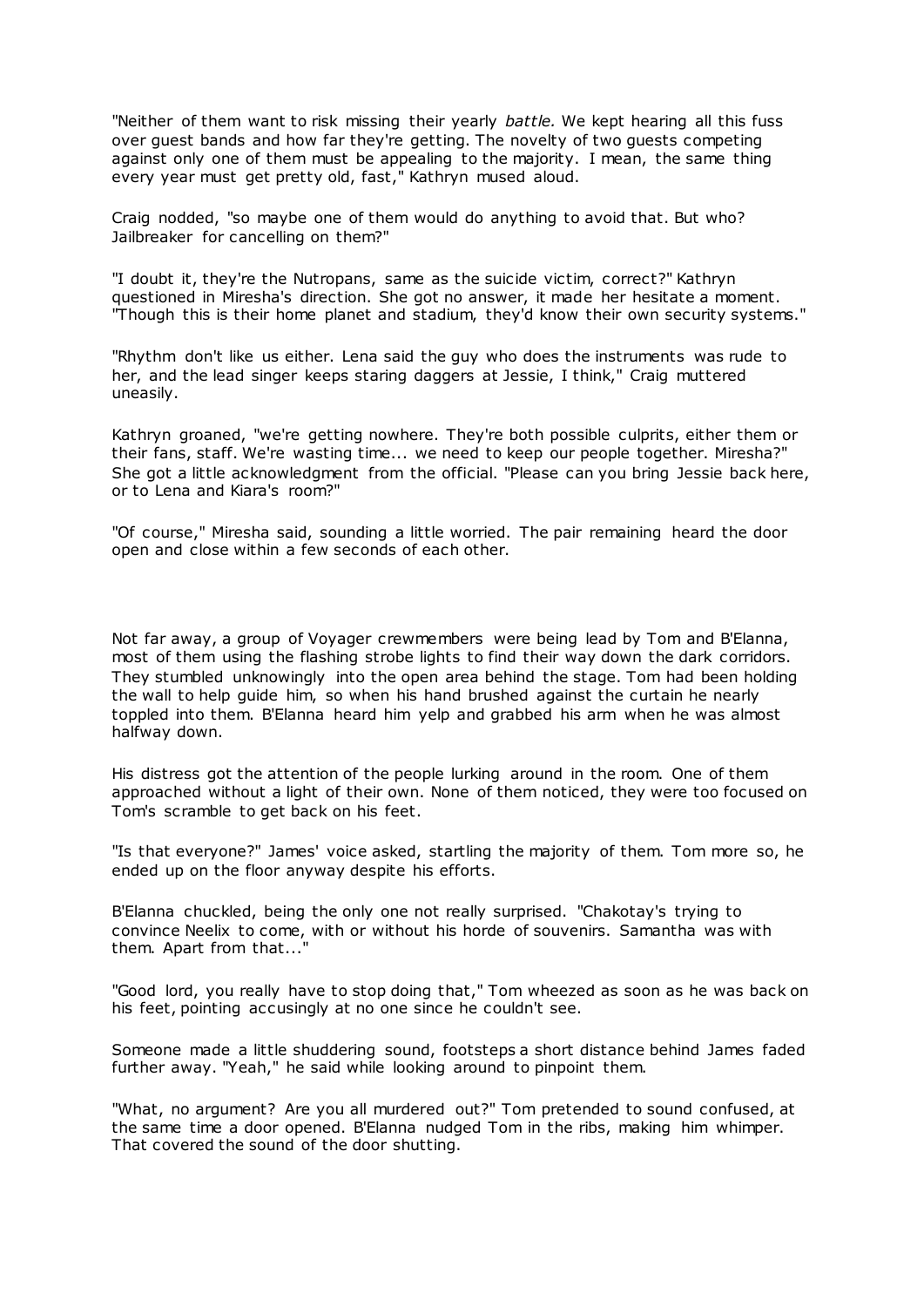"Yeah," James murmured as he turned to walk off in the earlier sound's direction.

Tom chuckled but nervously, "is he messing with me? I was joking, that was clearly suicide."

B'Elanna frowned in the direction James previously was. "He's clearly gone. Come on, Bryan's room's down here." The group wandered off in the same direction they were originally going.

Meanwhile James walked down a corridor that seemed to lead to a dead end. A little touch around in front of him he quickly realised it was a metal door, different to the wooden ones throughout the building. A warm breeze hit him as soon as it was open, as well as the sound of the sea crashing into the nearby beach. There wasn't much in front of him, barely a raised platform leading left. He followed it until a corner took him along another wall, and into the parking lot for the coaches they came in from. A few metres in front of him was Jessie leaning against the wall, taking deep breaths and shaking.

"Jess?" he said on approach.

She looked at him while taking in one last deep breath, then out. "I know, I know. But I couldn't breathe in there. Dark, stuffy, annoying."

James looked around the entire lot before leaning against the wall directly beside her. "I heard they'll be putting the power back on very soon. We should go back then."

"I guess," Jessie sighed, grimacing. "I dunno. Everyone's inside. Maybe we can get in communications and transport range before..." she cut herself off as a thought came to her, instead she groaned.

"What?" James asked, concerned.

"Everyone watches this, don't they? Someone in that town will spot us," Jessie replied as she stared straight ahead of her. "Tell me I'm being paranoid."

James heard the slightest of taps, he looked across at where he thought it came from. One of the buses to his right had its door ajar. He shook his head, "I wish I could."

"At least we won't make it to the final. Once we're back on the ship it's over," Jessie said. Despite her words she didn't sound relieved, only more worried. "Kiara, Naomi, Bryan. They don't deserve any of this crap, I hope they don't have to."

A few more taps elsewhere had James tense, he thought he could hear someone whispering. "We should get back inside."

Jessie glanced between him and in the direction he was staring. She couldn't see anything. Still she nodded, "sure."

They began to make their way back the way they came. The bus James had been watching earlier rolled forward, right into and blocking their path. His attention darted between the ajar door and where he heard the tapping. Jessie started to hear them as well and looked over her shoulder. The previously empty parking lot was starting to get crowded with people filtering in from behind the other vehicles.

"James," she said as a warning.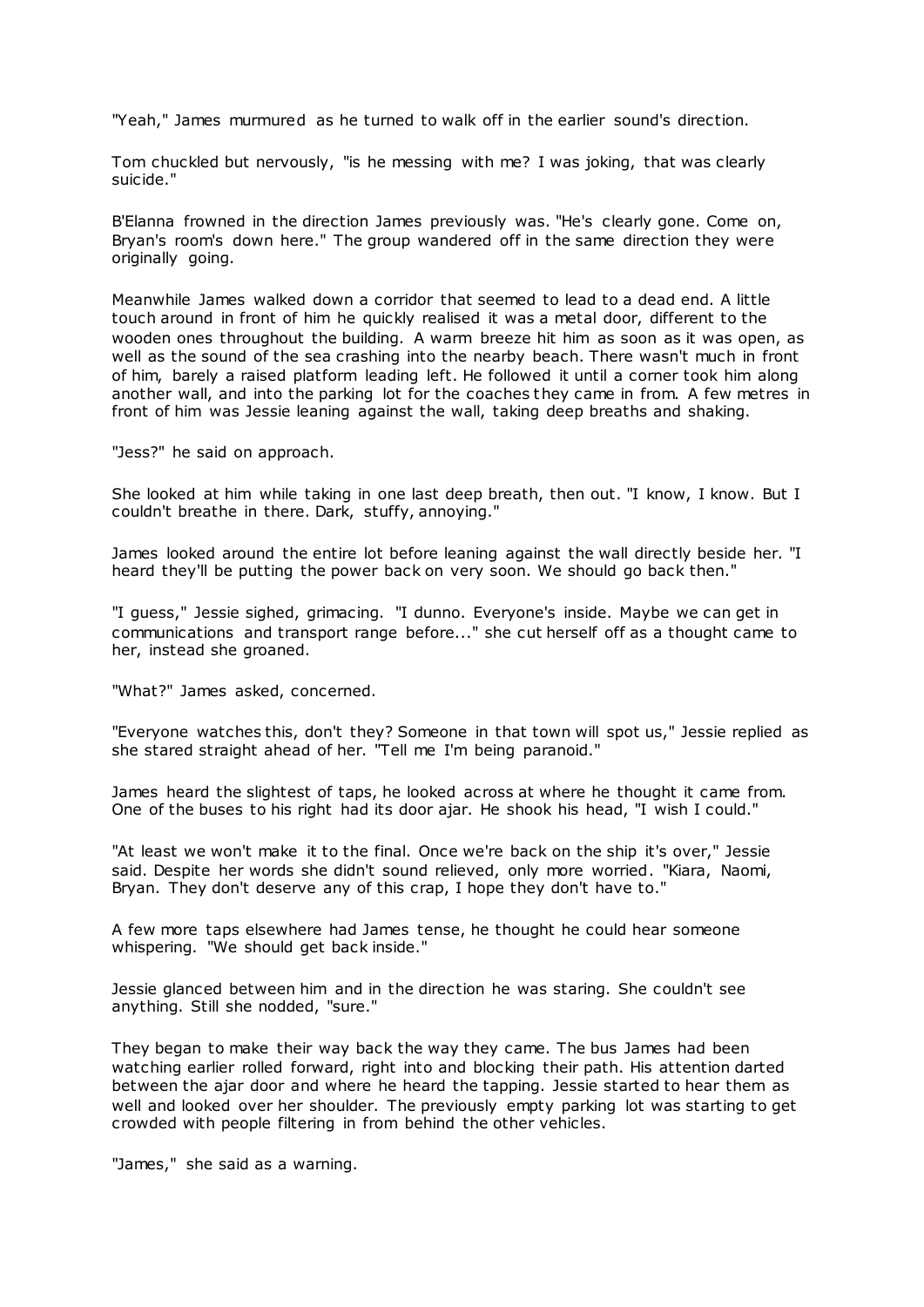The ajar door opened, a couple of men jumped down from it. All of the other few dozen of people began to surround them, most of them with angry, disgusted scowls pointed at the pair.

James inched a few little steps to the left so he was between the majority of the crowd and Jessie. She frowned into the back of his head, shaking her own.

"What are you viruses still doing here?" one of the men from the bus snarled. Several of the crowd shouted similar things and agreements. Someone else in the crowd spat in their direction, it didn't hit them.

"Look, we were about to leave. There doesn't need to be any trouble here," James said while keeping an eye on everyone at the front. He felt Jessie's hand grasp around his arm as if to try and pull him back.

"Oh there's no trouble here. Two of you, all of us," a woman said with a slight sneer.

"You spat on not just her grave, but insulted us all!" another screamed. That riled up the crowd even more, more of them started to shout. Bottles were thrown. Only one got close, it smashed into the wall right next to them.

Jessie shook her head, "don't. Please, it wasn't us."

A good majority of the crowd shouted back at her, some pointing. "You dare accuse us?" was the only one either of them made out.

"Listen. We're going to leave. There's no need for this," James said with a raised voice. It didn't matter, not many could hear him over their own voices. "Move aside!"

"James, there's far too many of them," Jessie said close to his ear.

James very lightly nodded. "I know. When you get an opening, run..."

The grip on his arm tightened. "Don't you dare do anything stupid," she whispered urgently.

"I'm not going to, I'll be right behind you," James whispered back. He noticed a lot of the crowd were closing in on them further, but his attention was further ahead behind them. Looking closer to the right, in the rough direction the bus which had been moved had stood, he eyed the people there.

"You're not..." Jessie said quickly under her breath, put off by a couple of the crowd lunging forward.

James only pushed at the ones directly ahead of them, including one of the lungers. They toppled over into the people behind, they struggled to keep upright too. James hurried forward into the brand new opening, making short similar work with the ones at the back. Jessie kept close behind him until they were almost clear.

Five men threw themselves at him from multiple sides. Jessie instinctively went to help. "Go!" he shouted as two were floored with little more than a throw of his arm.

Jessie hesitated, the remaining crowd still standing coming toward her, pushed her into at least stepping backwards. With only two men left with a hold of James, the original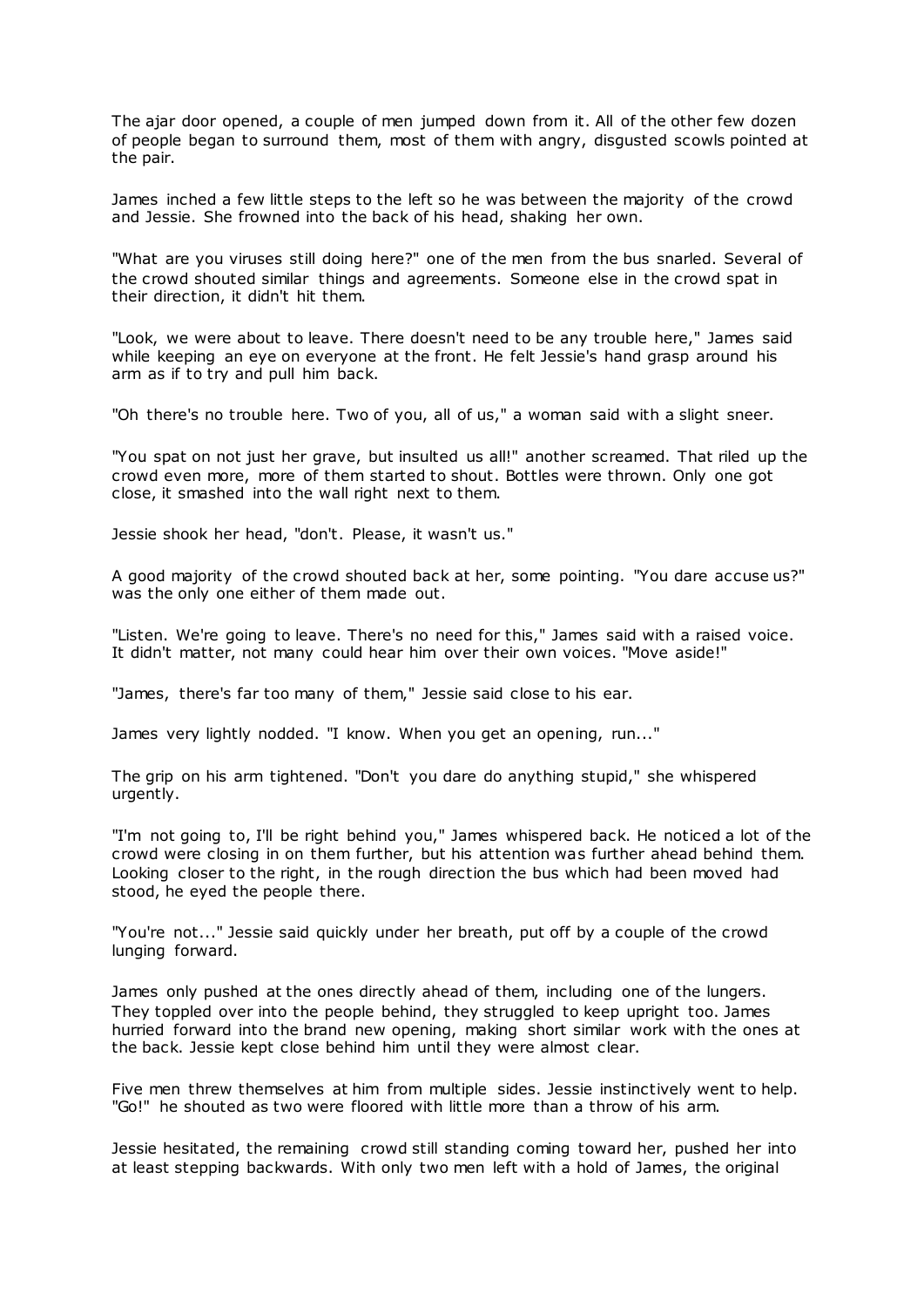five on the ground, she knew he'd be free to run soon, so she took off into the parking lot, straight through a wide gap between two buses. James got one away from him, then ran as well after her. The last guy deposited on the ground seconds later. The remainder of the crowd and some of the ones getting up gave chase.

The lights of the arena flickered back on, the wall turned into a screen showing the two announcers apologising and attempting to explain the situation.

Straight ahead of Jessie lay the town, which for the time being looked quiet. The people she could see were rushing in all manner of directions, most of which towards a big building that looked like an old tavern. She looked behind her to check, at the same time James yelled to keep running. So she did, down a street no one was going for.

James got to the same spot, him and the chasing crowd had garnered interest from the people there. Some were filing out of the tavern to find out what was happening. James sighed, eyeing the street Jessie had gone down. The people almost on him, and new people shouting to join them, he turned to sprint down a completely different street, still shouting for Jessie to run as if she were going the same way.

As planned, the majority chased him and only him down that street. Stragglers were pointed down Jessie's chosen street, they followed her.

"Despite the horrific display from Virus, Jailbreaker have come through with an absolutely beautiful performance," Jepp announced to the mostly empty break room backstage. Kathryn scowled at the screen. He stopped talking and looked nervous as if she were there.

Eylene struggled to smile, she pretended to wipe away a tear, "their best yet I think Jepp."

Chakotay approached Kathryn as she sipped on what barely remained of her flask, a grim look on his face. "Kathryn."

She looked up over her shoulder, "is that it, are we all ready to evacuate?"

"No," Chakotay said, his face had gotten very pale. Kathryn's curious and worried stare pointed at him didn't help. "James and Jessie are missing."

Kathryn found herself staring at the screen again, clenching her jaw and hands.

"The polls for the second round are open, but make it quick, we're running on extra time already," Eylene said.

Jepp nodded, "five minutes folks, and this year's finalists will be revealed."

"Kathryn," Chakotay said warily.

Kathryn shook her head, "you go, I'll stay. Don't crash the bus."

Chakotay tried to laugh but his heart wasn't in it. "I wouldn't recommend just one of us staying behind to look for them. Maybe..."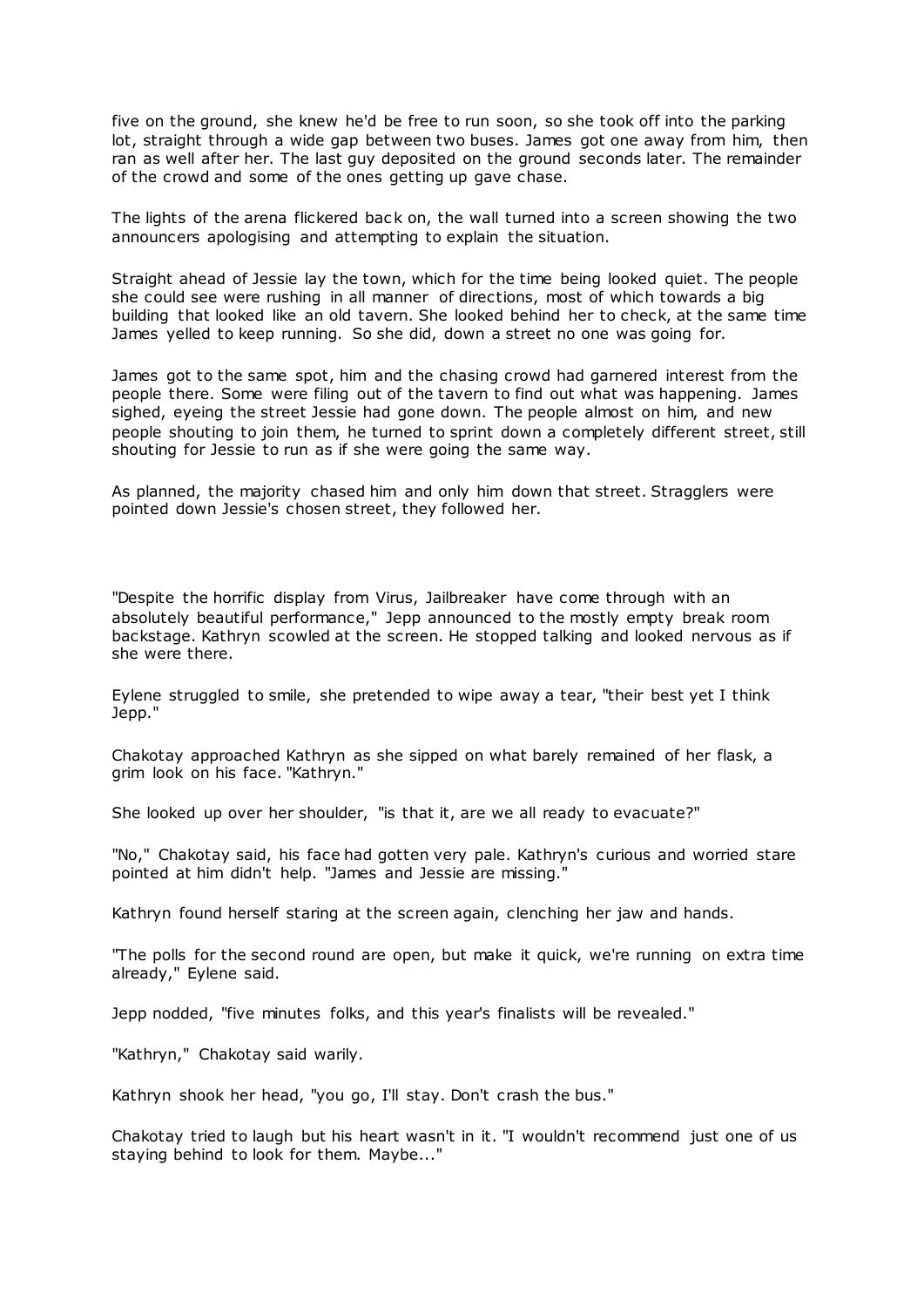"We haven't got time," Kathryn said in a hoarse voice. She eyed him with her stubborn eyes while standing. "Get our people into transporter range, get them out of here. Our daughter and granddaughter should be your first priority. Get to it."

Chakotay felt his throat throb. He knew she was right. "I'll get right on it, then I'll send a Security team down in a shuttle." Kathryn widened her eyes briefly as she gestured her head to one side, he took that as another order to leave. He did with some regret and worry.

When he was gone Kathryn's face softened, she once again eyed the screen, head shaking.

The sound of the audience's cheers and claps had long since died down, people had filtered through the backstage area until only a few, including Kathryn remained. She ended her fourth circuit of the place where she started, only then noticing how quiet the place had gotten. What looked to her like two security guards watched her from the main entrance, she approached them with a rapidly growing death glare.

"You, is the concert over?" she barked. The two glanced in surprise at each other, then back at the woman half their height and weight. One barely had time to nod, she pointed at the other harshly. "You're with me. Bobblehead, check your security system. They have cameras don't they?"

"Bobblehead?" the one who nodded stammered before he was melted into a puddle by her gaze. "Yes we do. What are you looking for, ma'am?"

Kathryn scoffed in disgust, "fine, we'll all look at the camera footage, shall we?" They were about to object, her stare darkened even more as she leaned in close to one of them, leering up at him. "If something happened during the blackout, I'm just going to take it out on you, understood?"

"No," they both replied but fearfully.

"Captain," a familiar voice ahead got her attention and saved the two security guards. They turned to confront a group coming down the stairs.

"This facility is off limits to civilians," one said, still unnerved by the woman behind him.

Kathryn rolled her eyes. "Tuvok," she said accusingly, the two guards glanced at her briefly. "Shove off you overcompensators, they're with me because you pissants can't do your job," she hissed, waving her hand in between their faces. They stood aside, one whimpered. "What are you doing here?"

Tuvok stepped down, the three officers he had with him were struggling to keep a straight face. "Commander Chakotay informed me of the situation. I suggested we make use of the Ligers cloaking system to avoid further trouble."

"You managed to fit one of their clunkers in the parking lot?" Kathryn sounded very surprised.

Tuvok's eyebrow shot up, his lip almost curled. "Not exactly Captain."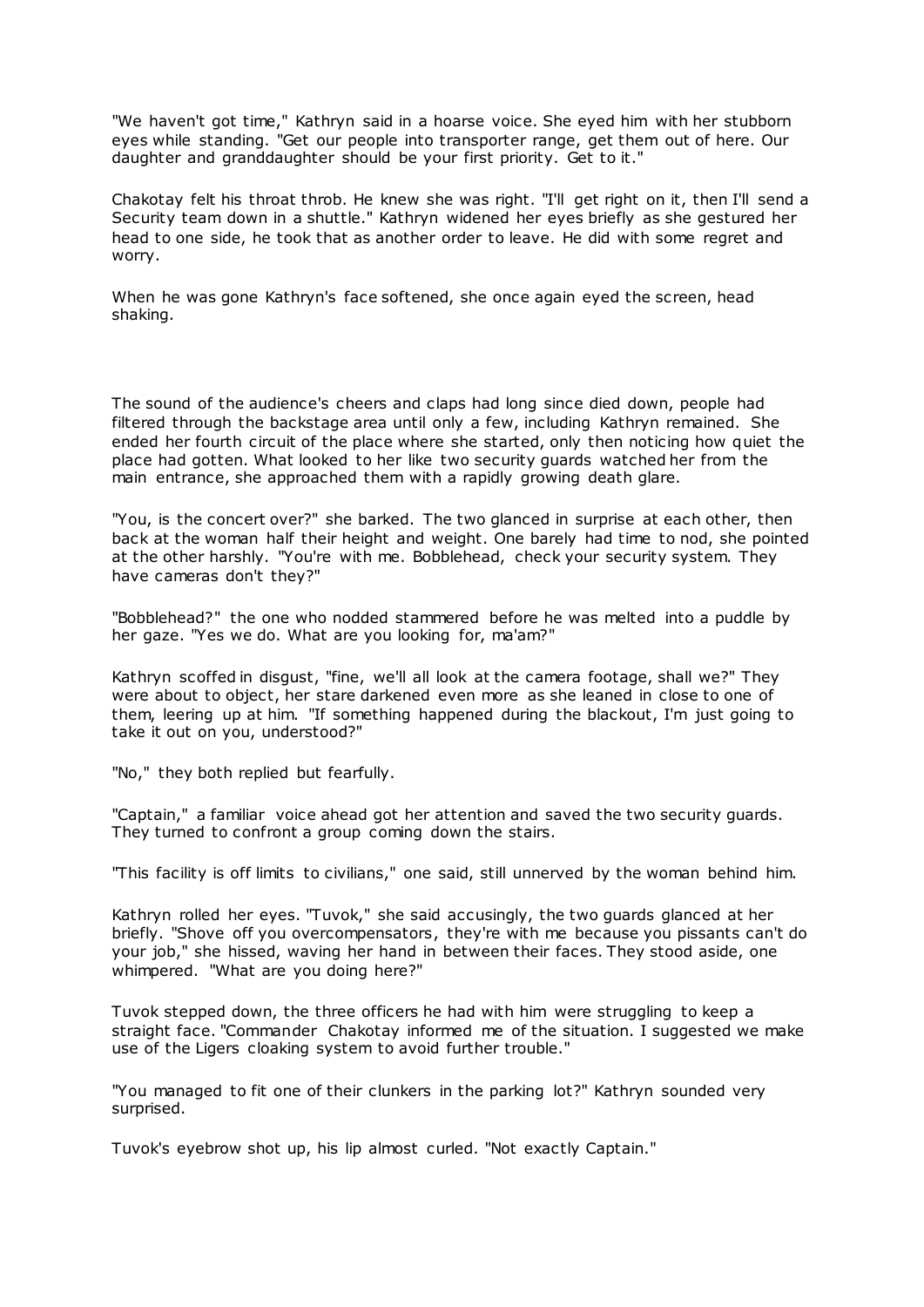Outside one of the alien bands were discussing something between them and their officials, occasionally glancing over at one of their men arguing with Stevé and other Ligers standing around in the middle of the empty lot.

"You can't park that thing here, that's why," the man grumbled, his face turning very red.

Stevé folded his arms firmly, "we're not parked anywhere. You're imagining things."

The man knocked on nothing, a metallic ringing followed. Stevé looked nonplussed about it as if nothing happened. "You knocked our bus, look at it!" the man shouted while pointing at the lone remaining vehicle, the bus with its face against the wall of the corner of the building, sporting a second dent at its back tire. The marks on it were scuffed with red paint.

"It was like that when I got here," Stevé said sincerely, intentionally though not looking at the new dent.

They all stopped arguing at the sound of two more vehicles arriving, a similar one to the bus but smaller driving in, and a shuttle sized ship on its way to landing. Stevé looked up, gritting his teeth since it was not far above them. "Oh this isn't..." he said just as it collided with a shield, "good."

"Hmm, not parked anywhere, really," the angry man grumbled. He stomped over to his band and teammates, "get on the new bus, come on." They followed the grumpy man to the other land vehicle. "Don't get too close, some moron called Steve has parked his invisible ship..."

Steve turned his head tensely, making his neck crack, "it's Steve-ay," he grumbled still with gritted teeth. The sound of the shield getting hit again put him off. He looked up again to see the ship maneuver around to park beside him, this time landing safely.

"I don't care if it's the smallest one, it's the oldest. I'm surprised you're not dead," Kathryn grumbled.

Neither she or Tuvok noticed more people walk down the steps into the break room, as well as the guards being dismissed outside. The security team cleared their throats to get one of their attention.

"Captain Janeway?" one of the newcomers said.

Kathryn and Tuvok turned their heads, finally noticing them. Her brow furrowed, she marched over to them. "That's me. Who are you?"

"Forgive me, I am Diedera, I'm what you'd call a prime minister for this continent," the same man said.

The worried look on his face did nothing to deflate Kathryn's sour mood. "I don't have time to be playing politics right now. I have missing..."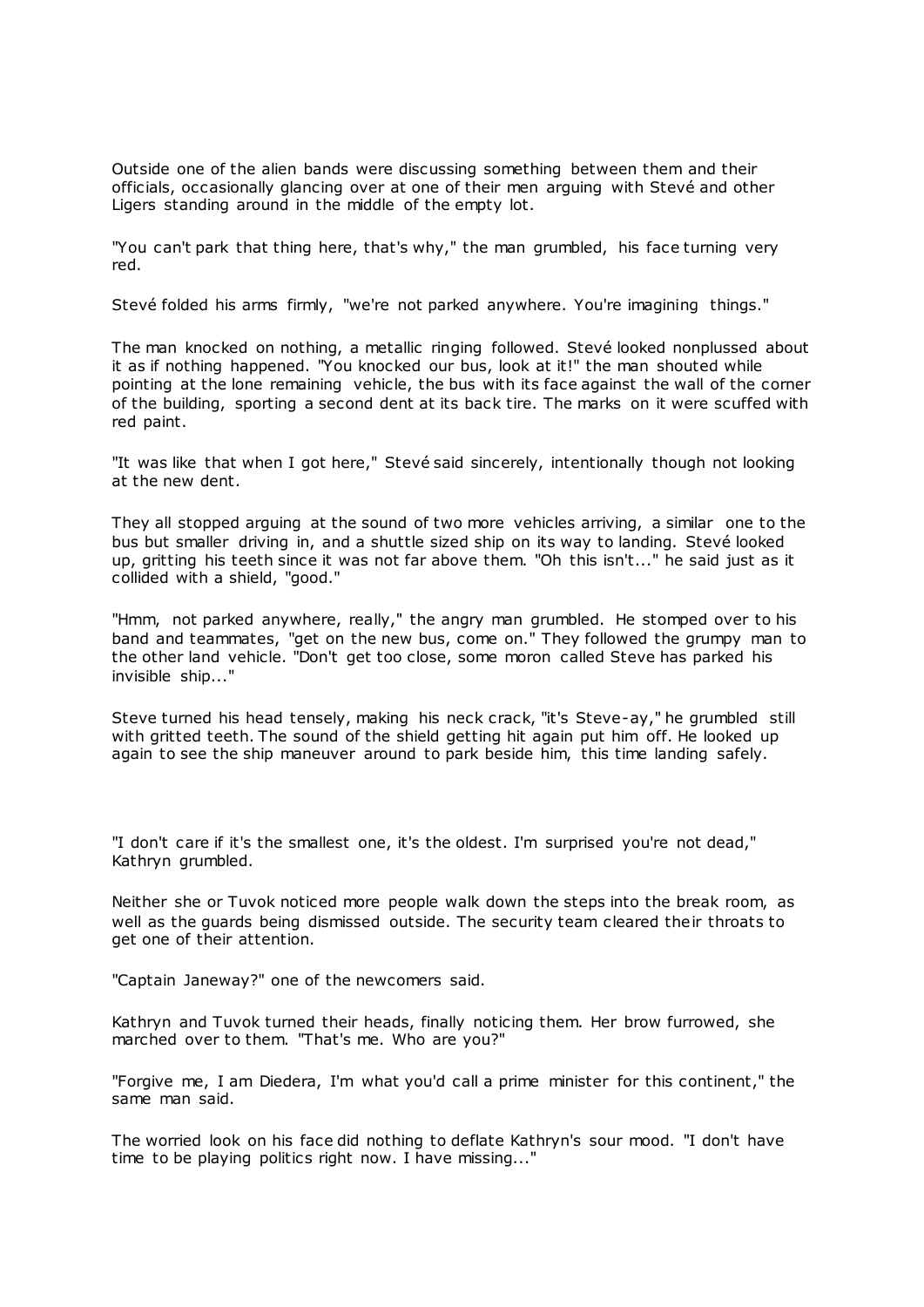"Yes I'm aware," Diedera abruptly said.

"What does that mean, have you found them?" Kathryn asked, eyes sharpening.

Diedera sighed as he glanced back at the two escorting him. They nodded and returned to the stairs to leave them alone. "Our security forces were c alled to the town nearby on reports of a disturbance. We've found one of your Virus band members. He's been taken to our infirmary."

Kathryn's face hardened. "He? Infirmary?" she sounded calm despite that. It didn't last, her voice raised to a harsh scolding, "I have two missing, and why the hell did he need to be taken to an infirmary?"

"Captain," Tuvok said, hoping to calm her down. "Might we ask what happened?" he directed at Diedera.

He seemed very hesitant. "I'm sorry. We are investigating, I'm taking this matter very seriously."

"Tuvok, tell our friends to help look for Jessie. Turn the town upside down if you have to," Kathryn ordered without breaking eye contact with Diedera. He looked alarmed, so did Tuvok. "You can hand my crewmember over to me. If he actually needs medical treatment, I'd prefer it if we took care of him."

"I can't allow that, I'm sorry," Diedera stammered quickly. "He was harmed on our soil, by my people, it's my responsibility to fix this. If someone else is missing, I'll get officers on it."

Kathryn scoffed, staring at him as if he were a teabag in her cup. "No *thank you.* We've already been let down your useless security personel..."

"Might I interject," Tuvok said, instantly feeling the chill. "It would take further time to bring more of our people down, and dangerous too. Ligers are Human, so by extension they will not be safe from any retaliation either. I suggest we accept their help."

"Can't you lower your arena shield that blocks our scanners?" Kathryn snapped, "she must be within a mile radius if we haven't found her. That would shorten our search time significantly."

"I'm afraid not. It runs independently, even the power cut didn't affect it," Diedera answered, bracing himself. "It would take our technicians several hours to shut it down. Please, I only wish to help. Otherwise I can only apologise on behalf of what my people did, and that is not enough in these circumstances."

Kathryn glanced over her shoulder back at Tuvok somewhat calmly. He knew better than to lower his guard. She eyed the prime minister again somewhat curious, but still furious. "What happened exactly?"

Diedera thought about how to answer. He shook his head eventually. "Come with me. I'll take you to him."

"So, Mr Stuart can explain it instead of you?" Tuvok questioned, curiously as well.

"No," Diedera said, shoulders slumped. Kathryn's eyes turned very suspicious then. "It might be easier to show you."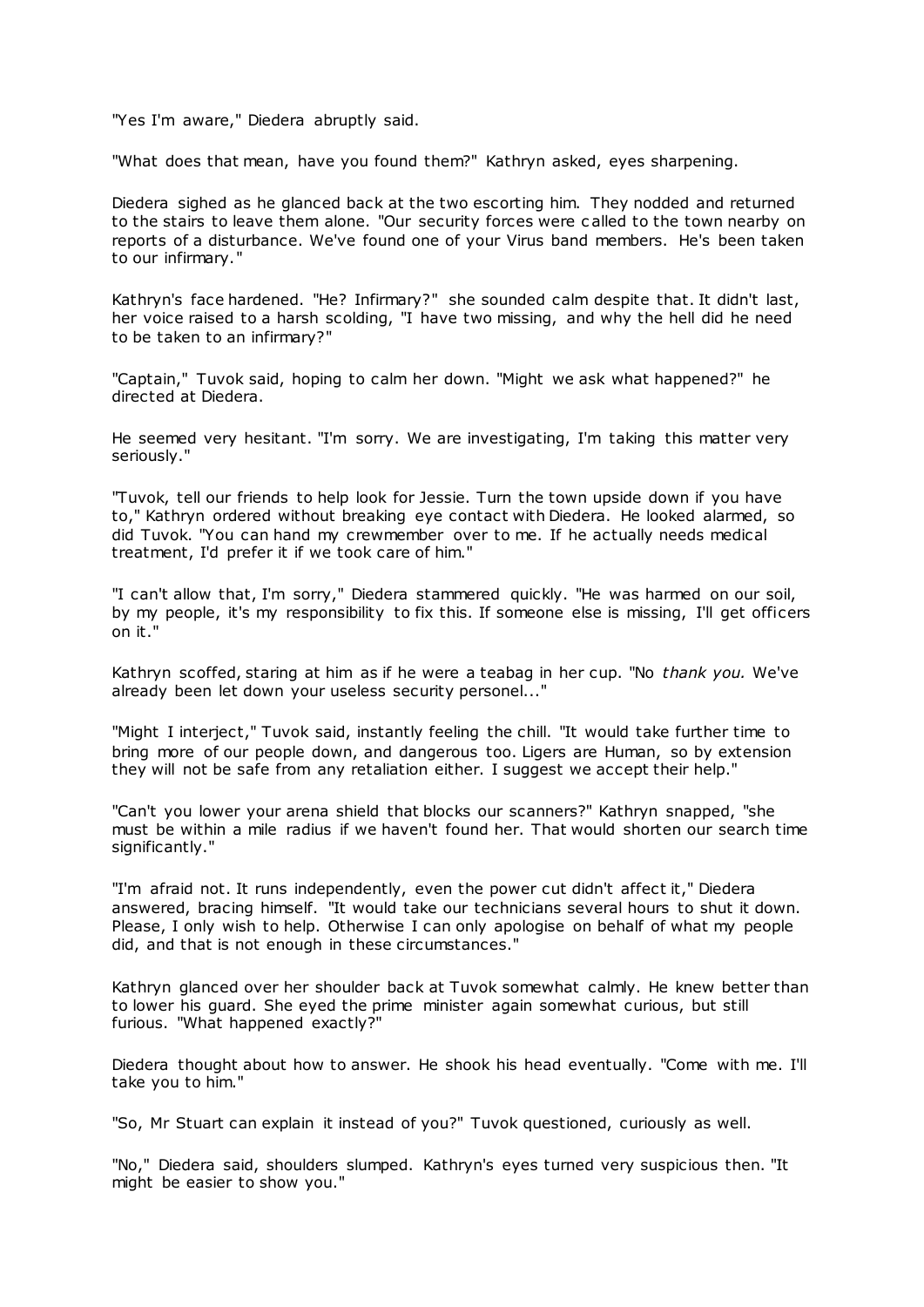The awayteam cautiously followed the alien entourage back to their shuttle. Kathryn gestured a nod at the Liger personnel still standing next to visibly nothing. Stevé nodded and turned around, bumping into nothing with a nasty thud. His teammates sniggered to themselves. "Who moved the ship?" he squeaked.

Once the team were inside the shuttle, the outline of the F9 appeared first before the rest of it decloaked, with Stevé's face still implanted in its hull right beside one of its open airlocks.

It took only a few minutes for the shuttle to reach its destination; a tall shielded building on the cusp of a hill overlooking the nearby town. A portion of the shield vanished to allow it to fly inside.

Diedera lead his visitors down a few halls, into a circular room walled with monitors each showing different parts of the town. Tuvok ordered his team to guard outside, so he and Kathryn were alone with the minister.

"I thought you were taking us to our crewmember," Kathryn said.

"I got word that isn't currently possible. They're operating," Diedera said reluctantly.

Kathryn's eyes flashed, "operating? What the hell happened?" Tuvok again tried to calm her down, she waved him off, "no, James shouldn't be getting so hurt that he needs an operation. Tell us!"

"Of course," Diedera sighed guiltily. He turned to face one of the monitors to use the keyboard like console underneath it. The screen changed from a live shot of a street, to a woman facing the camera with a microphone, the area with the tavern behind her.

"Oh what the hell, don't you people do anything normally?" Kathryn hissed.

Diedera said nothing, he merely unmuted the screen so they could hear the woman talk.

*"...live at the scene, in the aftermath of this unprecedented escalation of events. We arrived while a swarm of police officers struggled to contain the unruly crowd. We at Channel Two are asking anyone who caught the incident on video to send them in to us and the police. For now, this is all we have."*

The clip changed to show roughly a hundred people in the not so distance. Diedera had to lower the volume a little since the shouting was so loud. People scattered at the sight of law enforcement converging on them. Quite a few argued, even picked a fight with the officers. Many were dragged off screen while the persons behind the camera tried to follow them.

*"Sir, sir. Tell us what happened, what's going on..."* the same reporter's voice was heard.

The security officer's hand reached for the camera to push it away, *"not now, keep back!"*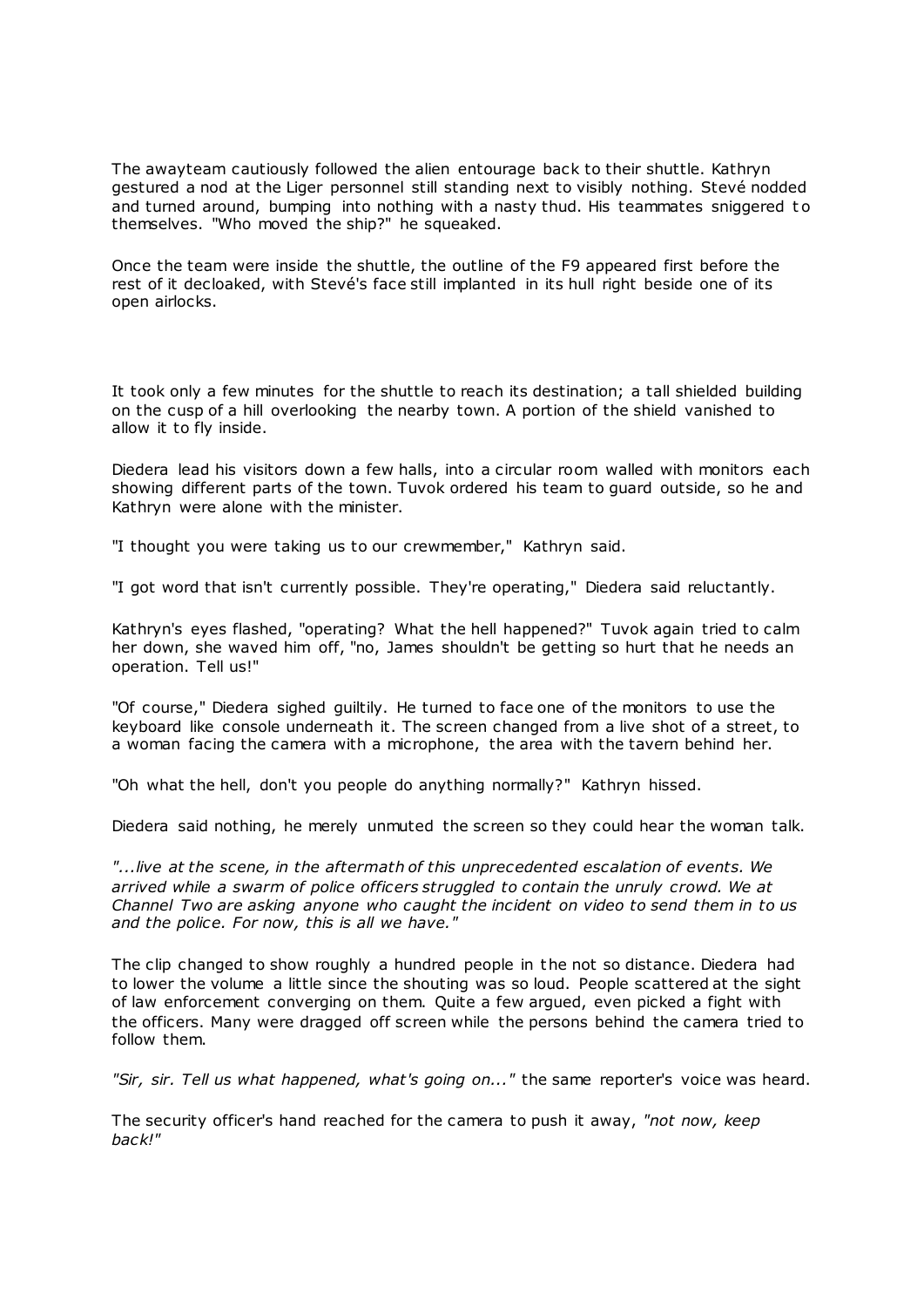They watched as more people were arrested or ran away into the streets. An alarm sounded over head. Within seconds a vehicle landed in the square. People charged out of it, carrying equipment. The police tried to clear the way through what was left of the crowd for them. A couple stragglers shouted at the new arrivals, calling them traitors.

The camera crew seemed to edge forward, catching a few other reporters and cameras running forward to capture the action. Thanks to them, they couldn't see anymore. All they could make out were the police shouting at everyone to make room.

*"As you can see,"* the reporter's voice said before the image cut back to her talking directly at the camera. *"There were many involved in this brawl, some of which have escaped the law. If you recognise them or..."* She touched her ear, frowning. *"Oh we're getting some of your clips. I'm being told to warn all viewers that what will be shown may be distressing to younger viewers."*

Kathryn steeled herself for what was to come, her shoulders were so tense they ached.

The first clip seemed to be filming a street from a window two floors above. About twenty people were charging down the street, shouting different things nobody could make them out.

*"What's going on?"* a woman's voice asked.

The camera followed them by going into the next room. *"Oh, is that...?"* a man's shocked voice stuttered. The shot quickly tried to zoom in to the far right. At first it was blurry. When it cleared up Tuvok and Kathryn recognised James scaling the parallel building's roof, hunched down to not be seen.

"What is he doing?" Kathryn wondered.

*"That's it, it's her!"* one of the crowd shouted, followed by similar shouting. James walked out of the view of the camera in a hurry. They couldn't see anything, but from the noise they could hear, the shouting was starting to mix with bangs and clatters.

The image cut off, interrupted by a different video. This one looked to be amongst the crowd themselves. For a short while all they could see were the backs of other people until the shouting volume raised, then the crowd parted slightly to allow the camera to see what appeared to be an empty street. Something there was setting them off further, something that Kathryn couldn't see.

Tuvok stepped forward, "may I?" he asked the minister. He gave him a nod. Tuvok assessed the console and pressed one of the buttons, the screen slowed. A few more taps and the image zoomed in on the empty street, it looked blurry so Kathryn nearly missed it; barely three pixels moved slightly, then disappeared. "Crewman Rex," Tuvok said definitely.

"She's hiding," Kathryn said while the minister looked on in shock. She shook her head, "no wonder..."

Tuvok returned the video back to normal. Barely a second later something fell from above to land in front of the crowd. It took them all a moment to recover from that to realise it wasn't a thing. The someone straightened up from their crouched landing, not making any effort to escape.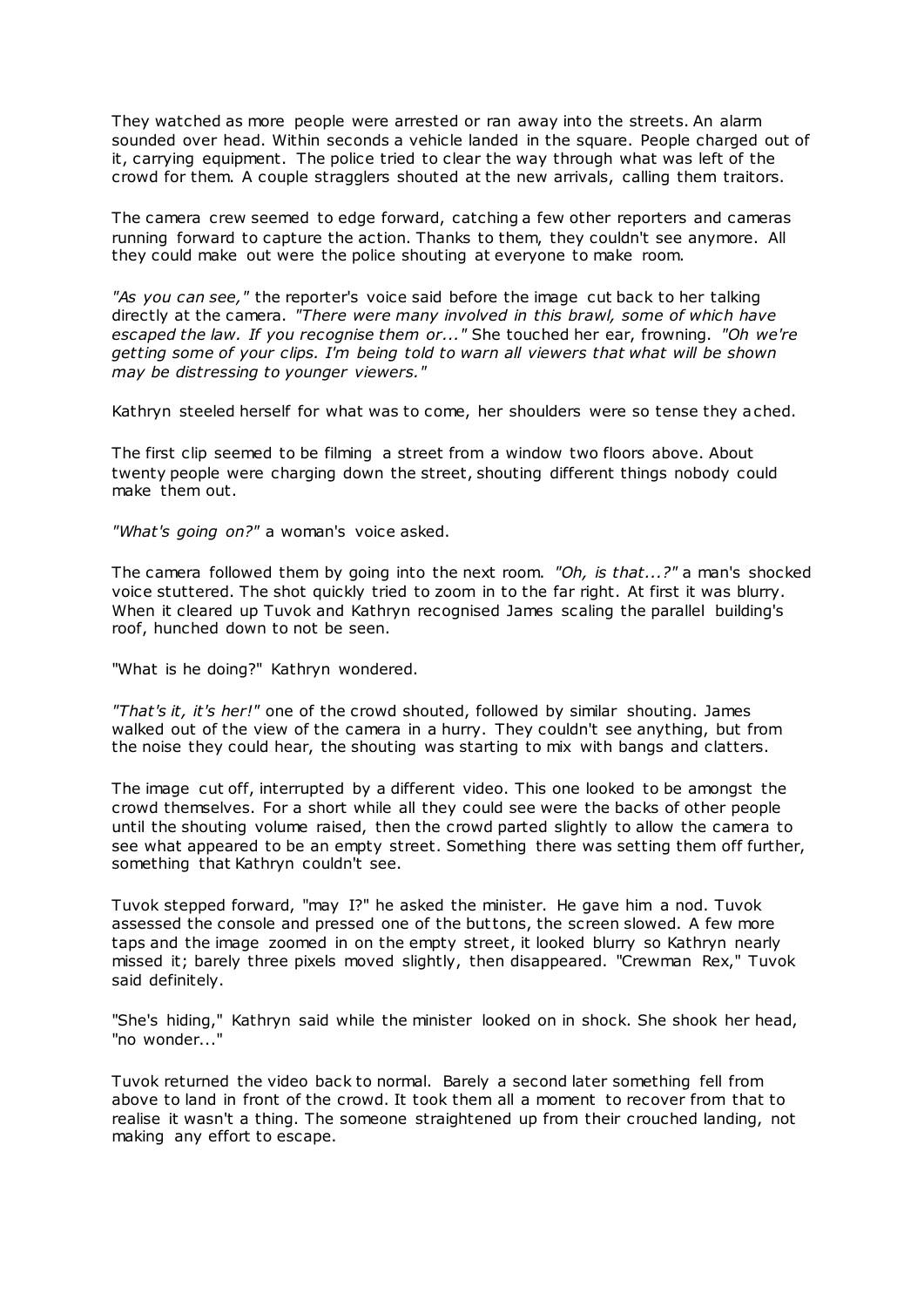Kathryn groaned into her hand, "of course." Tuvok raised an eyebrow, not that he was surprised either.

Whoever was carrying the camera lunged forward, along with many others. It shook, something slammed into them. The camera and possibly the owner slammed onto the floor sideways. The screen badly cracked, fizzled and went off.

Just when both thought it was all over, another video started to play in the middle of a voice shakily speaking over darkness*, "believe it, I can't believe it."* The camera seemed to move making a scraping noise, then was pointed out of another window. This one seemed to be on a lower floor, pointing to the same street. The crowd had swarmed around one spot, shouting, screaming, grunting. However there were other shouts approaching them, that spooked a lot of them into running off.

The police started to arrive on the video, attempting to drag people away. It still took a good minute to clear the crowd enough to see what they had swarmed around. James lying near a wall, unmoving, with one of his legs looking twisted to an unnatural angle, bleeding. More stammers from the cameraperson occurred as they tried to film the people still around, occasionally throwing a punch or a kick at him. The image cut out finally, leaving Kathryn sick in the stomach.

*"We are urging anyone with information to come forward,"* the reporter said sullenly. *"Despite the incident at the concert, we condone violence of this kind. We as a people have to be better than this and..."*

Kathryn reached across to try and turn it off. Eventually she got the right button. "Tuvok," she said in a hoarse voice.

"Yes Captain," Tuvok said in her direction, then turned to the minister. "May I suggest we start our search in this location."

"Yes of course. I didn't see her," Diedera stuttered as he lead the Commander back to the door. Kathryn waited as patiently as she could for him to order his people, while Tuvok argued his case about going with them. It seemed to work as he left with the rest of his team, leaving only Diedera. He returned to Kathryn, unsure what else to say to her.

"The operation?" Kathryn asked icily.

Diedera nervously nodded, "I assume so, so it'll..."

"No," Kathryn barked, startling him, "where is this happening?"

"I can't take you there. It serves no purpose even if he was conscious," Diedera said.

Kathryn growled and turned her head away. "I told you. We'll treat him. Who knows how many people in there are biased against him."

"No, we have moral codes in our medical service," Diedera objected defensively. Kathryn once more eyed him dangerously. "I mean, nothing he did deserved that. Noth..."

"We never proved that James or his group did anything wrong at all," Kathryn snapped. "Now, I won't ask you again."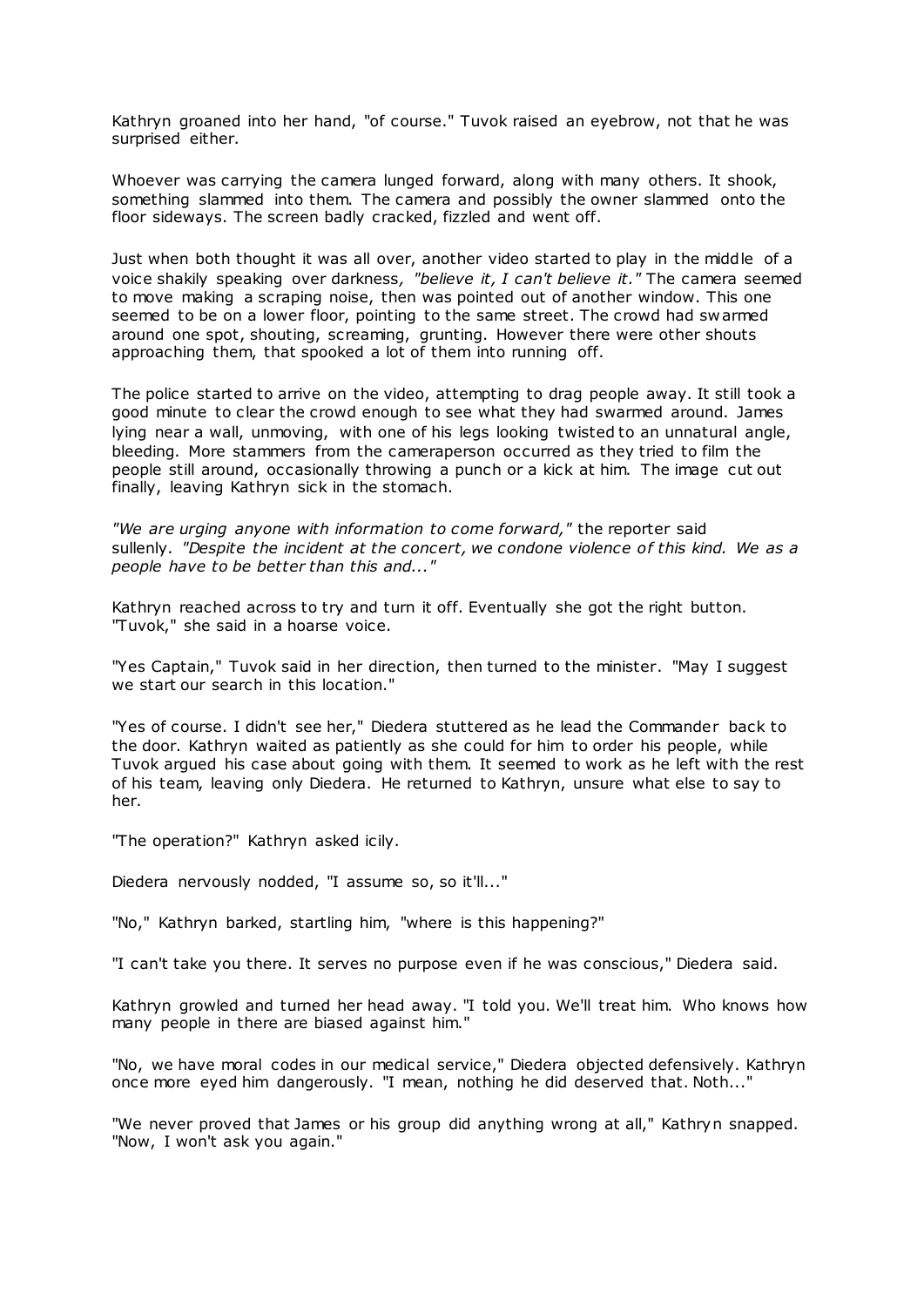"On one condition," Diedera said, sighing in defeat, "you let us finish his treatment. It wouldn't be good for him to interrupt it just for a transfer."

Kathryn rolled her eyes only to make a point, inside she knew she couldn't argue against that. "Fine."

## **Voyager:**

Danny exited her bedroom and looked over at the main door to her quarters, heart sinking at the sight of little Duncan curled up on the floor, fast asleep. She walked over to gather him up. She heard a yawn behind her.

"Is that..." Ian said, rushing over. "I swore I put him into the crib with our Kyle." Danny sighed and carried the baby over to the sofa, sitting down with him. "They're still not back yet?"

"No," Danny answered, looking over her shoulder at the planet. "Poor thing, I dunno what to tell him. *The concert ran late*, but at this time that's ridiculous."

"Yeah," Ian said and frowned. He walked over to sit next to her. "It can't be as bad as I think, right?" Danny looked at him curiously. "Maybe they're helping with the investigation, you know, into the weird suicide sabotage."

Danny shook her head, "no, they'd have called to tell us. Something's wrong."

Diedera lead Kathryn down a bright hallway with its outside wall made completely out of glass. Everyone they passed seemed to be in a hurry, running in the opposite direction, frantic about something she didn't care to ask about. Diedera was growing increasingly worried and quickened his pace.

They arrived at a section of the building fronted by a wide desk manned by five people. Diedera headed for them, while one of the five rushed over to meet him halfway. "Minister Diedera sir, we didn't want to disturb you."

"It's alright, that's my job, what is happening?" he asked him.

"One of our patients has woken up," the man replied to the confusion of both of the new arrivals. Kathryn shrugged it off, only one thing was on her mind.

Diedera frowned, "what's the problem, isn't that the point?"

"Yes but in the middle of his treatment. Room eighteen," the man said, eyeing Kathryn. That got her attention, then she was suddenly interested in what was happening. As they walked through the doors to the left of the desk, they heard him tell them to be careful.

"It's him, isn't it?" Kathryn said.

Diedera seemed surprised, "how did you know?"

Kathryn tried to force a smile, but the frown she had was very heavy. "Only James would cause this kinda commotion."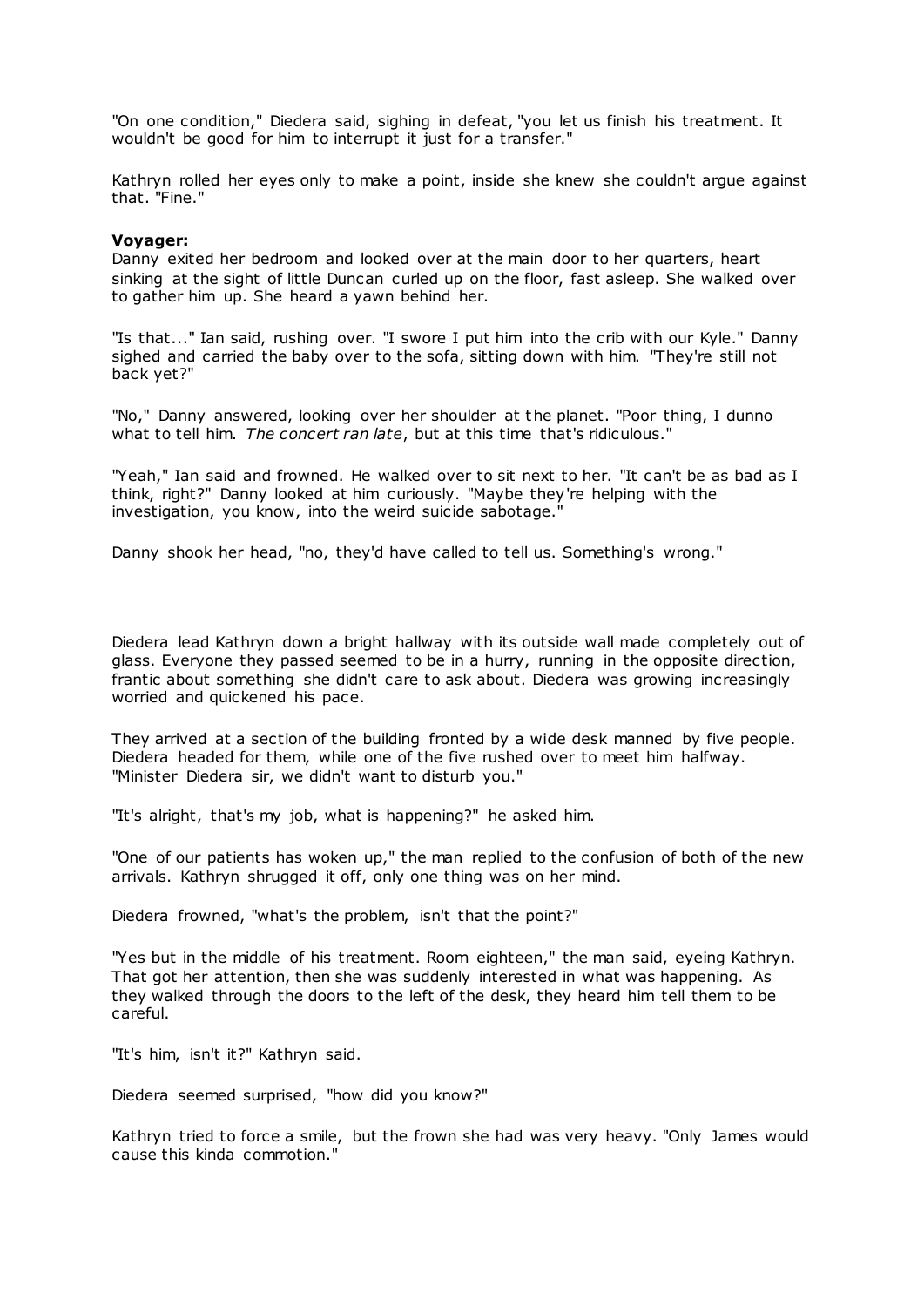The pair reached a room with a window beside its door, several medical personnel waited outside.

"What's the emergency?" Diedera asked them while Kathryn walked around them to peer through the window. All she saw were a couple of what looked like guards holding rifles, she noticed one of them sporting a fresh swollen eye. She didn't have to try that time, her lips curled upwards.

"He demanded to know where his friend was," one of the medics answered. "When we couldn't answer him he tried to get up. His leg's still under repair, so we were able to block him from leaving... at first."

"And the security?" Kathryn asked, gesturing to the guards with her thumb.

The same medic looked guilty, "they were already outside. High security case. They came in while we tried to hold him back, managed to put him off for a moment. I..." they stammered a little nervously. Kathryn then realised the rest of the staff looked unnerved as well. Her brief and small smile already faded away.

"Even with his leg, he still overpowered us. If it weren't for them, he'd have left," another medic finished for her.

"He can't. The leg's not set," the first medic said.

Kathryn nodded apologetically, despite still feeling the anger from earlier. "Yes, that's one of the reasons why I asked to take him off your hands. May I?" she pointed again, this time at the door.

Diedera nodded, beckoning the medics to clear the way to the door. He still walked forward first to knock on it. The guard with the sore eye walked over. "This is Diedera, you're cleared to open the door." The handle pushed down, door creaked barely an inch open. Kathryn pushed forward to get inside before him. Instead of the guard the first person she saw was James with his back to her, eyeing up the window beside a bed surrounded by equipment.

"James," Kathryn said to get his attention. He swung around, eyes wide. She sighed, annoyed and deflated as he was covered in bruises and cuts still. "You..."

He attempted to limp over to her. The guards raised their rifles in an instant. He stopped not because of them, his weaker leg buckled slightly, so he had to lean against the bed to keep upright. "Have you found her?" he asked. Kathryn's sullen face answered him. "Oh. Then lets go." He tried to walk again, she rushed forward to block his path and be there just in case he lost his balance again.

"No, no. You're too injured to help. I'll take you back to Voyager, since they clearly aren't doing anything here," Kathryn said without any attempt to hide her contempt.

Diedera flinched behind her, "that wasn't the agreement." Kathryn's eyes narrowed, he didn't have to see it to know it. "My medics are trained to treat the severe wounds first. He hasn't been here that long."

"Please," James said quietly, if a bit vulnerably, "I have to find her. She was right there. I wake up, they tell me she's not around."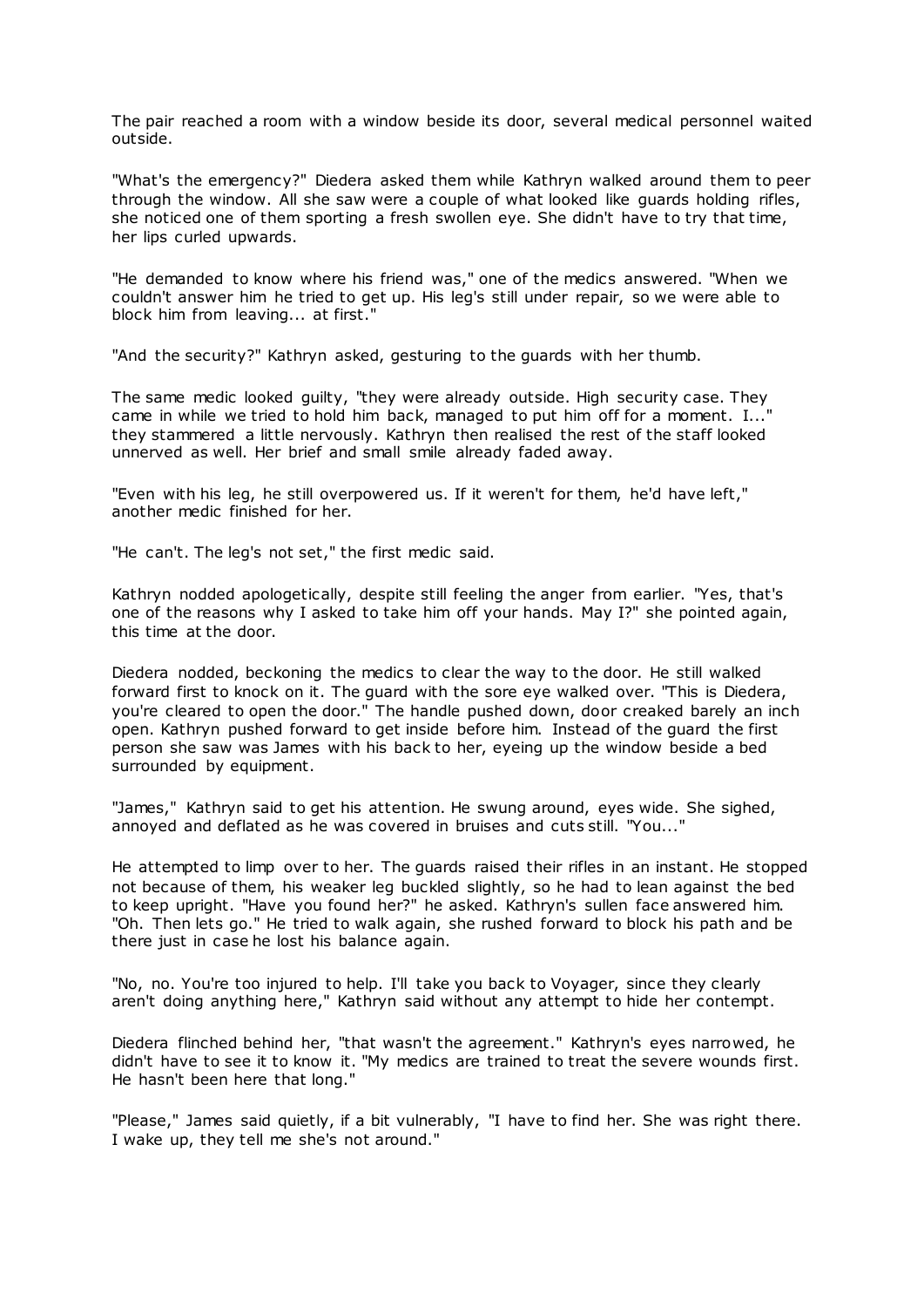"James," Kathryn said softly in a whisper, clasping his arm, "we're on it, I promise. Sit down and calm yourself. Tell me what happened."

"I can't do both," James said. He shook his head, ignoring the pain that gave him. "She was hurt when I found her. We were getting away when... I dunno, I fell, something hit me."

"Was that when you jumped down from the roof?" Kathryn asked.

James looked around, first at the guards, then the door before looking back at her. "How do you..." Kathryn stared firmly, he got the hint, "no, after. Jess was with me then. She's not now. There were so many of them. I can't just sit here."

"It looked like things died off relatively after that. She's probably ok, in hiding. Don't..." Kathryn tried to sound reassuring.

"No. I can't let her down, not again," James stuttered, "if something happened, I know where it was, where she is."

He tried to move her aside despite her standing her ground, he barely got to the door when Diedera shouted in the guards direction, "stop! He's a patient, not a prisoner."

Kathryn looked around at the guards lowering their weapons, then at Diedera. "Then how will you stop him?" she asked.

James looked at her accusingly. "What?" he sounded more confused though.

"Clearly I can't," Diedera sighed. "If a patient insists on being discharged earlier, we legally can't stop them."

"Then why did they try?" James asked, gesturing towards the door.

Diedera's face tightened. "Leaving here voluntarily means you forfeit our protection. I can't guarantee your safety out there, here I can. You understand?"

James nodded, "yeah... later." He continued to limp towards the exit, Kathryn went to follow.

"What's later?" Diedera wondered aloud.

Outside Kathryn didn't need to put in much effort to catch up with James and walk slowly alongside him. "We find her, then you're going to Sickbay," she whispered.

"That was the plan," James whispered back.

"Wait," Diedera called after them, nodding at the cautious medical staff. They walked off in different directions while he approached the pair. "If you are serious on returning to the crime scene, you'll need an escort."

James groaned, "so you're following us?"

Kathryn held out an arm, signalling him to stop. "Do you remember being brought to t his place?" she asked. The answer she got was a blank stare for a moment, then a side eye roll. "It's okay, I have a better idea. An escort won't be necessary."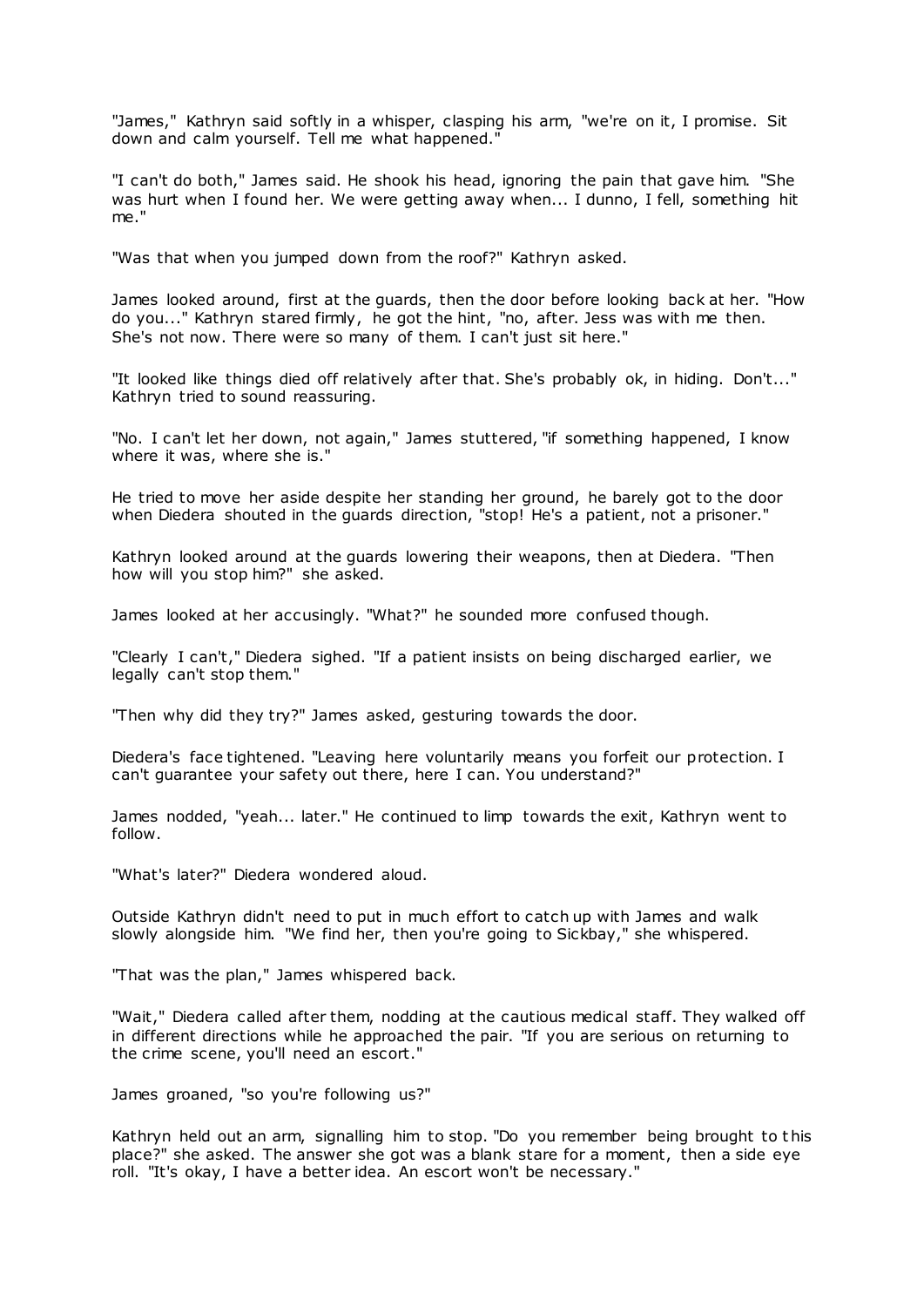"Your F9 vessel won't fit in the town square. The closest it can park is where it is already," Diedera said.

"You mean in orbit?" Kathryn said with a pretend frown. Diedera looked a little offended by that, making her sigh. "Surely in these circumstances, you can waive the parking ticket?"

"It took up 90% of the spaces, so tickets," Diedera muttered. Kathryn's resulting glare actually made him laugh and not nervously. "I'll arrange for transport, shall I?" He walked around them casually despite her best efforts.

When they arrived back at the town, they found police cordons all over to keep the reporters out, with little success. Teams of officers combed the streets, and they weren't the only ones. The two Voyager crewmembers looked a little surprised to see the residents offering their help as well.

James tensed at the sight of a group of civilians forming their own search team. "We should hurry." He left for the same street he chose the previous night, leaving an unaware Kathryn looking confused.

"I don't think they'll do anything with..." Kathryn said, then noticing he was gone. "I really got to put a bell on that boy," she groaned, running off after him.

He'd only managed to get a few yards ahead, trying to walk fast on his bad leg. As she caught up, he stopped to look up a building. Its doorway was protruding outward on the ground floor only. His focus turned to the upper left floor, then he walked that way.

"Maybe this would've been easier if you stuck to the ground level," Kathryn said. James kept going despite that, though she could hear him mumbling to himself. "I saw some of the footage. I can help from what I saw. Stop me if I get a detail wrong or missed something. I assume you climbed up there first, then..." she pointed up to trace the roof of the terraced building, "the jump was next..."

James stopped, then abruptly turned down a narrower path, mumbling something about an *other side*.

Kathryn followed, growing increasingly worried. He seemed to be getting more and more agitated with every painful step he made. "You know, no one could've defended themselves from an angry mob. Even if you could see every attack coming, it'd be impossible..."

She heard a tired, almost growling sort of groan right before he stopped. "Why do you think I ran and climbed..." James snapped, trailing off before walking back the way they came. Kathryn didn't follow this time. She waited until he reached the original path and turned off to the right, in the direction they had been going before the detour.

Once they turned yet another corner, James stopped abruptly, his eyes darting around the road ahead. Kathryn walked ahead of him, eyeing the left side, recognising the street from two of the videos. On further inspection she noticed the road looked rundown, covered in rubbish and bins. There didn't seem to be any doors leading into the two terraced buildings on either side of the road, only windows and balconies. The road seemed to only lead to a gate at the opposite end, almost the same height as the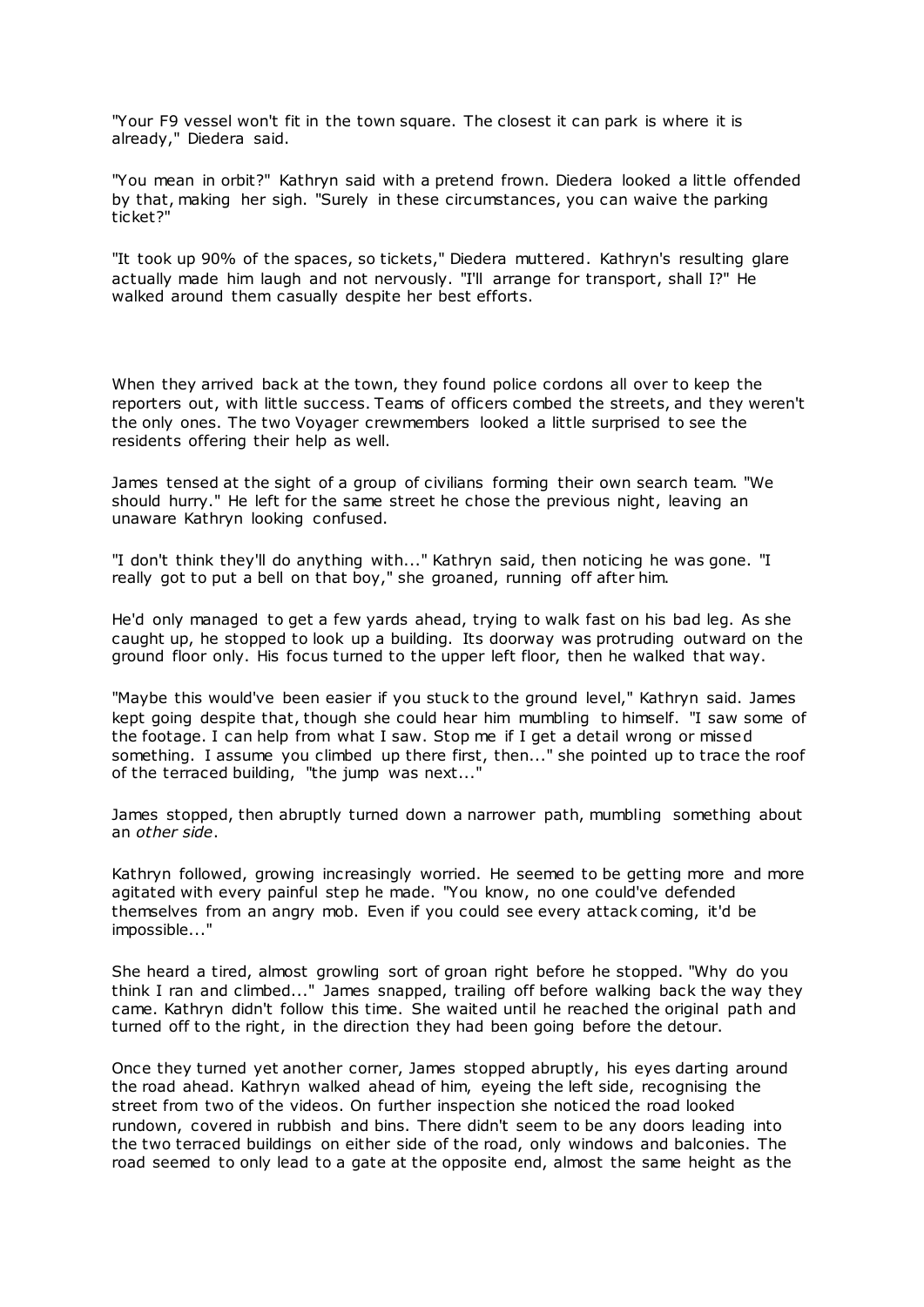second floor balconies. It had been half opened to allow a few people to mull around the other side.

Many were scattered all over already; taking pictures, filming and or searching for clues. James walked in the general direction of one crouched on the ground. He passed by them, staring with a frown at the puddle of blood they were collecting samples from. His attention drifted up to the building on the right, paying close attention to every level. "Four stories tall," Kathryn heard him mumble.

She approached, glancing curiously between him and where she assumed he was looking. "Well, three if you call where we are the ground floor. Why does it matter?"

"Someone said that before..." James answered, trailing off when his eyes landed on one particular balcony on the second floor. Kathryn once more tried to follow his gaze, spotting the same balcony, its metal fence badly broken and sporting a larger gap than the others. The bars around it bent outward. On closer inspection, the concrete under the gap seemed to be chipped.

James walked away towards the nearby gate while she tried to think of another reason for it besides the one in her head. The people there, moved aside while closely watching him. He meanwhile looked around the square courtyard, walled by the two terraced streets merging into one a short distance ahead of him.

"James?" Kathryn said on approaching the gate.

It barely registered. James heard little more than a quiet and muffled voice when he spotted the cracked commbadge lying on the pavement by his feet. Shards of it were pointing him in a certain direction. In that general direction lay an archway to the left of the building. He hurried in that direction.

Kathryn rushed into the courtyard, just missing him walk through it. Apart from the main entrance, which was too far ahead for him to get to and through with his injured leg, the archway was the only other direction he could've gone in the little time so she followed.

The arch had been so deep, James hadn't been able to see what was on the other side until he was halfway through. Crates and litter lined the walls, the air stunk of booze and meat rotting. What lay ahead that he could see was more of the same.

He reached the end, only to find barrels as well, stacked up and lying abandoned on the ground. The small area was surrounded by a six foot tall wall with a couple of steps leading to a door bolted shut.

Some of the barrels that were lying were blocking a lopsided crate by the far left wall. James hobbled towards it as Kathryn entered the archway, unaware she was being followed.

The barrels moved to one side, James found what he was looking for, lying half under the crate with dry blood around a nasty open head wound.

Kathryn arrived in time to see him lift the crate up, then toss it clear out of the way to the right. The gasps behind Kathryn alerted her to the extra company. "Oh for..." she growled. For the moment, she focused on James kneeling down besides the still Jessie. Just in case she tapped her commbadge, only getting crackling in response. "Still out of range. Damn."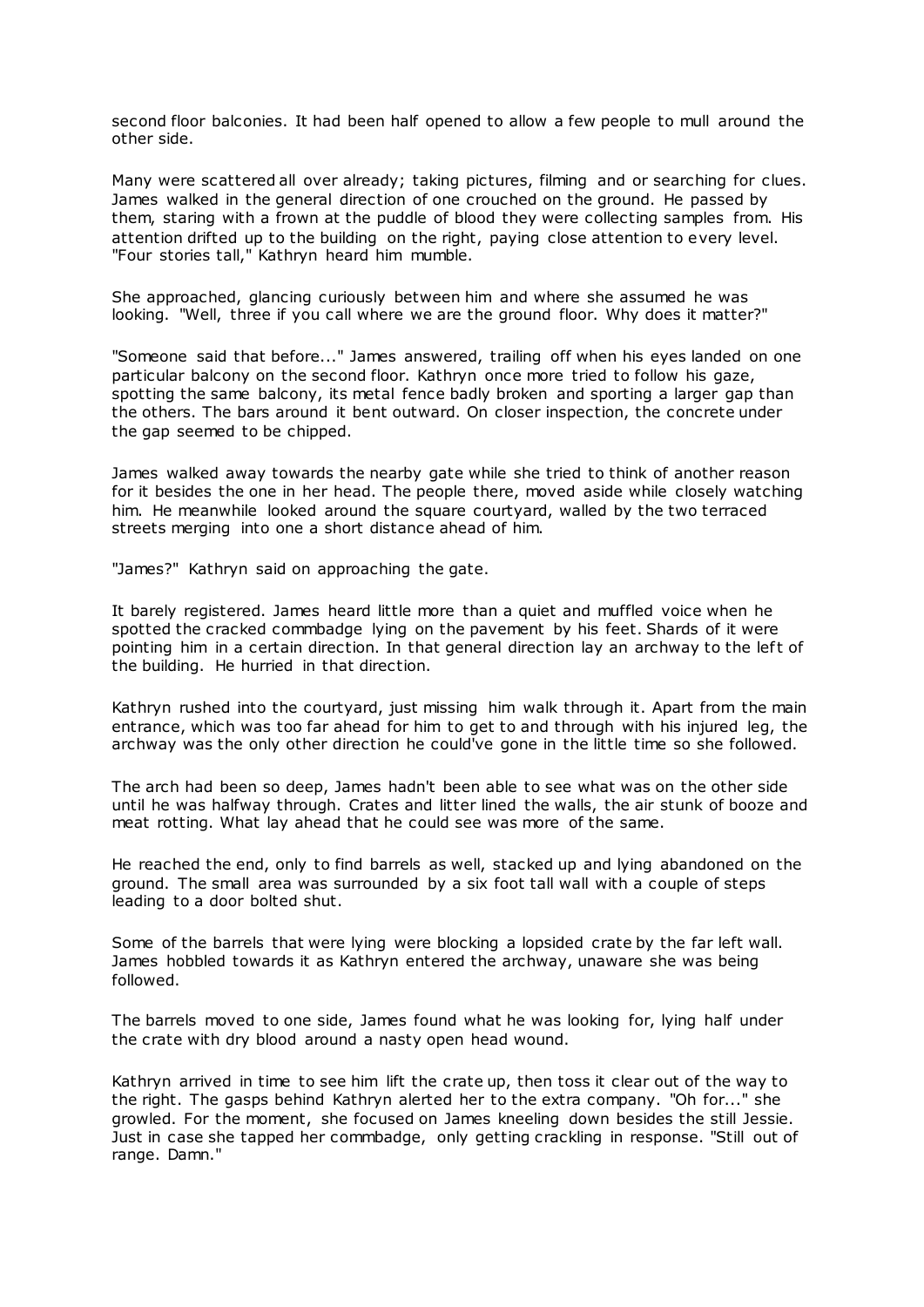James stood back up shakily with Jessie slumped in his arms. Kathryn hurried forward to help.

"I remember. She said the perimetre was close. She had a signal, then the gate..." James said, only then noticing the crowd. With a stoney face he coldly said, "move."

They knew he wasn't asking, and quickly parted to let him back through the arch, most of them nervously so. Kathryn followed closely while still trying to get her commbadge to properly respond. It wasn't until they were a few metres clear of the archway that they got a very weak, muffled response.

"Voyager? Can you hear us?" Kathryn asked, cueing James to stop.

*"Just about... where..."*

"No matter, just get a lock on myself and the two humans near me. Careful not to get our voyeurs in the beam." She eyeballed the people following, they froze fearfully. "Straight to Sickbay."

*"Gladly."*

The Doctor couldn't hide his concern as he worked, hovering a tricorder over Jessie's swollen, bruised face and broken nose. He switched on the scanner, then went to carefully place two circular devices on her forehead.

Tom approached but kept a wide berth from James, eyeing what the Doctor was doing in distaste. "That's just a precaution, yeah?"

"Start on the fractures," the Doctor sighed.

James glanced between them as Tom got to work too, unsure what to do. Kathryn gently grasped his tense shoulder and lowered her voice, "sit down. You've done all you can, and more."

"No, I can't. I've got to... wait, how long has it been?" James stuttered.

"A few hours, at most..." Kathryn reluctantly answered as he stumbled towards the equipment tray. "What are you doing?"

"Duncan's still at Danny's," James said, Kathryn wasn't sure if that was an answer.

"Hang on. Settle down. I can tell her, you wait here," she said.

James continued undeterred, picking up, squinting and putting them back. "A few hours. He'll think I've abandoned him."

"No, no he won't, silly," Kathryn gently scolded, placing a hand on the one he was using, it flinched back. Tom glanced across with his eyes downcast. "Danny or Ian will have gave him a place to sleep, or taken him home. He probably doesn't know enough to worry." She noticed his hand hesitating near the tray. "He definitely will if his daddy limps in, in the middle of the night."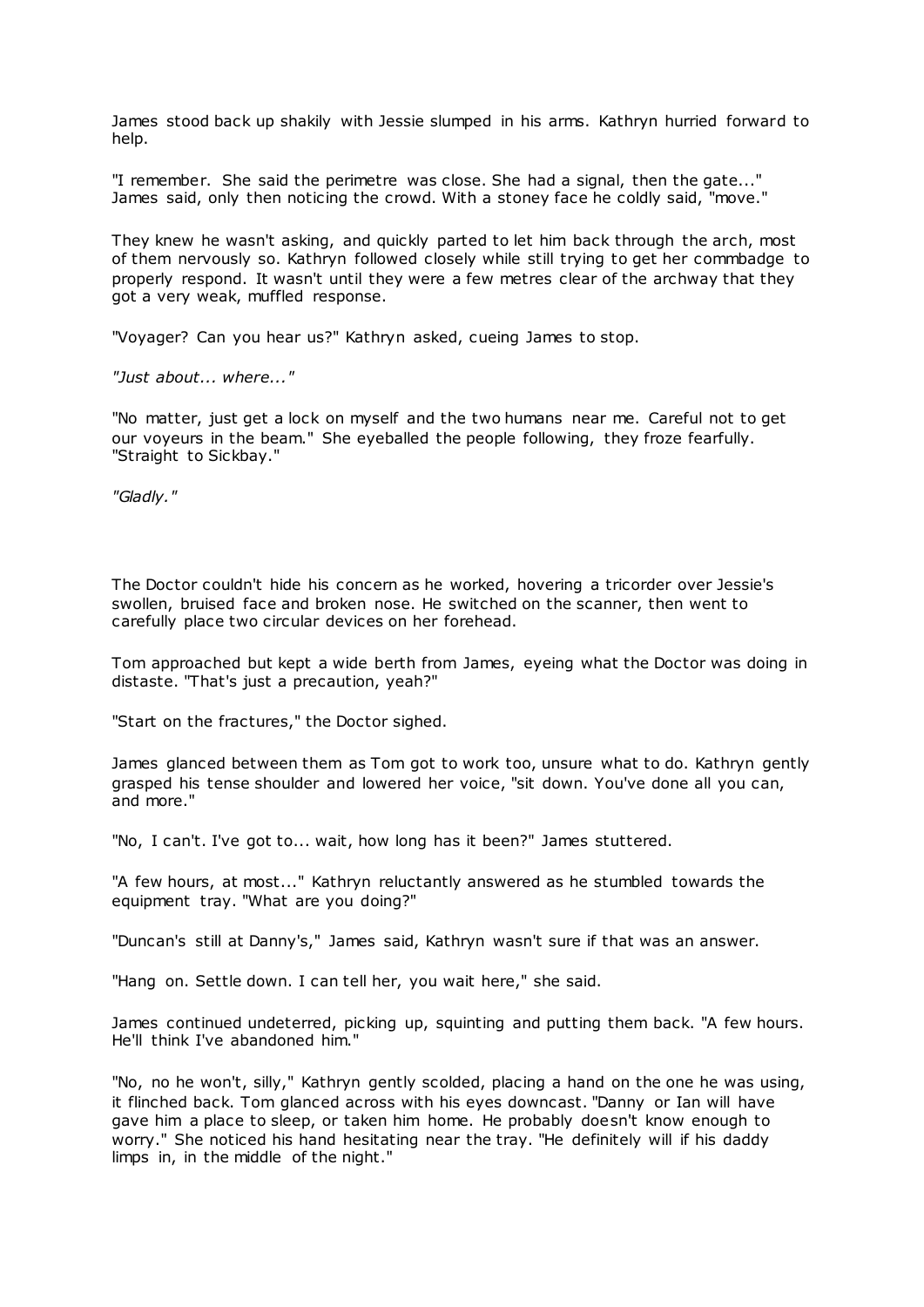"Is it?" James asked, looking around.

Tom cringed and turned back, "no."

"Tom," Kathryn warned him through gritted teeth. "I'll take care of it. If he asks, what do you want Danny or Ian to tell him?"

"I don't want to lie to him, it's not..." James said, shaking his head. He reached for the tray again, grabbing whatever he landed on. Kathryn went to stop him, but he was already waving it over one of the cuts across his cheek. "Not... fair, right," he mumbled.

Kathryn shook her head as well, "he's eight months old. He's not going to remember a little white lie. You will though frighten him in your current state."

James froze and turned a little pale, he shakily lowered the device he'd been using down to his side. His eyes closed tightly as he grimaced.

"Sometimes you have to lie," Kathryn whispered, placing a comforting hand on his arm, "to protect them."

James hesitantly looked across at the occupied biobed, then at the Doctor dividing seconds of his time between the body scanner and the devices on her head. Tom was next, as he walked around to heal her shoulder.

"Let me tell people that you're back, you stay here," Kathryn said, backing off, then turning towards the door.

Tom finished what he had been told to do, so looked across at the Doctor. He shook his head and returned to treating what little was left of Jessie's facial wounds. Tom moved away towards James, still eyeing the device he had picked up. Tom noticed then his hand shaking a little.

"Maybe I should handle that," he said, reaching out. He took it from James, not realising how easy it was until it he put back into the tray. Hiding the shock behind a professional mask, Tom reached for a tricorder, sensing he should start his scan from the top. The first readings he got, he chewed the inside of his mouth but couldn't bite his tongue. "So, these aliens. What kind of injuries do they consider the most urgent?"

"I don't know, leg's not that bad," James mumbled while staring towards nothing in particular.

Tom's eyes drifted up from the tricorder, noticing then James' eyes were narrower like he was squinting. "Doc!" he called before looking over his own shoulder, "he has a concussion as well."

James looked in his direction, only slightly widening his eyes for a moment. "As well?" The Doctor looked up in alarm. "No, no... I'm fine, she...."

The Doctor clicked his tongue, "I was informed the worst was a broken leg. You'll have to handle it, I'm afraid. Jessie's is far more severe, since he's still awake."

"Yeah but," Tom protested at first, then sighed. "Okay, sit down but don't get too comfy. First, I need to find something that'll keep you awake without giving you an energy boost either..."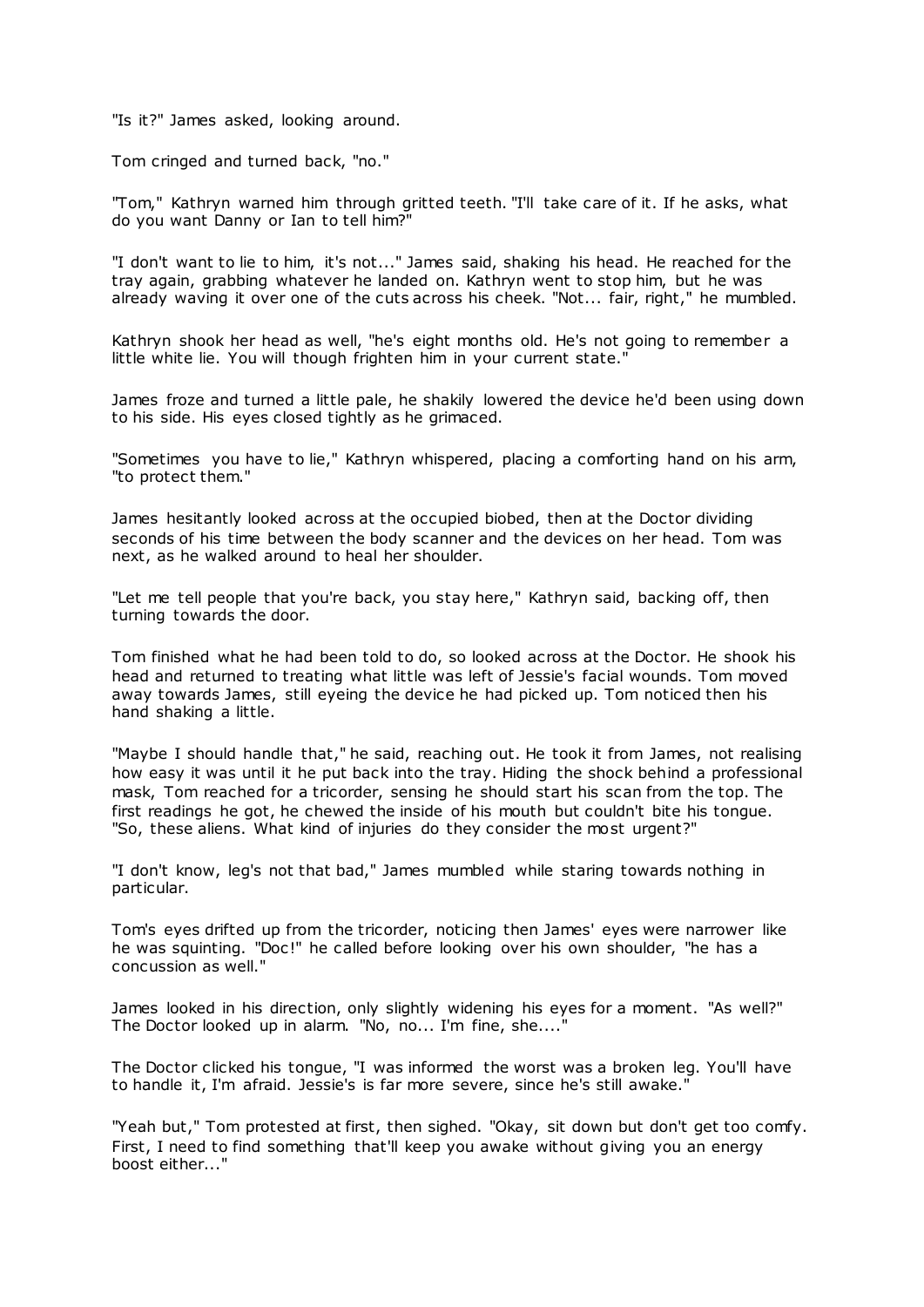"Don't bother, I'll come back later," James said, turning to leave.

Tom hurried after him, easily catching up and stepping in front to block his escape. "Hey look, Janeway's right. You go to Duncan looking like I would if I insulted your mother, and you'll freak him out. He'll know something's wrong then, and that's before he notices his mum's not with you. Then what?"

"I'm not..." James quickly said. "I've got to do something, anything to keep me busy. I can't sit here."

He looked about to walk around him, but Tom stood his ground and inched a step to one side. "Like what? No one else is in danger. People have been arrested. I doubt they'll find them all. It's not like you're going to hunt the rest of them down and off them as revenge."

James' eyes flickered from glazed to sullen staring down at the ground. "Wouldn't I?"

Tom hesitantly didn't answer right away, his first answer would not go down well. While he was thinking, James limped over to the nearest biobed. Tom followed while he took a seat. "Look, I don't like you, we both know that. But today, I understand you. If the situations were reversed..."

"Hold on," James mumbled. "Who is the injured party in your version; Harry or B'Elanna?"

Tom let slip the smallest of smirks as he began to use a regenerator on one of the bruises across his forehead. "Even now you can't be nice, huh?"" He shook his head and chuckled, "now that you mention it, either of them, both? If Harry, B'Elanna, anyone I cared about were on that bed because of some mob, then I'd want to do something too. You're not that different, you know."

James raised an eyebrow lightly. "I never said I was."

"No but you're thinking it," Tom said. "You're the Slayer, you should've been able to protect her, fight the hundreds of people off. But no, shock horror, you're human like the rest of us, not Superman."

"Why does..." James snapped, turning his head away for a split second. Only then he noticed the regenerator hovering near his head. It gave him the second to re-think. "I tried to get us away, both of us. Divert them, distract them. Nothing. Everything I did made things worse. That's what I do."

Tom stalled, his patient's sullen mood seemed to be infectious. "You don't know that for sure. Even so, you tried. You weren't the aggressor. Who should be feeling like rubbish are those fanboys."

"Were they though?" James said, frowning slightly. "An image of someone hung themselves over our performance. This isn't about cancellations or saying one band was rude in an interview."

"Why can't it be all of the above?" Tom said, moving onto a gash on the left temple.

"Cos it didn't work," James mumbled, absent mindedly turning his head forward. Tom adjusted his aim with a silent grumble. "I only wanted to do well for Lena's sake, to help her, you know. Now."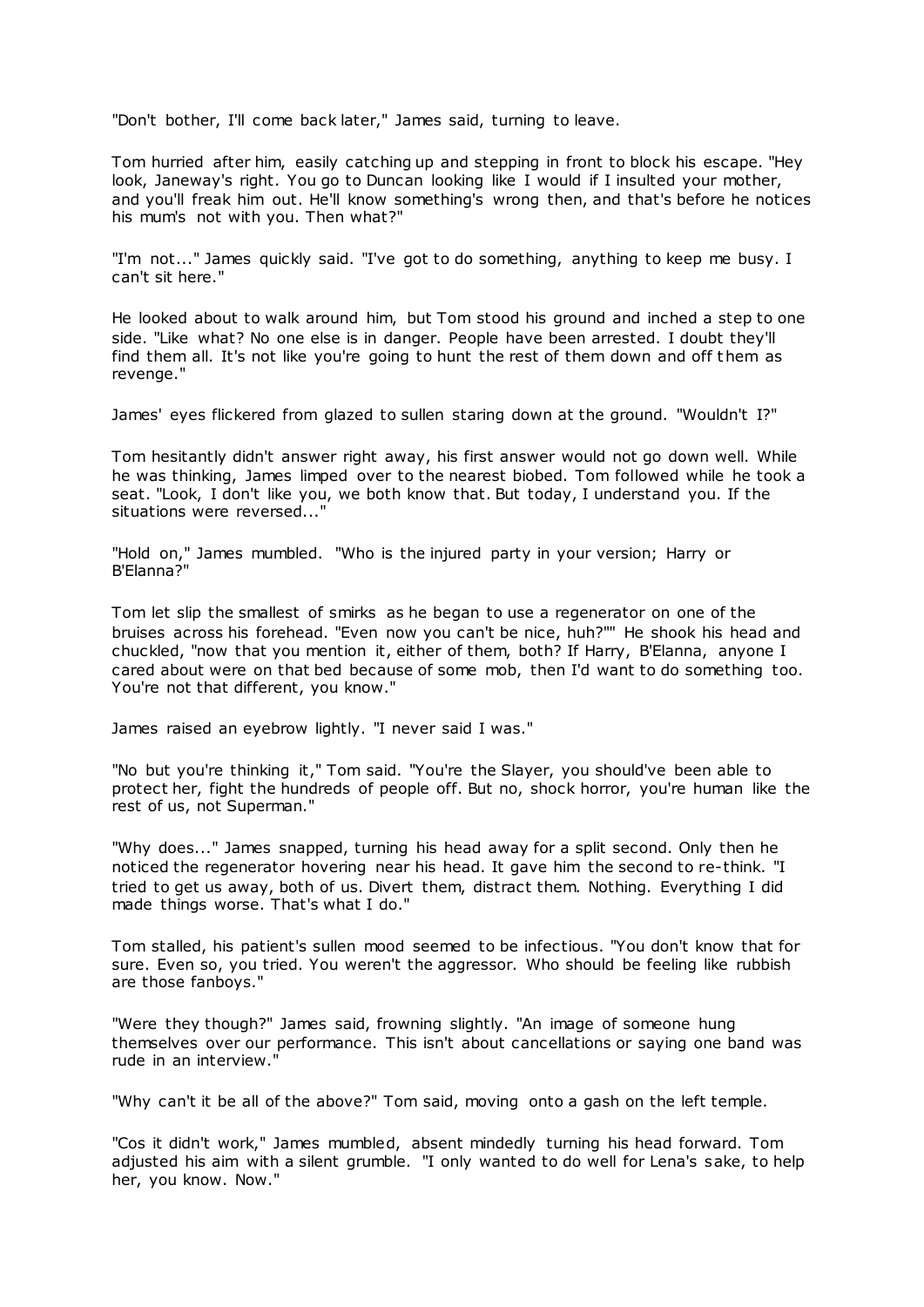Tom finished with the gash and took a step back. "You still can. That's what you can do."

James forced a brief laugh, "what? Go out onto their breakfast show and murder My Heart Will Go On?"

"How does everyone know that..." Tom stammered and furiously flushed. James had no idea why and so frowned. Tom coughed, trailing off. "I mean, no to more murder."

"Hmm." James looked bemused. "I don't care about that anymore. All I care about is Jessie getting better. I'm not going back, not that I could anyway."

Tom tried to smile but he looked too nervous, once again leaving James very confused.

Craig's jaw dropped. He had to stop mid step to collect himself, but not for long. Lena kept on going down the corridor without him.

"Wait a minute, how?" he stammered as he ran after her.

Lena shrugged when she reached one of the doors. "Beats me, I'm only telling you what I saw."

"Can't be," Craig stuttered over the top of the door chime. "Is it just me, or does this all feel like the next step of some master plan to screw us over?"

"I don't follow," Lena said. The doors opened, revealing Danny on the other side with a blanket around her shoulders. The pair stared, baffled at her. "Uh, hi? Are they in?"

"No," Danny whispered, glancing back over her shoulders. She noticed their faces and frowned. "You don't know?"

Lena and Craig exchanged similar worried expressions. "No?" Lena said.

Danny checked over her shoulder again, then beckoned them into the dimly lit quarters. They followed her inside. Lena noted the only light came from the computer sitting on the coffee table. Danny tiptoed over towards it to pick it up slightly so she could turn it around, allowing them to see the screen. Whatever she was watching seemed to be paused until she leaned over to press on one of the panels.

An alien man continued talking directly at the camera, *"...top story this morning; chaos at Nutropa. A mass of locals, angered by the events at last night's semi finale, take to the streets in a very violent protest."*

"Oh boy, I don't like the sound of that," Craig mumbled at the same time the screen switched away from the reporter.

In his place, an aerial view of a town square. Crowds of people charged through it, all seemingly going in the same direction. People that were already in the square, some ran to join them. *"At least fifty people have been arrested so far. Appeals for some of the activists captured on video have gone out."*

The reporter returned to the screen, along with a grey box in the bottom right corner of the screen displaying the headline. *"As we announced an hour ago, one member of*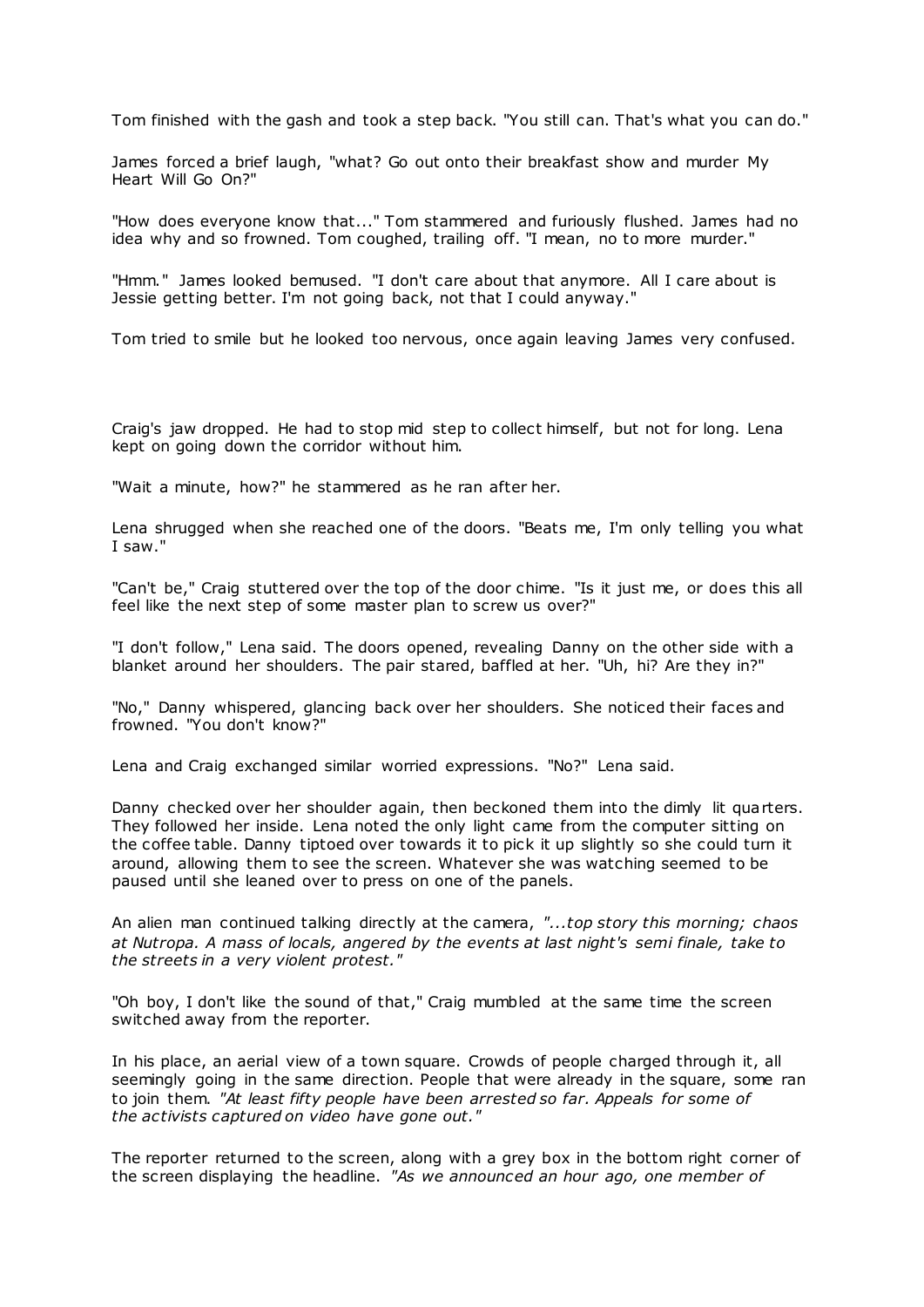*Voyager band Virus..."* the grey box changed to show a promotional image of the group, *"was taken to hospital with severe injuries, under secure guard in case of further attacks. Another member is still assumed missing, and..."*

"What?" Lena stuttered, her whole body shook.

Meanwhile the image of the band had been zoomed in to only focus on Jessie. *"Nutropan civilians are being asked to report any sightings of her to the authorities. This..."* The whole screen changed once more to a different video, overhead but on an angle so for the beginning, they could only see the large gates partially open. A figure ran from off screen towards them, looking over her shoulder, shouting something as she sped through. *"Was the last sighting of Jessie Rex, captured by a resident at Kui Homes."*

James entered the video from a similar direction, only to get the gate close in front of him. He instead headed for his right and down in the camera's point of view until he was out of its sight. Swarms of angry, shouting people spread out, filling the majority of the screen until it was paused. The image zoomed into the gates to show Jessie grabbing the railings and peering up. The image lingered for a moment until the reporter appeared again.

*"Investigators are studying the security cameras for any clues to what happened to her after this video was taken. We..."* the reporter paused and glanced away. Looking back, his eyes were a little wider. *"Breaking news on this developing sto..."* The whole video froze as soon as Lena pressed one of the panels.

"Uh, maybe you should watch it till the end, or at least that bit," Danny said.

Lena tapped away, rewinding the video back to the previous shot focused on Jessie. It zoomed in further, right into her face. Craig and Danny had no idea why until they spotted the faint shot of a hand reaching out behind her. "Son of a bitch. I gotta..." Lena turned around to stomp out.

"Wait!" Danny yelped to stop her. Lena did right at the door, staring back at her furiously. "You stopped it too early. He announces her being found.'

"So they're in Sickbay then, fine," Lena huffed, once again turning to leave. Craig looked on, unsure what to do.

Danny though marched over to the girl. "Fine what? I just told you. They're back, but they're injured. Be patient, wait."

"Why?" Lena grumbled, swinging back around to face her. "I need to find the cowards that did this. You heard him, only fifty were arrested. I saw more than that on the clip before I spotted the creep who grabbed her."

"Somehow I doubt Jess or James will be able to give you a detailed description of everyone involved. Bothering them now seems pointless," Danny said.

"So these prats get away with it, go free after beating Jessie and even James to a pulp, and I'm supposed to forget it"? Lena hissed.

"Dad?" a small voice said from a bedroom door. Danny and Craig winced. "What about dad?" Duncan asked while rubbing his tired eye.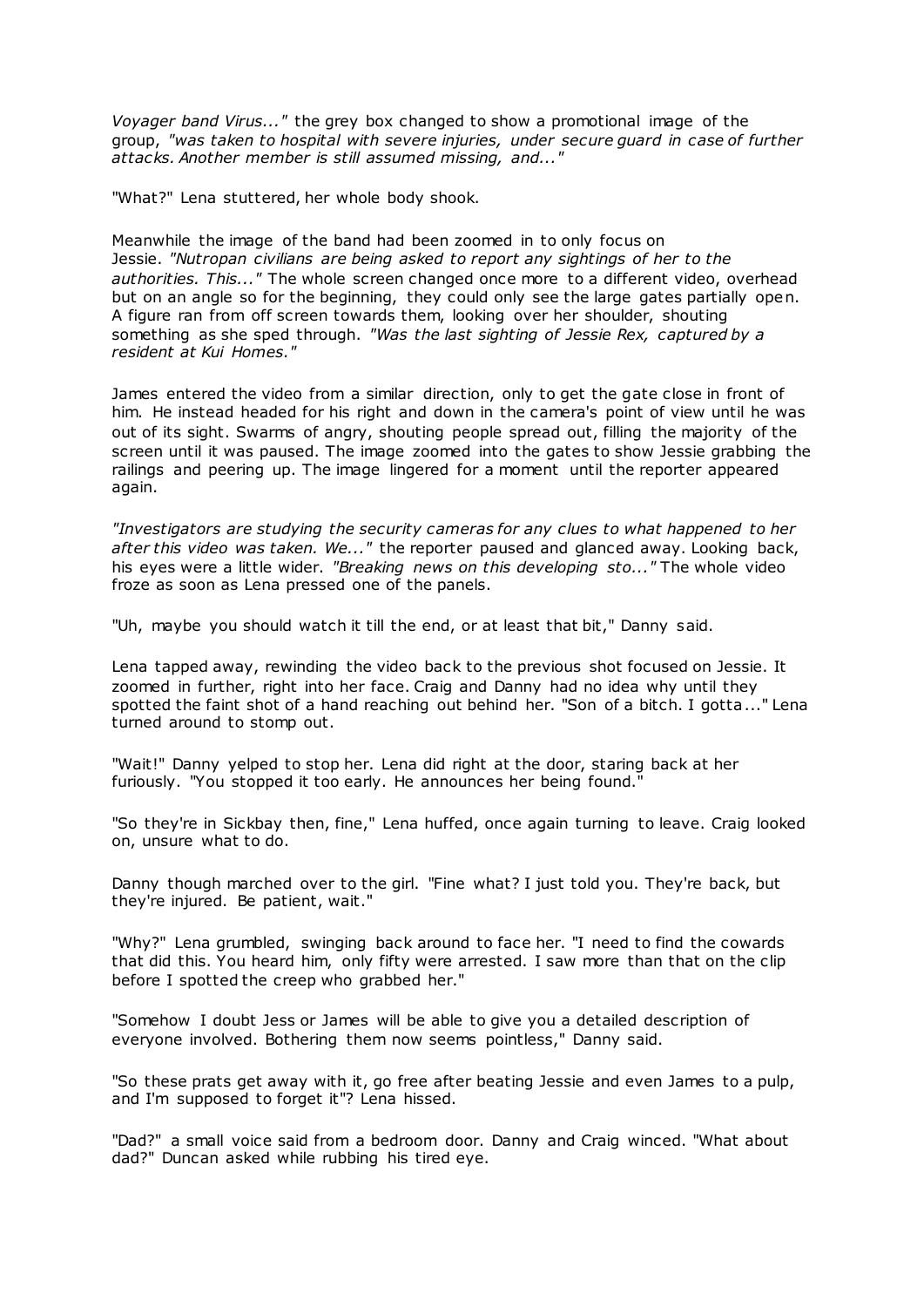"Duncan... I..." Lena stammered. "He's fine. Daddy's stubborn as hell, he's fine. On an unrelated note." She turned on her heel to escape before she was stopped again.

Since he was closest, Craig walked over to the sniffling Duncan still in his pyjamas, and knelt down beside him. Danny hurriedly closed the computer before approaching him as well. "Hey, hey, it's okay. Lena didn't mean anything," Craig whispered softly.

Duncan looked at him with wobbly eyes. "You mean he's not fine?"

"He... will be," Craig stuttered. "I mean she was making stuff up, being all dramatic ."

"Why?" Duncan sniffed, his face scrunched up like he was annoyed despite the tears building. "That's really crappy of her."

"Er well," Craig mumbled.

Danny struggled to repress a giggle, "yes it is, but Lena can be crappy." Craig glanced in dismay at her. "Why don't I get you some breakfast, hmm?"

"No," Duncan huffed, "where's my mum and dad?"

Craig glanced in Danny's direction nervously. "Um?" Duncan ran around him towards the door. Craig got up in a panic, "they're busy, no..."

Danny got to him first and picked the boy up before he could slip through the doors. He cried out and struggled, forcing her to bring him down closer to the ground so she didn't have to carry him as well as hold him still. "Shh, take it easy. They'll be back soon."

"I don't believe you," Duncan grunted with tears streaming down his cheeks. "Mum said she'd be here today to open presents."

"Presents?" Craig said but the realisation struck him right then. "Ohno, it isn't?"

Danny nodded as a lump grew in her throat. "Christmas Day, yeah." Duncan pulled away from her and bolted outside. Danny quickly got back up to run after him.

## **The Ready Room:**

Kathryn pinched the bridge of her nose as she groaned. "Lena, I'm just as angry about this as you are."

"No you're not!" Lena shouted. Kathryn at first looked surprised, then her face hardened. Lena barely blinked in response. "You're sitting there playing diplomatic nice Captain, when these people have attacked us..."

"I have not done nothing," Kathryn barked back, standing up to face her daughter. "Don't take that tone especially with me. I stayed behind to look for them, I was there with him in that butcher's hospital, and again at the crime scene."

Lena rolled her eyes, "alright mum, well done and everything, but you walk around here and nobody cares. Nobody on Voyager noticed the hanging, the power cut and attempted to get us out. Did any of them bother finding out who sabotaged us, or how these people, including James and Jess got out of the locked up arena. Which..."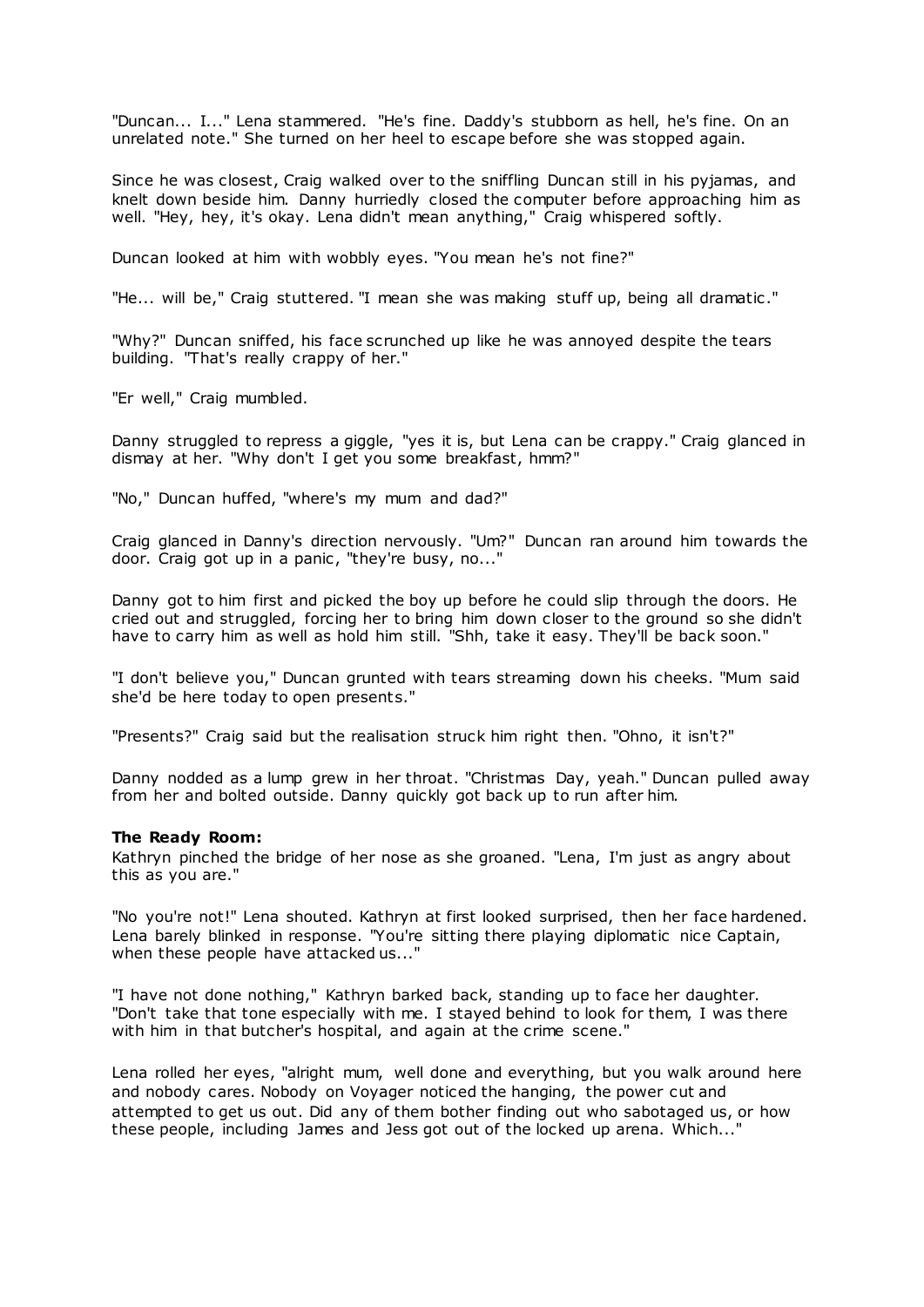Kathryn slammed her hands onto the desk, the loud bang startled Lena enough to shut her up. "That's enough Lena!" Kathryn snapped back. "You're scared, I know. Don't take it out on me, or anyone else for that matter."

"I'm not," Lena stuttered, shaking her head, "I'm pissed off. Aren't you?"

Kathryn scowled, then covered her face with one hand. "What do you think? My people get hunted through the streets, then beaten by the people who invited us here. Of course I'm angry, I'm furious. But all we can do is investigate the suicidal hologram. Unfortunately the rest of the tour are leaving Nutropa to head back to that first planet, so we'll have to tag along. Though share time is over now, no visitors, no contact, no anything. Not until we figure out who's behind it."

"Isn't it obvious?" Lena said with disgust in her voice. "That pillock who said we were not welcome, the Rhythm lot. Doesn't matter though, those Nutropans were the ones who attacked them, so both should be held accountable."

"We assume," Kathryn said, confusing Lena. "Think about it. There were so many visitors to the planet at the time, it could've been anybody."

Lena's shoulders slouched, "you're right. Then how do we do this?"

"We keep up our guard while we play along. Hopefully the saboteurs will try again and we'll catch them in the act. The problem is, who will represent us. I'm not keen on either in these circumstances," Kathryn said.

"Mum?" Lena sounded confused. "They've already announced it. I saw a repeat of the results when we got back to the ship. I dunno how we made it. All I understood was the first round had its votes collected before everything kicked off."

Kathryn's eyebrow flickered, lips curling. "Suspicious no?" Lena flinched, slightly nodding. "I asked them for a recount, and if it's still correct, another vote. They've basically left it up to us, and delayed the final by a few of their days."

"No, Kiara shouldn't be there," Lena said before firmly biting her lip.

"I'm not exactly jumping for joy about it either. But this doesn't seem to be an anti-Voyager or Humans thing, it's all focused on Virus," Kathryn said.

Lena rapidly shook her head, "no. We'll do it, that's what they want, right?"

Kathryn lowered back into her seat, watching her carefully. "Not so fast, aren't you forgetting something?"

"Hardly," Lena scoffed and rolled her eyes. "I know them, they're tough and they'll want to show these creeps up."

"Lena," Kathryn sighed, sounding a little dejected to Lena's surprise. "I'll tell the officials we're not making any decisions until James and Jessie have recovered. I'd suggest in the meantime you think about this carefully."

Lena turned to leave, "yeah whatever, mum."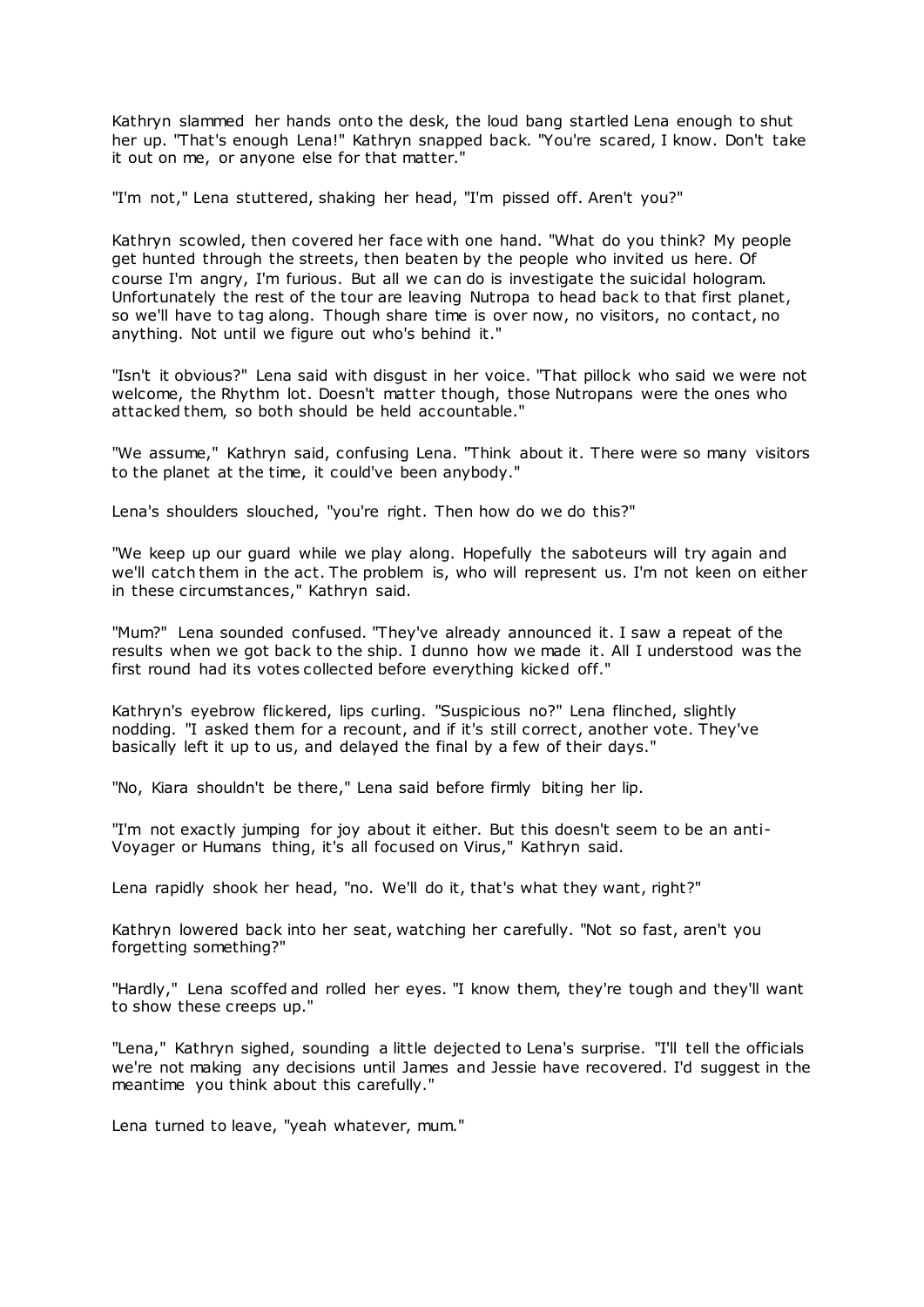# **Sickbay:**

Tuvok and the rest of Security Team One joined James in the Doctor's office. While Tuvok and Foster were discussing the situation with him, Thompson kept rotating a PADD and squinting. After five attempts he sat at the desk to use the computer.

"It seems that in a situation like this one, they only allow neutral parties to investigate to eliminate bias," Tuvok was saying while Foster looked on nervously. "We can only work with what scans we have, as well as the video evidence."

James leaned back against the chair opposite Thompson. "Okay," he said with disinterest.

Foster made a little squeak before speaking up, "I figured you'd be a little more... *upset* than this. We'll probably never find out which of the bands, if any, tried to sabotage you."

James shrugged and folded his arms, "call me crazy but I'm more upset about being attacked."

"Then perhaps you can assist us in describing some of the assailants, preferably the ones who caused any of the damage," Tuvok said. "I can pass that information on to the neutral delegate."

Thompson caught a laugh in his throat, the snort got everyone's attention. He looked up, wincing. "The dominoes bit was funny." He made a little bang sound then gestured with his hands a falling motion. Everyone stared blankly at him. "You know, when you pushed them out of the way," he said awkwardly.

"Anyway," James said while facing Tuvok once more. "The cameras saw to that. The only one or few I want to but can't describe are the ones behind the gate."

Tuvok nodded, "indeed. I have a theory about that, which I was trying to get Mr Thompson to help with." Thompson's head darted back up, alarmed. He hurriedly tapped something. "In his own time."

James glanced over his shoulder at Thompson once more. "Oh?"

"Perhaps you'd be better to assist?" Tuvok suggested, walking across to the desk. Thompson grabbed the computer, but Tuvok took the PADD instead and walked back. "It concerns the moment the two of you split up, the first time." He waited for a response but James didn't move an inch. "It seems your diversion of the crowd did not fully succeed." The PADD brought in front of his face, playing the aerial shot of the town centre video in slow motion. Tuvok pointed at a few stragglers going the same direction Jessie did. Finally James did react, he took it from him to replay.

"Oooph, no wonder you're hobbling around like Chakotay does when the coffee pod machine is broken," Thompson snickered. Only Foster this time stared blankly toward him, prompting him to smirk back. "Or whoever's closest when Janeway finds out."

"You think it was these guys who followed her?" James questioned.

Tuvok briefly nodded, "I cannot assume. I ran a facial recognition scan on the later videos, and they don't reappear during the attacks. It's possible, but there's no proof unless I can convince the delegate to find them and bring them in for examination."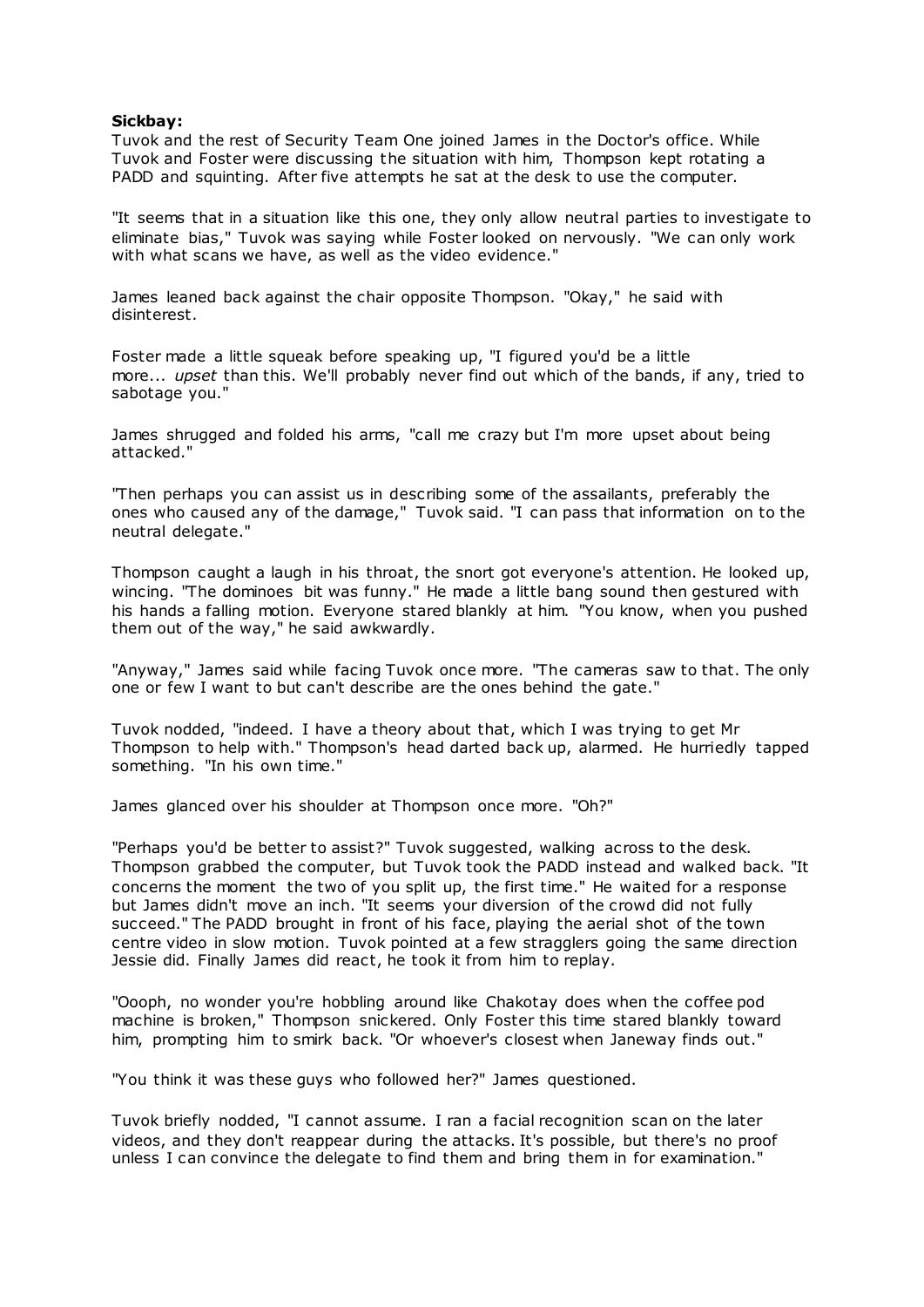Thompson laughed, "oh, you mean a mutilation right?" James stared back with a raised eyebrow, "what, too easy?"

Foster meanwhile walked around to the same side of the desk as Thompson with curious, wider eyes. "You got the moment he fell? Apart from Jessie, that's the only part we don't have."

"Nah, just the aftermath. Brutal," Thompson snickered.

James was about to respond other than rolling his eyes, when the Doctor's voice shouted from Sickbay. "Mr Stuart, can you get back in here... now please?" That was quickly followed by an angry mutter, "that is not necessary." James tried to hurry out as he normally would, but was forced into a limp once more.

"Curious," Tuvok said before following.

As soon as James returned into Sickbay itself he instantly saw why he was called back. The Doctor struggled to stand up from a crouch with a squirming, tiny boy in his arms trying to wiggle free. "Duncan?"

The boy looked in his direction with angry tear trails on his red cheeks. "Daddy?" He pushed against the Doctor's chest, "put me down, now!"

James hurried over as the Doctor once more crouched down to let him go. Duncan scowled up at him and gave him a kick in the leg. "Bad Doctor."

"That's nice," the Doctor muttered, shaking his head. He returned to treating his patient.

"How, what... how did you..." James stammered as he picked up the little boy. Duncan immediately threw his arm around him, once again crying softly. "It's okay," James sighed, stroking his son's back to try and soothe him, "why don't we get out of here."

Duncan pulled back a little to stare at his dad with his jaw dropping, "why? I want to stay with mum. He won't say why she's sleeping."

"Because he's trying to help her. Let him," James replied. He got a huff, pet lip and Duncan turning his head away for that. "Duncan, how did you know to come here?"

"Saw a picture of mum, Lena talking about you," Duncan huffily answered. He slowly turned his head to look in the general direction of his dad, seemingly avoiding eye contact. His hand hovered over James' arm where there was still a cut and bruise. "You're hurt too. Why?"

James sighed while he took him back to the office. Duncan looked down while watching, tightening his grip on a different arm. "It's a long story, okay. We'll be okay, so let's just wait here."

"But..." Duncan squeaked.

Thompson meanwhile was too engrossed in watching something on the computer he didn't notice James limp over to him, clear his throat, then gesture with his eyes to move. Not until he heard a harsh, "move!"

"Okay cranky," Thompson stammered as he got up, quickly too.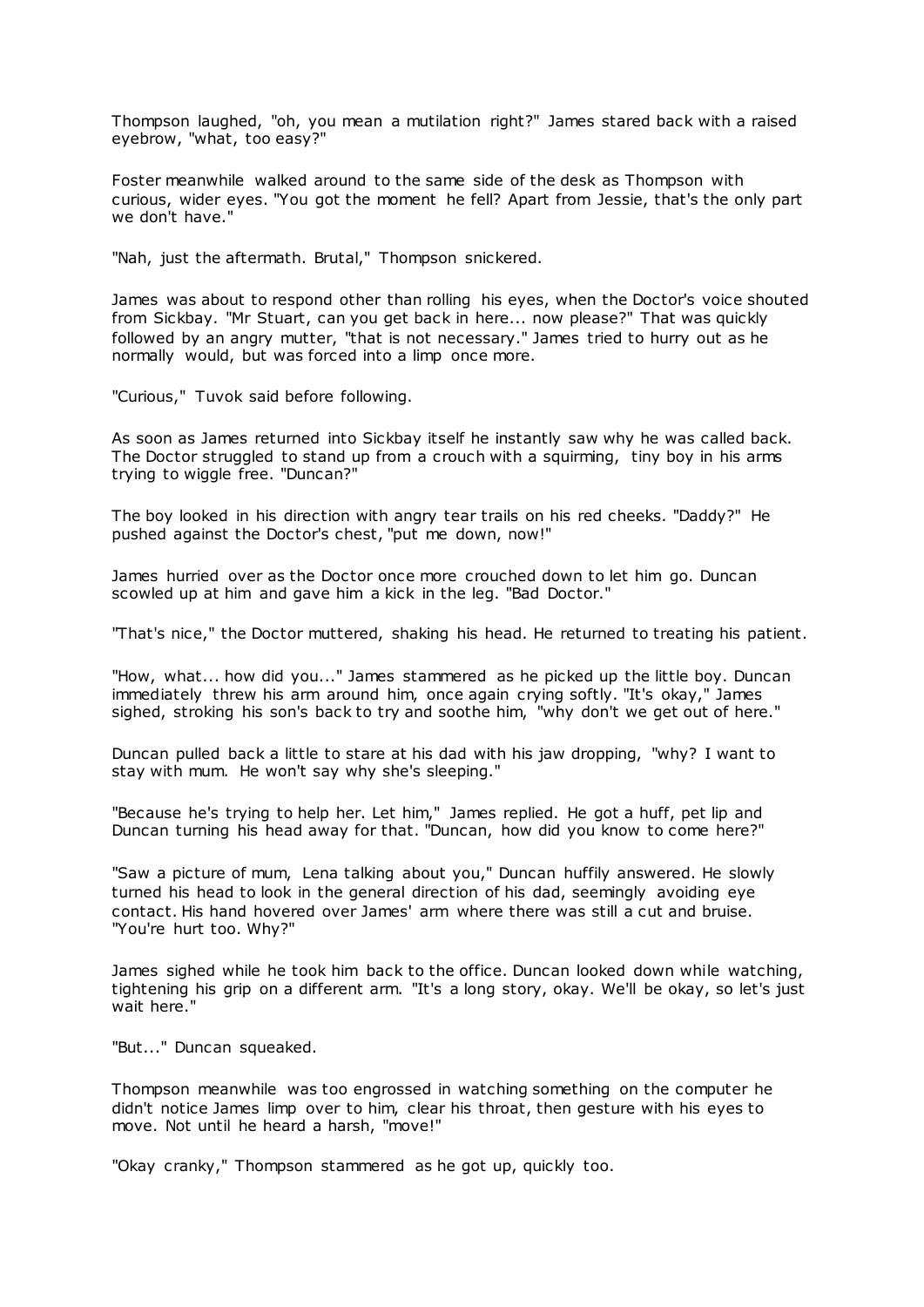Duncan was then gently placed in the seat. A nervous Foster panicked and reached over to slam the computer closed. Thompson smirked, taking that as a cue to snatch it away.

"Look, I need to finish talking to Tuvok. After I'll be right back. So..." James said while Duncan inched forward on the chair. James gently took his arm, "stay put. Can you do that for me?"

"Oh," Duncan pouted, huffing out through his nose, "fine."

"Good," James gave him a smile, then a forehead kiss. Duncan's pout went away, he looked a little better.

Thompson laughed in the direction of the computer he had re-opened on top of his left arm. James and Foster gave him a funny look as the former passed by to leave. "Poor kid's scared enough," Thompson snickered, "he doesn't deserve that."

James stopped to give him a dark, hard glare which even melted Thompson into a puddle of goo. He closed the computer and shuffled backwards pathetically.

### **The Mess Hall:**

Neelix didn't look impressed. The entire room was heaving, but not one of his spread had been touched. Even Sid had joined in on the TV watching, only he kept attempting to elbow people not to get them out of the way, but so they'd do so back. He had only been there two minutes and already had a swollen eye and bleeding lip.

"Look, there," Triah said, pointing at the screen currently showing Jessie lying on the ground, buried under the container. The crowd rumbled with muttering and gasps. Triah noticed Tani beside her, the only one not watching and instead staring off to the side. "Aren't you watching this?"

Tani grunted in offense, "I've seen it already. I'm not so sick as to find my rival getting beaten entertaining."

Somebody behind her snorted and laughed, "rival, good one."

Tani narrowed her eyes but didn't look back at whoever it was. Triah chuckled, "then maybe you could move aside then..."

"Why, so these other sickos can watch a member of their own crew being injured, almost dead," Tani said. A few crewmembers overheard, they awkwardly started to move out of the crowd. A little bitter smile appeared on her face. "I bet he's earned a few hundred fans from that stunt."

Triah frowned, confused, until she looked at the screen and saw James carrying Jessie around and then out of view. "How... what? That's a bit cynical isn't it?"

"Yup," Tani sighed, shrugging. "But it's true. Everyone loves the hero of the story."

Someone shushed her when a reporter took over the screen instead. They were all dead silent for a while, listening to her recap everything so far.

Tani shook her head, got up and squeezed through what was left to go to a quieter part of the hall. Neelix of course made a b-line to her, shoving a tray in her face.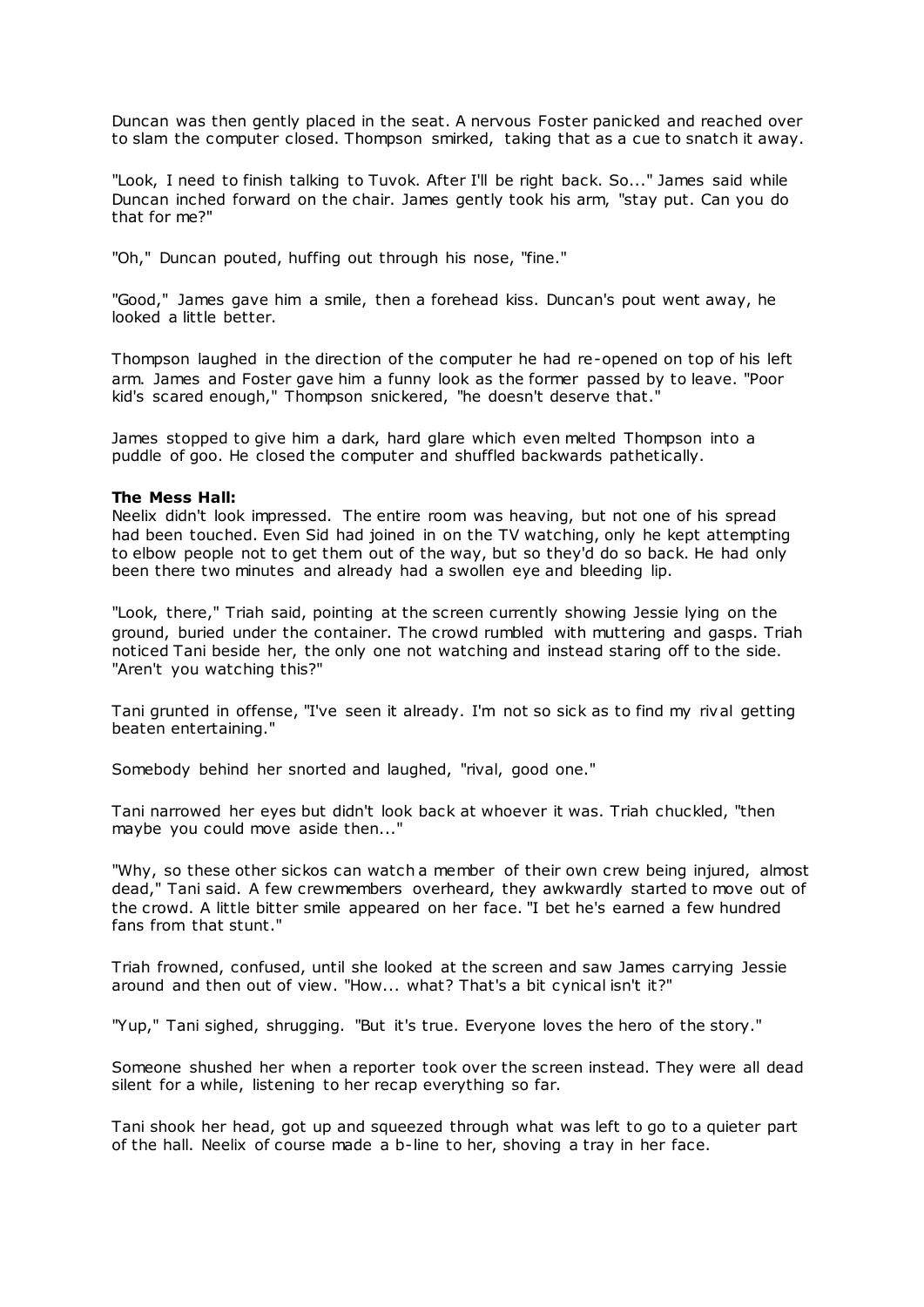"Maybe later. Christmas Day has barely started yet," Tani said glumly.

Neelix didn't notice her tone, so grinned. "I know things are a little tense at the moment, but there's no reason why a young lady like you should be on her own today."

"What would you know?" Tani snapped back. That he noticed, his face fell. "Today's all about friends, family, people who love you. Sharing and crap, food," Tani said.

"Exactly," Neelix gestured the tray again.

"I'm sure there was a comma between crap and food," Tani muttered, confusing the Talaxian again. She managed to escape while he was thinking about it.

Tom stuck his head through the Sickbay doors to peer inside. Most of the lights were off, leaving only the Doctor's office that could be clearly seen. The rest of the room, dimly lit by the consoles only. Tom gestured to someone outside and stepped in lightly.

"I'm not going in there. You're mad," Harry's voice said from the still open door.

Tom tweaked with a thin device wrapped across his forehead, a little blue light switched on above his right eyebrow. "Suit yourself. Keep the channel open, but I'll be on radio silence," he whispered.

"That'd be a first," Harry's voice said. Tom waited until a little PADD could be seen dangling from behind the door, before tip toeing further into the room.

A small groan and light shuffle froze Tom mid step. While his whole body felt like ice, his forehead poured with sweat. He forced himself to look for the source, only to find it came from the far corner behind the biobed, where he quickly spotted James sitting, leaning back against the wall with his eyes closed.

"I'm going to be filming a murder scene," Harry whispered, also sweating despite his safer position.

Tom carried on a few more steps so he could get a better view of the biobed itself. His throat throbbed while his torso continued to prick at him continuously with tiny icicles. Still, he remained, turning around briefly to make sure he wasn't blocking Harry's PADD view. Turning back, he focused and zoomed the device in on Jessie, still with the circular pads and wires across her forehead, pale and unresponsive. Despite the thin blanket covering her up to the shoulders, she had been given a jacket as well to keep warm. Tom noticed the small lump underneath it on her left, so stepped closer, only then noticing Duncan's head poking out from under the coat, snuggled into her shoulder.

"Damn, this is worse than I..." Tom whispered to himself. He heard a throat clear behind him, reminding him he was meant to be quiet.

He was almost done, he figured. There was one last shot he needed, just in case the first time didn't come out right. He turned his head in the direction of the corner James was in, catching him in the act of getting to his feet. Tom's heart jumped up into his throat, choking out his panicked swearing.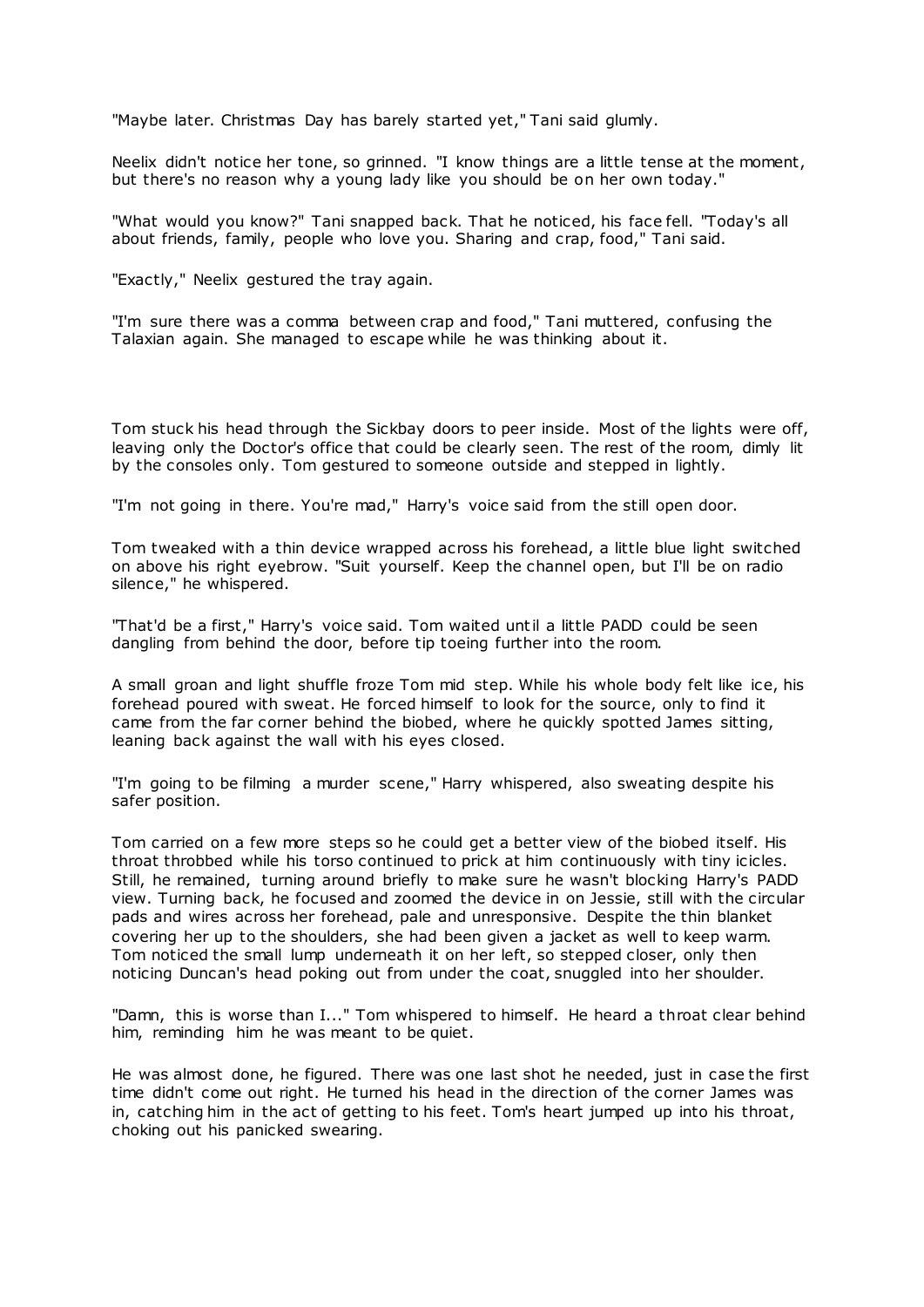"What the hell, what are you doing?" James grumbled on approach. His eyes drifted up to the device on Tom's head. "Are you bloody kidding me, Paris?"

Tom attempted to back away, far too late to avoid being grabbed by the scruff of his neck. James snatched the device with his other hand, giving it a brief squeeze, breaking it in two.

"No no, look, calm down. I'm doing you a fav..." Tom stammered as he was pushed, forcefully walked backwards.

"Get out. What's the matter with you?" James said, surprisingly calmly despite the killer look in his eyes.

"I'm trying to help," Tom only had time to splutter before he was pushed into the corridor wall, winding him into silence.

Harry had quickly stepped back in time, out of their way, discreetly bringing the PADD partially behind his back, enough exposed to capture the event.

"No, you're doing what you always do. Filming people, us for your sick, twisted hobby," James no longer sounded calm, his voice had raised to a sharp growl. Tom could feel him shaking, he knew he was only just getting started. "I stupidly thought you had a line, and that line was you caring about Duncan enough not to spy on him." Tom tried to reply but he was shook and re-slammed into the wall. "He's just a baby, a baby who's mother could be dying, and you're filming him!" his voice rapidly rose to a shout, scaring Harry into hiding the padd completely. "I kill monsters like you, talk me out of it.

"I do care, that's why," Tom stuttered, wincing even before the expression opposite him hardened further. His eyes inadvertently drifted over to see if his friend was still there. He regretted that immediately as James followed his glance. It gave him a moment to try again, "these people see this, they'll see what you are. The victims." James' stare directed back at him. Meanwhile Harry took the opportunity to step further back. "Anyone who knows someone involved, who has a heart, will not stand for it and turn them in. I would..."

"Of course you would," James hissed, but he let go of him. Tom wasn't expecting it and tumbled partway to the ground. "You can't live without your cameras, spying on everyone, manipulating them. It's because of people like you she's lying there."

"Now hold on," Harry blurted out. He regretted it when he was glared at. He trembled, but still soldiered on, "the alien media portrayed you as this hateful group who not only didn't get along with anyone, but thought you were better than them. The only reason the public are still on your side at all is because of cameras capturing what really happened. The attack, the aftermath. You can't argue with the truth being shoved in your face."

"You've always been a naive prat Harry, but I didn't think you were that bad," James muttered, causing Harry to frown.

Harry grumbled under his breath while Tom collected himself, desperately trying to straighten his torn uniform collars.

"He doesn't know, Har," Tom managed to say, slightly breathless.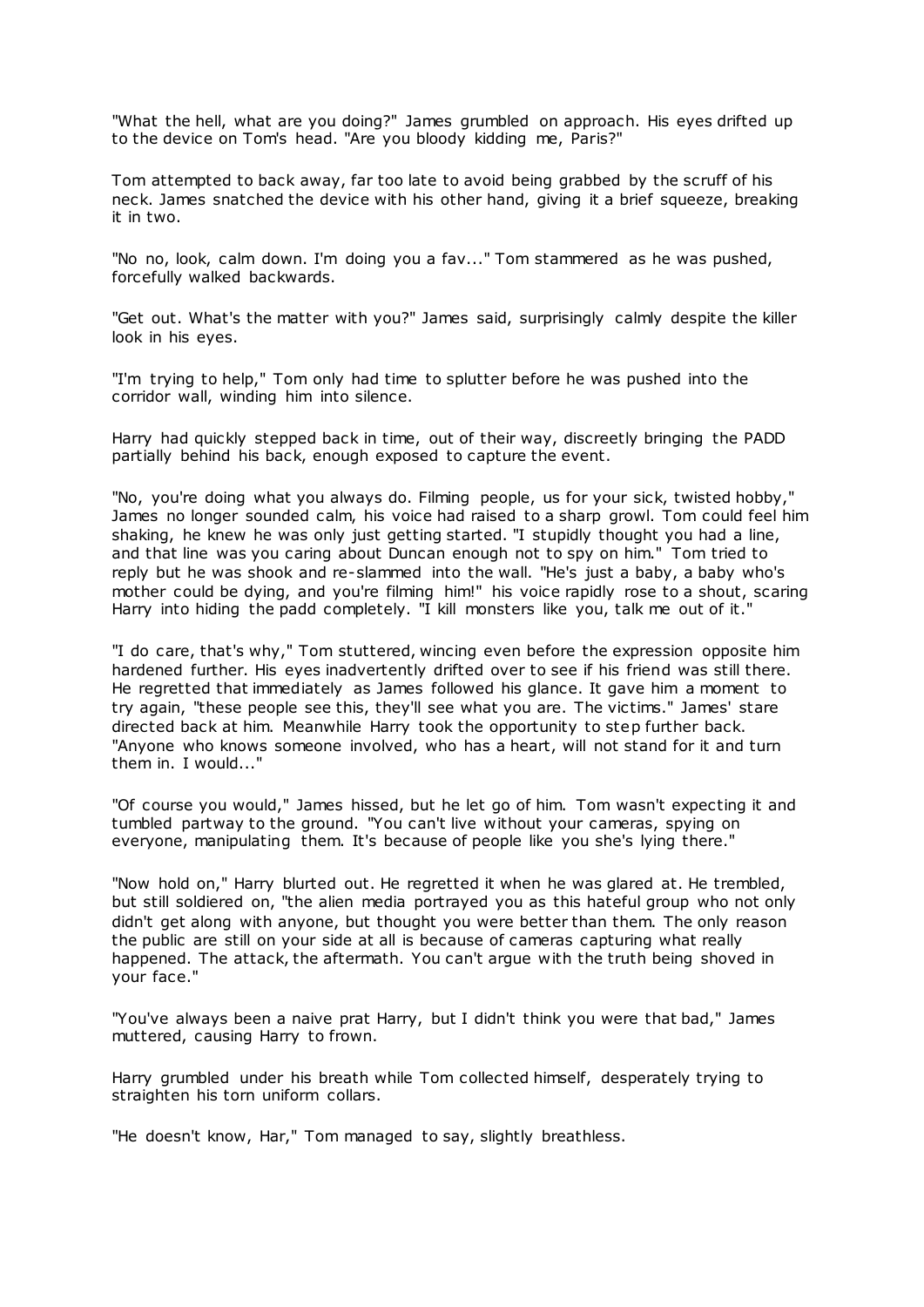James glanced between them. "Know what? That people everywhere in any species will still side with the angry mob because we asked for it, or I fought back too much, or I made the mistake of splitting up. Any excuse they can think of to justify it so they're not the bad guys. Look at you two, filming an injured woman and her baby to get sympathy. Spare me."

"More footage has come out. You noticed the people lurking about when you rescued Jessie, right? You must've known it'd come out," Tom said. He hurriedly side stepped a few times just in case he was grabbed again, James' glare merely followed him. Harry brought the PADD slightly back into his view to tap on it.

"Rescued? Yeah right, so what?" James grumbled.

"So, because of that we all know that you put yourself in front of a violent mob to protect her. When you were trapped and she wasn't, you scaled the walls via the balconies to get away, divert them. Only you know for sure. Something went wrong though," Tom said.

He was about to side step again, James slammed his palm into the wall to cut off what he assumed was his escape attempt. "You really can't handle not knowing something, do you? It's none of your business."

"Something hit you, you fell," Tom said, ignoring James' very brief wince. "One of the balcony's was ripped apart, almost as if somebody super strong tried to cling on. It doesn't take a genius to put the pieces together."

"How does this convince me that I shouldn't at least make you and your twerp over there headbutt each other?" James said while trying not to clench his jaw.

Tom laughed nervously. "Well it's an upgrade from murder, it's a start."

"That depends on how much effort I put into it," James muttered.

Harry attempted to swallow the lump in his throat, it failed and his attempt made a loud gurgle that got both Tom and James' attention. Tom tried to slink down and slip away while he was distracted, the hand blocking him only moved further down.

"What's that?" James meanwhile asked, still focused on Harry.

Harry squeezed the PADD behind his back. "What's what?"

James rolled his eyes before walking over to him instead. Harry backed off fearfully until he bumped into the wall himself. "You two... ugh, you're not even worth it," he growled in disgust. To both Harry and Tom's relief he headed back into Sickbay, leaving them to stew in their own nervous sweat.

"I told you, suicidal," Harry muttered.

Tom sighed as if in relief, but he was faking it clearly. "He'll understand later. You did get it all, right?"

Harry brought the PADD out in front of him to have a good look. "Yeah, but you didn't tell me Duncan was there. You deserved more than what you got for that."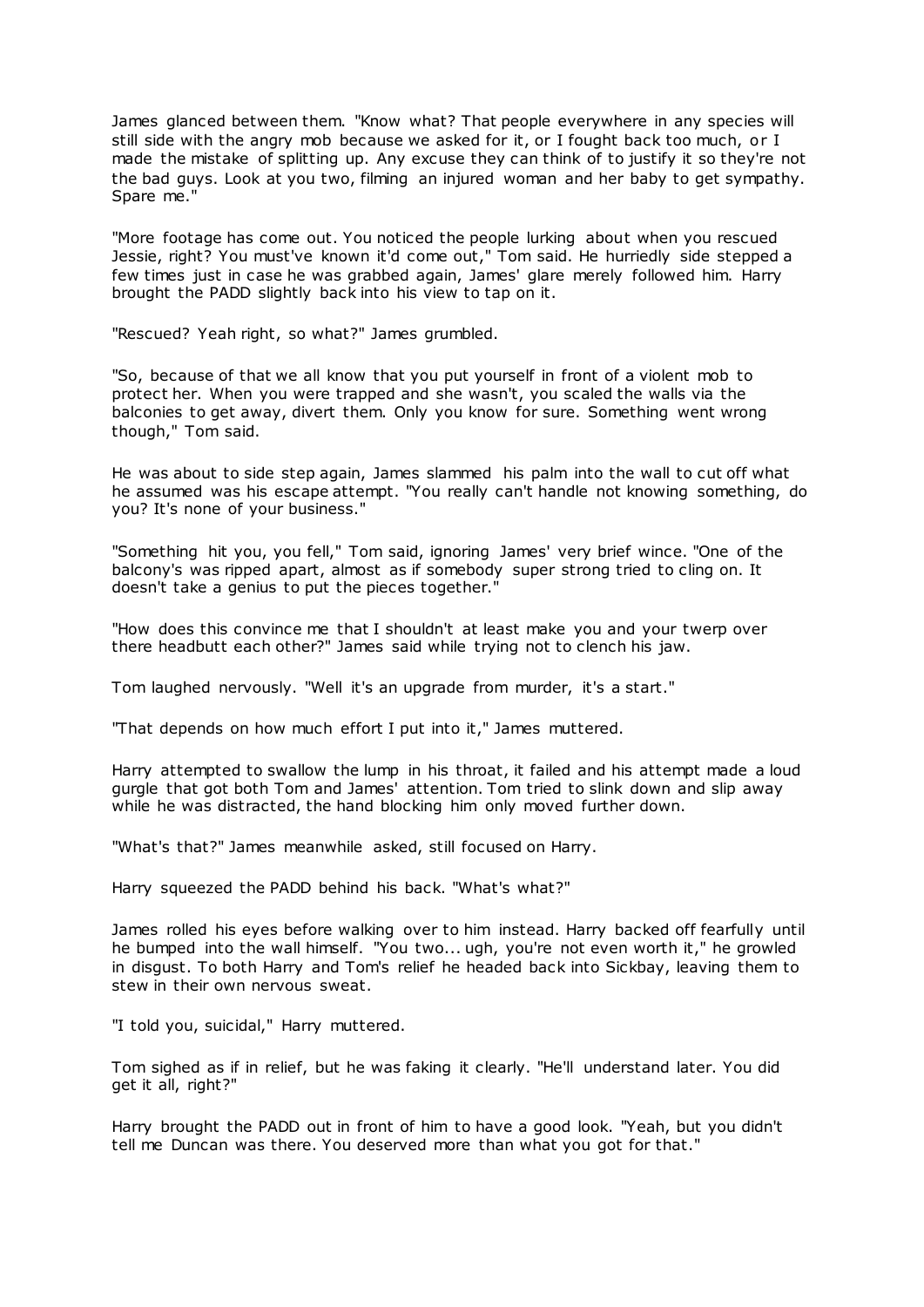"I..." Tom stammered, his face fell, "I know, bud. I'm doing this for him, remember? People need to be punished for what they did to his mum. There is no other way."

"Really, cos no one's seen the face of the person or people who got to Jessie after James was out of the picture," Harry said. "Only a hand. We'll only know who chased her there."

Tom nodded as he stared at the carpet. "I know. If one person is turned in, or turns themselves in after seeing this, then it was worth it. Opinions sway when innocent children are involved."

Back inside Sickbay, James made his way back to his previous position, checking on the biobed before he sat back down.

He'd barely reached the ground when he heard a quiet muffled voice. His haste to stand again made his leg twinge, he had to press against the wall to steady.

"Put that down before I... what?" Jessie's groggy voice groaned, stirring Duncan awake. Her eyes narrowly opened, wincing from the very little light in the room. Duncan was the first she really saw, peering over her. "Duncan?"

"Mummy," he said with a smile, snuggling back up to her.

James limped across to join them. Jessie sighed in relief when she noticed him as well. "James, you're okay."

"Me, it's you we're all worried about," he said.

Jessie glanced down at the boy hugging her a little too tightly. It didn't bother her, she held him back. "So I see... but," she winced from a pain in her head, "you, I saw you... the balcony."

"Don't worry about that. I'll get the Doc," James said, noticing her reaction. He turned to leave, but Jessie grasped his hand, stopping him. "Jess?"

Jessie stared up as firmly as she could, "I'll worry a lot less if you didn't keep running off." The flinch she got in return softened her face, she smiled instead. "I thought they..." she glanced down at Duncan, then up again, "k word-ed you. That was quite a..." she nodded once deeply. James got the message, weakly smiling back. "Glad you're okay... ish."

"You too," James sighed. He lifted the hand she held slightly to give hers a kiss, which she smiled at, unaware the Doctor had exited his office in a hurry and was approaching.

"Come on you two, give her some space," he tried to say lightly, grabbing a tricorder on route. He was relieved James listened to him, but Duncan only looked up at him with his eyes wide and his bottom lip out. He tried not to let that get to him. "The sooner you do, the sooner she can go home with you." That worked, Duncan went to climb down. The Doctor carried him instead.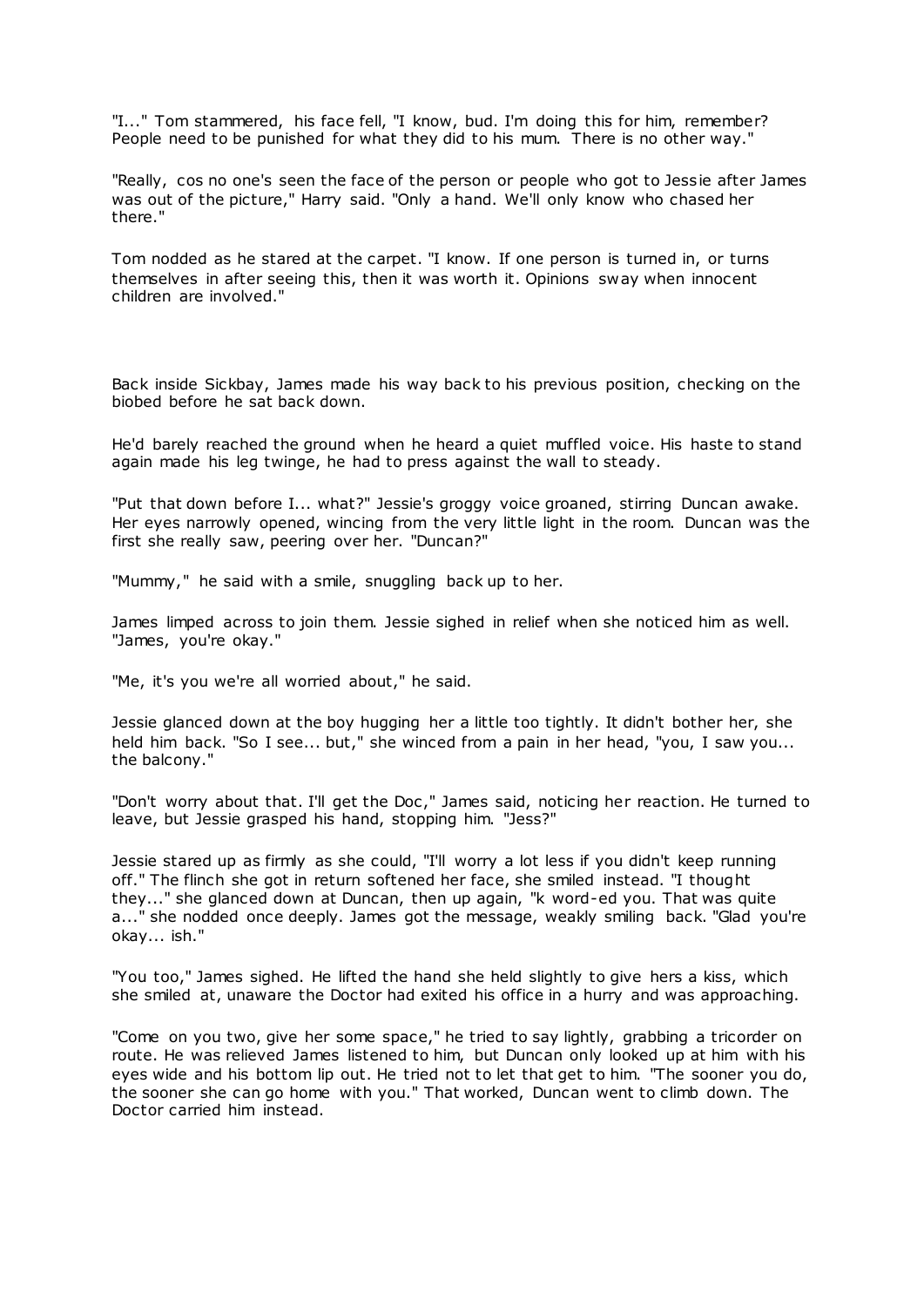Voyager and their Liger allies dropped out of warp, joining the rest of the alien fleet waiting around a spacestation for them.

Kathryn stared at every single one of them accusingly, before finally settling on the station.

"Our neutral party?" Chakotay wondered aloud.

"Looks like," Kathryn sighed.

Harry glanced up from his station, "we're being hailed by the station." Kathryn gave him a mere hand wave.

The viewscreen switched to show inside a Conference Room where three people sat facing them, one of which was Diedera. The middle woman greeted them with a friendly smile and nod. "Captain Janeway, I'm glad you decided to meet us here considering the circumstances. I'm Tark of the Bruellans, the designated judge for this matter."

"I hope you asked us to stop because you have some answers for us," Kathryn said icily. Chakotay side eyed her and winced.

The woman didn't look like she took that personally, her expression remained. "I'm afraid not, Captain. I've been discussing the situation at length with the Nutropan and Yuma prime ministers about whether or not the competition should go on, and if we do how we go about it."

"Mmmhmm," Kathryn said with disinterest, turning back to take her chair.

Chakotay purposely cleared his throat behind his hand. "I'm afraid it doesn't look good, either way." Diedera looked dismayed, glancing between the two others. "I think you can understand our reluctance here."

The only one they didn't know stammered before replying, "our people have come a long way since the Asyla tragedy. We thought we'd put the pettiness behind us when we reinvented the peace tour."

"Hmmph, ironic ," Kathryn mumbled in between coffee sips.

"Um." Chakotay started to sweat. "No one's accusing anyone here. We simply wish to keep our people safe. It's still too soon to make a decision."

"This situation has already caused massive unrest on many of our worlds," Diedera said. "Both sides are blaming each other, while the other factions blame the furthest neighbour. If we don't resolve this, we may be looking at another conflict."

Kathryn sighed impatiently to hide her concern. "I'm sorry. None of this was because of us. You can't beg, guilt trip us, we're the victims here."

"Captain, if I may..." Tuvok piped up.

"Nope," Kathryn rudely said over her shoulder.

Tark gestured both her hands towards the pair at her side. "We discussed what we'd do if both of your groups turned us down, and that would be to cancel until next year.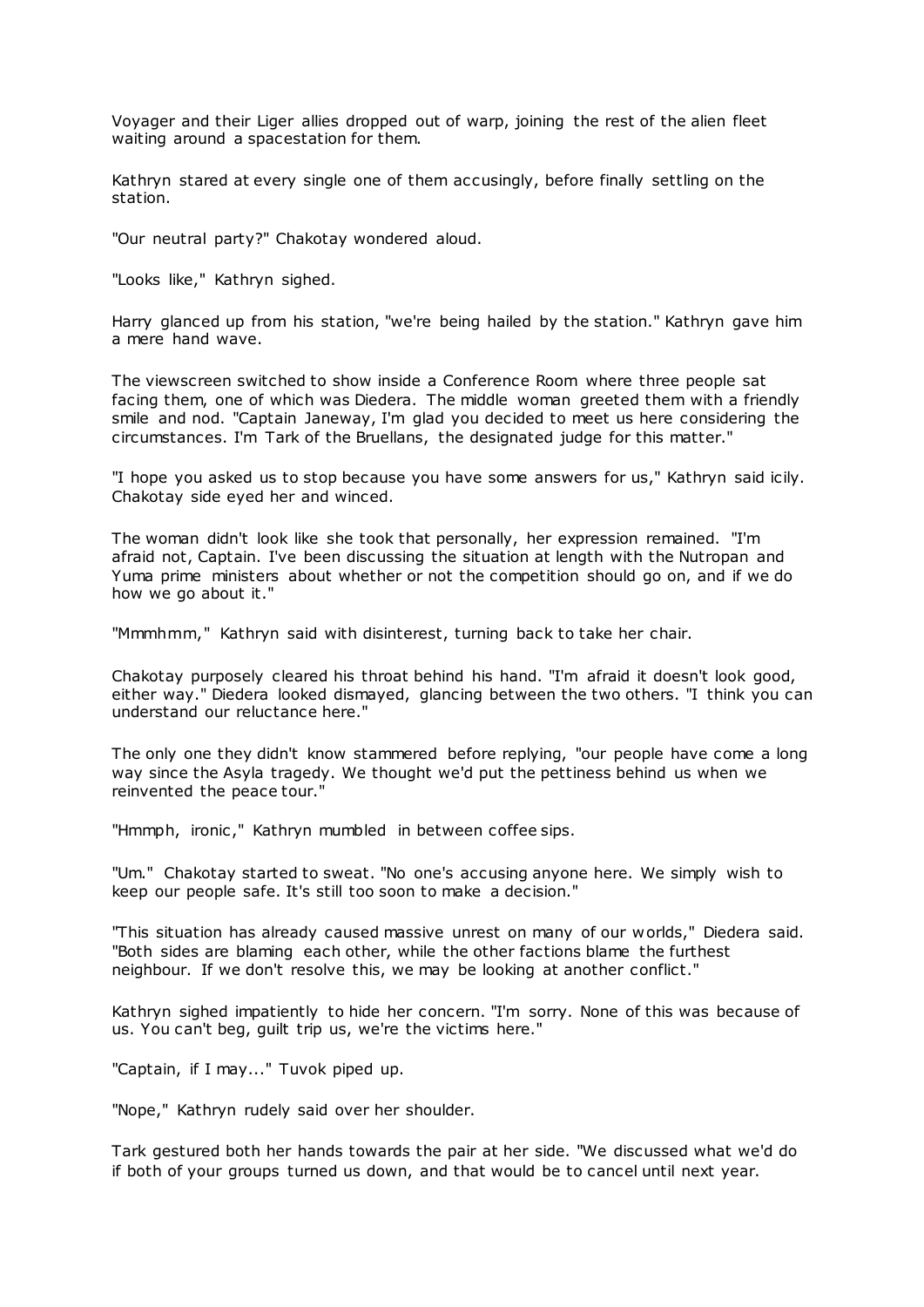Tensions are too high to start again. However, the opinion of the masses around the sector would indicate that would make things worse."

"What about bringing in the groups who were kicked out in the previous round," Harry suggested.

"Then suspicion would fall on one or both of those worlds," Diedera said sadly.

Tark nodded, "that's unfortunately true. We all agree that our best chance of quelling the unrest is for a human band to be in the final."

"Contact the Z5, I'm sure Davey and his lackeys will love the chance to lose again," Kathryn said.

"They were kicked out too early to consider," Tark said. "We've delayed the final, there's still time. I won't demand or force you, but please, ask your bands to think about what we've discussed. I assure you, the security will be extremely heightened, most of which will be soldiers from my faction."

Kathryn repressed a scowl for the moment, "if there's still time, why are you in such a rush?"

Diedera reluctantly brought out a small laptop computer from under his seat. He placed it on the table so the bridge crew could see it play a video showing angry protesters in their hundreds outside the building he took Kathryn to.

"What?" Harry stuttered.

"Without any answers, the media have presented their own ideas on what happened. People on a mass are easily convinced of what they want to. History is repeating itself," Tark said.

"Is this really necessary?" Craig anxiously asked, gesturing his head to one side.

Lena looked around to see what he was talking about. When she couldn't see anything but a few empty bowls on the coffee table, she frowned. "That's a little rude, isn't it? Jessie's on bed rest."

"Yeah, emphasis on bed," Craig said.

"Uh huh," Lena said, glancing briefly at Jessie slouching on the sofa with a few cushions propping her up. Then it hit her, "oh, well yeah. Jessie should have a say too, so yes it is necessary."

James walked across the room from the replicator to put down a glass in Jessie's reach, then stood back a touch. "A say in what?"

Lena sighed impatiently. "Well, apparently which band takes part in the final is up to us." James rolled his eyes and walked off again, making Lena twitch in anger. She tried to calm herself and carry on, "we got through and Kiara didn't, but mum thinks that it's some conspiracy or something."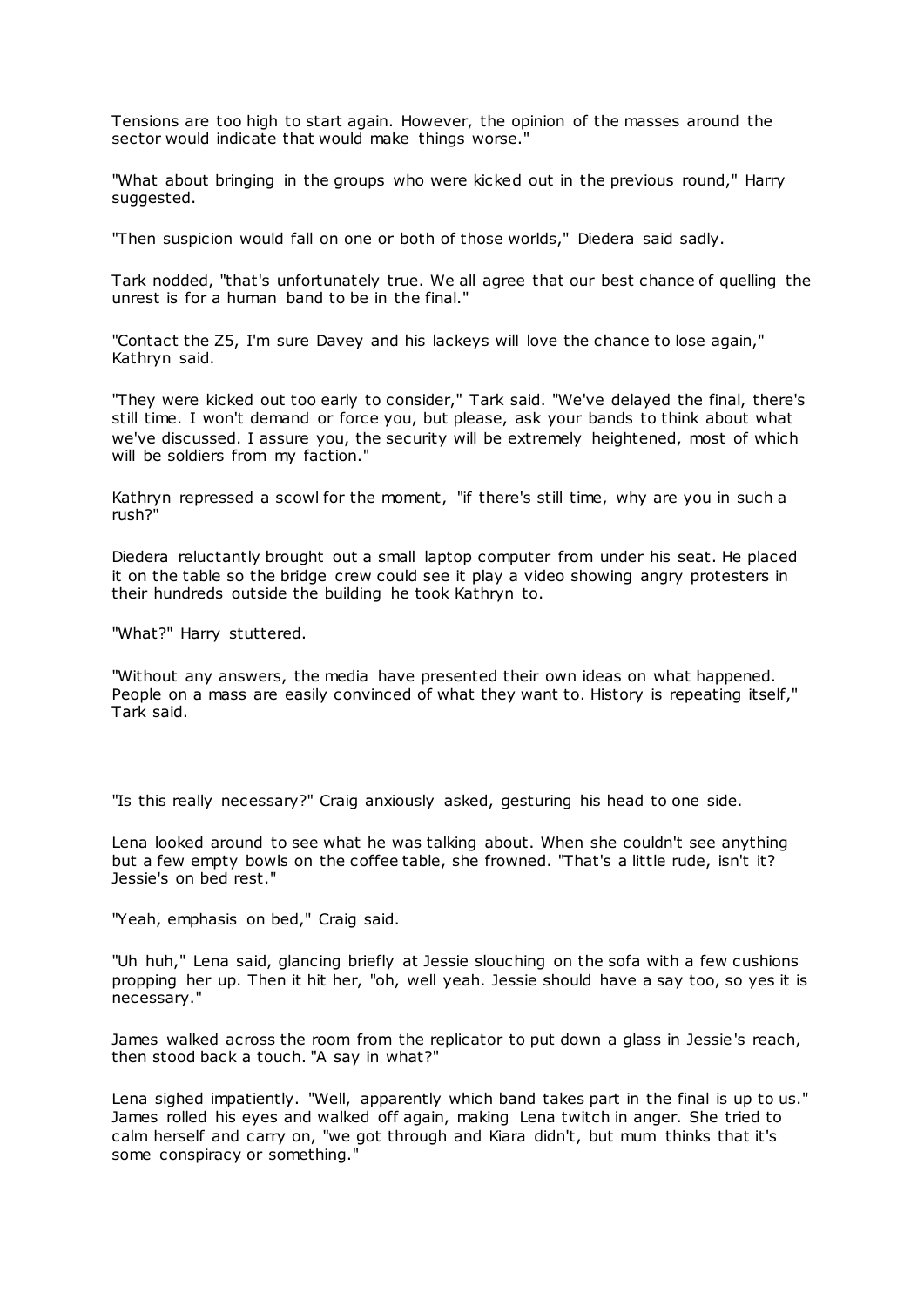"She's probably right," Craig commented.

"So what?" James asked while his back was still on everyone. They looked in his direction, then he turned to face them again. "You're not seriously asking us, are you?"

"We're in this together, so duh," Lena scoffed.

James smiled bitterly. "Yeah, I can see how much you care about your bandmates. No *how are you*, no sympathy, no nothing, you just waltz in and ask us to join you in the chorus. Who cares what happened to us, huh?"

Lena's eyes narrowed. "Don't get pissy with me. I didn't do anything."

"No but maybe if you stopped acting like a selfish bitch, none of this would've happened," James snapped.

Jessie and Craig looked a little shocked, Craig slunk back to get away.

They weren't the only ones, Lena's stare had hardened and she jumped to her feet. "What did you call me?"

"I'm sure I can think of worse," James said, angering her further. "You signed us up to this thing without asking us, and then have the cheek to complain when any of us have an opinion, disagree with you, or if god forbid, somebody sings instead of you."

"Oh, is that what this is all about?" Lena snarled, then faked a laugh while glancing back at Craig. He shook his head timidly. She faced James once again, practically seething. "You're still whinging about your screamfest in the last round? Get over it, I did. I was even nice enough to get over the you going behind my back and adding extra lines for you to wail, because the deaf sods liked it. You..."

"See," James butted in a little smugly. She was unsure why so didn't stop him. "You've done nothing wrong, not once, not ever. Everyone else is at fault for ruining your little competition." He approached her as he spoke, "did it ever occur to you that we didn't tell you I was doing that because you'd have reacted exactly like this? Or that I normally wouldn't have done it at all because..."

"Because you're a coward, too scared to face me," Lena snapped back.

James rolled his eyes once more, continuing his gap closing. "I did that so we'd get through to the next round, so you could continue being happy. I was doing this for you, otherwise I would've told the official where to stick it." Lena's anger floundered, she went into a daze. "I didn't say anything because I knew it would offend you, and doing that before it may have screwed that up."

"Oh enough," Lena groaned, "you accuse me of being all Miss Perfect, then you portray yourself as this thoughtful guy doing the little girl a favour. You can go to hell."

"Guys," Craig tried to intervene but his voice barely broke through.

Fortunately for him, Jessie had the same idea, "oh, cut it out, both of you or I'll make you." The pair briefly stared in her direction, only briefly as Lena had more scowling to do. "We all know you've been through a lot lately, Lena. That's why we all tip toe around you sometimes."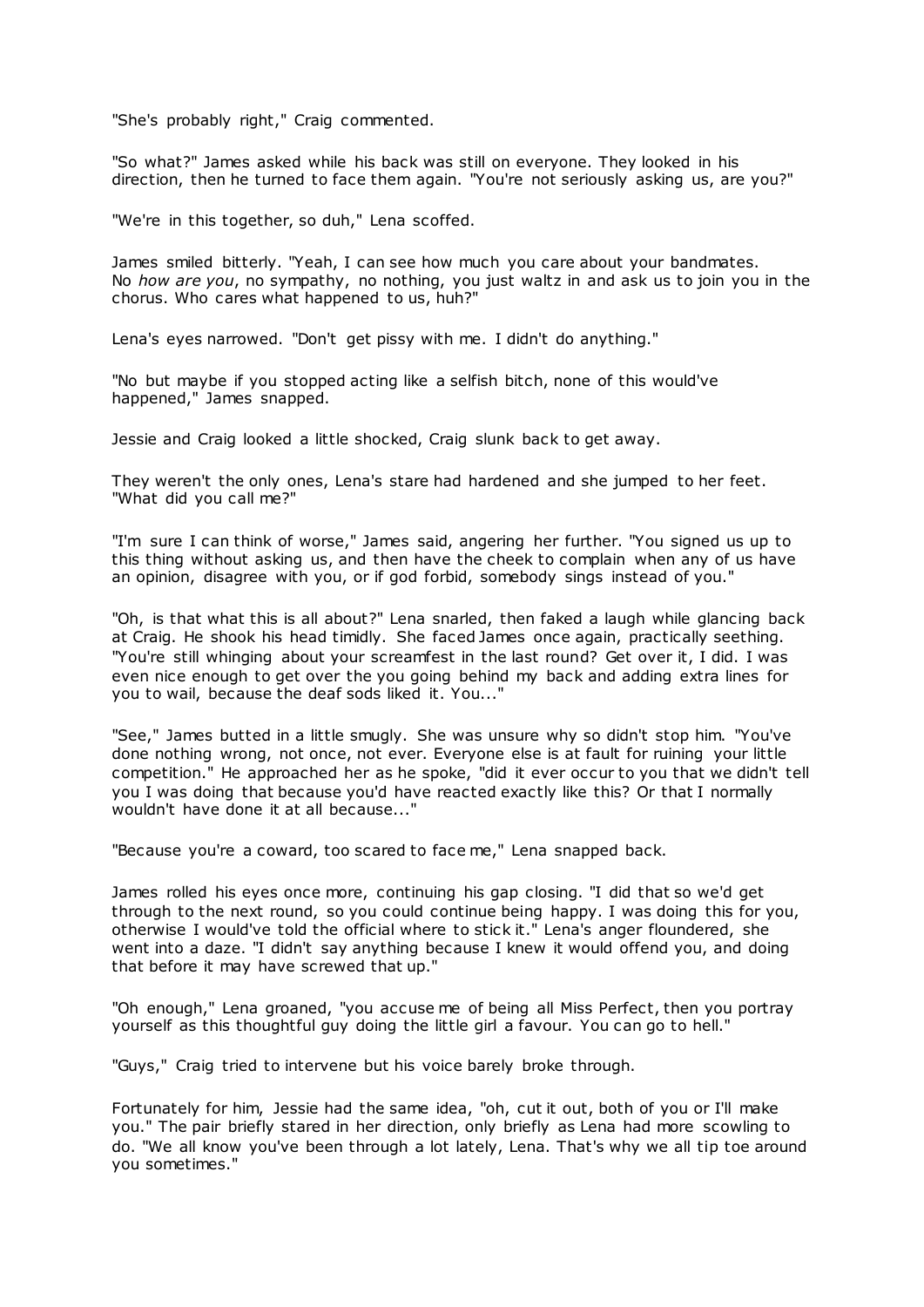"I didn't ask you to!" Lena turned to snap at her.

Jessie's eyes sharpened, "well you don't make it easy to not to, do you? We're your friends, you don't take that crap out on us. You keep this up and even Craig will be put off."

"Hey, what do you mean by *even Craig*?" Craig mumbled.

Lena's body and voice shook, "but, I'm not..."

"You are, or James wouldn't have been doing it too. You know how straight forward he can be," Jessie said.

James pulled a bemused face, "that's a rather, diplomatic way of saying I piss people off on purpose."

Jessie smiled and shrugged, "call it what you like."

"But, I just wanted to take part, do something besides... anything," Lena stuttered.

James sighed, he looked a little apologetic . "I know, we all do. That's why we all worked so hard. I'm afraid that only goes so far."

"What do you mean?" Lena asked.

"You came here to ask us if we should go to the final. Well I vote no. Even if yes wins, I'm not going," James replied.

Jessie stared at him with a slight frown, while Lena and Craig stood around with blank faces, he awkwardly shuffling his feet.

"You can't, this wasn't a vote. We all go or we don't," Lena said.

James shook his head. "You don't need me, you said it yourself. You never know, showing up without a member or three might get the people talking and voting. Also, more lines for yourself."

"Don't be such a prick, she's trying," Craig said bitterly.

Jessie had enough and tried to get up, but still was far too sore to do anything more than turn on her side.

James chuckled derisively, "oh there's Craig to the rescue, he's a little late."

"Oh for..." Craig grumbled, "just leave the vicious little backstabber behind. We'd probably be safer."

James' mood shifted in an instant, his face like thunder he marched around Lena to go over to him. Craig's nerve ran off before he could and he started backing off. Lena hurried to get in between them, firing a warning glare towards James. "Way to prove his point, jackass," she sniped.

"It would be if that was what he meant," James said, glaring over her shoulder in Craig's direction.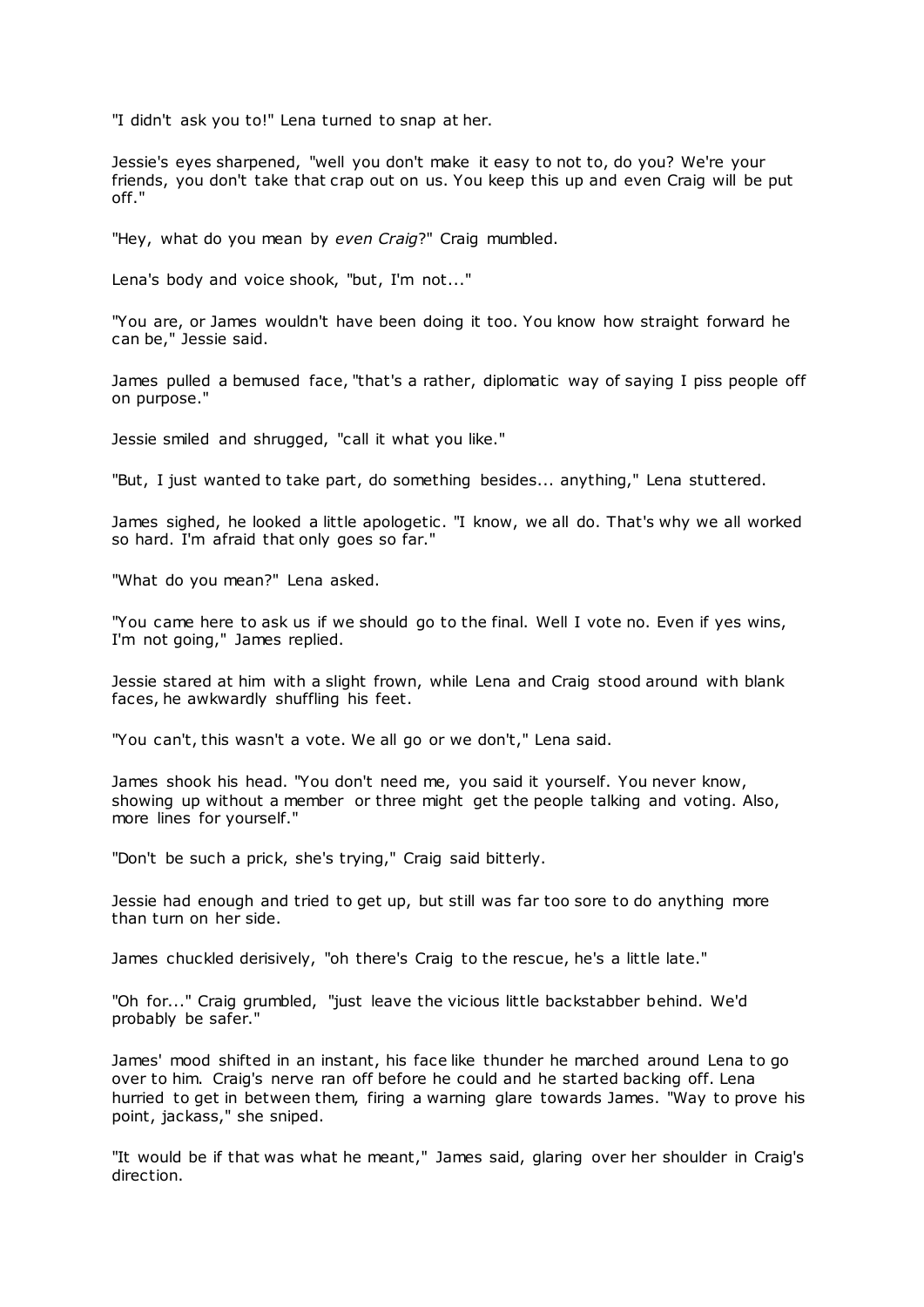A cushion flew over from the sofa towards the three, bopping Craig in the cheek. It got all of their attention, they turned to look and for two of them, quiver at Jessie's staring at them.

"When I get better, I'm gonna smack all of your heads together. Don't think I won't," she growled. All three believed her so they didn't say anything. She fort unately softened her features. "If we back out, that means Pulse, the band that consists of three kids, will have to take our place. Personally, I'd rather go back than subject them to what we've been through."

"I'm not saying we should. Neither band should show up, let them sort it out," James said.

Jessie cleared her throat and eyed him, he knew that meant to shut up. "They hoped we were out because of the cancellation snub..."

"You won't let me live that down, will you?" Lena complained, knowing she'd cue a similar glare in return.

"But we weren't, we came back fighting," Jessie continued with a louder tone. "So they decide to sabotage us in the most disgusting way possible. That's not enough, they chase us through the streets like Neelix did when last month's crop got loose."

Craig's eyes shot wide open, "what? I didn't hear about that."

"Anyway!" Jessie barked back at him, making him duck as if another cushion was flying toward him. "They think they've gotten rid us, they're bloody wrong. If I didn't show up at that final, the people who attacked me and got away with it will smile and think, job done. But if I do and in one piece, they'll not be so smug, will they?"

James took a few steps toward her, looking very worried. "Jess... are you sure about this? After everything they did to you, you're gonna go risk another incident just for the sake of singing a couple of songs in a competition we won't win. I'd understand if there was more at stake here...'

"James," Jessie said sadly, "sorry, but yes. I've come too far to start running away from the bullies again."

Lena nodded with a smile. "So that's two against one, Craig?"

Craig looked around the room, deliberately avoiding James just in case he was deathglaring him. "I'm in."

"But," James stuttered when all eyes fell on him. He shook his head and walked off to the other side of the room again. "I'll go, but only to make sure no one gets hurt."

Craig snorted into laughter, "can you even do that?" He regretted that immediately, his head shrunk into his shoulders before not just James stared at him, but Jessie and Lena too.

Jessie tore her melting Craig gaze away, shook it off and returned to looking towards James. "We have plenty of time, I mean look..." she gestured at herself, lying on the sofa with a blanket over her, "promise me you'll think about it first."

"Do we? We don't have a song, let alone two," Lena said with some worry.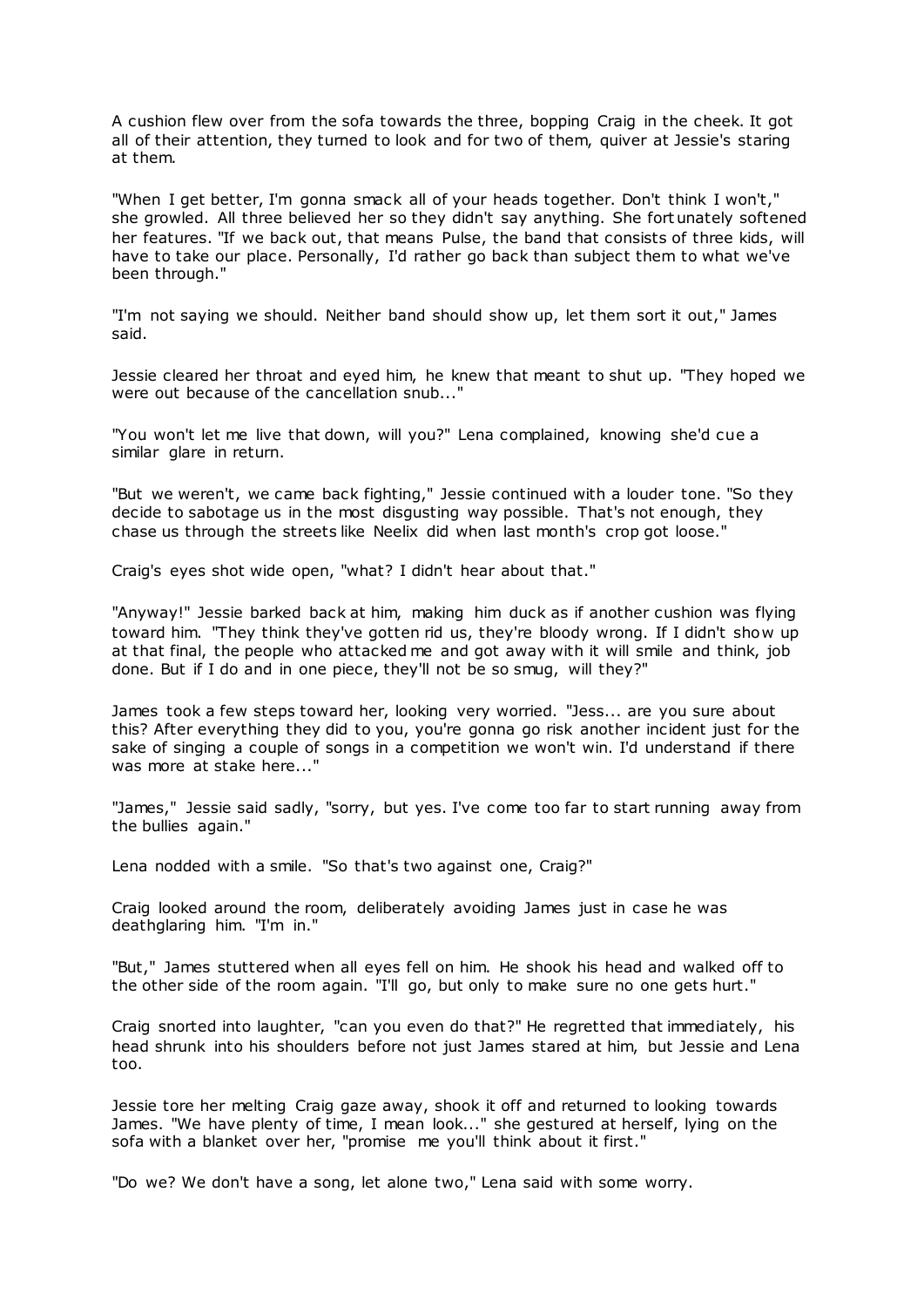"As long as I don't have to jump around or anything, we should," Jessie said, forcing a smile.

Craig perked up, "oh, what about a sitting routine. I heard it was pretty popular two hundred years ago."

James scanned the room, eyes wider in disbelief. He shook his head on his way out into one of the bedrooms. Only Jessie noticed, she gazed after him with a forlorn expression.

Tani wandered into what she thought was an empty Mess Hall, only to find James had beaten her to it, sitting alone at a table and staring at the stars streaming by. She approached with mixed feelings about it.

"This is the last place I expected you to be," she said. James looked over his shoulder at her, then back again. Tani then noticed the couple of empty glasses beside him, and the half full one in his hand. "Or doing."

"I'm not in the mood to be harassed right now," James mumbled, then took a swig. "Or ever."

Tani flinched, but decided to sit down at the table anyway. "I figured you'd be with Jessie after all that."

"She's..." James said before sighing and putting down the glass, "with the others, so she's fine. Figuring out song choices, probably."

"Oh?" Tani frowned. "But you're not?"

James bitterly laughed. "Is it only me that thinks worrying about winning some ego driven singing contest is a *tad* less important than... everything?"

"No," Tani answered nonchalantly, "isn't that the point though? A distraction."

"Sure, it was," James said with little enthusiasm. "Now it's just another day on the job."

"Oh I dunno. I think you guys could easily snag the win now," Tani snic kered. "That'll piss off whoever hated you."

James slowly looked at her without moving his head. "I can't stress how little I care about that."

"Bet Lena does, so Craig will as well. Obviously Jessie," Tani said, her lips curling slightly as she turned towards the window. Still, her eyes drifted back in James' direction, instantly disappointed he'd lost the little interest he had and was getting another drink from the replicator. She sighed irritably. "Seems a little odd that you'd stay behind when there's a good chance they'll get attacked again."

James was in the middle of sitting back down when she finished, he paused for a moment. With a tired groan, he sat back down and made a point to turn his chair slightly so it was pointed further away from her. "I'll still be going."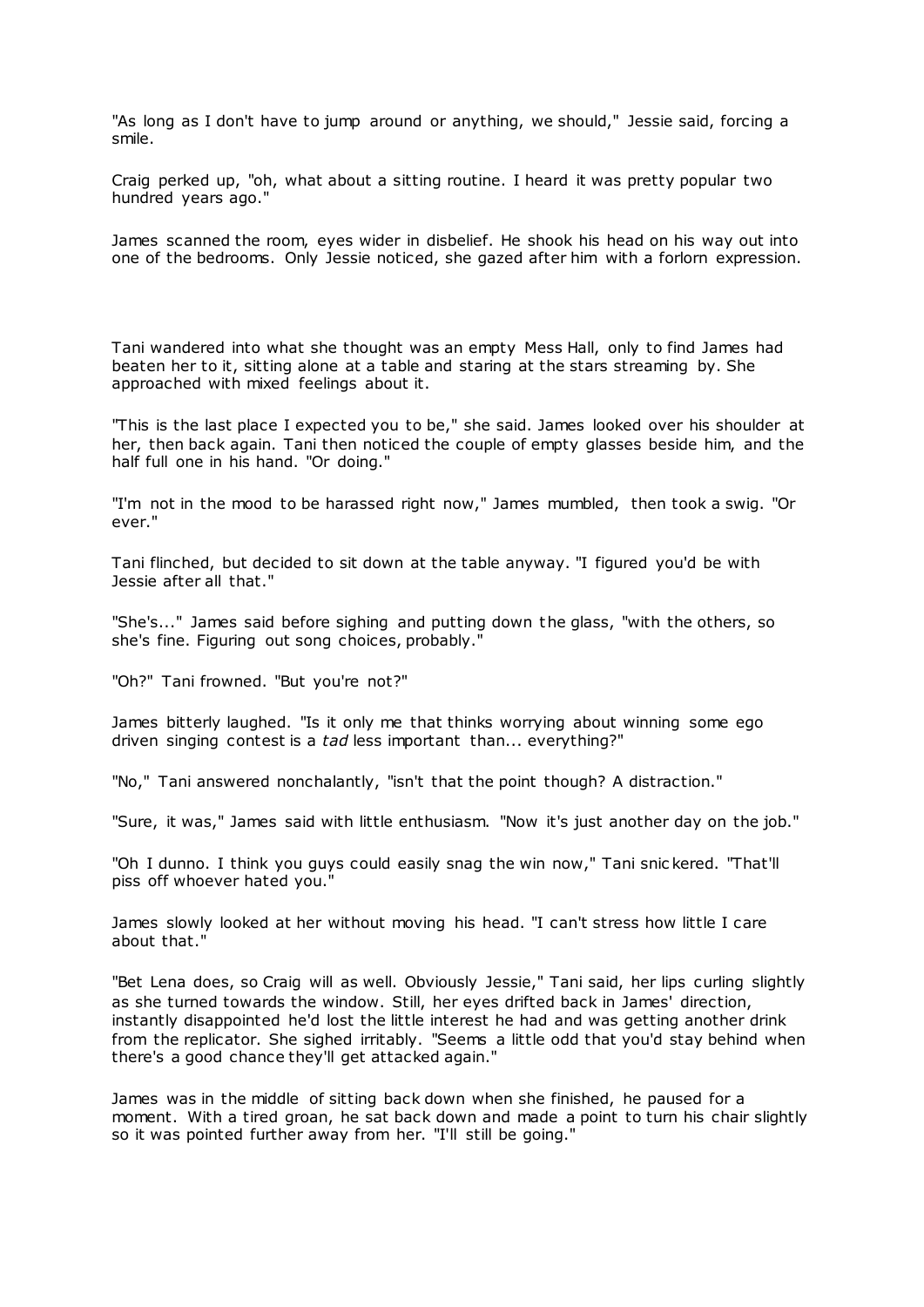"Oh?" Tani teased, then smiled. "Then why not join them on the stage? It makes no sense. They need you for more than your *muscle* you know."

"Right," James pretended to laugh. "Lena will be there, she can do both, and better."

"You have no idea, do you?" Tani said mid-grimace, then she got up in a hurry.

James hoped she was leaving him alone, but she only walked over to the large TV in the corner to switch it on. He left her to her channel flicking, at least until she ended up on a one recapping the competition, which was typically one of Virus's performances. The little oooh sound she made inspired him to get up and escape, nearly bumping into Lena on route.

"There you are. Jess is asking after y..." she said, trailing off when she noticed Tani and the TV.

"Oh, I love this bit," Tani almost drooled.

James shuddered on his way out, leaving Lena behind pulling a disgusted face. "Oh gross Tani..."

"What?" Tani stuttered, turning around wide eyed.

"At least wait until he's not around, or better yet, when you're at home," Lena muttered.

Tani shook her head and blushed. "No, I was showing him..." She looked around the whole room, "where did he go?"

Lena meekly shrugged. "Probably gone somewhere to continue his sulking."

All of the embarrassment fell off Tani's face, leaving only fury behind. "You've got to cut that out."

"Cut what out?" Lena chuckled.

"What else?" Tani scoffed, rolling her eyes. "The jealousy act, it's getting tired."

Lena looked confused for a second, then laughed again. "I'm not acting jealous."

"Oh, so it's the legit kind then?" Tani said, developing a smirk.

It got the response she was after, Lena gave her a deathly scowl. "What? How many times do I have to tell you? I don't like James like you do. Even if I did, you're not the one I'd be jealous of. Not even close."

"Wrong," Tani teased, annoying her further. "You've been special since the day you were born. Now there's someone else who is super strong, can hold a note and has stage presence, only he's not smug about it, has charisma, and didn't alienate everyone."

"Oh god stop," Lena spat out, "you'll make me choke on my non existent drink."

Tani giggled, "he's also wittier, people love that."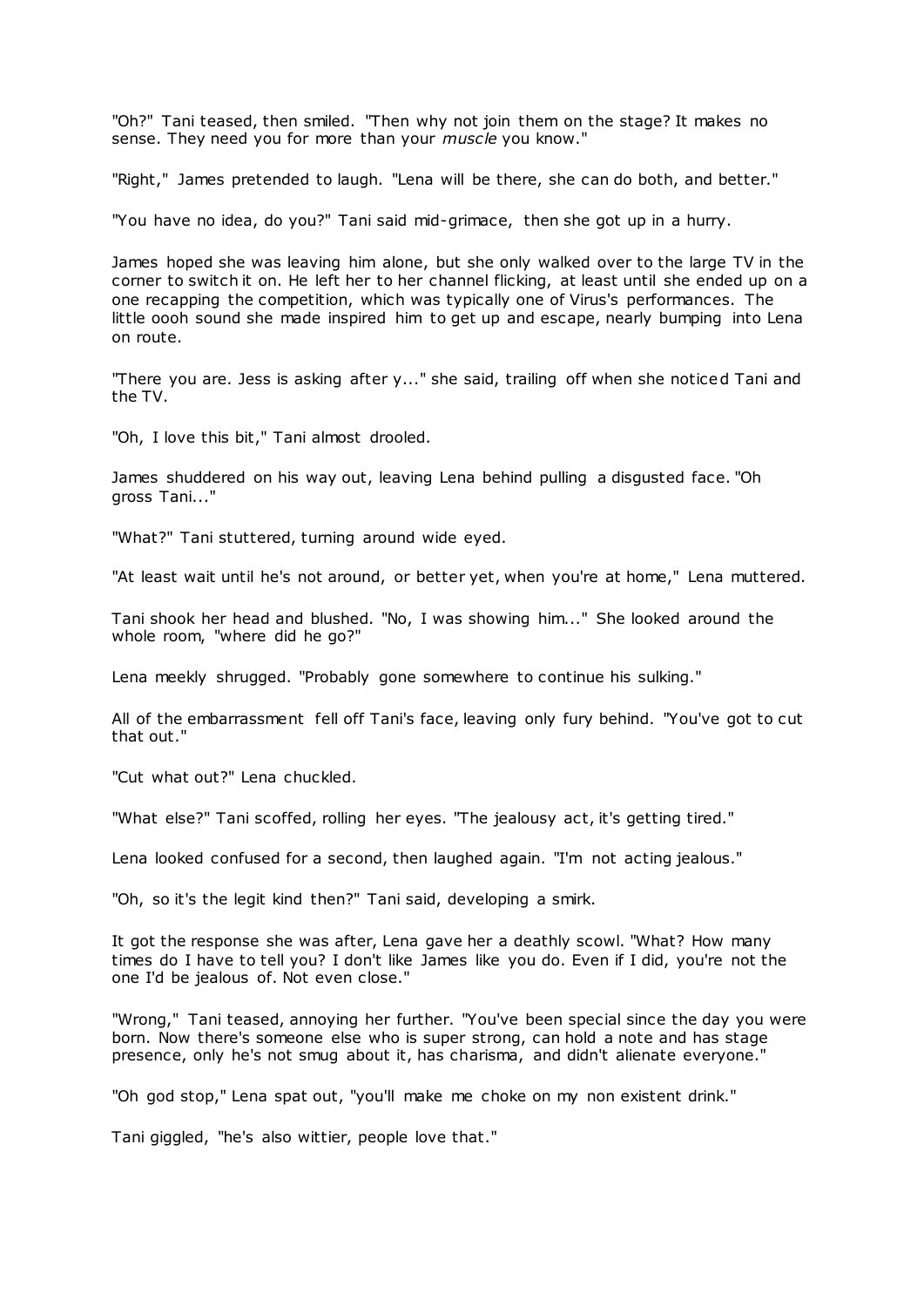Lena groaned in disgust, "you're having a laugh, right? If anyone's jealous here, it's him or he wouldn't be trying to best me at everything. I mean, he was on this ship first..."

"And yet, you're more than happy to let him go when you know full well that his rising popularity will help you win," Tani said. "That sounds a bit jealousy to me."

"Is that what you're doing?" Lena asked, pointing at the screen. She started giggling derisively. "You can't pet James's ego like that. He's only happy when he's got something to whinge about. If the aliens hated him, he'd be the first to volunteer. He's a weird one, a little twisted if you ask me."

"Yeaaah," Tani said slowly, glancing away briefly. "That makes no sense."

"Tsk," Lena spat while walking off, "it's scary that it does."

Tani hurried after her, "so what was it then? His contributions gave your band a little oomph, and it pissed you off because it wasn't you that did it. It's your band right? He doesn't care."

Lena stopped, her shoulders tensing. She swung around, cheeks reddening and eyes sharpening. "He went behind my back and added extra lines for him to sing, cos apparently people liked him. Yeah right! I'd sooner believe that in my previous life I was best mates with Annika, than James even believing something positive about himself, let alone using it."

"You know, I'd die happy if I had a friend who'd do something so out of their comfort zone, to help me out during a rough patch," Tani said wistfully. Lena's face fell. "Not that I have a friend to speak of."

Lena hesitated, she found herself watching the screen. Tani waited for her to respond, but her continued silence left her feeling guilty. "Look, I'm not defending him. He shouldn't have done that without telling you. I've noticed that he's one of the few w ho can brave the wrath of Lena lately, so if even he chickened out back there, that's very telling."

"Why does everyone blame me? I'm tired of it," Lena sighed.

Tani started to stutter, "I'm not, I... If he couldn't tell you his plan, he shouldn't have done it at all. Problem is, you four got as far as you did because you were a team of friends and it showed. Then the big ballad happened." She gestured her thumb, turning slightly towards the screen to check if it was still showing the same performance. The pair recognised it as near the end, as Lena was in the middle of singing a chorus on her own. "Then you weren't anymore. You were full of yourself turning down that concert invite, and for what? To fool people into thinking you and Kiara had patched up, it wasn't even sincere."

"You're wrong," Lena blurted out angrily. The chorus was over, the part of the performance she refused to re-watch was seconds away. "It was fine until his bit. The reaction to it." She cringed when the camera eventually found James on the dark stage and focused on him.

They stood around in silence, with Lena wincing and looking away occasionally. She saw herself briefly flash on the screen with an annoyed scowl pointing upward, it was merely a second but it hit her hard.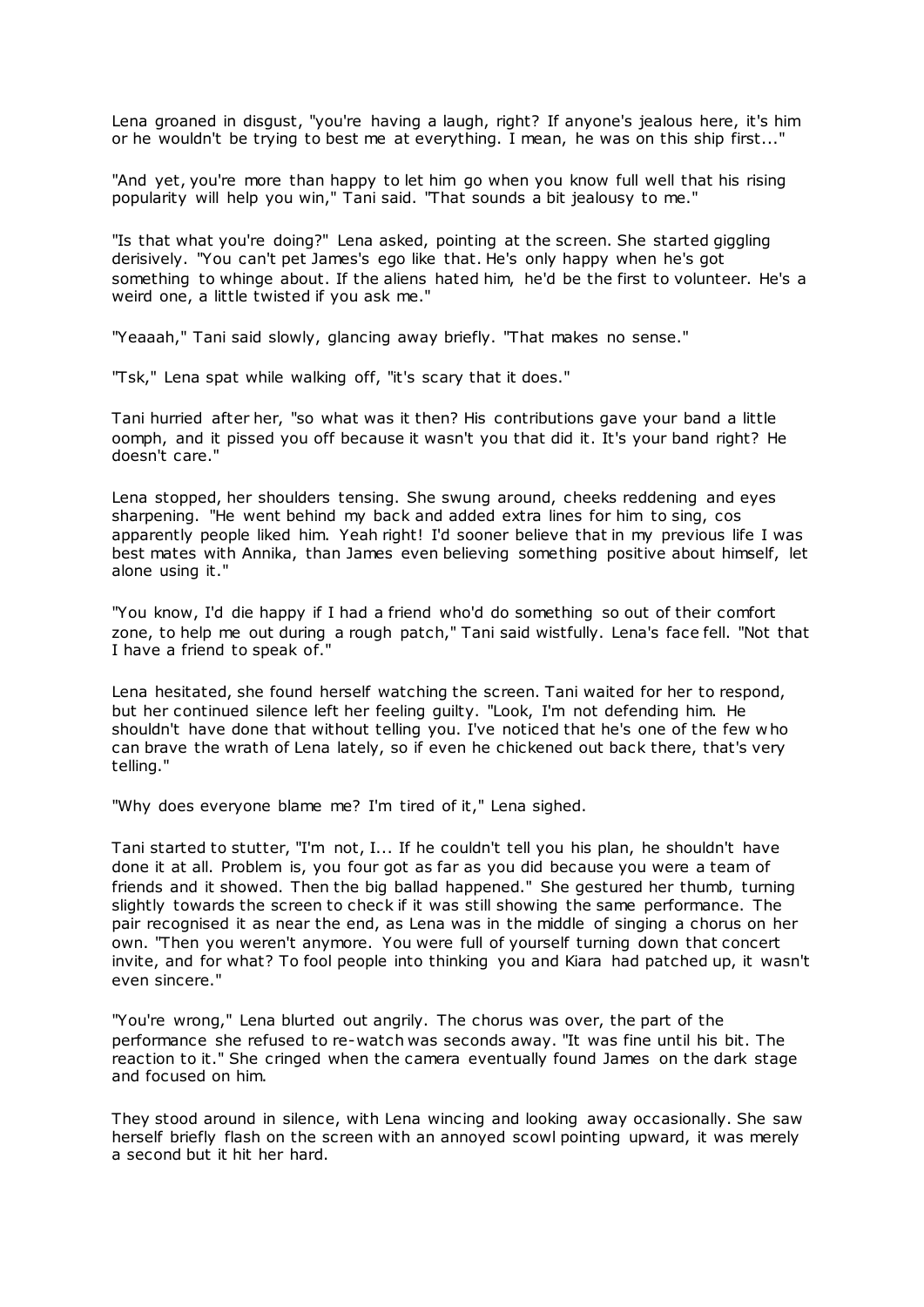Tani waited for the quiet, uncomfortable part to speak up again, "you're both good at what you do. You do even better when you work together. You treated him as the enemy and it all fell apart."

"But he..." Lena stammered, then huffed defensively, "he started it, getting on my case about Kiara." Tani didn't say anything, and yet it still poked at her already sensitive nerves. "Why do you care? You're the one who turned on me because we were hanging out more, you spread those rumours."

"Yeah," Tani said with a nod. "But I've grown and matured since then, I see the truth now." Lena looked at her in bemused disbelief, making Tani laugh. "I didn't realise back then that awkward, no backbone boys were more your type. If I did..."

Lena turned up her nose. "Admit it, you're only saying all this crap cos you want James back on the stage, so you can drool over him some more."

Tani stuck out her bottom lip, widening her eyes innocently. "Maybe. I am pretty selfish."

Lena laughed lightly, "at least you admit it."

"I told you," Tani said, laughing too. "Grown and matured."

They both laughed until they noticed the streaming stars slowing down. Lena felt a sudden knot in her stomach.

*"Chakotay to all senior officers, and Lena, please report to the Conference Room."*

"Lena?" Tani sounded worried as she stared at her old friend.

Lena shook her head almost timidly. "You're right," she said in a hushed voice. Tani frowned, unsure what she meant. "I should return the favour," Lena said before walking outside.

Tani blinked rapidly, "huh?"

### **The Conference Room:**

Everyone sat in silence, engrossed in the footage of protesters screaming at one another, brandishing signs, chanting outside a building that looked like an arena. Judging from the little light and the white sparkling ground, they had chosen to do this during a chilly winter night. Many of the table occupants felt uncomfortable about it, and yet still couldn't tear their eyes away.

*"We've never seen a reaction quite like this,"* a reporter said as the camera moved to the right to capture a fight breaking out. *"How can a harmless, peaceful competition turn into such a violent, disgraceful show of events? A lot of people are calling for disqualification, while others are torn over whether to cancel or postpone the festivities."*

The shouting was getting so loud, Chakotay felt he had to turn the volume down a little.

*"Breaking news!"* the reporter shouted. *"The tour are arriving. We go now live to our orbital cameras. Now remember, be civil folks."*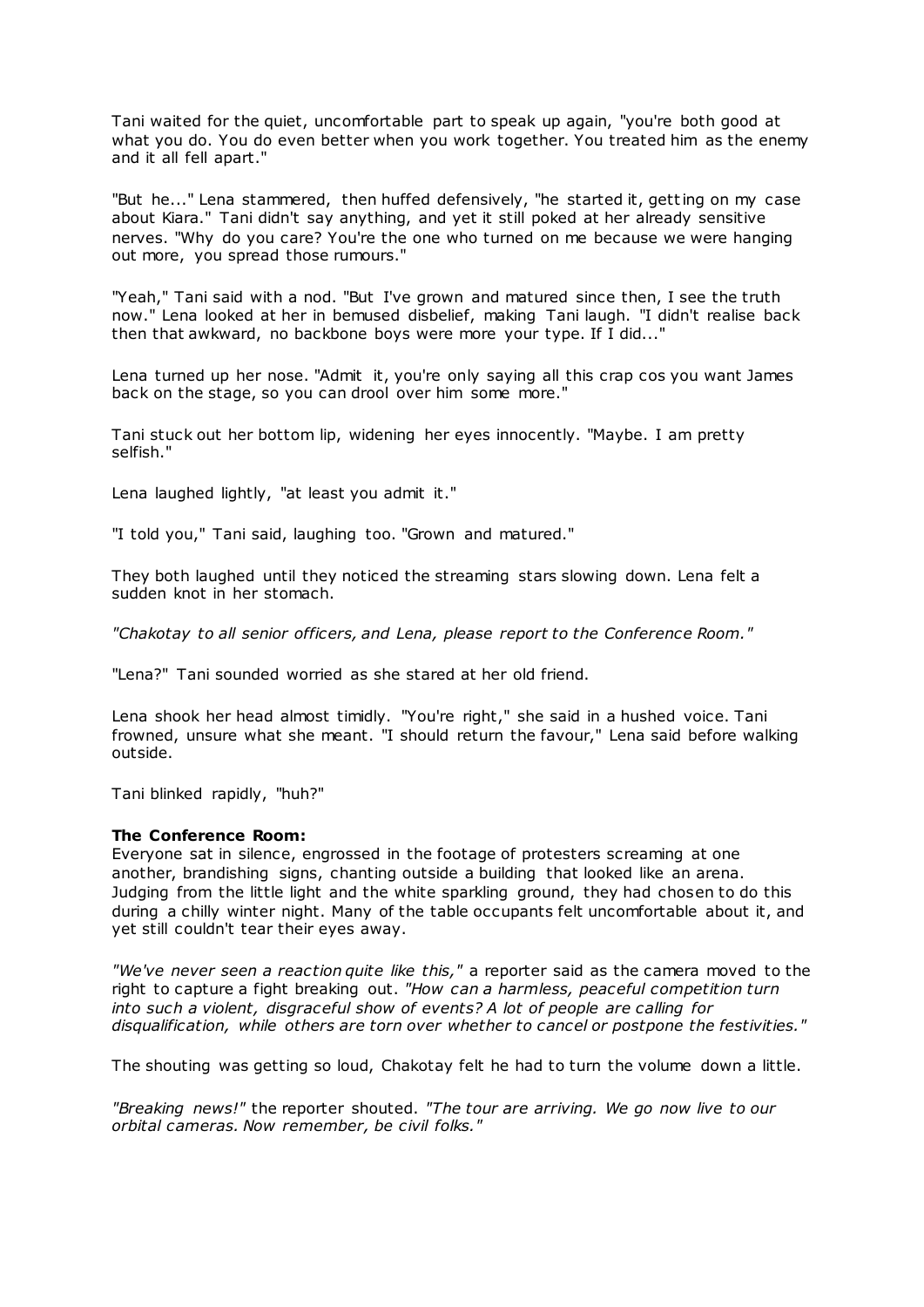Most of the room held their breath, a few divided their attention between the wall panel screen and the window as they dropped out of warp. The mixture of cheers and jeers that erupted seconds later did nothing for the sour mood already in the room.

*"Amazing, the atmosphere here is tense and electric . No one knows what will happen over the next few days. One thing's for sure, we're in for one hell of a show. If you've been living in your cellar the last few weeks, you'll be wondering 'just how did this happen?' Well, lets take a look, shall we...?"*

Kathryn touched a little panel beside her to turn the wall screen off.

"That's a no," Tom glumly said.

For once no one scolded or glared at him for breaking the silence.

Kathryn shook her head, "yes... lets talk about it." Nearly everyone looked on, shocked. "But I want to hear it from you." Her eyes pointed towards one corner of the table, the occupants there grew increasingly uncomfortable.

"I just want to state on the record, that Tom told me it was an arranged interview, and I didn't know," Harry stuttered.

Tom glared at his friend, "gee thanks!"

Craig was unfortunate enough to be sitting in between them, he shuffled on the spot awkwardly while clearing his throat. "Ok, now I know why no one wanted this seat."

Kathryn drummed her fingers across the table and loudly too. Most of the room tensed in anticipation.

"It worked, didn't it?" Tom blurted out, "they're angry, and so they should be. My video did that."

"What, you mean that mixed angry crowd waving obviously alien banners we can't read, fighting between each other," Chakotay said. "Yeah, good job Paris. Everything will be fine."

Tom winced as he stared down at the table. "At least it's indecisive now, whereas before they all hated us."

"I'm sure we can all agree that our little competitive holiday is over now," Kathryn said, prompting dismayed and worried stares her way. "You don't honestly expect me to allow one of the bands to go down there for some silly music contest. Either way, I'm sending one of my precious girls into that bloodbath and that's not happening."

"Is it really a question, which I mean?" Neelix asked. "Last I heard, Jessie's still recovering and James..."

"He's fine, I asked Jessie to call me when he went to sleep. I dunno why he was so stubborn about his leg being fixed," the Doctor grumbled.

A lot of the table glanced around anxiously. Kathryn cleared her throat aggressively.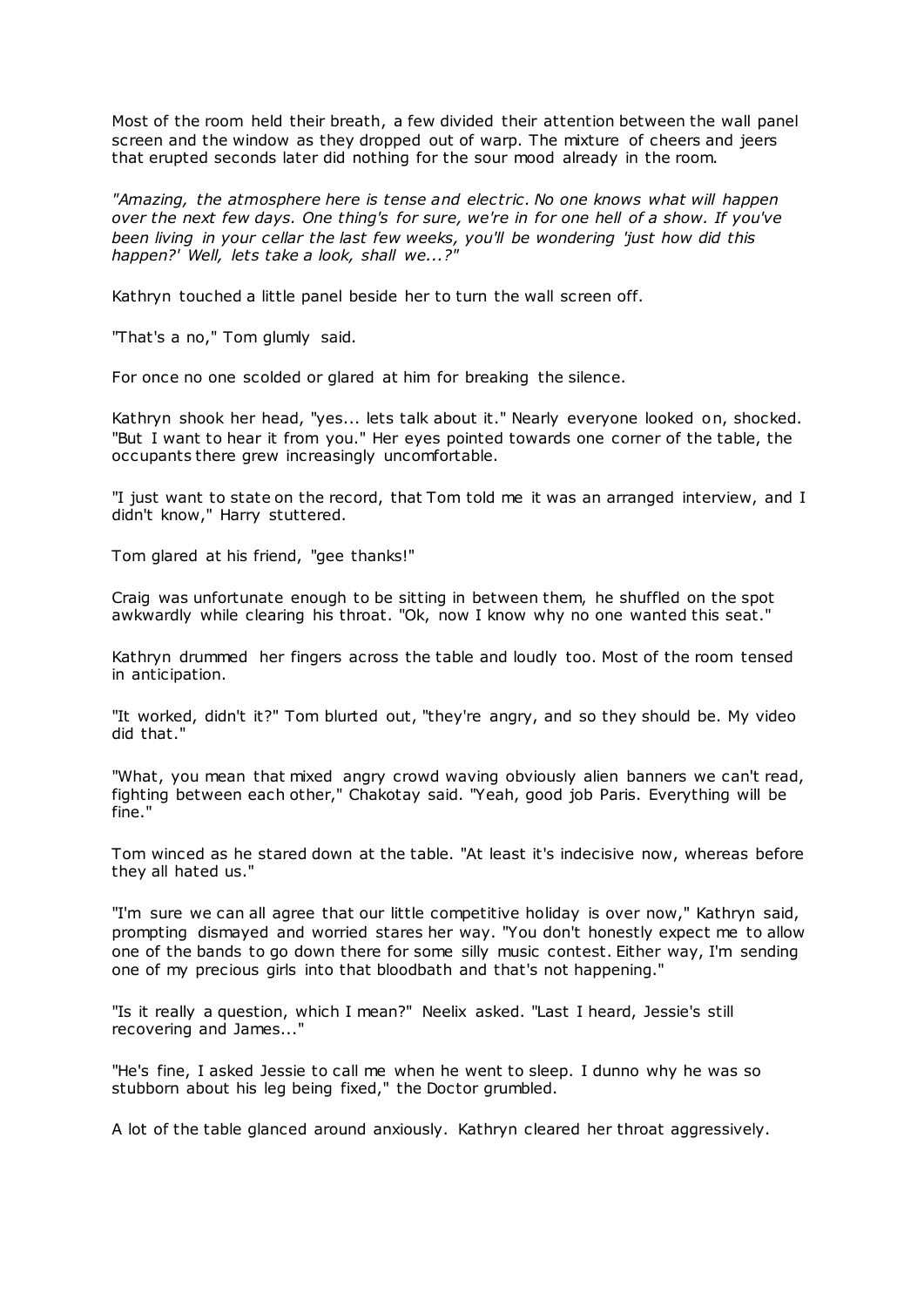"I've been informed that the security has been ramped up and we're allowed to bring our own, regardless of who we pick," Chakotay said.

"I'm not so convinced, there is no discussion here," Kathryn cut in, staring daggers into him.

"So why are we here?" Neelix asked.

B'Elanna growled in his direction, "that's a good question. I thought for a moment we were seriously discussing whether or not to send my son to a planet where he could be hunted down for sport just for getting a lyric wrong."

Kiara folded her arms and shrunk down in her seat, glancing off to the quieter side of the table.

"Captain, it is not often that I agree..." Tuvok chimed in.

"Oy," Kathryn barked before he could finish.

Of course his eyebrow shot up, "however I agree that the risks outweigh the gain in this matter. We should depart during the concert so to avoid further incident."

Chakotay seemed puzzled, "but what happened to your investigation into the holographic sabotage? Surely that would tell us just who is gunning for us, then we can prepare accordingly."

"Inconclusive Commander. The technology involved is shared amongst the factions. My investigation only excluded us and the Ligers," Tuvok answered.

"Please," B'Elanna scoffed, "it's very clear to me and anyone with a working braincell at least, that the ones behind it were not the hosts. However a vast majority of them were involved in the attack. We can't trust either of them."

Kathryn glanced between her and Tuvok, until she finally noticed her daughter almost nose level with the table. "Lena?" She noticed her eyes twitch but not in her direction, "sweetheart? I understand my decision will have upset you, but..."

Lena's eyes pointed toward her gradually. "I'm not."

Neelix smiled cheerfully at her, "oh, is that so? Perhaps tuck in that lip, it gives you away."

"What?" Lena tiredly said. She sat up only a little bit so she still looked slouched and disinterested. "I agree with mum. Going down there after everything, it'd be selfish."

B'Elanna's eyes and face hardened, "but sending your daughter in your place isn't? I've heard it all now." Kiara flinched and looked up.

"Torres," Kathryn warned.

Lena shook her head, "I never said that."

Chakotay sighed, hinting at B'Elanna to leave it. "Is that what your bandmates want?"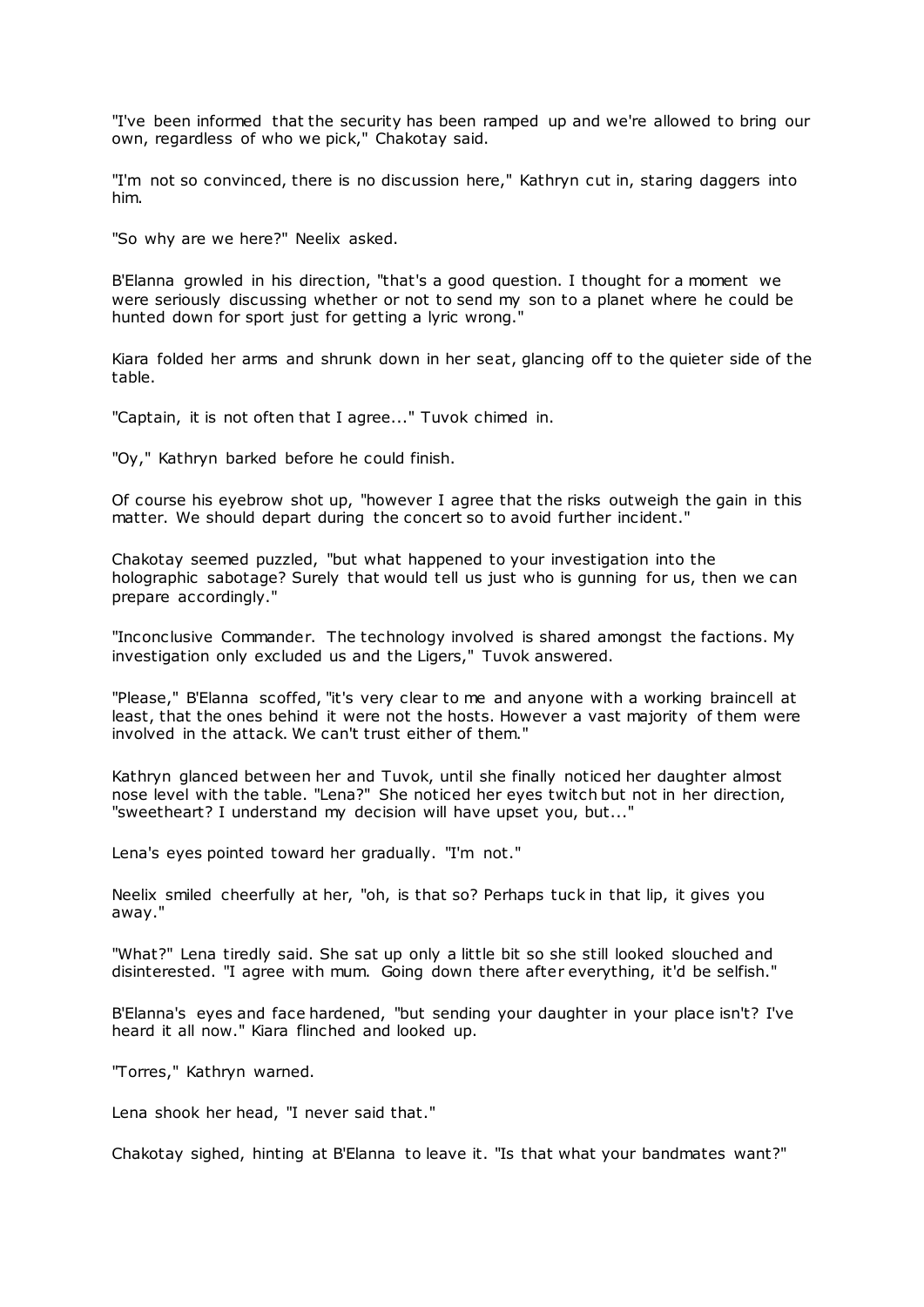"Sorta, one anyway," Lena mumbled. "Me too now."

"What?" Craig was taken aback. Lena only turned her head part the way in his direction. He meanwhile looked around, deliberately avoiding Kathryn just in case. "When did this happen?"

"It's like I said earlier; we're either all in or we're all not," Lena replied. She lazily gestured to the wall panel, "we've done this. I don't want to make it worse."

Kathryn's features softened as she stared at her sullen daughter. "No, you didn't. It's clear these people were already on tenterhooks if a street fight could set them off."

"But it wasn't," Chakotay chimed in. "We're caught in the middle, sure, but the fact is the two stronger factions treat this peaceful competition as a battle one of them must win. One clearly tried to cheat at it, and we don't know if this has happened before. The factions that never win would be annoyed too. This was going to happen someday even if we didn't show up."

"Yes," Kathryn nodded, "and we shouldn't provoke things further."

Craig nervously drummed on the table as his mind raced. Kathryn looked like she was about to dismiss everyone. "Wait!" He got many bemused stares in return, as well as Kathryn's hardened stare. "Question. If this whole thing is a huge pissing match between Yuma and Nutropa, what would happen if their only competition dropped out?"

"They said they usually cancel when that happens, but it'd escalate tensions this time," Tom glumly replied. His eyes lit up further, "so doing nothing is going to make things worse."

Kathryn growled while rolling her eyes, "oh don't start making sense, it gives me the creeps." Craig and Tom both weren't sure who she meant by that, so assumed it was the other.

"Not really. It sounds like we're risking provocation no matter what we do," the Doctor said.

"Lena?" Craig said curiously in Lena's direction. She responded by staring at the table. "I don't know what James has said to you to change your mind, but..."

"He didn't," Lena mumbled.

Craig was put off for a second, "well, either way we can do this without him."

Tom laughed nervously, then stared at him with pity. "Can you?"

"Oh for god's..." Craig grumbled very irritably. "I'm tired of the kiss ass crap that's going on here. You may be afraid of him, but I'm not." A few people laughed to themselves, he ignored it. "That's not what this is," he stammered defensively. "I've watched the aliens' TV shows too, and all he brought to the band was tension and a lot of violence. I don't know why you thought filming him threatening you two would endear him to them, anymore than him flattening the crowd and intimidating other camera crews. We're trying to calm things, not make it worse."

Harry sheepishly nodded in agreement, "yeah, I did wonder if that was such a good idea." Tom shrugged his concerns off.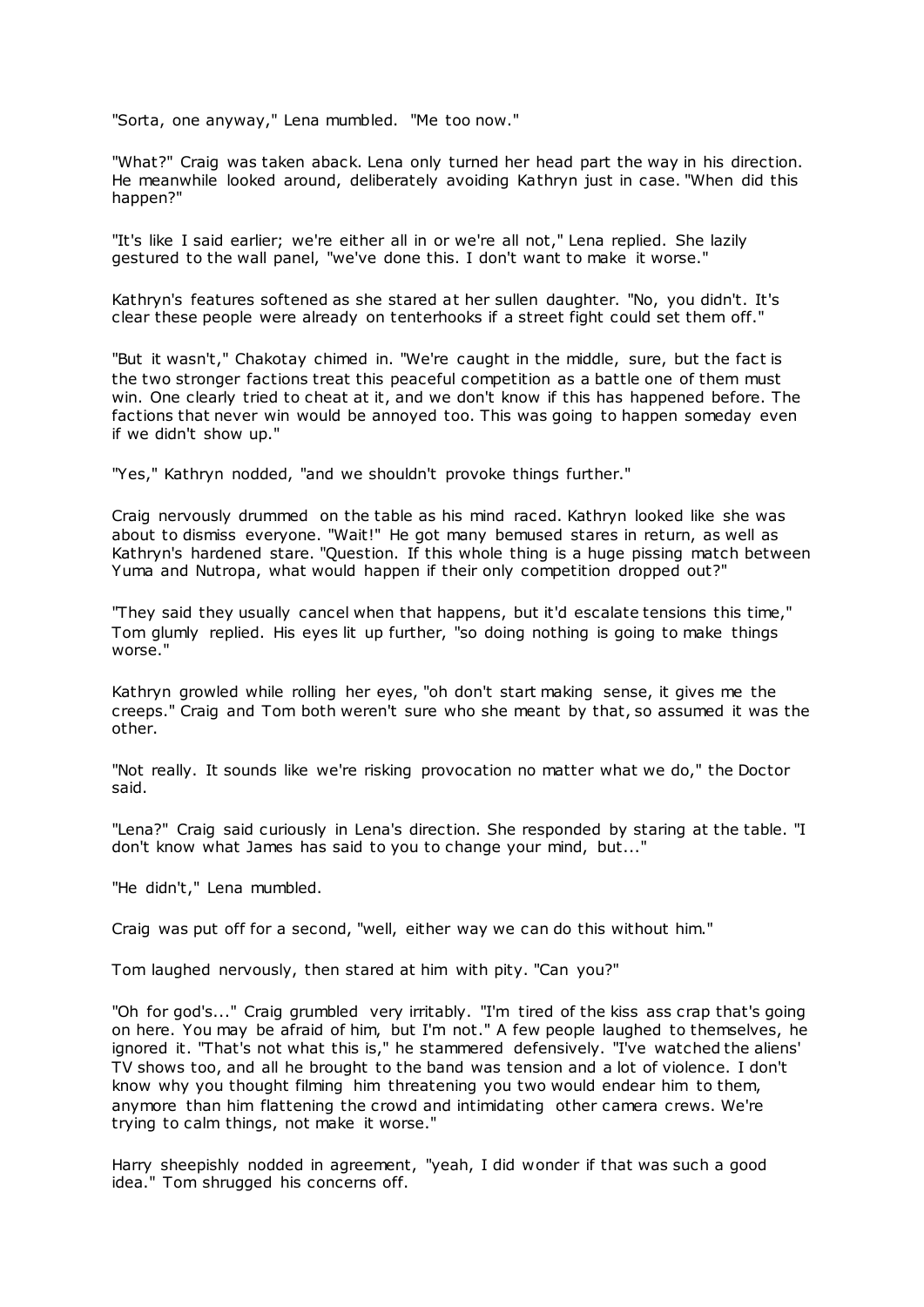"I was the one who they hated, I just wasn't there," Lena blurted out angrily. "I threatened the Rhythm guy, I cancelled on the Jailbreakers. All because I wanted to win instead of Kiara." Kiara watched her with a neutral expression. "Jessie and James were attacked cos of me, these people are fighting cos of me. Whatever it takes to fix it, I'll do it, just tell me what..." Lena stuttered, trembling while getting some tears in her eyes.

Kathryn got up to walk over to her daughter and put a comforting arm around her shoulders. "I wouldn't do anything unless all four of you are onboard, it's your decision. We'll support you whichever."

Lena peered up at her, squinting her burning eyes. "But, James would never agree, so what's the point?"

"Oh I dunno about that," Tom smiled sneakily. Most of the table stared at him, some curiously. "I've known him longer than you, and one thing about him has always been consistent. Apart from cruelty to Tom anyway." Harry snickered a little too loudly, Tom narrowed his eyes at him briefly. "Anyway, if you want to get him to do something, all you have to do is pretend it'll be dangerous for people if he didn't. He'll be all *oh no, I suck too much*, but he won't be able to help himself."

Kathryn stared blankly at the helmsman for a while, he struggled to maintain his resolve. "You come up with the stupidest crap sometimes, you know that?" Tom withered and shrunk down in his chair. Yet she smiled warmly, "and yet sometimes, you have a point." Tom brightened up, though thought about pinching himself just in case he was dreaming. "Just try to tone the convoluted, I'm so funny, rhetoric from now on."

"I only learned from the best," Tom bitterly mumbled very quietly.

"What?" Kathryn snapped anyway.

Tom panicked, "I said I'll learn from the best." Kathryn bought it thankfully and smiled again.

Kiara shook her head. "So what if that doesn't work, what then? I'm not taking Lena's place, no way. I'm still getting grief from the last time I was accused of it."

The majority of the table froze in horror.

Jessie waited twice as long as she expected to, it gave her a chance to finish her hot chocolate. Once that was done all that was left was silence, so she looked around to check on what James was doing, only to find him still staring at the PADD she gave him. Only then she realised he was only staring in its general direction. "Well?" she asked and waited.

James was a few seconds away from getting a cushion to the head when he handed the PADD back to her. "That's putting it mildly."

"Oh?" Jessie raised an eyebrow quizzically. "So you were reading the lyrics, and not pretending to?"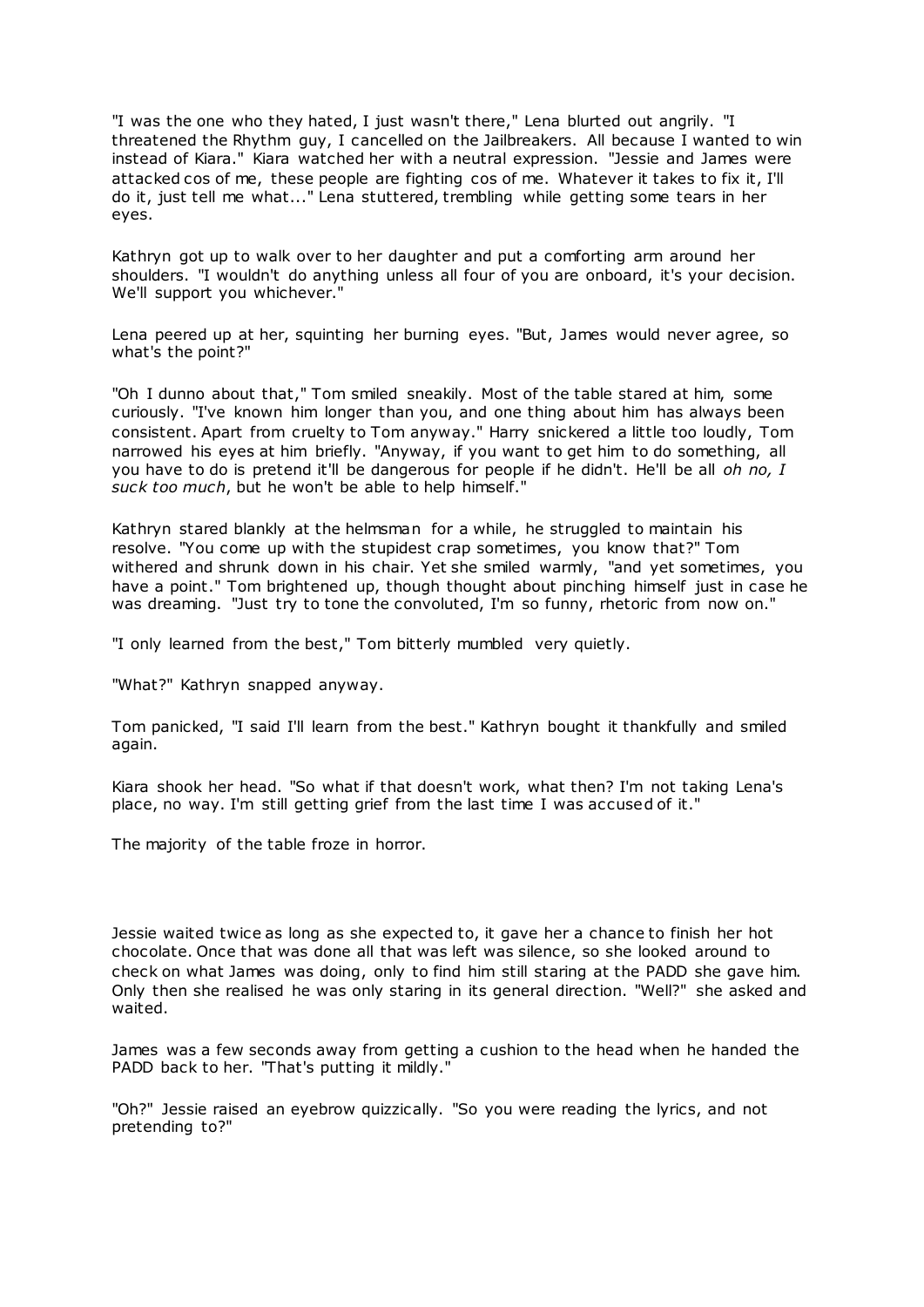"Well," James sounded hesitant. He turned to her looking a slight sheepish, "I read the first line."

Jessie faintly laughed, taking the PADD back to put on the table next to her. "We can't go back with a defiant, FU song but we can't not do a related one either." She got a disinterested mmhmm in response, prodding her slightly. "The second one I suggested, it's subtle I think, but it's missing something."

James sighed as he leaned forward, covering his eyes with his hand. "Jess, I can't. I'm not doing it. For me, it's not worth it."

"It is for me. I don't want to play the victim any longer," Jessie said. She gave him a smile that was sweet and yet sad at the same time. "I know you, you'll change your mind for my sake."

"Ohno, no, that's cheating," James complained as his hand slid down his face, then dropped onto his lap. "Please don't ask me like that."

Jessie's smile dropped, a frown quickly replaced it. "I'm not. I'd be lying if I said I didn't need you up there with me. I couldn't have done all that if you weren't by my side, holding my hand. But still, I don't want you to go because you think I need protecting, or to make me feel better." James glanced across at her. "Well anything other than because you want to, no one else."

"Then why?" James questioned, with a confused eyebrow raise.

"I know you said you did all this just for Lena, so she could be distracted from and forget about all her problems for a few weeks," Jessie said in a hurry. She grimaced and shook her head. "It feels like that's what you wanted too, but then you had to be you again for all eyes to see." She laughed from the distorted face he was pulling, and what she was thinking. "You'd do whatever on stage, even flirt and not bat an eye. But now that people have seen the real you, you're too embarrassed to show your face again. It's funny."

James still looked confused. "What do you mean by the real me, or having to be me. I wasn't acting."

"I mean the first, no only person who bothered to try and help save the hanging girl before we knew she was a fake. *Little* things like jumping in front of an angry mob, searching an unfamiliar town with a broken leg and concussion to find someone. The man who defended his baby son and girlfriend from creeps filming them," Jessie said. James' eyes widened in her direction, she smiled in response. "Yeah, it's been on a few of their shows."

James groaned, "great."

"I know, I looked all pasty, my hair flat and all over the place, that awful Sickbay gown, ugh. You tried to stop people from seeing that, so I appreciate the heroics," Jessie said with a little smirk.

James couldn't help but laugh. "Anytime."

"I know you don't. That's okay. You'll be remembered by these people no matter what you do," Jessie said, faking a sad sigh. James watched her as she turned her head towards the planet. "I just hope that's not all they remember you for."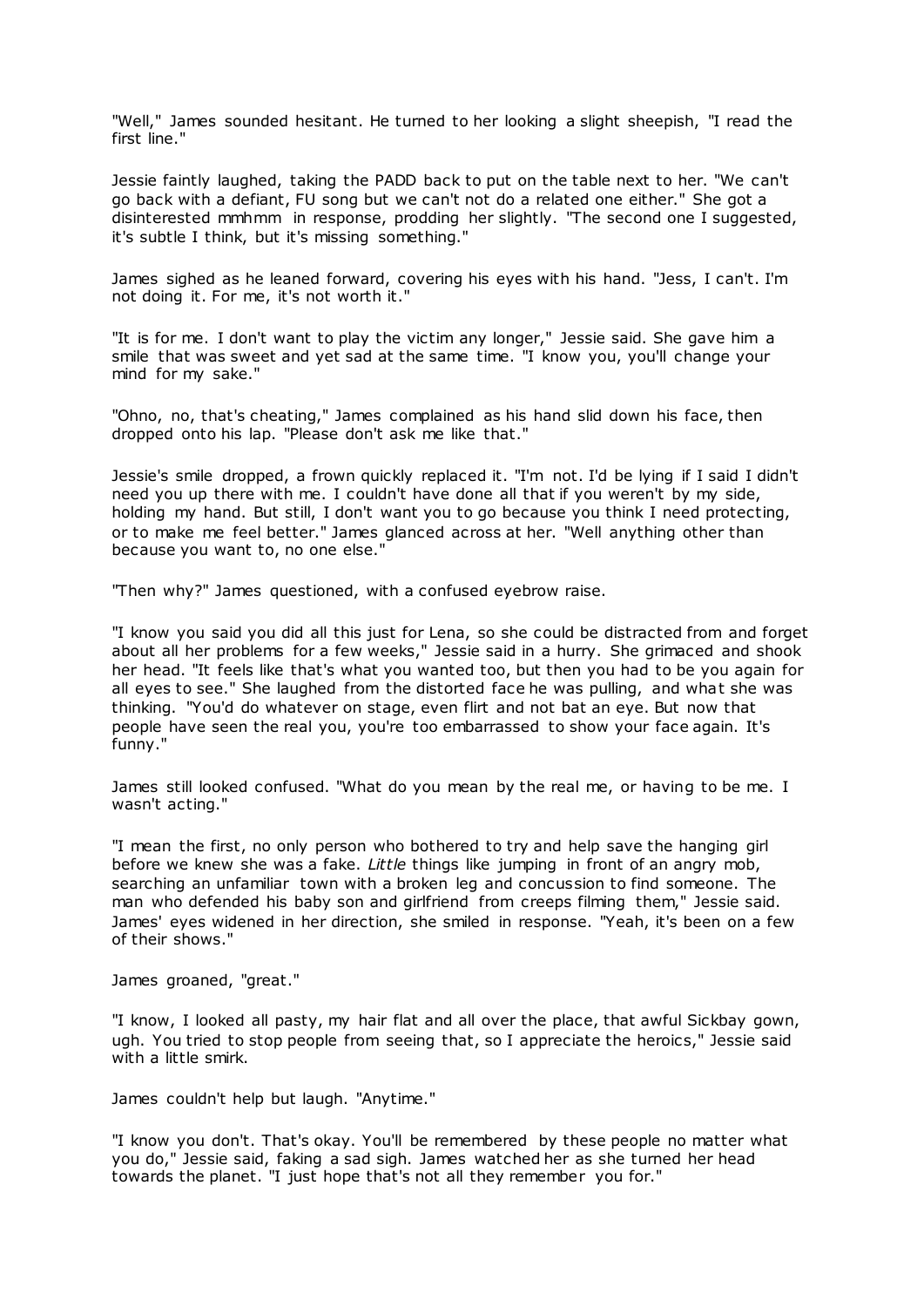"You know, it's not really *doing this cos I want to* if you put the idea in my head," James said.

Jessie pretended to look surprised back at him, "what idea?" James leaned over to give her a soft, brief kiss. "Hmm, I like it but it could do with more details. Essay length."

"A compromise," James said, reaching across to pick up the PADD again, "two songs length."

Jessie laughed while shuffling a little closer. "Two songs? You certainly know how to spoil a girl," she teased while bumping her arm into his. He turned his head in time to see her nuzzle into his shoulder with a warm smile. "At least we'll definitely win."

James looked confused for a moment. When he got it he had to laugh with her. "You're still sorta talking about the kiss, right?" Jessie attempted to nod without moving, smirking all the while.

Lena paced the length of the mostly empty Conference Room, while the only other occupant sat staring at the table. "So let me get this straight. No matter what I do, I'm wrong huh? I decide to go on with Jess and Craig and I'm labelled selfish. I back off, take the blame and I'm..."

"No that's not..." Kiara tried to interrupt her. "This band stuff, you know why I did it. I didn't expect for it to last this long, and I got caught up in it all. I should've been out long before the semi's."

Lena stopped at the head of the table by the window, staring at her blankly. "What are you talking about? You earned it, and I can't say anything about changing lyrics to take the mick out of someone. I'm not a *hypo*."

Kiara smiled cutely, resisting a laugh. "Thanks but, we're not the same anymore. I'm not you, you're not me. You can quit if you'd like, but I'm not taking your place."

"But..." Lena protested with a lost look in her eye.

"Besides, the Lena I used to know would have loved the idea that Virus got to the final, even when lots of people hated them. She'd go into that final guns blazing. For me, the thought of it is terrifying. The whole thing was scary, I don't want to do it again. As I said, I'm not you so I'm going to stop trying to be and be me. It's better for both of us."

Lena laughed, then mockingly frowned, "stop sounding so grown up. You're making me look bad."

"Of course, that's my job now isn't it?" Kiara said teasingly.

"Oh don't think you're getting off that easy now, you little headache," Lena said in jest, or at least Kiara hoped.

She pretended to look offended anyway, "little what?"

"Hey, it's a massive up or downgrade from migraine," Lena smirked.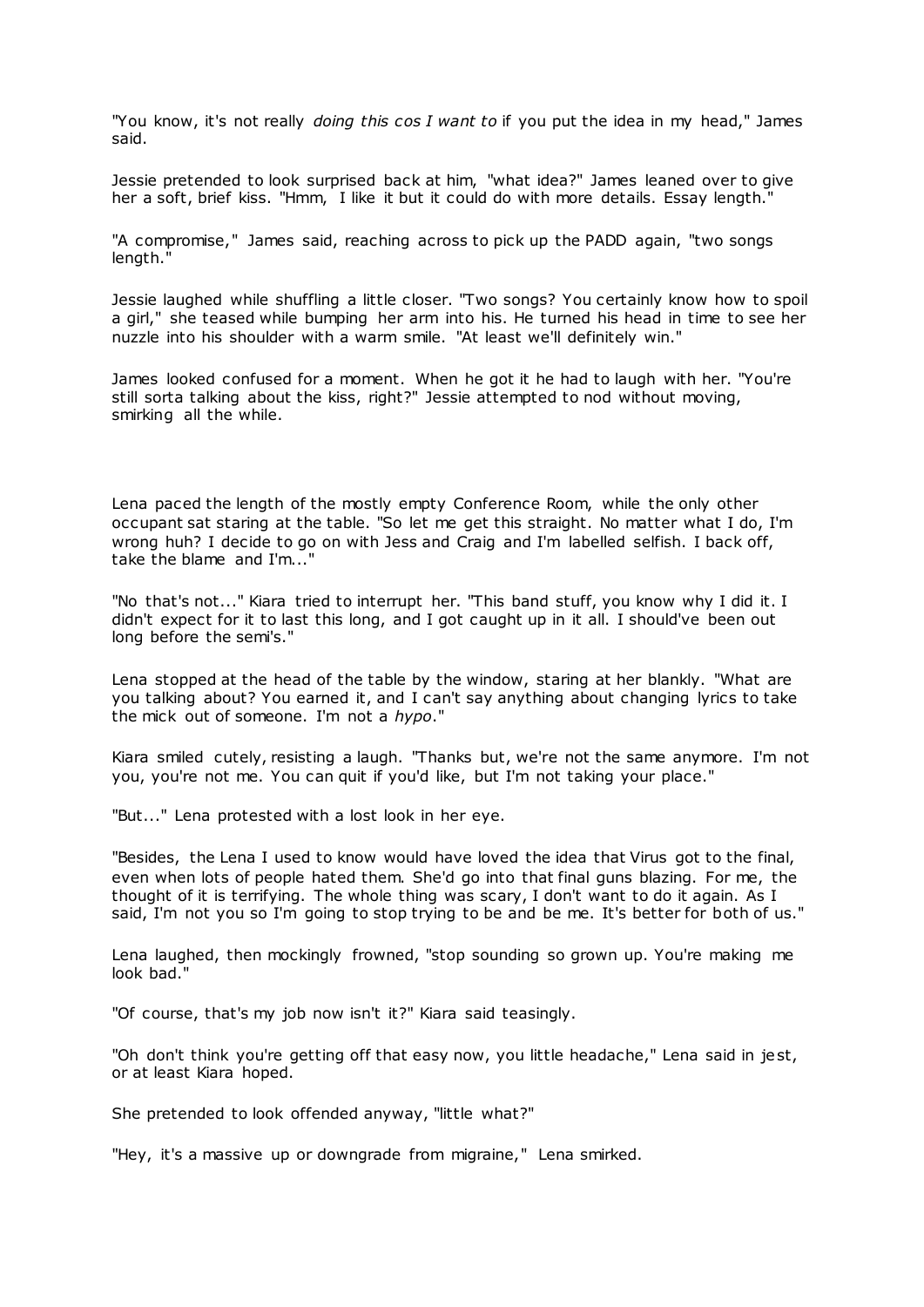Kiara giggled as she shook her head, "well, why not. It runs in the family." Lena pretended to scowl back. "Okay, so why am I not getting it easy?"

"I need a favour," Lena answered.

*"Tonight's the one we've all been waiting for, all year long, and yet the mood tonight is sombre. Bitter. Our 98th tour comes to end here on Yuma, and it's certainly one for the history books. Three bands, three different representatives. For the first time since the changes, we have a visitor from not just outside the system, but outside our quadrant in the final, up against Nutropa and the host planet. We all hope that everyone can put the last few weeks behind us and focus only on the music ."*

The shouting amongst the cheers echoed around from the front of the building to the heavily guarded back entrance. Each Voyager or Liger audience member stood in a line going to the door, waiting for the next person to be escorted to their supposedly secure seating area. No matter where they looked, there was a screen broadcasting the same opening show on the side of a building. The volume from it blaring all around the city, there was no escape for anyone not interested.

*"We know Jailbreakers and Rhythm are our home groups this year, vying for the much sought after trophy, but our third act has still not yet been announced to the public . Will it be the original choice Virus, or their wild card Pulse, both of them representing our Federation visitors."*

*"That's right. It's a closely guarded secret due to the hostilities over the last week,"* this time the female host Eylene spoke. The shot focused on the both of her and Jepp.

Kathryn rolled her eyes in disgust. "We hope we can forget about all the crappy things we've done, oh by the way, here's a reminder we did those things. Idiots."

Chakotay couldn't resist sniggering since his back was to her. She heard him though and scowled.

*"Even if Virus are chosen as representatives, it's not known if they'll be the usual four piece. There have been no announcements about half of the band's recovery, only rumours. The most popular one is one member quit, while another claims the injured party have been replaced. Again that's if Virus are showing up at all. I guess we'll find out soon."*

Only five were left in the queue to get inside. Once B'Elanna had gone in, Tom was next. Kathryn pushed in to gently pull on his arm, still giving him quite the fright. "You did remember that you were supposed to park in the VIP bay, right? Just in case."

"Duh, like I'd forget," Tom said confidently. As soon as he was ushered inside his eyes widened.

*"Now as most of us know but our guests don't, each group must choose two songs. This time with no theme restrictions. However..."* Jepp paused for dramatic effect. Meanwhile Chakotay was next to go inside. *"Both are sang back to back, conjoined into one performance."*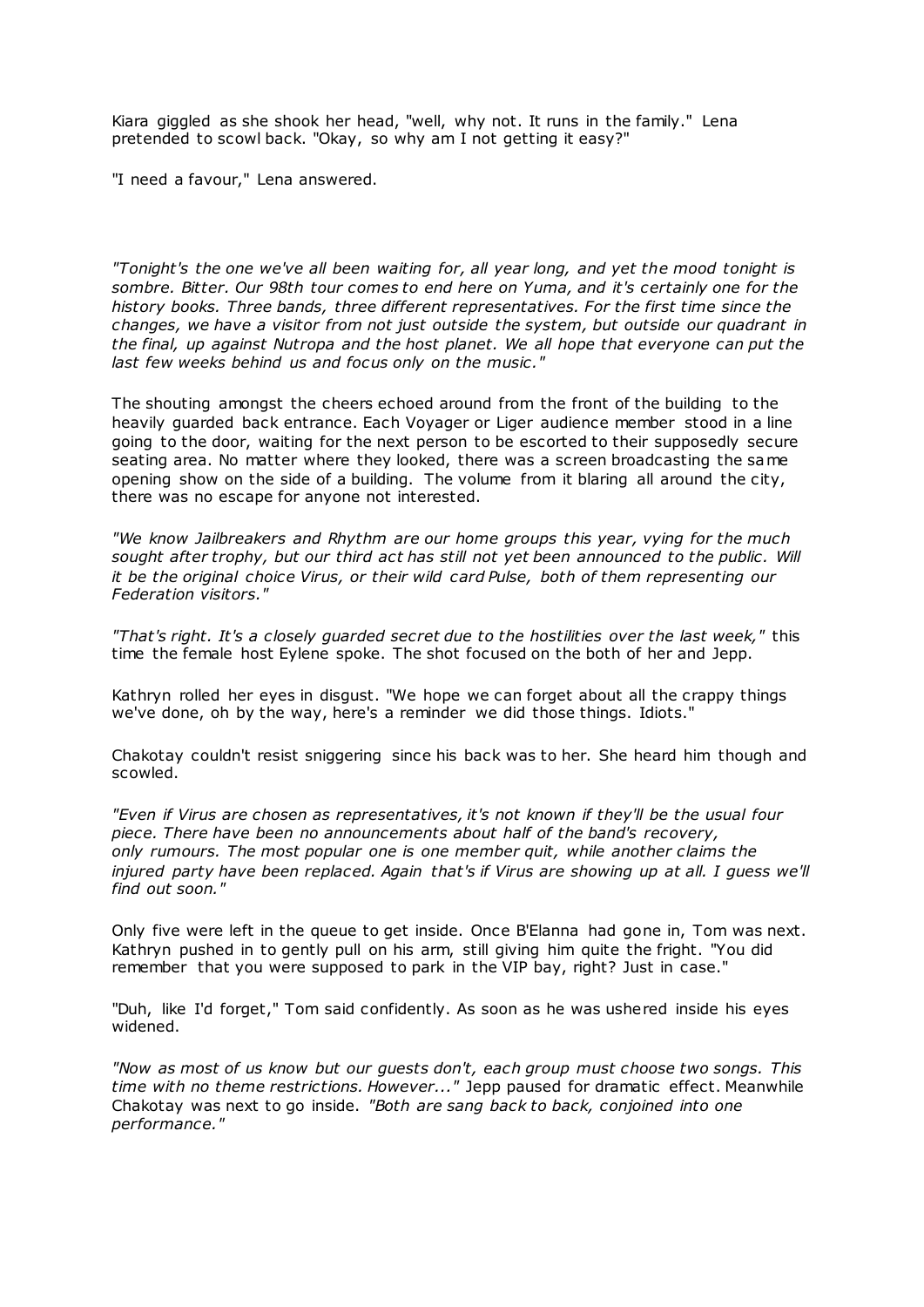Tom accosted Chakotay as soon as he was through the doors, much to the two guards annoyance. "What does she mean by the VIP bay? I parked the Flyer alongside the tour buses, like Tuvok instructed. She was there," he stuttered.

*"The trick is to get them to fade in, merge without being identical."*

Chakotay quickly glanced behind him. "It stands for Vicorum Inta Pakrat, victors parking. I think she expected VIP, ie coffee waitressing service. Just go with it." The two hurried away with one of the guards before Kathryn was brought inside.

*"Yes, easier said. The idea is our winning band must be able to adapt to all possible problems, while still entertaining their fans."*

They arrived in a raised podium at the side of the stage. The nearest seats were a couple floors below them, or even in the opposite podium. There didn't seem to be a spare seat in sight, the stadium looked completely packed and for the moment, civil.

Tom went to take the seat his wife reserved for him beside her. "Oh sure. They're making it all up as they go, aren't they?" B'Elanna commented as he sat down.

"What's that?" Tom wondered. B'Elanna pointed at the giant screen behind the stage, showing the same two hosts chatting. He though noticed the little one on his right attached to the wall of the podium.

*"This year our groups have had to have a hit for a first song, filmed a video at the last second, usage of props and different staging, comfort zones taken away..."*

"Beaten to a pulp," Danny remarked.

Ian cleared his throat and gestured to Duncan in front of them, trying to peer over the balcony edge twice his height, only to get a forcefield buzz as a warning everytime. Danny sheepishly leaned forward to pick him up and put him on the next seat. "I told you this wasn't a good idea," Ian whispered. Danny brushed him off with a hand wave in front of her face.

Tuvok and Kathryn walked into the podium next, Kathryn busy downing a cardboard looking cup with a twisty straw. They sat down in the last two seats while Tuvok shook his head. Chakotay stared at her bemused, "where did you get that?"

She slurped before answering, "I asked one of the guards to go to the concessions stand, obviously. It wasn't warp drive science."

Tuvok's eyebrows were both up to the people around him's amusement. "You neglected the part where you ordered me first."

A few who heard laughed quietly. Kathryn though glowered at him, "you're not human, I thought you'd get away with mixing in with the crowd."

*"All three bands have proven themselves. Now it's up to our judges and the public in each faction to choose who is their winner."* The lights started to dim, the hosts looked eager. *"We'll explain more about the voting system later, as our first act is about to take the stage."*

The hosts were demoted to a small window in the corner of some of the screens, except the biggest one behind the stage. Videos of the first group began to play there instead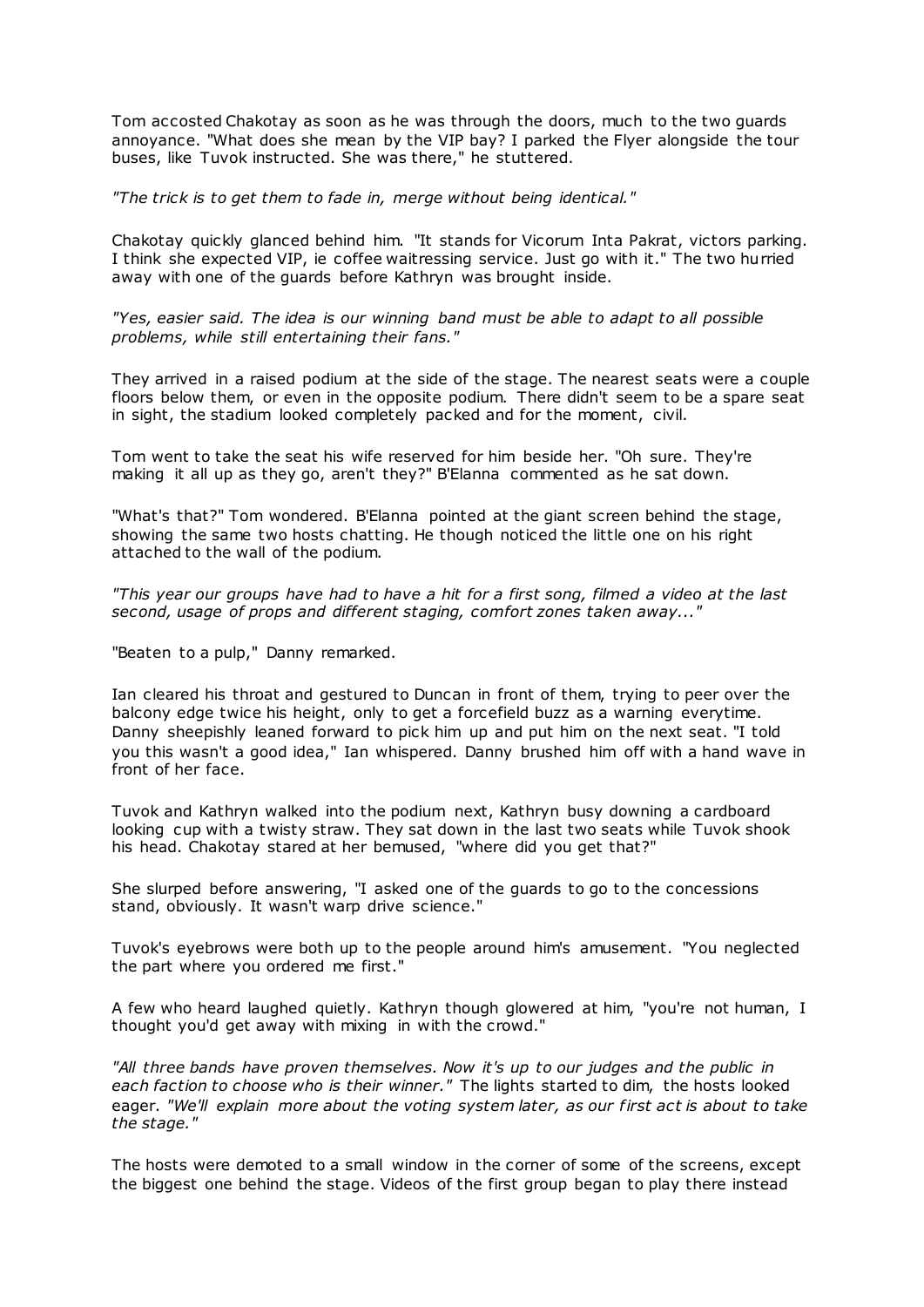along to some introductory music. While the usual cheers and claps rang out, it was nowhere near the volume they were used to. The Voyager crew could hear some booing and chanting mixed in. Any of them watching the smaller screen noticed the hosts whispering between themselves, looking shocked.

*"I see the tampering rumours have reached their world too,"* Eylene said in a hushed voice. Some of the Voyager crew frowned, wondering what rumours. Instinctively some eyes fell on Tom as he bopped his head subconsciously to the music . He noticed the ones beside him, including his own wife but since he didn't hear the comments he had no idea why and thought it was his head movements, so he stopped.

*"This group have been consistently getting top marks all throughout the competition. Their talent and drive are barely matched. We can't assume because of ancient history that they'd do something so cruel, just to simply cheat. I hope their performance will distract much of the gossipers."*

Kathryn grunted as she stirred her drink with the straw. Chakotay looked at her expectantly. Only she tossed the drink over her shoulder, thankfully there was no one behind her. "I told that idiot, no ice."

The stage erupted in showery fireworks for a few seconds, leaving behind a cloud of smoke. Three figures emerged during heavy marching style drumming. The boos were getting harder to hear, the trio acted as if there were never any. While the smug, rude man took to his podium, the lead singer grabbed the microphone aggressively and started to project her powerful voice around the stadium.

"Pfft, she's not that great, miss shouty," Danny scoffed. She smirked as she spotted Duncan covered his ears, pulling a disgusted face.

The majority of the podium though were enthralled with her.

Ten minutes later they were done, the crowd made a lot of noise, a mixture of cheering and shouting. Duncan joined in with a raspberry blow.

*"Wow, that was the ever lovely Rhythm everyone. Simply beautiful."*

*"Yes, representing their home planet with style. What an honour it must've been for them to open the finale right here in their back yard."*

The crowds were still chanting long after the performance was over. It sounded increasingly volatile the longer it went on. The Voyager and Liger crew watched, mostly worried as the stage remained empty for an uncomfortable amount of time. Some eagle eyes noticed microphone stands rising up from the stage cloaked in the darkness, they assumed or hoped their group wasn't next, especially with the reception of the crowd.

Finally after fifteen long minutes, similar introduction music built up, increasing the already tense atmosphere. A video started playing across the screens, but no one knew which group it was since all anyone could make out were silhouettes of what looked like different people. The background started out completely black, then started to lighten into a red gradually, the details of the changing shadows started to clear as well.

The cheers and applause the Craig reveal got was a nice relief for the crew. If there were any boos they were drowned out. Lena next got a similar response. James followed and the volume doubled, not that many of the Voyager lot were surprised. Jessie's though, and it seemed like the entire stadium were cheering her on. All four members stood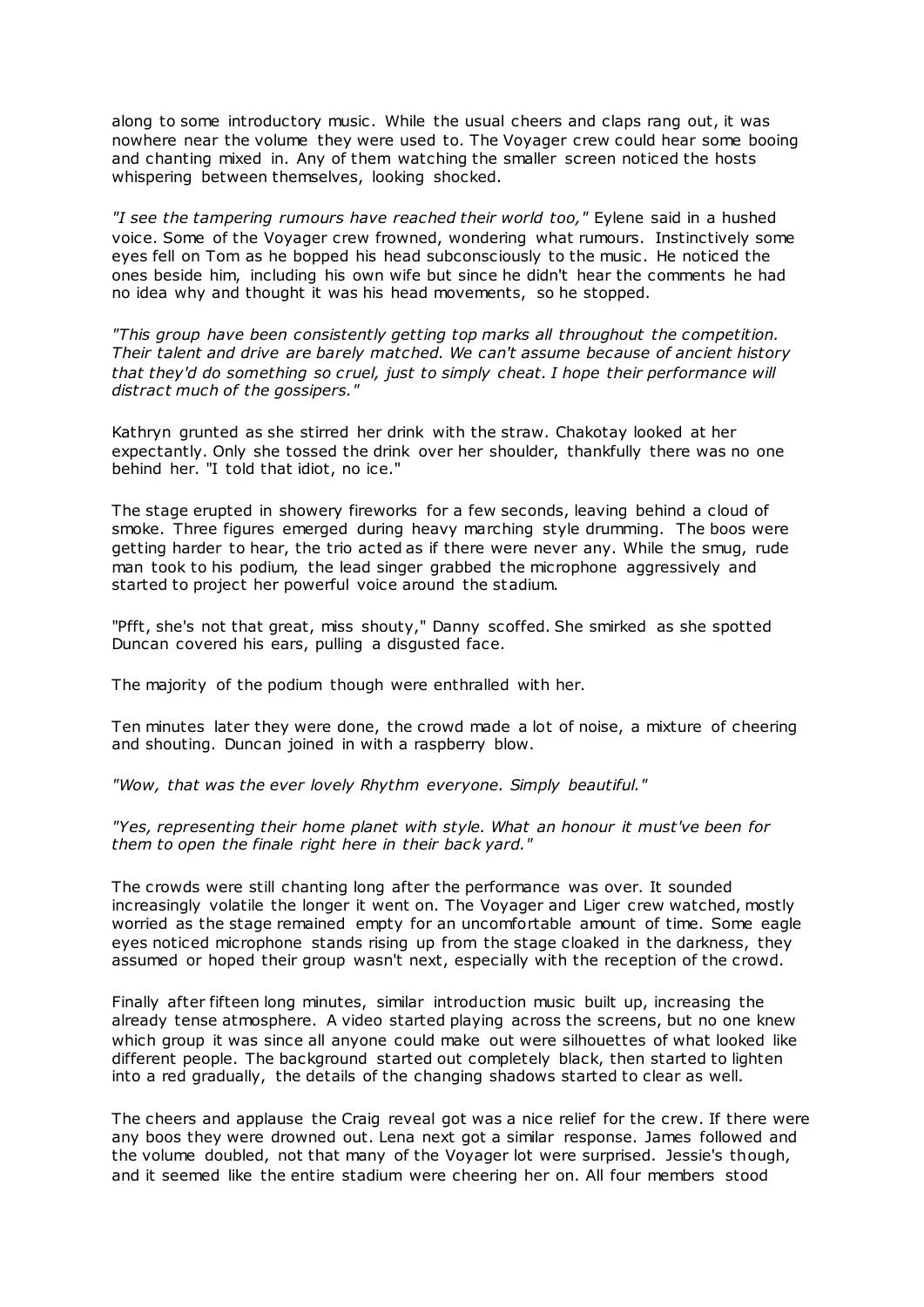together for the final shot before a fast recap of their performances were shown to the building music .

Most were focused on the back screen when the whole stage was c hanged into a street of houses. The overhead lights turned off one by one, leaving the right corner shining brightly on the sky blue backdrop as the music faded out completely.

# *Bittersweet memories, that's all I'll take with me. No matter what I know that I'll get by.*

A gentle, yet midtempo track started playing. One of the doors to the houses opened revealing Lena, who immediately started singing her part. Doing so, she stepped forward in time to the music toward one of the front mic stands. "Images falling through my mind, floating outside time."

The next one through the holographic door had the crowd shouting and cheering so loudly, James had to use his louder voice to be heard over it. "And the light fades away into dark. Like my heart."

Both of them alone sang the chorus, leaving the other two stands suspiciously empty. As soon as it was over another door opened on the right of the previous one. The reaction that one got was the same as the last, but when she finished her part she got a roaring applause as well. Jessie's cheeks were already flushed bright red from that when James put an arm around her and kissed her forehead. She slipped her arm around him as well, and gave him a brief squeeze.

Poor Craig came through the door and sang most of his verse while the audience were still reacting with glee to that. He stuck it out though, smiling when he was done. Jessie remembered her cue and finished of the verse. This time all four sang along to the chorus.

The music slowed, James stepped up next, "now and then we all can lose our way."

"Tomorrow's gotta bring a better day," Craig chimed in straight after.

"And I can see that finally I'm free," Jessie sang. She glanced toward the others, catching Lena grinning at her and nodding. She continued to sing over the rising music, raising her voice as well. The others joined in with the chorus.

*Bittersweet, when we meet, that's how it's come to be. Cos I'm stronger now and I won't run and hide.*

By the time the song was over, the majority of the crowd were on their feet, clapping and cheering. Only it wasn't over and they all knew it. As sudden as it ended, the next song began on a flourish of violins. The crew were a little concerned that it sounded like another midtempo "ballad", but considering the circumstances they weren't surprised.

Meanwhile the holographic background's blue sky faded to mimic a night sky. The microphone stands had a little light each, turning on dimly. For the moment all the audience could see were just the group.

Lena opened the second song as well, "what you can't see can't hurt you, they say. But I've been blind too many times before. Never see it coming your way. Shadows and secret hide."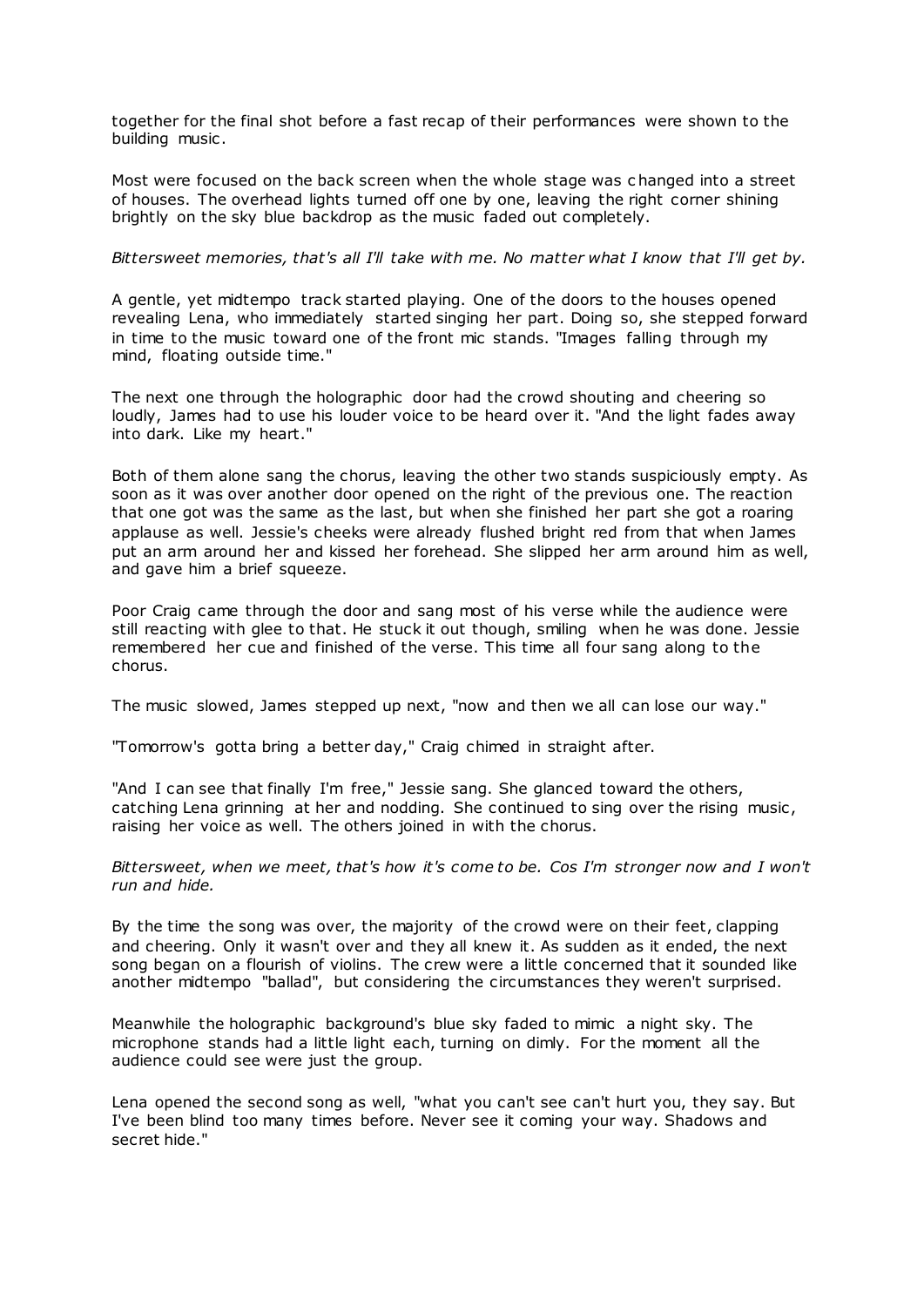James followed with a softer tone, almost drowned out by the crowd. It only got louder when Jessie joined in mid sentence, "just say you're mine and stay by my side." Jessie reached for his hand, he clasped it as firmly. "Don't say you're leaving." They glanced at one another, smiling. Of course meanwhile Tom was having a smug told you so moment, only to get a little slap to the back of his head. "Don't turn out the lights."

"I scream, I scream," he did on his own, dragging out the last word. Then the music picked up quite a bit, the audience were expecting a routine but they stayed by their stands. Still, the song was upbeat and catchy enough for the majority, they clapped and danced along themselves.

Jessie looked like she scratched behind her ear, at least until an overhead mic was pulled from the top of her head, down in front of her. "I'm the kind who is always falling," she sang into it. As she parted from the stand and strolled to the centre of the group, the crowd went nuts. Craig walked over to join her, taking Lena's place while Jessie took James'. They meanwhile crossed paths to go to the back, Lena gave Jessie a friendly shoulder tap as they passed one another. "Into trouble and into paradise. I don't love by half, I'm all in."

The microphone stands meanwhile grew a few metres taller so they were like street lights, allowing everyone to see the stage better.

The group in their new positions started a simple, on the spot arm routine while she and then Craig sang the rest of the verse. James then repeated his earlier *scream* lines to start the chorus off again, to the delight of a lot of the audience. This time they did more than stand around, there was a full on dance routine to go with it.

Lights petered out one by one. The band changed positions under the darkness cover, while Craig sang one line low, over and over. James joined in with it, both of them steadily getting louder until the whole stage lit up brightly. James at the same time bellowed, "I'll never be scared of the dark," to thunderous applause.

The crowd also noticed four more hooded figures had snuck onto the stage during the blackout, and were following an individual band member's every movement, harmonising with the group after every other line.

When it was over, the reaction was deafening and it took a while for them to settle down.

Back on Voyager, many of the crew had gathered in the Mess Hall to watch the results. Naomi did so while chewing at one of her nails, "I dunno why I'm so nervous, it's not us."

Kiara eyed her briefly, then back at the screen. She tried to ignore the camera crews that were still around, filming their reactions. On the next table, she spotted Kathryn actually letting her mug get cold.

On the TV, Jepp stood to one side, talking to a woman on a monitor beside him. "A huge welcome to our representative from Bruella. We've missed your wonderful dance routines this year."

Kathryn groaned a little too loudly, "oh for god's sake, I thought the Earthvision Contest was tedious. Get on with it."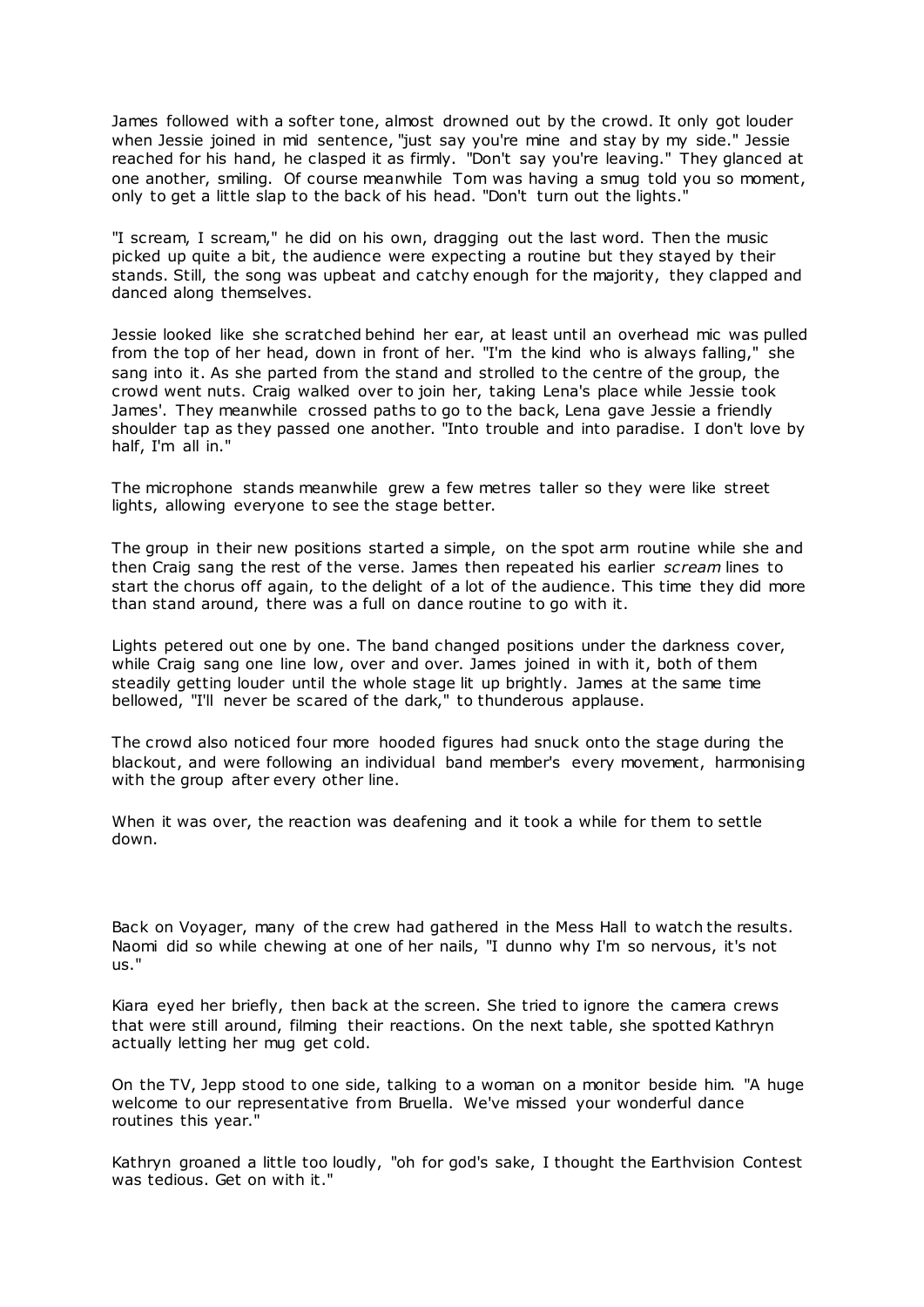Lena blushed and hid her face, hoping the camera crew didn't broadcast that part. James though found it funny, and helped himself to Kathryn's drink. As if sensing it, she gave his hand a slap without even looking.

The woman clearly started to read off a cue card in her hand. "Virus, one point." A scoreboard took the place of the talkative host. "Jailbreaker, three points." Many members of the room tried to discreetly hide their disappointment.

"That's Rhythm with another five points, bringing them back in the lead," Jepp's voice said excitedly. "And finally..." The woman disappeared, replaced with a man, "Darjhan! You must put us out of our misery."

The man laughed, "of course, but I must thank you for hosting a splendid, violence free final. Bravo Yuma."

Kathryn went to take a swig of her drink, noticed it was empty and so stomped off for a refill, grumbling under her breath.

"The results for Darjhan. Jailbreaker, one point. Virus, three..." the man continued, cut off by far too many groans in the Voyager audience. The scoreboard updated to show their band third place, and the host's group Rhythm at the top. Then it cut to a backstage shot of the band celebrating between themselves, it churned a few of the crew's stomachs, especially Lena's. The man she dealt with so many rounds ago felt like he was smiling smugly directly at her.

"Now we find out how the public voted," Eylene said once the camera cut to her. "Will Rhythm keep on top due to all the controversy around Voyager and Nutropa, or will one of them steal the crown?"

Jessie sat back uncomfortably folding her arms tightly. Kathryn returned to the table with two cups, standing behind her and James. "We have to go through all that crap again? I need more preparation." She walked away, leaving behind her cups, one of which James helped himself to. Craig winced as he noticed that whole bit was shown on the TV.

"In no particular order..." Eylene said with flourish. She looked down to read the device in her hands more than once. "With the lowest percentage we've seen in decades in one system, and a surprising nine percent of the total votes is..." Lena bit her lip, expecting their name to be read out. "Rhythm, I don't believe it," Eylene stuttered.

The Mess Hall didn't either, the whole room went silent apart from a few whispers.

"Oh I love karma in my coffee," Kathryn sighed dreamily, cradling her freshest cup in her hands.

Rhythm were shown reacting to the news, and they were as shocked as everyone else. The lead singer tried hard not to show how furious she was as she talked over her shoulder to the rude man.

"I don't get it. I haven't seen any Yuma or Rhythm bac klash at all," Neelix stammered. "It was Jailbreaker's planet where this happened, right?" He got a few nods.

"Suspicious, no?" Kathryn smirked. Lena stared up at her mother quizzically.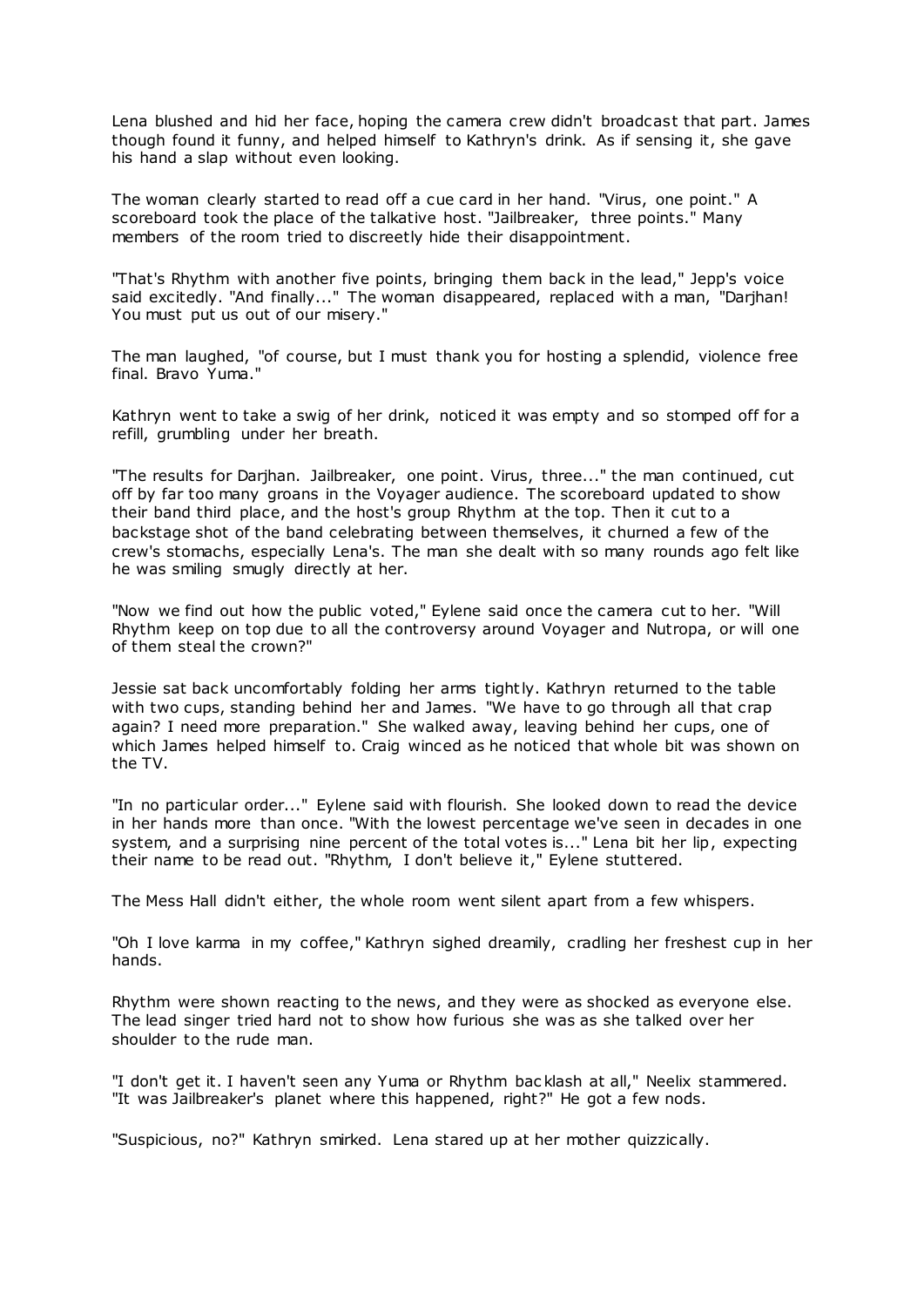"Next up, with a total public vote of forty eight percent is..." Eylene continued undeterred. "Jailbreaker."

The scoreboard updated again, bringing Jailbreaker to first place. Tom massaged his aching head, "I can't make heads or tails of these scores. Can we still win?"

"Last up, our record breaking guest band, the first ever to reach a peace tour final," Eylene said with a smile. "With a total public vote of forty three percent." The scoreboard changed once more, bringing Virus up passed Rhythm and into second place. Even so, almost everyone were ecstatic. "Amazing! Our first quest band have landed in second with a mere six points between them, that makes Nutropa and Jailbreaker the winners."

Lena smiled and looked around at her bandmates. Craig went in for a hug before she could see James and Jessie, the only ones in the room that weren't celebrating. Jessie tried to smile, in case the cameras caught her. Fortunately the shots on TV were more focused on Jailbreaker's backstage reaction.

"Oh well, still one for the history books. You can't scoff at that," Neelix said proudly.

Kathryn nodded while patting a still straight faced James on the shoulder. He handed over the cup he stole to her without looking, she wasn't sure what to make of it. When she noticed his lack of expression, she hinted at him to lower it and continued to pat him on the shoulder. "I know, but it's alright, you've all done us proud." She walked around to re-take her seat.

Lena noticed then her other bandmates, only to be blocked again by Kiara, Naomi and Bryan crowding around. "Hey, good job kicking those creepy saboteurs in the nuts. That'll teach them," Naomi giggled.

"Huh?" Lena sounded confused, glancing again at her two sullen bandmates. "Rhythm? Yeah, they were cheating arseholes but..."

As the screens showed the reactions from Nutropa, Jessie got up and walked out with her smile still painted on. James and Lena got up quickly to go after her.

"Jess?" James said softly, but it still stopped Jessie partway down the corridor.

"So that's how it is, huh?" Jessie mumbled, her shoulders tightened. "One stupid little hologram cheat is worse than a street attack in their hundreds. Wish we'd thought of that."

Lena stepped ahead of James to approach her. "I know, I think it's rubbish too."

"Yeah yeah, we assumed it wasn't the Nutropans who put the hanging girl there because she was one of their own, but we don't know," Jessie said, turning to face them both. "What I do know is that I was chased through the streets, forced to hide, run and defend myself as if I was some criminal. The people who did that were angry that their idol's image had been sullied. Yeah sure, there could've been other planet's citizens mixed in but it would've mostly been Nutropans."

James closed in to give her a warm hug, which did help calm a touch but she was still trembling. "They left me in that alley along with the rest of the rubbish once they were finished with me, and they're loved for it. I could've handled the cheaters winning, but not this." She buried her face in his shoulder. Lena looked on, getting more and more concerned. "I'm sorry, it's not just me."